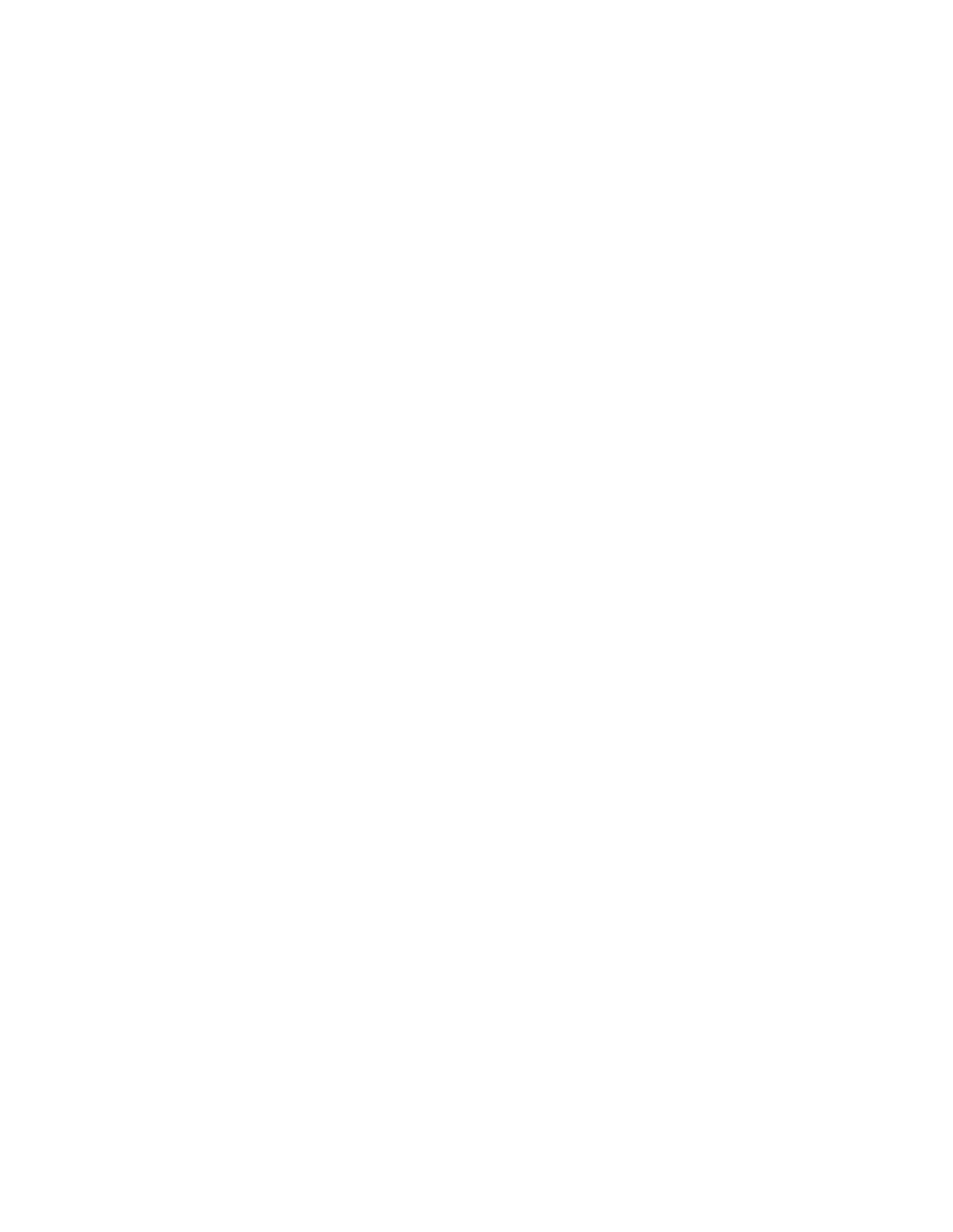# **Contents**

| $\mathbf{1}$         | <b>Overview</b>                  |                      | 3              |  |  |
|----------------------|----------------------------------|----------------------|----------------|--|--|
|                      | 1.1                              |                      | 3              |  |  |
|                      | 1.2                              |                      | 3              |  |  |
| $\mathbf{2}$         | 5<br><b>Tutorial</b>             |                      |                |  |  |
|                      | 2.1                              |                      | 5              |  |  |
|                      | 2.2                              |                      | 6              |  |  |
|                      | 2.3                              |                      | $\overline{7}$ |  |  |
|                      | 2.4                              |                      | 9              |  |  |
|                      | 2.5                              |                      | 13             |  |  |
|                      | 2.6                              |                      | 16             |  |  |
|                      | 2.7                              |                      | 19             |  |  |
|                      | 2.8                              |                      | 21             |  |  |
|                      | 2.9                              |                      | 24             |  |  |
| 3<br><b>Examples</b> |                                  |                      | 27             |  |  |
|                      | 3.1                              |                      | 27             |  |  |
|                      | 3.2                              |                      | 29             |  |  |
|                      | 3.3                              |                      | 38             |  |  |
|                      | 3.4                              |                      | 50             |  |  |
|                      | 3.5                              |                      | 58             |  |  |
|                      | 3.6                              |                      | 66             |  |  |
| $\blacktriangle$     |                                  | <b>API Reference</b> | 71             |  |  |
|                      | 4.1                              |                      | 71             |  |  |
|                      | 4.2                              |                      | 72             |  |  |
|                      | 4.3                              |                      | 77             |  |  |
|                      | 4.4                              |                      | 78             |  |  |
|                      | 4.5                              |                      | 79             |  |  |
|                      | 4.6                              |                      | 81             |  |  |
|                      | 4.7                              |                      | 83             |  |  |
|                      | 4.8                              |                      | 85             |  |  |
| 5.                   |                                  | Indices and tables   | 91             |  |  |
|                      | 93<br><b>Python Module Index</b> |                      |                |  |  |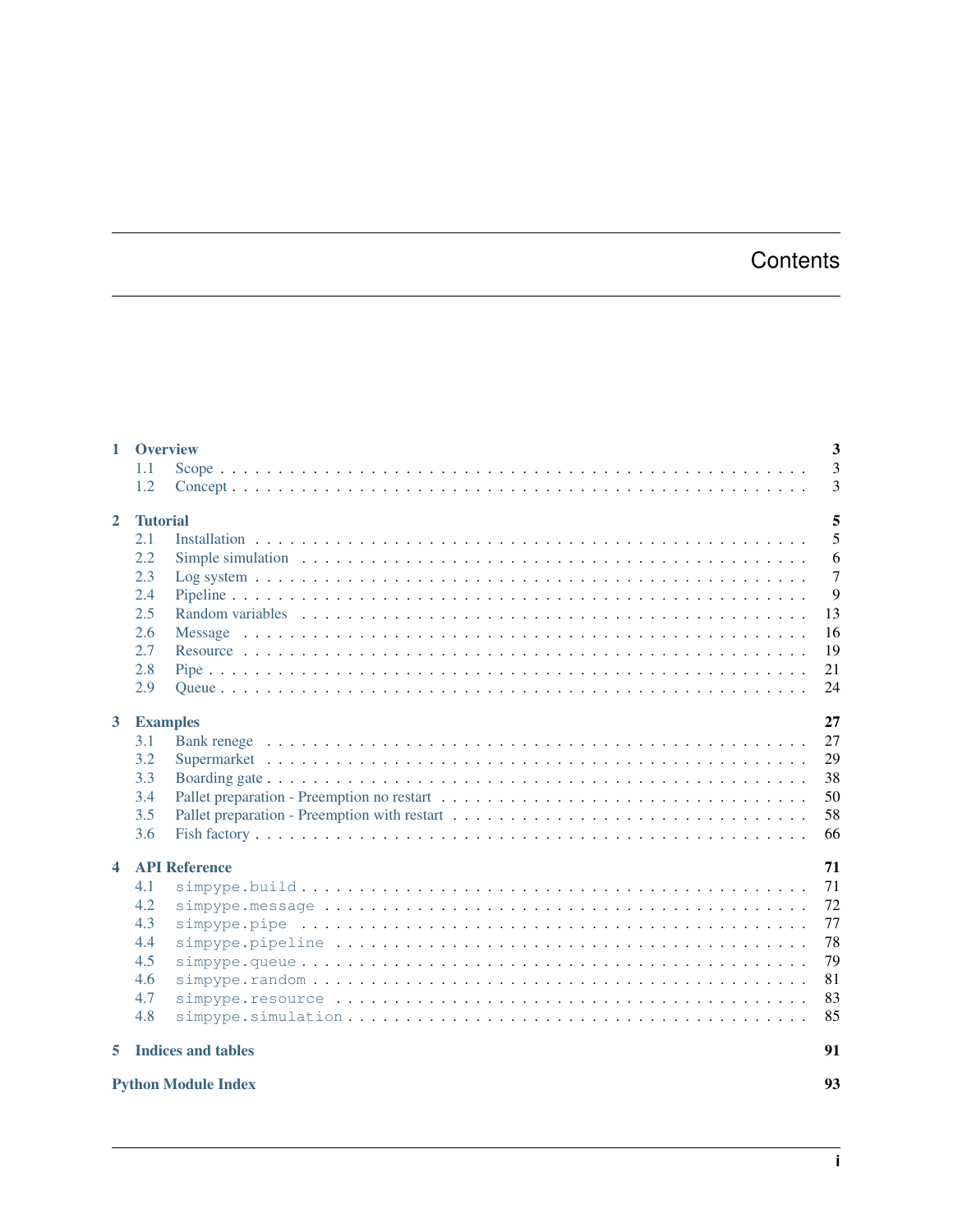[Index](#page-98-0) 95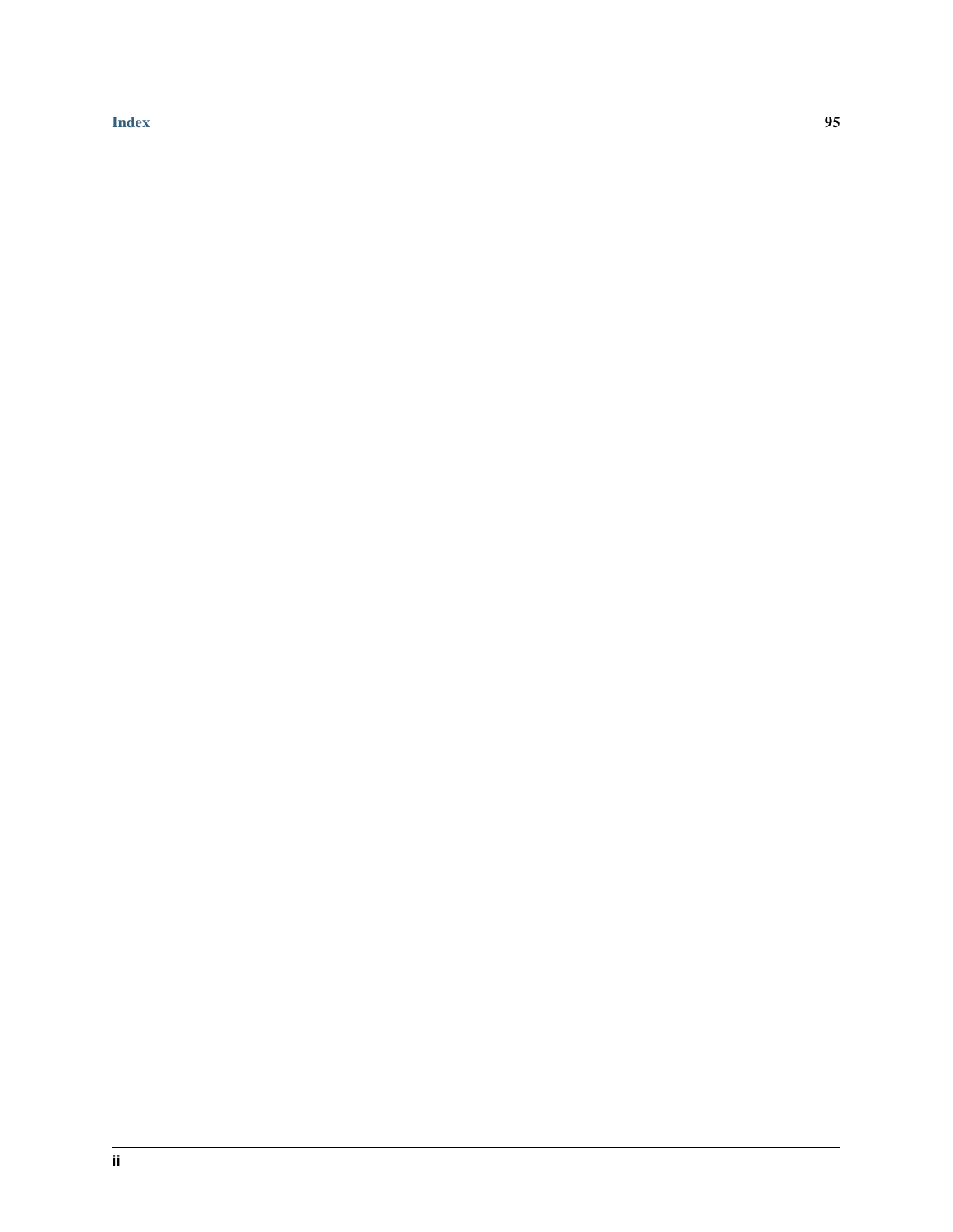# SimPype14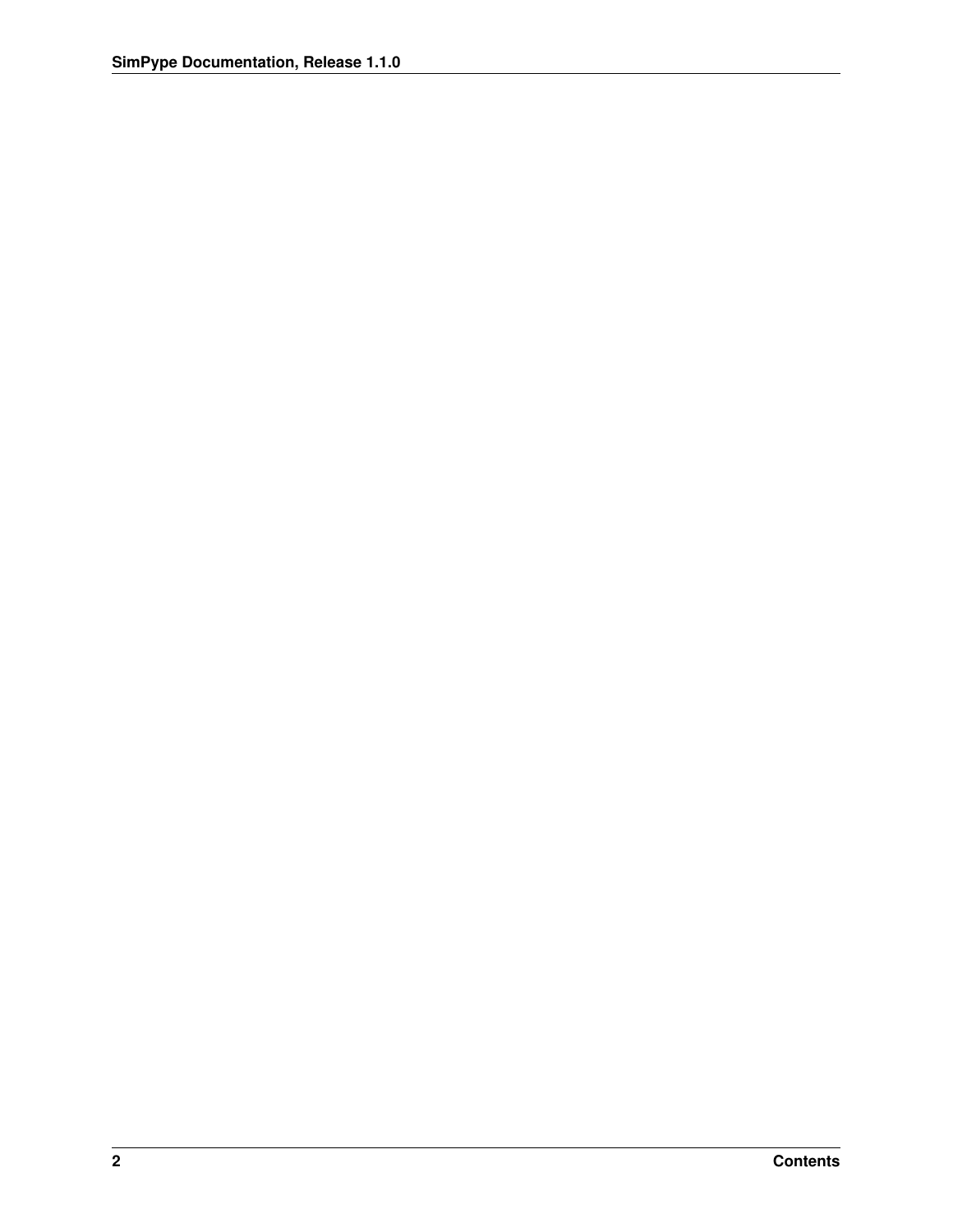# CHAPTER 1

# **Overview**

<span id="page-6-0"></span>SimPype is a simulation framework based on [SimPy](http://simpy.readthedocs.io) that relies on the concepts of resource and pipe. SimPype decouples the resource from its queue (pipe) in such a way multiple queueing techniques can be used with the same resource. SimPype also allows to create both custom resource and pipe models that can be reused in multiple simulations.

SimPype supports only Python >= 3.6. Previous versions of Python are not supported. The quickest way to install SimPype is through *pip3*:

**>>>** pip3 install simpype

SimPype automatically installs SimPy as dependency.

SimPype documentation can be found on [ReadTheDocs](http://simpype.readthedocs.io) while the source code repository is available on [GitHub.](https://github.com/Mallets/SimPype)

# <span id="page-6-1"></span>**1.1 Scope**

SimPype is tailored to scenarios where the queueing disciplines and the resources occupation are key parts of the system under simulation. People queueing at a post office, supermarket, car wash, cafeteria, etc. are examples of such scenarios.

# <span id="page-6-2"></span>**1.2 Concept**

A SimPype simulation environment comprises at least one *generator* and one *resource* which are connected via a *pipeline*. The generator generates *messages* with a given *arrival time*. Those messages are firs enqueue in the resource *pipe* and next processed by the resources according with a *service time*.

A simple scenario with one generator and one resource can be defined as follows in a python3 console:

```
>>> import simpype
>>> import random
>>> sim = simpype.Simulation(id = 'overview')
```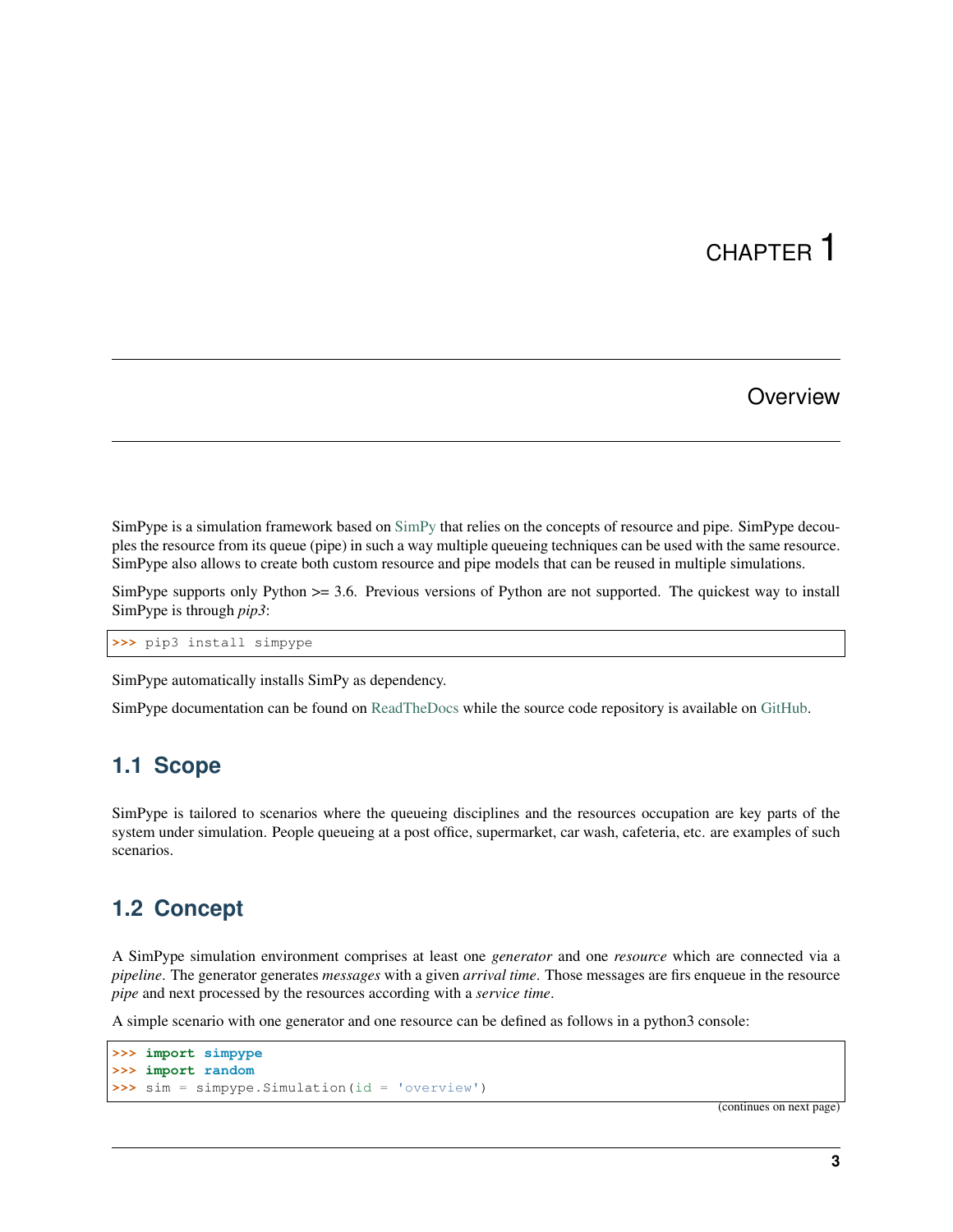```
>>> gen0 = sim.add_generator(id = 'gen0')
>>> gen0.random['arrival'] = {0: lambda: random.expovariate(1.0)}
>>> res0 = sim.add_resource(id = 'res0')
>>> res0.random['service'] = {0: lambda: random.expovariate(2.0)}
>>> p0 = sim.add_pipeline(gen0, res0)
\Rightarrow \sin \arctan(\text{until} = 10)
```
The simulation steps can be summarized as follows:

- 1. The generator waits a random arrival time and generates a message;
- 2. The generator sends the message to the resource;
- 3. The message is enqueued in the resource's pipe;
- 4. When the resource becomes available, the message is dequeued from the pipe;
- 5. The message is served by the resource;
- 6. The message leaves the resource after a random service time and is sent to the next resource (if any) Go to step 3.

Any simulation steps can be customized as desired. Follows the [tutorial](http://simpype.readthedocs.io/en/latest/tutorial/index.html) to learn how to customize your simulation environment.

SimPype also provides a built-in logging system for your simulation that automatically logs the simulation steps 3, 4, and 5. The built-in system produces the logs in a tidy format where each variable is saved in its own column and each observation is saved in its own row:

```
>>> timestamp, message, seq_num, resource, event
... 0.000000000,gen0,0,res0,pipe.in
... 0.000000000,gen0,0,res0,pipe.out
... 0.030509067,gen0,0,res0,resource.serve
... 4.283987797,gen0,1,res0,pipe.in
... 4.283987797,gen0,1,res0,pipe.out
... 4.296562508,gen0,1,res0,resource.serve
... 4.944812881,gen0,2,res0,pipe.in
... 4.944812881,gen0,2,res0,pipe.out
... 5.128244999,gen0,2,res0,resource.serve
... 6.402898951,gen0,3,res0,pipe.in
... 6.402898951,gen0,3,res0,pipe.out
... 7.044417615,gen0,3,res0,resource.serve
... 7.561061272,gen0,4,res0,pipe.in
... 7.561061272,gen0,4,res0,pipe.out
... 7.729431178,gen0,5,res0,pipe.in
... 8.129979622,gen0,4,res0,resource.serve
... 8.129979622,gen0,5,res0,pipe.out
... 8.171601538,gen0,6,res0,pipe.in
... 8.886733703,gen0,5,res0,resource.serve
... 8.886733703,gen0,6,res0,pipe.out
... 8.949540209,gen0,6,res0,resource.serve
```
This data format is well-suited for being directly processed by data manipulation tools like [pandas](http://pandas.pydata.org/) or [tidyverse.](https://www.tidyverse.org/) SimPype does not provide any tools for parsing the data.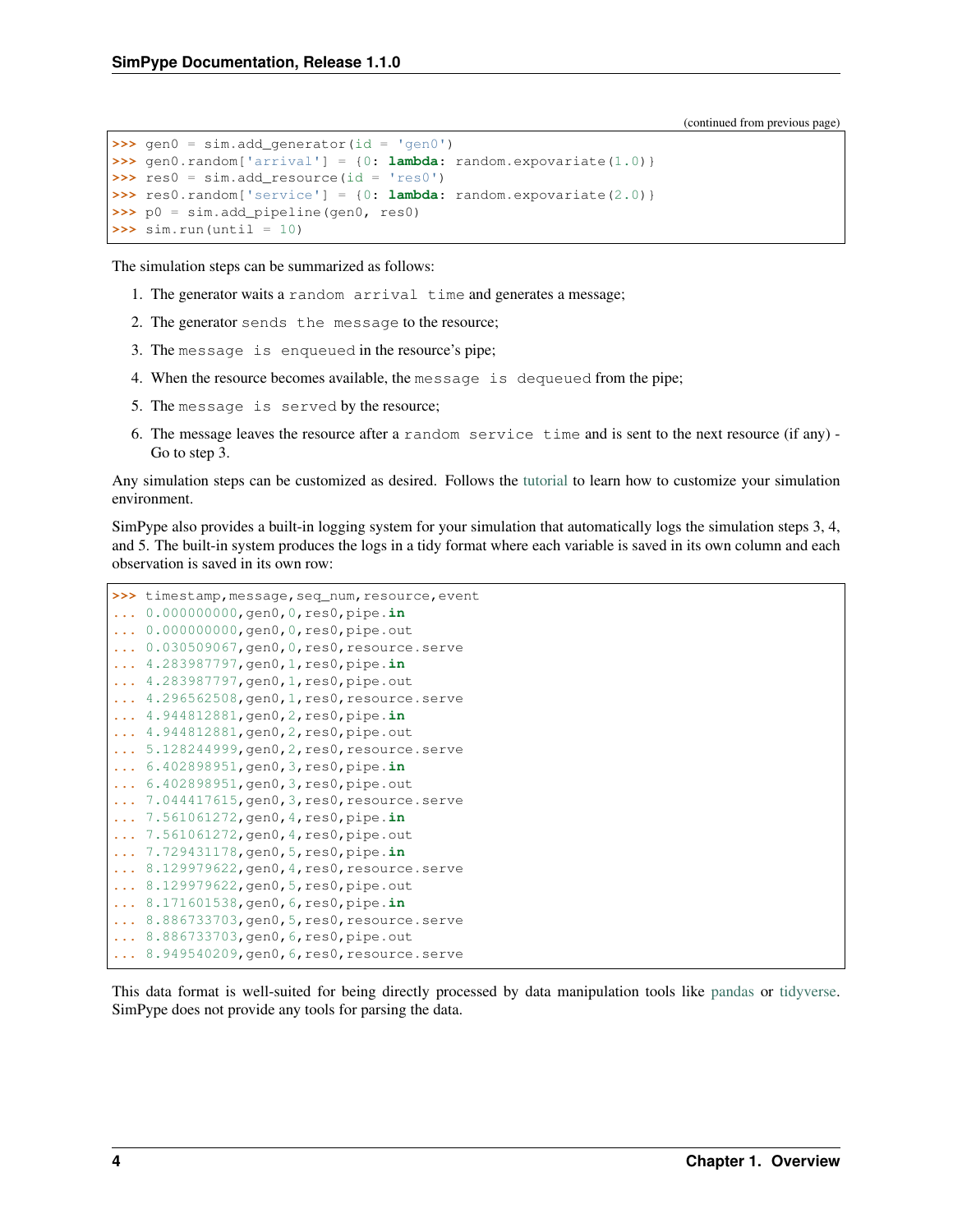# CHAPTER 2

# **Tutorial**

<span id="page-8-0"></span>This tutorial explains how to build and configure a SimPype simulation.

# <span id="page-8-1"></span>**2.1 Installation**

SimPype is a simulation framework based on SimPy ( $>=$ 4.0.1) and runs on Python 3 ( $>=$ 3.6) only. So make sure you have a recent version of Python installed on your system. SimPype also supports PyPy for an easy distribution and installation. If you have [pip3](http://pypi.python.org/pypi/pip) installed, just type:

\$ pip3 install simpype

Please note that the command is called pip3 and not simply pip. SimPy is automatically installed as dependency, so you do not need to install it manually.

If you don't have pip3 installed on your system, you might install it with the following commands:

On Centos:

\$ yum install python34-pip

On Fedora:

```
$ dnf install python3-pip
```
On Debian:

\$ apt-get install python3-pip

On Ubuntu:

\$ apt-get install python3-pip

For any other systems, please refer to their documentation.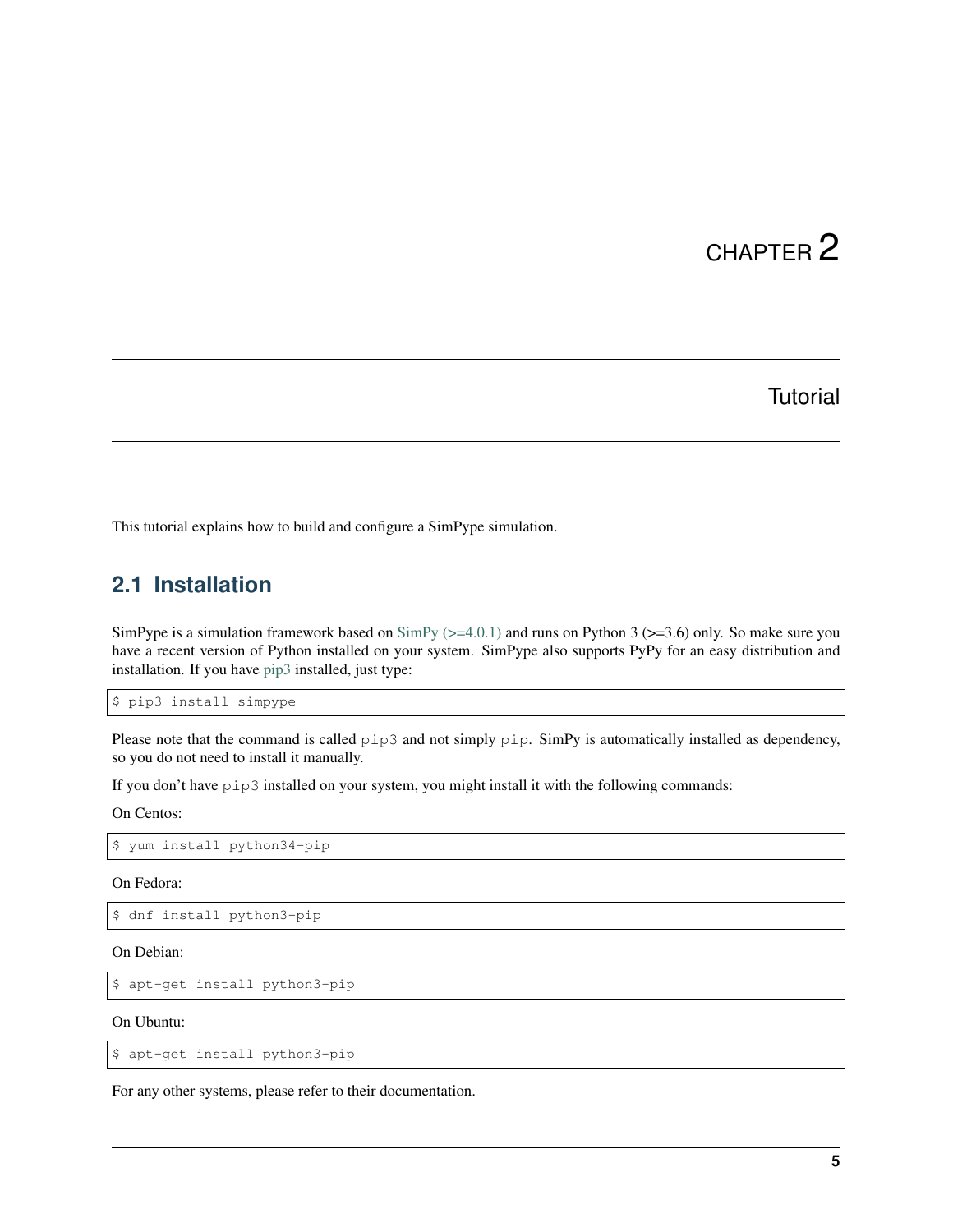#### **2.1.1 Installing from source**

If you prefer installing SimPype from source, you have two options:

#### **From PyPi**

You can [download SimPype](https://pypi.python.org/pypi/simpype/) and install it manually. Extract the archive, open a terminal window where you extracted SimPype and type:

```
$ python3 setup.py install
```
#### **From GitHub**

Alternatively, you can clone [SimPype repository](https://github.com/Mallets/SimPype) from [GitHub](https://github.com/) by typing in a terminal windows:

```
$ git clone https://github.com/Mallets/SimPype.git
```
Now change your working directory in the freshly cloned repository and type:

```
$ python3 setup.py install
```
# <span id="page-9-0"></span>**2.2 Simple simulation**

To build your first SimPype simulation, you simply need a console environment and a text editor. Write the following block of code into a text file, e.g. simple.py.

```
# [Mandatory] Import SimPype module
import simpype
import random
# [Mandatory] Create a SimPype simulation object
sim = simpype.Simulation(id = 'simple')
# [Mandatory] Add at least one generator to the simulation
gen0 = sim.add_generator(id = 'gen0')
gen0.random['arrival'] = {
       0: lambda: random.expovariate(2.0)
}
# [Mandatory] Add at least one resource to the simulation
res0 = sim.add resource(id = 'res0')# [Mandatory] Assign a service time
res0.random['service'] = {
       0: lambda: random.expovariate(3.0)
}
# [Mandatory] Add a pipeline connecting the generator to the resource
p0 = sim.add_pipeline(gen0, res0)
# [Mandatory] Run the simulation e.g. until t=5
# sim.run calls Simpy's env.run
# Any args passed to sim.run is then passed to env.run
sim.run(until = 5)
```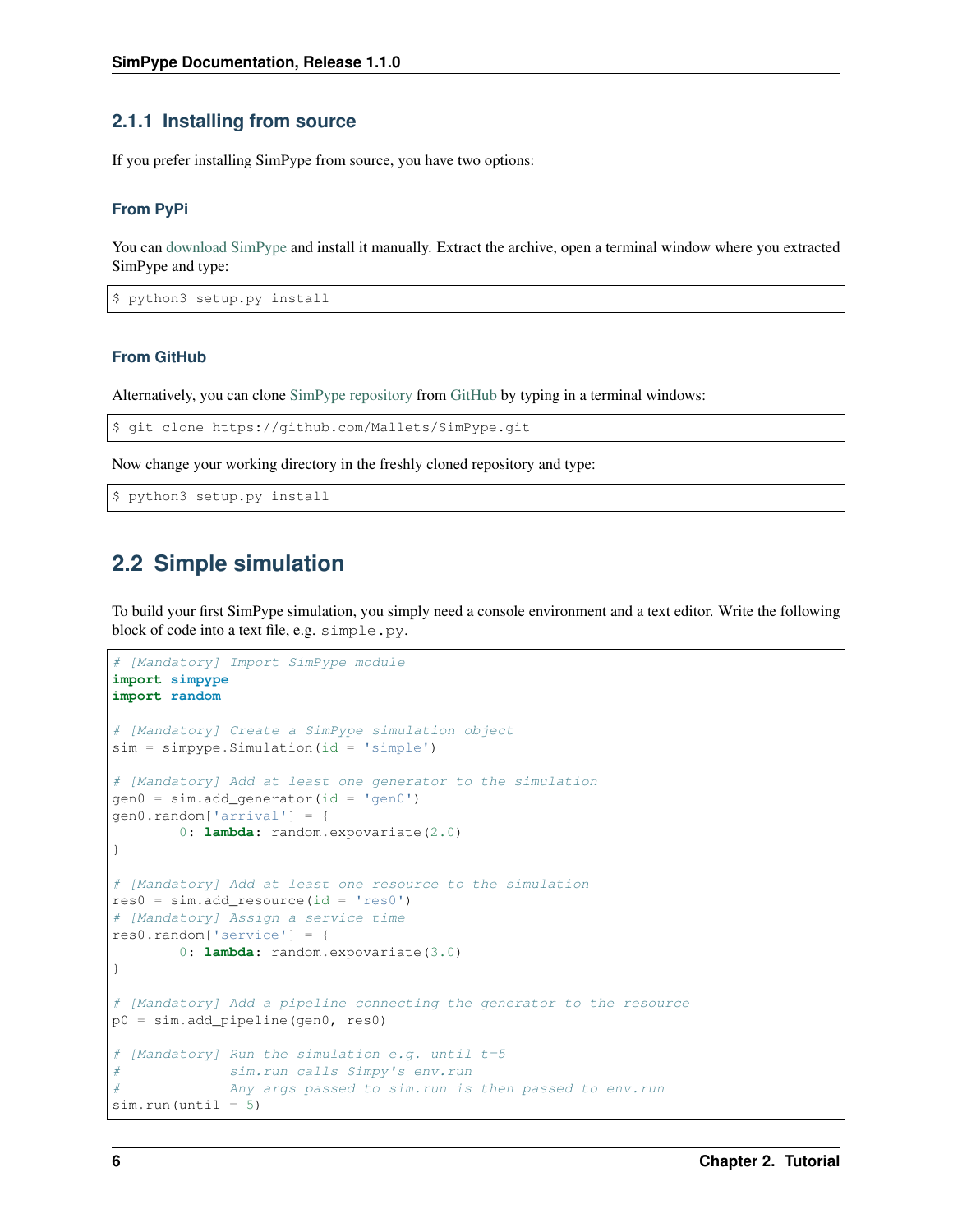Now run the simulation by typing the following command in the console:

\$ python3 simple.py

If your simulation name has a different name than simple.py, just replace simple.py with your filename. SimPype automatically logs the simulation results, see *[Log system](#page-10-0)* for a detailed explaination on how to read the log files.

# <span id="page-10-0"></span>**2.3 Log system**

SimPype automatically logs the simulation results in a log directory having the following structure in case of our simple simulation (see *[Simple simulation](#page-9-0)*):

```
<working directory>
|-- simple.py
|-- log
   |-- simple
        |-- <simulation date i.e. '2017-06-05 10:31:30.512772'>
            |-- sim.cfg
            `-- sim.log
```
 $\sin c \leq \cos c$  contains information about the simulation environment and has the following format:

```
Simulation Seed: 1369068917606710528
Simulation Time: 5.000000000
Execution Time: 0.003524998
```
sim.log contains the log of the simulation events and looks like:

```
timestamp, message, seq_num, resource, event
0.000000000,gen0,0,res0,pipe.in
0.000000000,gen0,0,res0,pipe.out
0.252555552,gen0,0,res0,resource.serve
0.722431377,gen0,1,res0,pipe.in
0.722431377,gen0,1,res0,pipe.out
0.869881996,gen0,1,res0,resource.serve
1.413266674,gen0,2,res0,pipe.in
1.413266674,gen0,2,res0,pipe.out
1.478382544,gen0,2,res0,resource.serve
2.833221707,gen0,3,res0,pipe.in
2.833221707,gen0,3,res0,pipe.out
3.117096444,gen0,3,res0,resource.serve
3.455033536,gen0,4,res0,pipe.in
3.455033536,gen0,4,res0,pipe.out
4.174690658,gen0,5,res0,pipe.in
4.301555284,gen0,6,res0,pipe.in
4.587560103,gen0,4,res0,resource.serve
4.587560103,gen0,5,res0,pipe.out
4.898210753,gen0,5,res0,resource.serve
4.898210753,gen0,6,res0,pipe.out
4.975600594,gen0,6,res0,resource.serve
```
Let's analyze the first three log entries:

```
timestamp, message, seq_num, resource, event
0.000000000,gen0,0,res0,pipe.in
```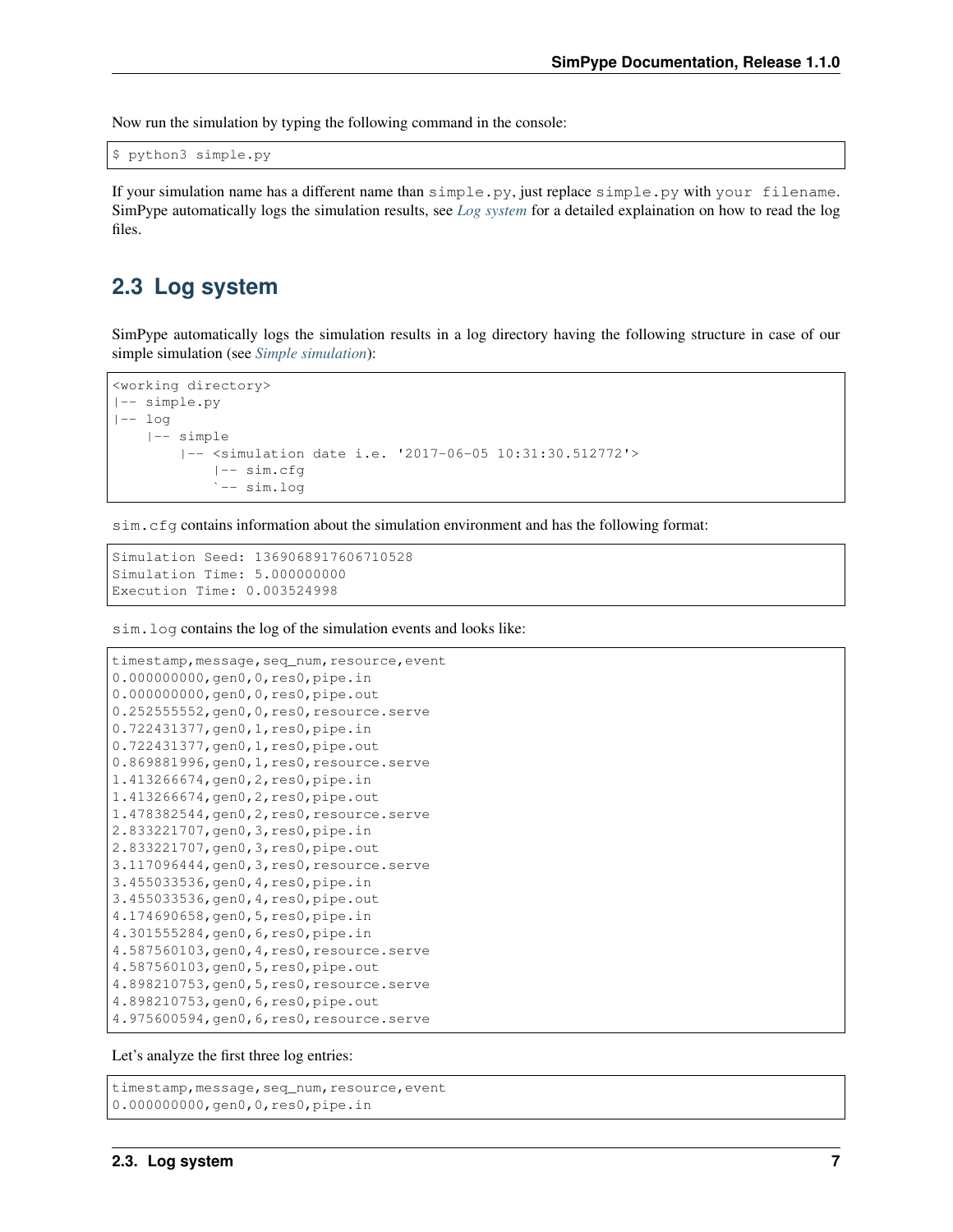1. A message with id gen0 and sequence number 0 has been enqueued to the pipe of resource res0 in the queue default at simulation time 0.000000000.

```
timestamp, message, seq_num, resource, event
0.000000000,gen0,0,res0,pipe.out
```
2. The message with id gen0 and sequence number 0 has been dequeued from the pipe of resource res0 and queue default at simulation time  $0.000000000$ . This means that the resource was available as soon as the message reached the resource. Therefore, the time spent waiting in the pipe was 0.

```
timestamp, message, seq_num, resource, event
0.252555552,gen0,0,res0,resource.serve
```
3. The resource res0 served the message with id gen0 and sequence number 0 at simulation time 0. 252555552.

## **2.3.1 Change log directory**

You can change the default log directory by setting the following variable in the simulation environment:

```
import simpype
sim = simpype.Simulation(id = 'simple')
sim.log.dir = '<your preferred dir>'
```
Please make sure you have writing permissions to <your preferred dir>.

#### **2.3.2 Log custom message properties**

You can configure SimPype's logger to log any additional message properties as you wish by calling the following function in the simulation environment:

```
import simpype
sim = simpype.Simulation(id = 'simple')
sim.log.property('test')
gen0.message.property['test'] = {
    0: lambda: 1
}
```
sim.log file now will containt a column containing the value of test message property:

```
timestamp, message, seq_num, resource, event, test
0.000000000,gen0,0,res0,pipe.in,1
```
If a message does not have the custom property, SimPype logs NA instead.

#### **2.3.3 Print the logs**

If you prefer to print the logs instead of storing them in a file, you can do it by setting the following variables in the simulation environment: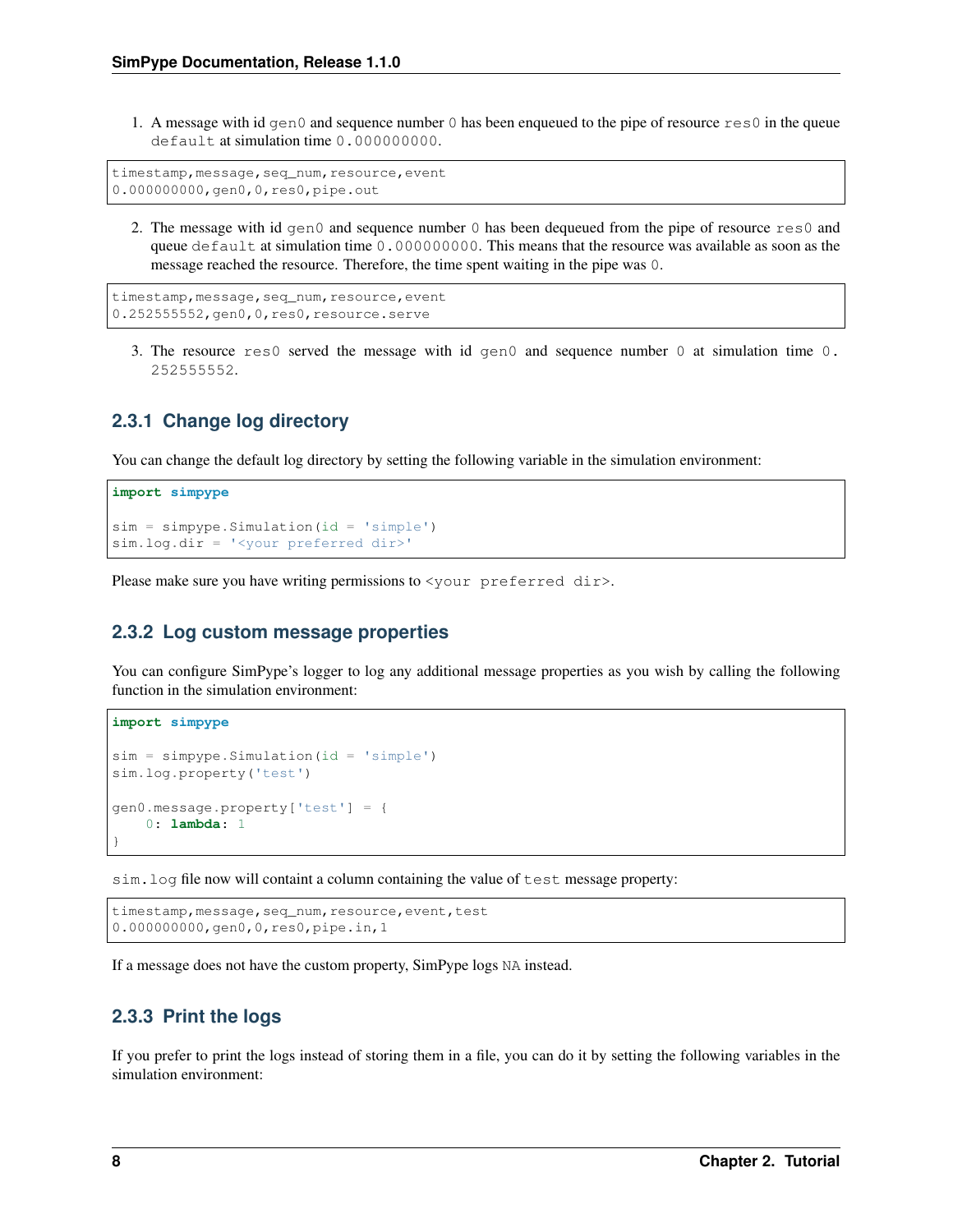```
import simpype
sim = simpype.Simulation(id = 'simple')
sim.log.file = False
sim.log.print = True
```
# <span id="page-12-0"></span>**2.4 Pipeline**

Pipelines allow to arbitrarly interconnect generators and resources by chaining them. Messages belonging to a pipeline automatically flow from a resource to another without the needs of explicitly defining the *hops*. Please note that a generator (and their messages) belong only to a single pipeline. If multiple pipelines are needed simultaneously, they need to be merged fisrt. See *[Branching pipeline](#page-14-0)* for more details.

#### **2.4.1 Single pipeline**

Let's start with a simulation where messages are generated by Generator  $#0$  and are served by Resource  $#0$ and Resource #1.

|Generator #0| -> |Resource #0| -> |Resource #1|

The SimPype code would hence be:

```
import simpype
import random
sim = simpype.Simulation(id = 'single')
gen0 = sim.add_generator(id = 'gen0')
gen0.random['arrival'] = {0: lambda: random.expovariate(1.0)}
res0 = sim.add\_resource(id = 'res0')res0.random['service'] = {0: lambda: random.expovariate(2.0)}
res1 = sim.add\_resource(id = 'res1')res1.random['service'] = {0: lambda: random.expovariate(2.0)}
p0 = \sin \cdot \text{add pipeline(qen0, res0, res1)}sim.run(until = 5)
```
As it can be noticed in  $sim.$  log file, messages generated by Generator  $#0$  automatically flow through Resource  $\#0$  and Resource  $\#1$  without the needs of explicitly defining the next hop:

timestamp, message, seq\_num, resource, event 0.000000000,gen0,0,res0,pipe.in 0.000000000,gen0,0,res0,pipe.out 0.044474460,gen0,0,res0,resource.serve 0.044474460,gen0,0,res1,pipe.in 0.044474460,gen0,0,res1,pipe.out 0.867233916,gen0,1,res0,pipe.in 0.867233916,gen0,1,res0,pipe.out 1.099185483,gen0,0,res1,resource.serve 1.876512438,gen0,1,res0,resource.serve 1.876512438,gen0,1,res1,pipe.in 1.876512438,gen0,1,res1,pipe.out 2.873364054,gen0,1,res1,resource.serve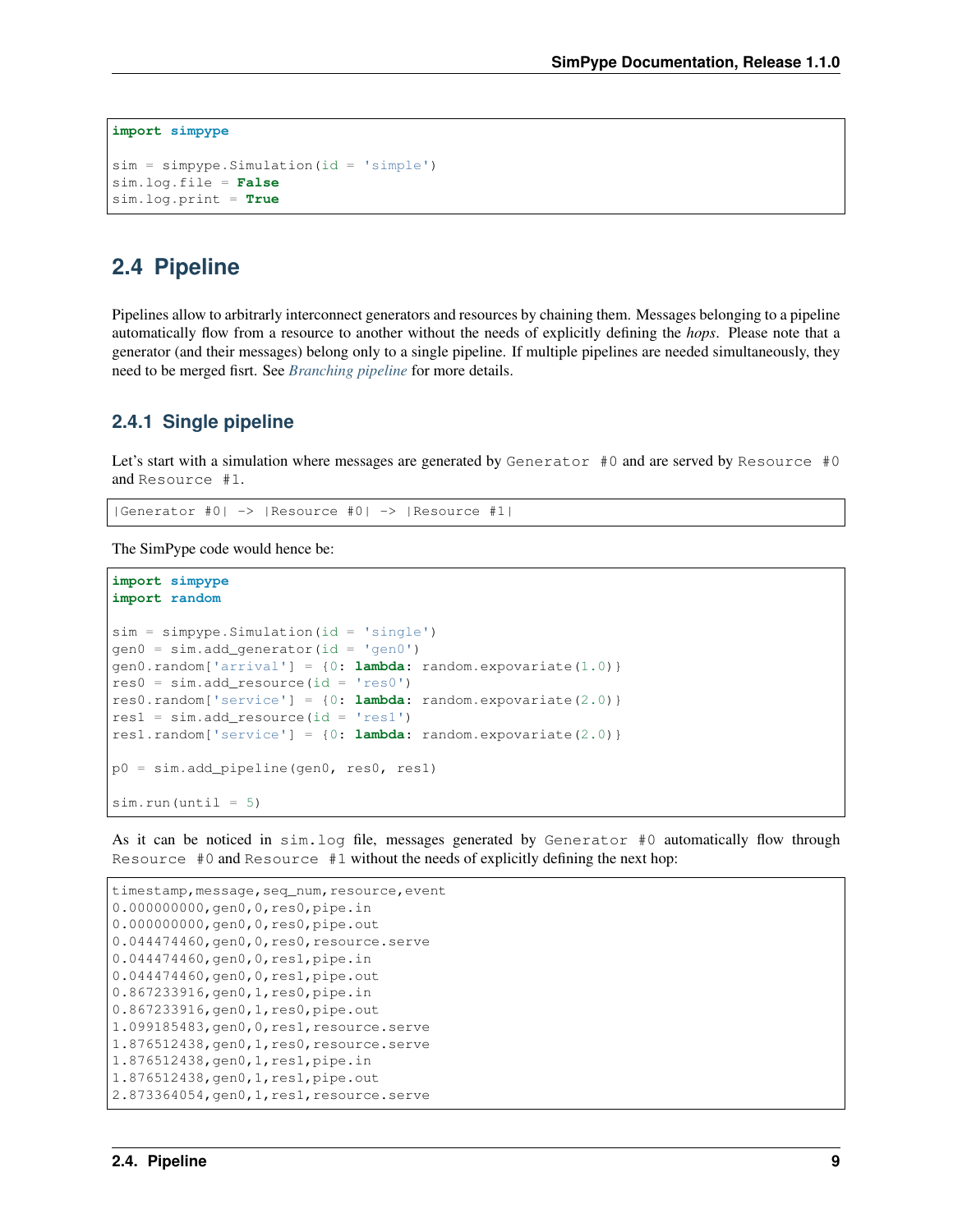#### **2.4.2 Overlapping pipelines**

Noe let's continue with a simulation scenarios like the following:

 $|Generator \neq 0$ |  $-\$  $)$  -> | Resource #0| -(  $|Generator #1|$  -/  $\rightarrow$  |Resource #2|

In this scenario we want to reproduce the following interconnection:

```
|Generator #0| -> |Resource #0| -> |Resource #1|
|Generator #1| -> |Resource #0| -> |Resource #2|
```
As it can be noticed, there are two dinstinct *paths/pipelines* that overlap at Resource #0. However, any messages generated by Generator #0 should end to Resource #1. Similarly, any messages generated by Generator #1 should end to Resource #2.

In this scenario, Resource #0 is hence shared between the two *pipelines*. The SimPype code would hence be:

```
import simpype
import random
sim = simpype.Simulation(id = 'overlap')
gen0 = sim.add_generator(id = 'gen0')
gen0.random['arrival'] = {0: lambda: random.expovariate(1.0)}
gen1 = sim.add_generator(id = 'gen1')
gen1.random['arrival'] = {0: lambda: random.expovariate(1.0)}
res0 = sim.add\_resource(id = 'res0')res0.random['service'] = {0: lambda: random.expovariate(4.0)}
res1 = sim.add\_resource(id = 'res1')res1.random['service'] = {0: lambda: random.expovariate(2.0)}
res2 = sim.add resource(id = 'res2')res2.random['service'] = {0: lambda: random.expovariate(2.0)}
p0 = sim.add_pipeline(gen0, res0, res1)
p1 = sim.add_pipeline(gen1, res0, res2)
sim.run(until = 2.5)
```
As it can be noticed in  $sim.$  log file, messages generated by Generator  $#0$  automatically flow through Resource  $#0$  and Resource  $#1$  and messages generated by Generator  $#1$  automatically flow through Resource #0 and Resource #2. Moreover, Resource #0 is shared between the two *pipelines*:

timestamp, message, seq\_num, resource, event 0.000000000,gen0,0,res0,pipe.in 0.000000000,gen1,0,res0,pipe.in 0.000000000,gen0,0,res0,pipe.out 0.372608250,gen0,0,res0,resource.serve 0.372608250,gen0,0,res1,pipe.in 0.372608250,gen0,0,res1,pipe.out 0.372608250,gen1,0,res0,pipe.out 0.515112655,gen0,1,res0,pipe.in 0.636849329,gen1,0,res0,resource.serve 0.636849329,gen1,0,res2,pipe.in 0.636849329,gen1,0,res2,pipe.out 0.636849329,gen0,1,res0,pipe.out 0.653319564,gen0,1,res0,resource.serve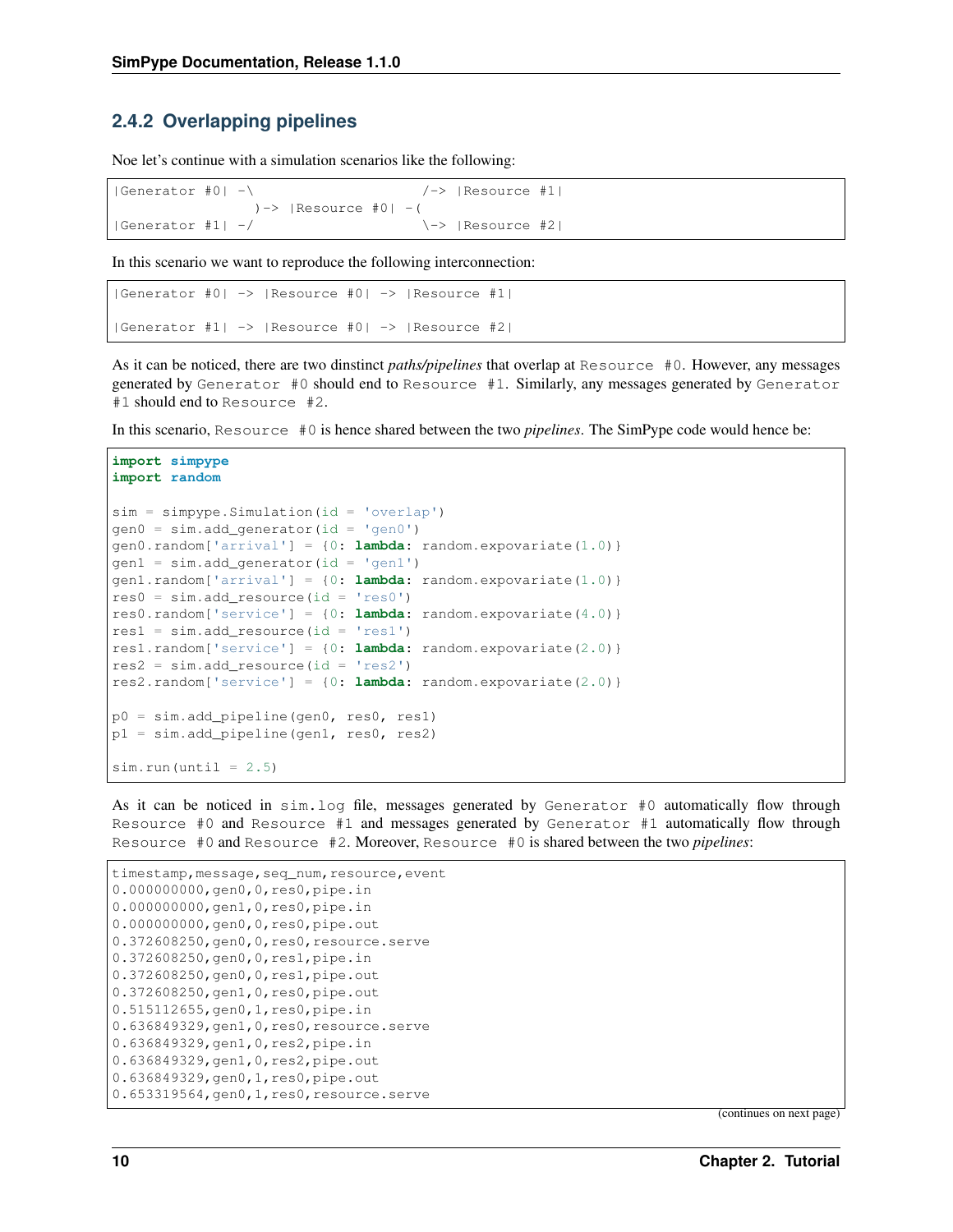| $0.653319564$ , gen $0, 1$ , res1, pipe.in                |
|-----------------------------------------------------------|
| $0.684766776$ , gen1, 1, res0, pipe.in                    |
| 0.684766776, gen1, 1, res0, pipe.out                      |
| $0.851617505$ , gen $0$ , $0$ , res $1$ , resource. serve |
| 0.851617505, gen0, 1, res1, pipe.out                      |
| $0.921614468$ , gen1, 2, res0, pipe.in                    |
| $0.949578262$ , gen $1, 1$ , res $0$ , resource. serve    |
| $0.949578262$ , gen1, 1, res2, pipe.in                    |
| 0.949578262, gen1, 2, res0, pipe.out                      |
| 1.052881475, gen1, 2, res0, resource. serve               |
| 1.052881475, gen1, 2, res2, pipe.in                       |
| 1.079748898, gen0, 1, res1, resource. serve               |
| 1.245866822, gen1, 3, res0, pipe.in                       |
| 1.245866822, gen1, 3, res0, pipe.out                      |
| 1.352498249, gen1, 0, res2, resource. serve               |
| 1.352498249, gen1, 1, res2, pipe.out                      |
| 1.369990105, gen1, 4, res0, pipe.in                       |
| 1.384336838, gen1, 1, res2, resource.serve                |
| 1.384336838, gen1, 2, res2, pipe.out                      |
| 1.385217621, gen1, 5, res0, pipe.in                       |
| 1.418331444, gen1, 2, res2, resource.serve                |
| 1.582122574, gen1, 3, res0, resource.serve                |
| 1.582122574, gen1, 3, res2, pipe.in                       |
| 1.582122574, gen1, 3, res2, pipe.out                      |
| 1.582122574, gen1, 4, res0, pipe.out                      |
| 2.028251841, gen1, 4, res0, resource.serve                |
| 2.028251841, gen1, 4, res2, pipe.in                       |
| 2.028251841, gen1, 5, res0, pipe.out                      |
| 2.148959938, gen1, 6, res0, pipe.in                       |

### <span id="page-14-0"></span>**2.4.3 Branching pipeline**

Now let's continue with a pipeline having a branching point with one generator and three resources:

```
/-> |Resource #1|
|Generator #0| -> |Resource #0| -(
                                  \-> |Resource #2|
```
There are two possible options at this stage:

- Serve a copy of the same message to both Resource #1 and Resource #2;
- Either serve a message to Resource #1 or to Resource #2.

#### **Automatic copy**

In case of serving a copy of the same message to both Resource #1 and Resource #2, the SimPype code would hence be:

```
import simpype
import random
sim = simpype.Simulation(id = 'single')
gen0 = sim.add_generator(id = 'gen0')
```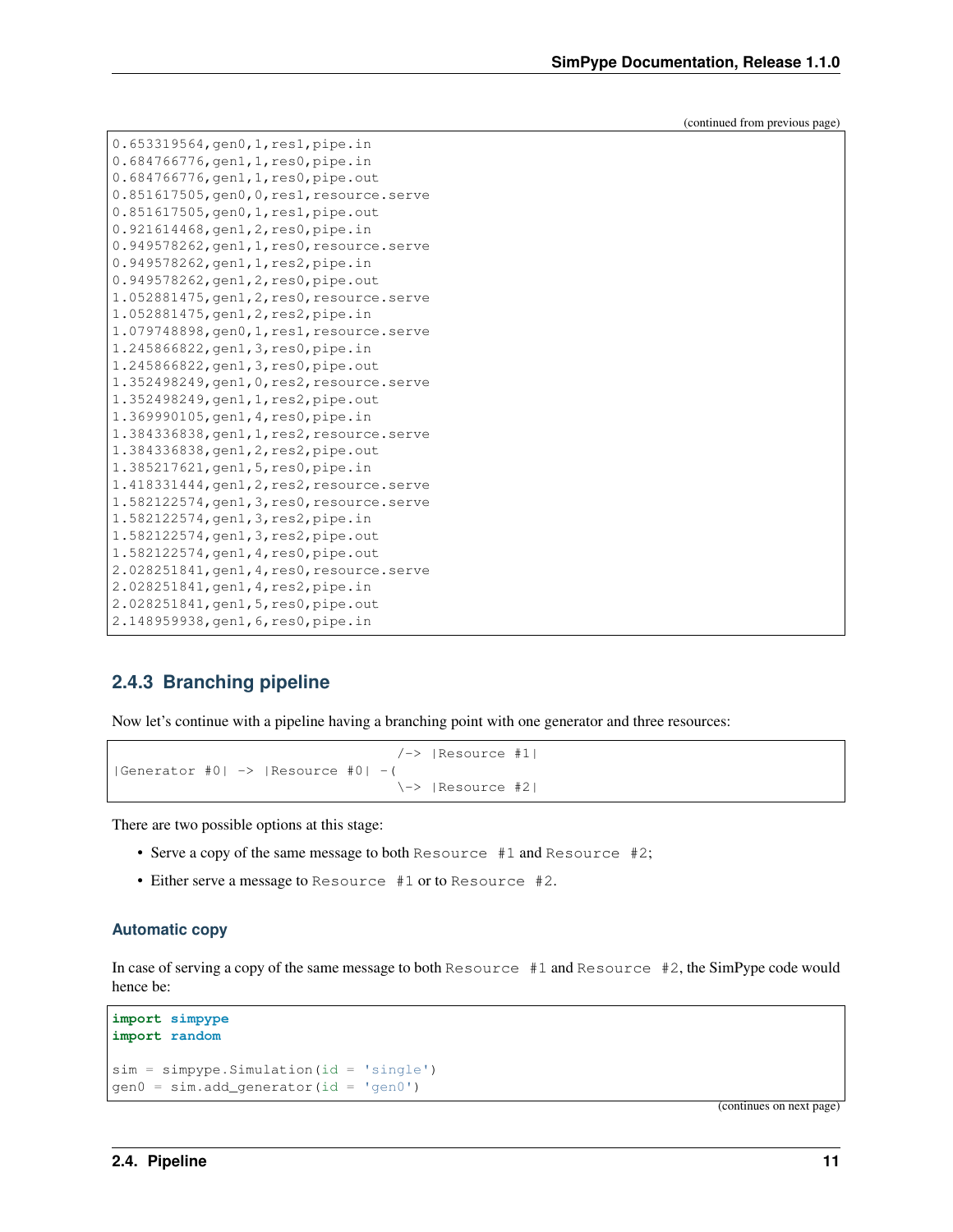```
gen0.random['arrival'] = {0: lambda: random.expovariate(1.0)}
res0 = sim.add_resource(id = 'res0')
res0.random['service'] = {0: lambda: random.expovariate(2.0)}
res1 = sim.add\_resource(id = 'res1')res1.random['service'] = {0: lambda: random.expovariate(2.0)}
res2 = sim.add\_resource(id = 'res2')res2.random['service'] = {0: lambda: random.expovariate(2.0)}
p0 = sim.add_pipeline(gen0, res0, res1)
p1 = sim.add_pipeline(gen0, res0, res2)
pM = sim.merge_pipeline(p0, p1)
sim.run(until = 5)
```
Please note the use of  $merge\_pipeline($ ). This function merges multiple *pipelines* into a single one, thus creating the branching point. Withouth calling the [merge\\_pipeline\(\)](#page-92-0) function, the only active *pipeline* would have been p1.

As it can be noticed in sim.log file, messages are automatically copied and served to both Resource #1 and Resource #2 after being served by Resource #0:

```
timestamp, message, seg_num, resource, event
0.000000000, gen0, 0, res0, pipe.in
0.000000000,gen0,0,res0,pipe.out
0.412762064,gen0,0,res0,resource.serve
0.412762064,gen0,0,res2,pipe.in
0.412762064,gen0,0,res1,pipe.in
0.412762064,gen0,0,res2,pipe.out
0.412762064,gen0,0,res1,pipe.out
0.631472230,gen0,0,res1,resource.serve
0.989221320,gen0,0,res2,resource.serve
2.545794865,gen0,1,res0,pipe.in
2.545794865,gen0,1,res0,pipe.out
2.572402316,gen0,1,res0,resource.serve
2.572402316,gen0,1,res2,pipe.in
2.572402316,gen0,1,res1,pipe.in
2.572402316,gen0,1,res2,pipe.out
2.572402316,gen0,1,res1,pipe.out
2.602942195,gen0,1,res1,resource.serve
4.163453623,gen0,2,res0,pipe.in
4.163453623,gen0,2,res0,pipe.out
4.222865258,gen0,2,res0,resource.serve
4.222865258,gen0,2,res2,pipe.in
4.222865258,gen0,2,res1,pipe.in
4.222865258,gen0,2,res1,pipe.out
4.270038314,gen0,1,res2,resource.serve
4.270038314,gen0,2,res2,pipe.out
4.360461106,gen0,2,res2,resource.serve
4.551208266,gen0,2,res1,resource.serve
```
#### **Next hop selection**

Please refer to *[Next](#page-21-0)* in *[Message](#page-19-0)* section to understand how the next hop of the messages can be dynamically changed.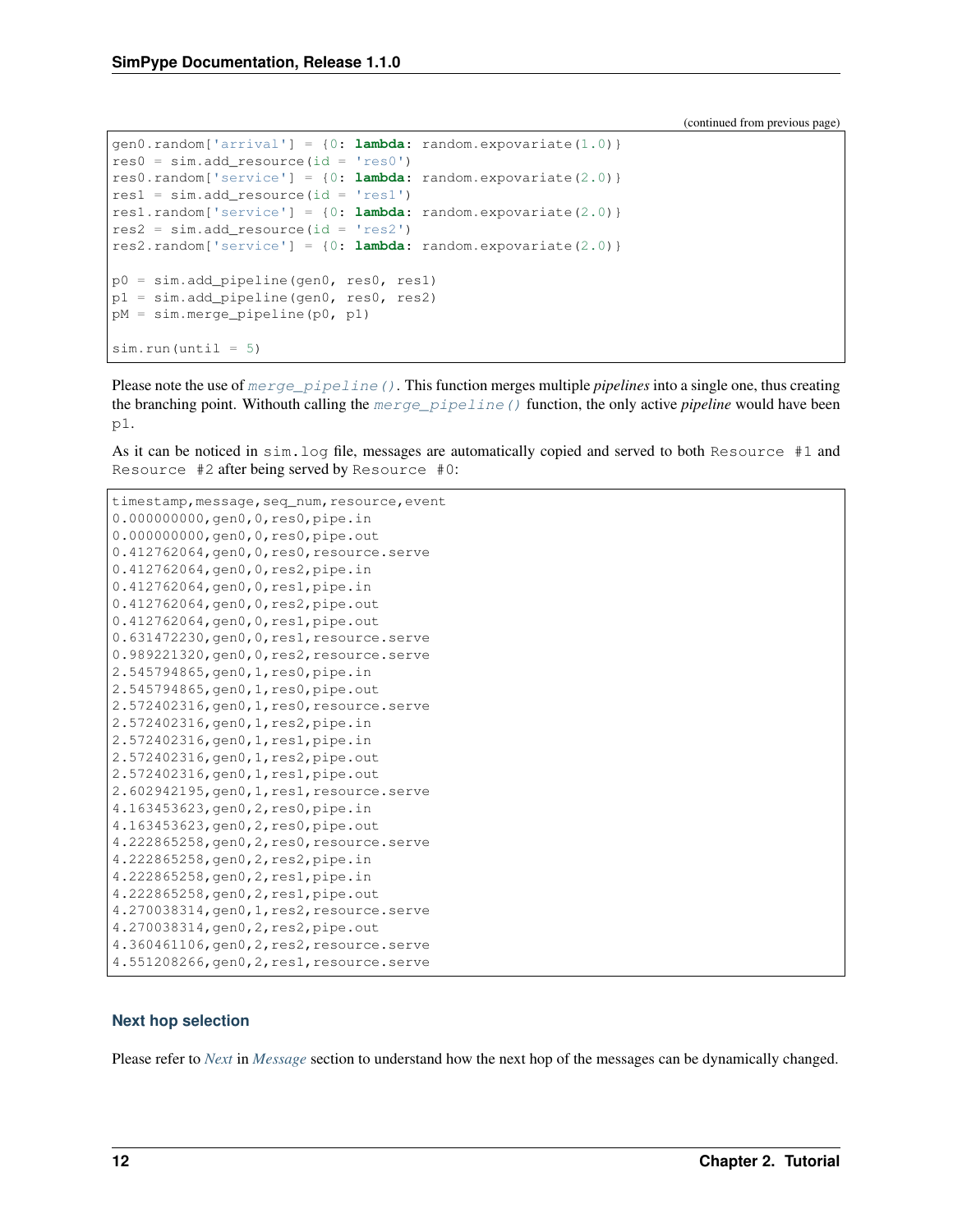#### **2.4.4 Miscellaneous**

[add\\_pipeline\(\)](#page-92-1) admits both [Resource](#page-86-1) and [Pipeline](#page-81-1) objects as arguments as shown in this examples:

```
import simpype
```

```
sim = simpype.Simulation(id = 'single')
gen0 = sim.add_generator(id = 'gen0')
gen1 = sim.add_generator(id = 'gen1')
res0 = sim.add_resource(id = 'res0')
res1 = sim.add_resource(id = 'res1')
res2 = sim.add resource(id = 'res2')res3 = sim.add resource(id = 'res3')res4 = sim.add resource(id = 'res4')res5 = sim.add\_resource(id = 'res5')res6 = sim.add\_resource(id = 'res6')# Only resources
p0 = sim.add_pipeline(res0, res1, res2)
p1 = sim.add_pipeline(res3, res4, res5)
# Mixed pipeline and resources
p2 = sim.add_pipeline(gen0, p0)
p3 = sim.add_pipeline(gen1, p1)
p4 = sim.add_pipeline(p3, res6)
# Only pipelines
# Equivalent to sim.add_pipeline(res0, res1, res2, res3, res4, res5)
p4 = sim.add_pipeline(p0, p1)
```
Instead, [merge\\_pipeline\(\)](#page-92-0) only admits [Pipeline](#page-81-1) objects as arguments.

# <span id="page-16-0"></span>**2.5 Random variables**

SimPype comes with a custom random variable generation system that allows you to generate random values according to different random distributions depending on the current simulation time. See [Random](#page-85-0) for a detailed API reference.

```
import simpype
sim = simpype.Simulation(id = 'test')
myrand = simpype.Random(sim, {
    initial_time : lambda_function
    ...
})
```
Where each dictionary element is so defined:

- initial\_time is the element key and must be of *int* or *float* type. It represents the initial simulation time at which the lambda\_function is invoked;
- lambda\_function is the element value. It is mandatory that for the value to be a *lambda* function. Such function must return a value, usually a *int* or a *float*;

An example of random variable initialization is the following:

```
import simpype
import random
```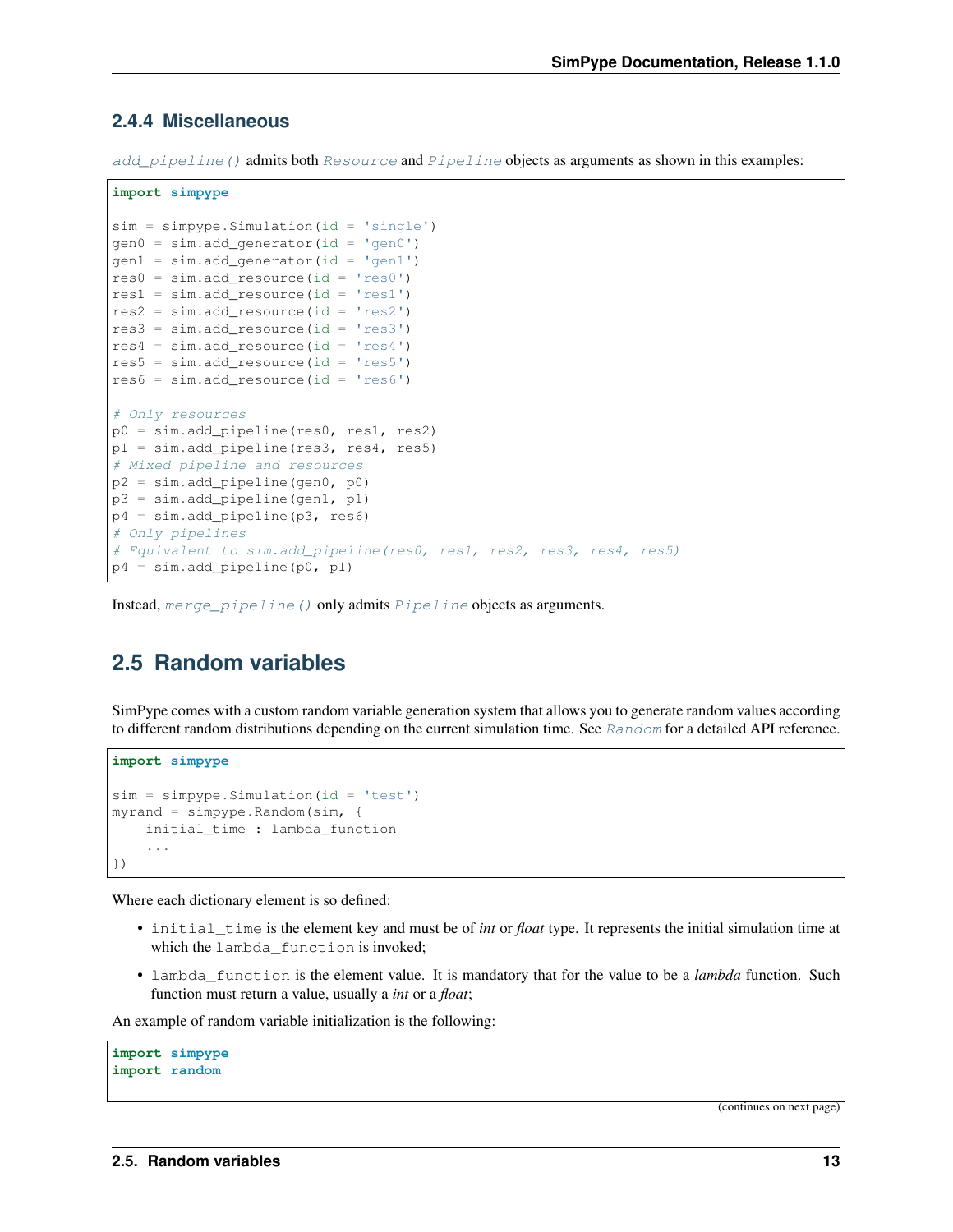```
sim = simpype. Simulation (id = 'test')
myrand = simpype.Random(sim, {
    # From t=0 to t=10, the random variable returns
    # the constant value of 3.0
   0 : lambda: 3.0,
    # From t=10 to t=20, the random variable returns
    # value uniformly distributed between 2.5 and 3.5
   10 : lambda: random.uniform(2.5, 3.5),
    # From t=20 to t=inf, the random variable returns
    # a value exponentially distributed with lambda 0.20
   20 : lambda: random.expovariate(0.20)
})
```
To generate a random value:

```
# Simulation time = 5.0
random_value = myrand.value # random_value = 3.0
...
# Simulation time = 15.0
random_value = myrand.value # random_value = 3.2476115513945767
...
# Simulation time = 25.0
random_value = myrand.value # random_value = 7.374759019459148
```
As you can see, depending on the current simulation myrand. value returns a random value according to a different random distribution.

#### **2.5.1 Generator arrival time**

The arrival time of a generator is described with a [Random](#page-85-0) variable.

```
import simpype
import random
sim = simpype.Simulation(id = 'simple')
gen0 = sim.add_generator(id = 'gen0')
# Start generating events at a random simulation time
gen0.random['arrival'] = {
            # From t=0 to t=10, the arrival time is constant to 3.0
            0 : lambda: 3.0,
            # From t=10 to t=20, the arrival time is uniformly distributed between 2.
\rightarrow 5 and 3.5
            10 : lambda: random.uniform(2.5, 3.5),
            # From t=20 to t=inf, the arrival time is exponentially distributed with.
\rightarrowlambda 0.20
            20 : lambda: random.expovariate(0.20)
}
```
Please note that in this case there is no need of calling the simpype.Random constructor. The generator object automatically converts the dictionary into a [Random](#page-85-0) object.

#### **2.5.2 Generation of more than one message at once**

The number of messages to be generated at any arrival time is described with a [Random](#page-85-0) variable.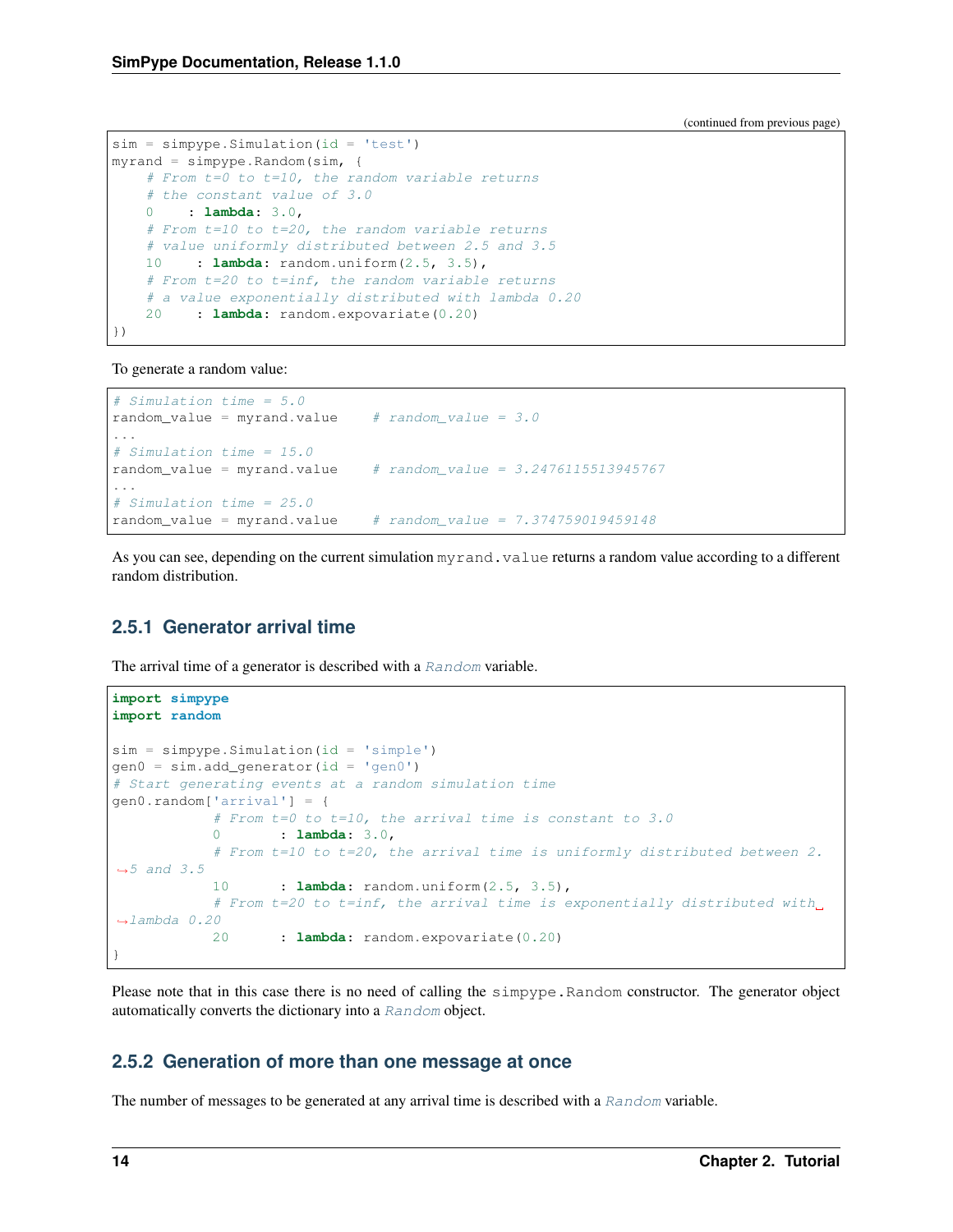```
import simpype
import random
sim = simpype.Simulation(id = 'simple')
qen0 = sim.add_qenerator(id = 'gen0')# Arrival time of 1 second
gen0.random['arrival'] = {0: lambda: 1}
# Start generating events at a random simulation time
gen0.random['quantity'] = {
            # From t=0 to t=10, 3 messages are generated at once
           0 : lambda: 3,
           # From t=10 to t=20, a random number of messages (between 1 and 10) is.
˓→generated at once
           10 : lambda: random.randint(1, 10),
            # From t=20 to t=inf, 1 message is generated everytime
           20 : lambda: 1
}
```
Please note that in this case there is no need of calling the simpype.Random constructor. The generator object automatically converts the dictionary into a [Random](#page-85-0) object.

#### **2.5.3 Resource service time**

The service time of a resource is described with a [Random](#page-85-0) variable.

```
import simpype
import random
sim = simpype.Simulation(id = 'simple')
res0 = sim.add\_resource(id = 'res0')res0.random['arrival'] = {
            # From t=0 to t=10, the service time is constant to 3.0
            0 : lambda: 3.0,
            # From t=10 to t=20, the service time is uniformly distributed between 2.
\rightarrow 5 and 3.5
            10 : lambda: random.uniform(2.5, 3.5),
            # From t=20 to t=inf, the service time is exponentially distributed with
˓→lambda 0.20
            20 : lambda: random.expovariate(0.20)
}
```
Please note that in this case there is no need of calling the simpype.Random constructor. The resource object automatically converts the dictionary into a [Random](#page-85-0) object.

#### **2.5.4 Message property**

A message property can be described with a a [Random](#page-85-0) variable.

```
import simpype
import random
sim = simpype.Simulation(id = 'simple')
gen0 = sim.add_generator(id = 'gen0')
gen0.message.property['test'] = {
```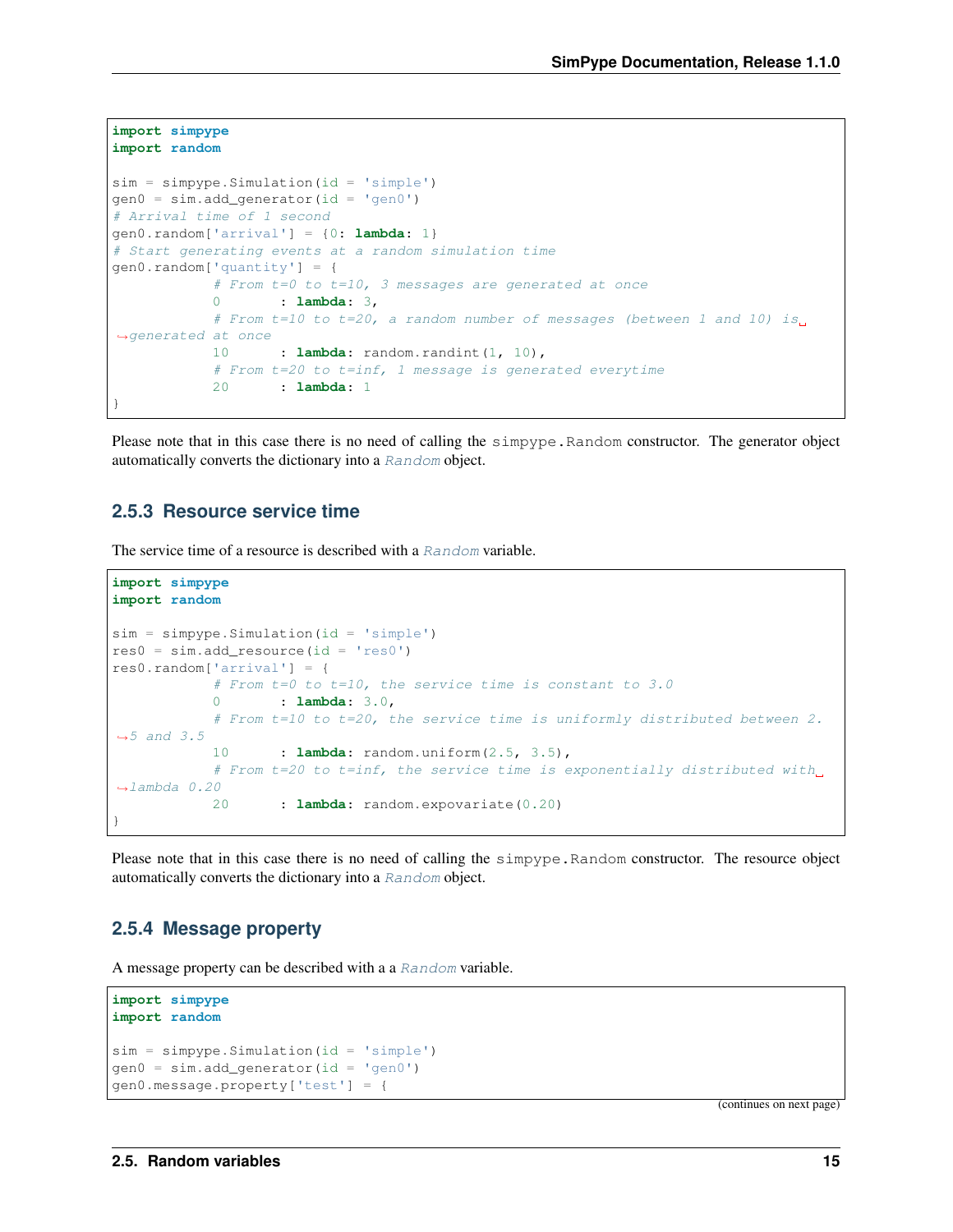```
# Every message generated between t=0 and t=10 will have the 'test'.
˓→property value equal to 3.0
           0 : lambda: 3.0,
           # Every message generated between t=10 and t=20 will have the 'test'
˓→property uniformly distributed between 2.5 and 3.5
           10 : lambda: random.uniform(2.5, 3.5),
           # Every message generated between t=20 and t=inf will have the 'test'.
˓→property exponentially distributed with lambda 0.20
           20 : lambda: random.expovariate(0.20)
}
```
Please note that in this case there is no need of calling the simpype.Random constructor. The message object automatically converts the dictionary into a [Random](#page-85-0) object. Please also note that property values can be randomly generated, nevertheless once they are generated they will always return the same value unless an explicit refresh is called

```
message.property['test'].refresh()
```
# <span id="page-19-0"></span>**2.6 Message**

Messages are the units processed by the resources and can store arbitrary information, called *properties* in SimPype. Message properties can be of any values, including [Random](#page-85-0) objects (see *[Random variables](#page-16-0)*). See [Message](#page-75-1) for a detailed API reference.

```
import simpype
import random
sim = simpype.Simulation(id = 'simple')
gen0 = sim.add_generator(id = 'gen0')
gen0.message.property['rand_prop'] = {
    # Every message generated between t=0 and t=10 will have
    # the 'test' property value equal to 3.0
   0 : lambda: 3.0,
    # Every message generated between t=10 and t=20 will have
    # the 'test' property uniformly distributed between 2.5 and 3.5
   10: lambda: random.uniform(2.5, 3.5),
    # Every message generated between t=20 and t=inf will have
    # the 'test' property exponentially distributed with lambda 0.20
    20: lambda: random.expovariate(0.20)
}
# Store the property as normal dictionary if no lambda functions is present
gen0.message.property['dict_prop'] = {
    'a': 'avalue',
    'b': 'bvalue',
}
gen0.message.property['str_prop'] = 'mystr'
gen0.message.property['int_prop'] = 3
gen0.message.property['float_prop'] = 3.0
# You can also store objects
e = sim.env.event()
gen0.message.property['event_prop'] = e
```
Please note that in this case there is no need of calling the simpype. Random constructor. The message object automatically converts the dictionary into a [Random](#page-85-0) object. Please also note that property values can be randomly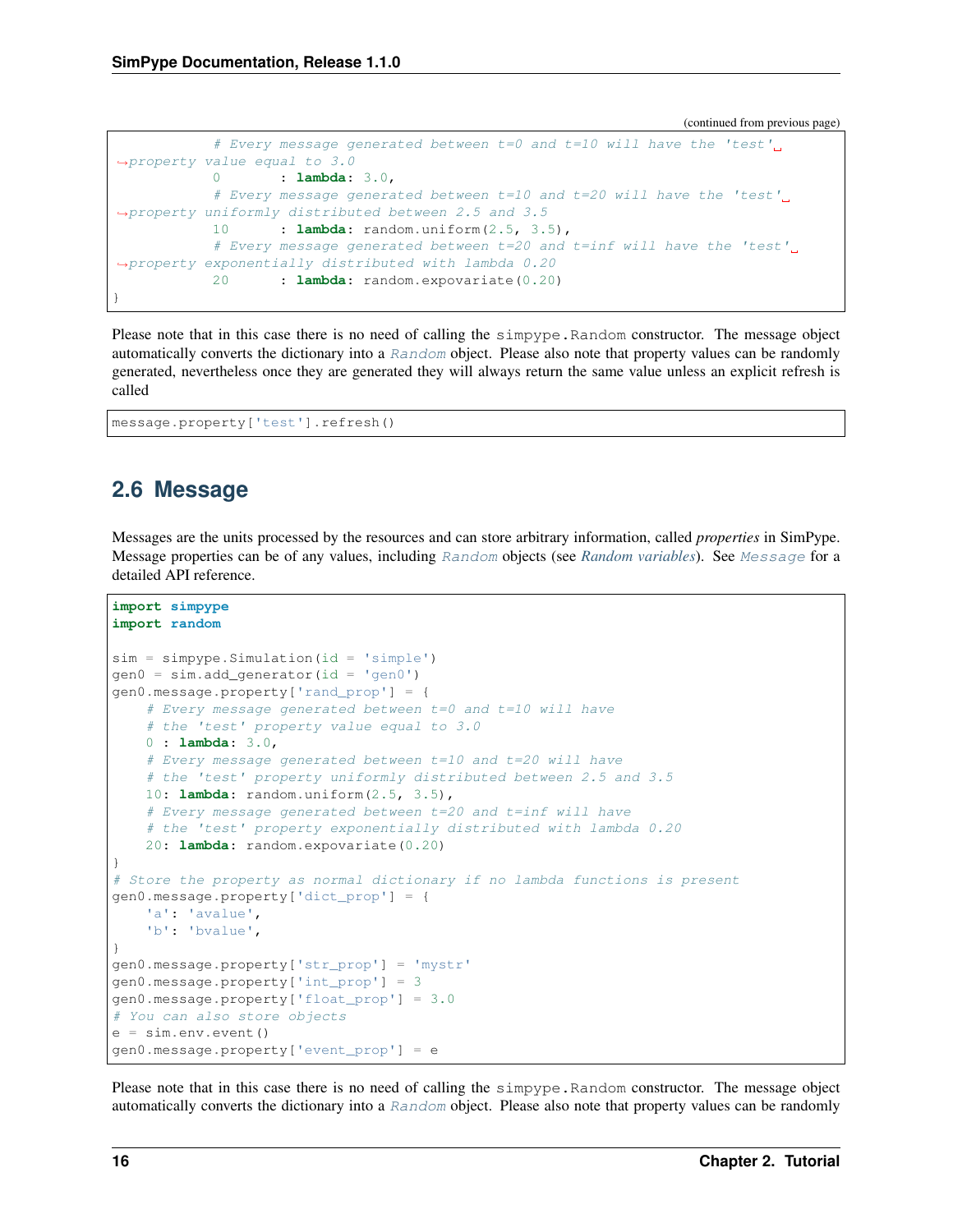generated, nevertheless once they are generated they will always return the same value unless an explicit refresh is called

```
message.property['test'].refresh()
```
#### **2.6.1 Drop**

A message can be suddenly dropped by calling the function  $\text{drop}(t)$ :

message.drop(id = 'bad luck')

In addition, a message can be dropped upon the occurence of a given event:

```
# Create a SimPy event
e = sim.env.event()
# Subscribe the dropping of the message to the event e
message.drop(id = 'event bad luck', event = e)
# Trigger the event
e.succeed()
# The message has now been dropped
```
The message is dropped only when the event e is triggered, that is *succeed* in SimPy notation.

#### **2.6.2 Lifetime**

A *lifetime* can be assigned to generated messages in the following way:

```
import simpype
import random
sim = simpype.Simulation(id = 'simple')
gen0 = sim.add_generator(id = 'gen0')
gen0.message.property['lifetime'] = {
    0: lambda: random.expovariate(0.20)
}
```
The message is dropped when the *lifetime* expires. To remove any *lifetime* from the message, use the following function:

message.unsubscribe(id = 'lifetime')

#### **2.6.3 Event subscription**

A message can be susbscribed to a given event and a custom function can be executed upong event triggering, e.g.:

```
import simpype
import random
sim = simpype.Simulation(id = 'simple')
gen0 = sim.add_generator(id = 'gen0')
res0 = sim.add\_resource(id = 'res0')res1 = sim.add\_resource(id = 'res1')
```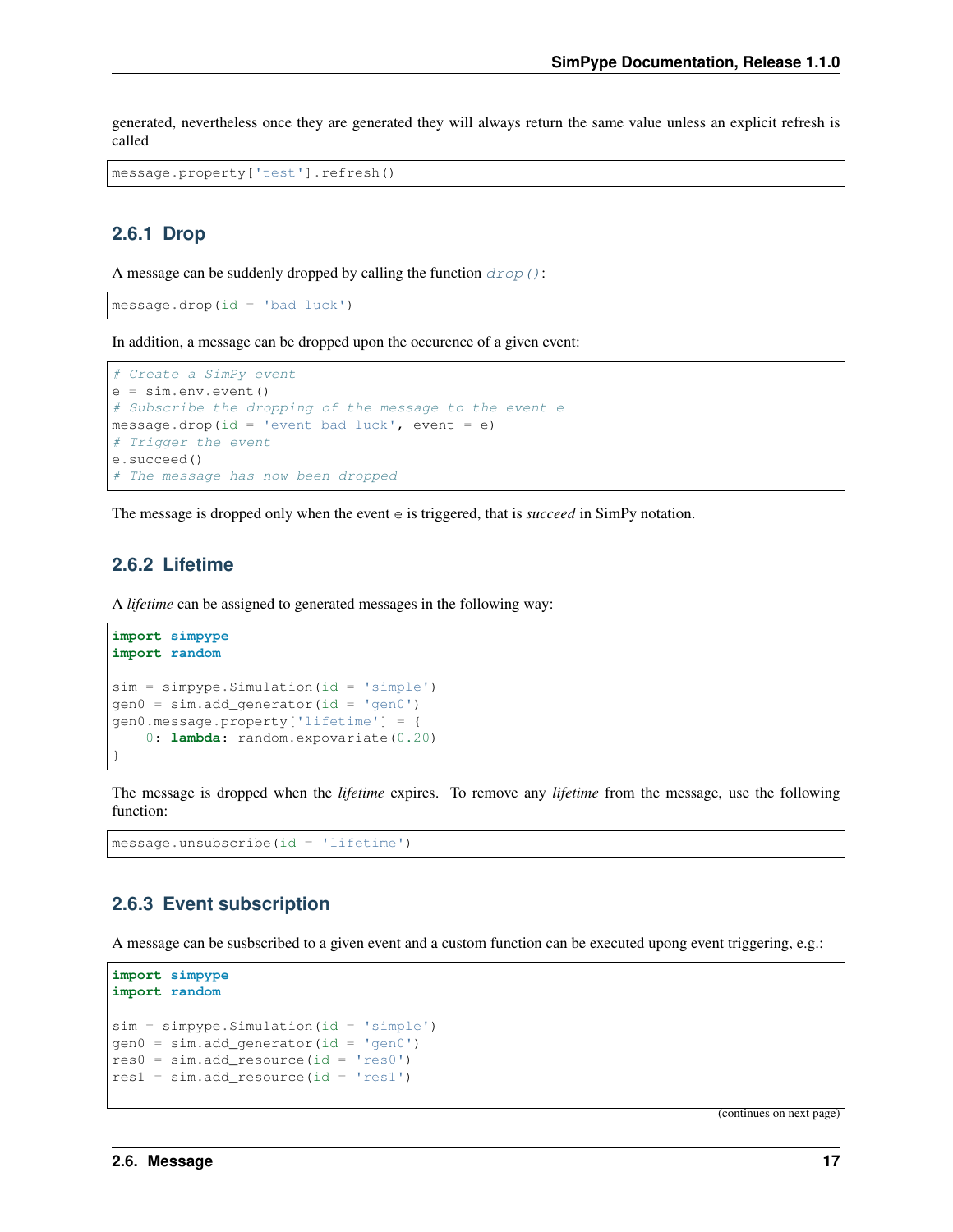```
e = sim.env.event()
def c(message, value):
   # Value of the event, e.g. 'OK'
   message.property['myevent'] = value
@simpype.resource.service(res0)
def service(self, message):
   global e
    # Trigger the event
   e.succeed(value = 'OK')e = sim.env.event()
@simpype.resource.service(res1)
def service(self, message):
   # Unsubscribe from the event
   message.unsubscribe(id = 'mysub')
gen0.message.subscribe(event = e, callback = c, id = 'mysub')
```
The callback function must be defined according to the following format:

```
def callback(message, value):
    ... your code here ...
```
#### <span id="page-21-0"></span>**2.6.4 Next**

Let's assume we have a simulation scenario like the following:

```
/-> |Resource #0|
|Generator #0| -> |Splitter| -(
                               \-> |Resource #1| -> |Resource #2|
```
Messages can be either go to Resource #0 or to Resource #1 depending on Splitter decision. In this example, messages with even sequence number are sent to Resource #0 while messages with odd sequence number are sent to Resource #1 and next to Resource #2. To achive this, the next hop of a message can be dynamically changed by setting the message next variable. next admits both [Resource](#page-86-1) and [Pipeline](#page-81-1) objects as values.

```
import simpype
import random
```

```
sim = simpype. Simulation (id = 'next')
gen0 = sim.add_generator(id = 'gen')
gen0.random['arrival'] = {0: lambda: 1.0}
res0 = sim.add resource(id = 'res0')res1 = sim.add_resource(id = 'res1')
res2 = sim.add_resource(id = 'res2')
splitter = sim.add\_resource(id = 'splitter')p0 = sim.add_pipeline(gen0, splitter)
p1a = sim.add_pipeline(splitter, res0)
p1b = sim.add_pipeline(res1, res2)
p2 = sim.add_pipeline(splitter, p1b)
pM = sim.merge_pipeline(p0, p1a, p1b, p2)
# Change next
```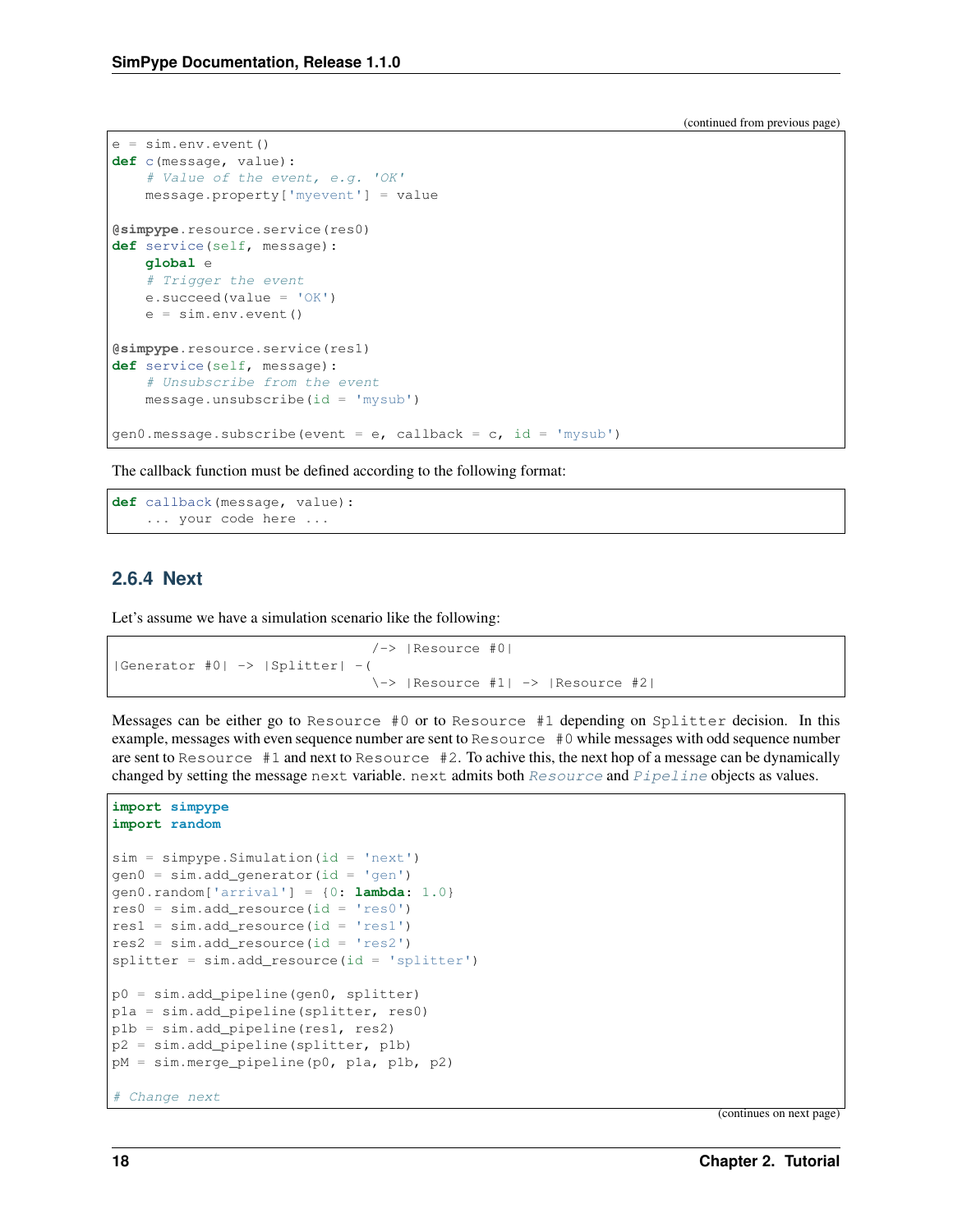```
@simpype.resource.service(splitter)
def service(self, message):
   yield self.env.timeout(1.0)
    if message.seq_num % 2 == 0:
        message.next = res0
    else:
        message.next = p1b
sim.run(until = 10)
```
As it can be noticed in sim.log file, messages are either sent to Resource #0 or to Resource #1 based on their sequence number:

Moreover, next variable could also be set to a *pipeline* instead of a *resource*.

```
timestamp, message, seq_num, resource, event
0.000000000,gen,0,splitter,pipe.in
0.000000000,gen,0,splitter,pipe.out
1.000000000,gen,1,splitter,pipe.in
1.000000000,gen,0,splitter,resource.serve
1.000000000,gen,0,res0,pipe.in
1.000000000,gen,0,res0,pipe.out
1.000000000,gen,1,splitter,pipe.out
1.000000000,gen,0,res0,resource.serve
2.000000000,gen,2,splitter,pipe.in
2.000000000,gen,1,splitter,resource.serve
2.000000000,gen,1,res1,pipe.in
2.000000000,gen,1,res1,pipe.out
2.000000000,gen,2,splitter,pipe.out
2.000000000,gen,1,res1,resource.serve
2.000000000,gen,1,res2,pipe.in
2.000000000,gen,1,res2,pipe.out
2.000000000,gen,1,res2,resource.serve
3.000000000,gen,3,splitter,pipe.in
3.000000000,gen,2,splitter,resource.serve
3.000000000,gen,2,res0,pipe.in
3.000000000,gen,2,res0,pipe.out
3.000000000,gen,3,splitter,pipe.out
3.000000000,gen,2,res0,resource.serve
4.000000000,gen,4,splitter,pipe.in
4.000000000,gen,3,splitter,resource.serve
4.000000000,gen,3,res1,pipe.in
4.000000000,gen,3,res1,pipe.out
4.000000000,gen,4,splitter,pipe.out
4.000000000,gen,3,res1,resource.serve
4.000000000,gen,3,res2,pipe.in
4.000000000,gen,3,res2,pipe.out
4.000000000,gen,3,res2,resource.serve
```
# <span id="page-22-0"></span>**2.7 Resource**

The resource behavior can be customized in case of more complex operations are needed in addition to the simple random generated service time. With this purpose, the decorator @simpype.resource.service can be used (see  $s$ e $\text{rvice}($ ) for more details). There are two ways of customizing the behavior of your resource: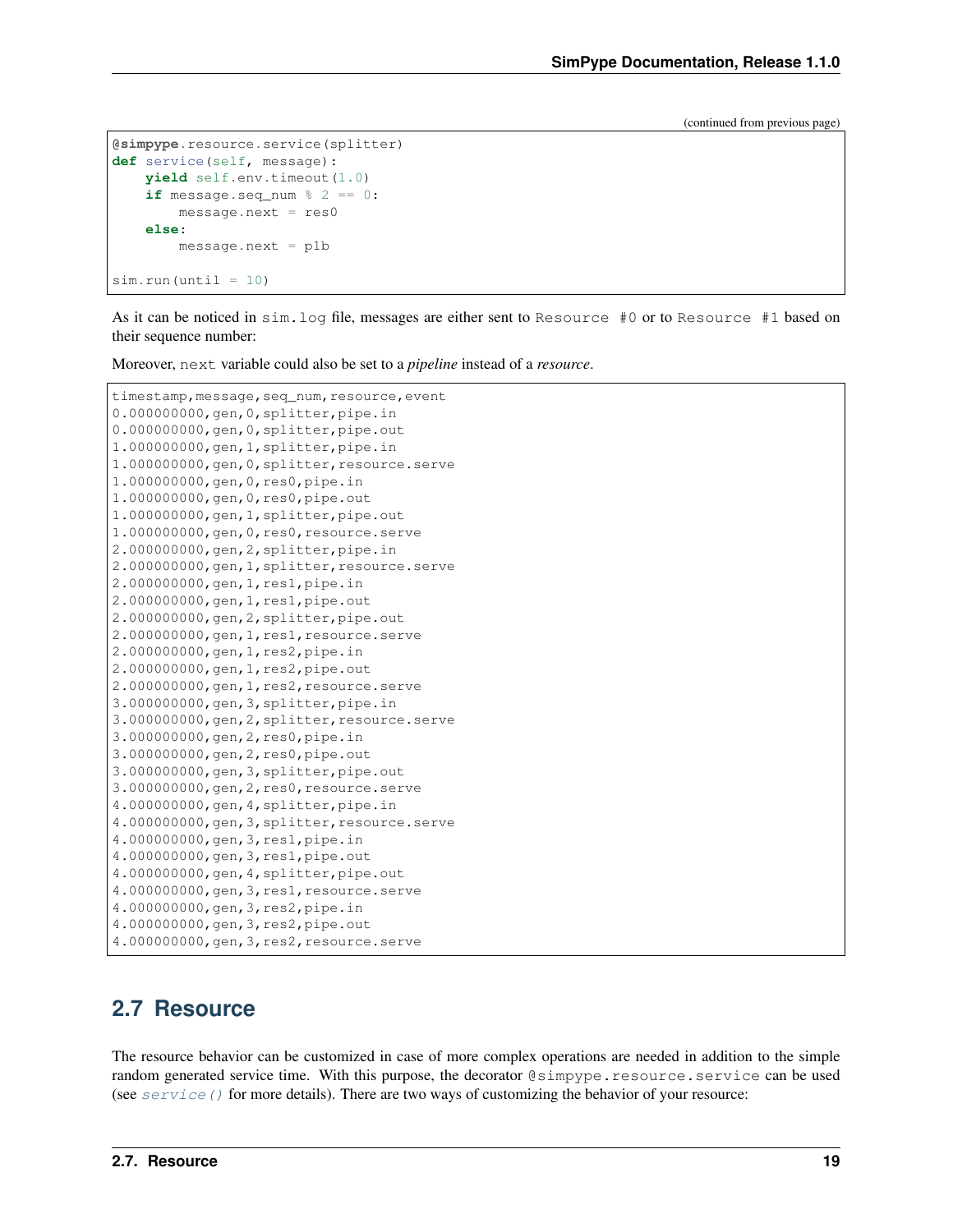- Work directly on the simulation scenario and perform an *inline customization*;
- Create a *resource model* to be included in the simulation scenario.

Either approaches are valid, however *inline customization* is more suited for small customizations while *resource model* is more suited for larger customizations and code re-usability (you can include the smae model multiple times in different simulations).

#### **2.7.1 Inline customization**

In this example, the service time of the resource also depends on the message property value wait.

```
import simpype
import random
sim = simpype.Simulation(id = 'simple')
qen0 = sim.add generator(id = 'gen0')gen0.message.property['wait'] = {
    0: lambda: random.uniform(0,1)
}
res0 = sim.add\_resource(id = 'res0')res0.random['service'] = {
   0: lambda: 2.0
}
@simpype.resource.service(res0)
def service(self, message):
    # Wait for a random time
   yield self.env.timeout(self.random['service'])
    # Wait for a time as reported in the message property
   yield self.env.timeout(message.property['wait'].value)
sim.run(until = 10)
```
#### **2.7.2 Custom model**

Alternatively, a separate *resource model* can be created to implement the same resource behavior:

1. Edit myresource.py with a text editor and create a resource model in the following way:

```
import simpype
class MyResource(simpype.Resource):
  def __init__(self, sim, id, capacity = 1, pipe = None):
       super(). __init__(sim, id, capacity, pipe)
   @simpype.resource.service
  def service(self, message):
       # Wait for a random time
      yield self.env.timeout(self.random['service'])
       # Wait for a time as reported in the message property
       yield self.env.timeout(message.property['wait'].value)
# Do NOT remove. This is required for SimPype to build your model.
resource = lambda *args: MyResource(*args)
```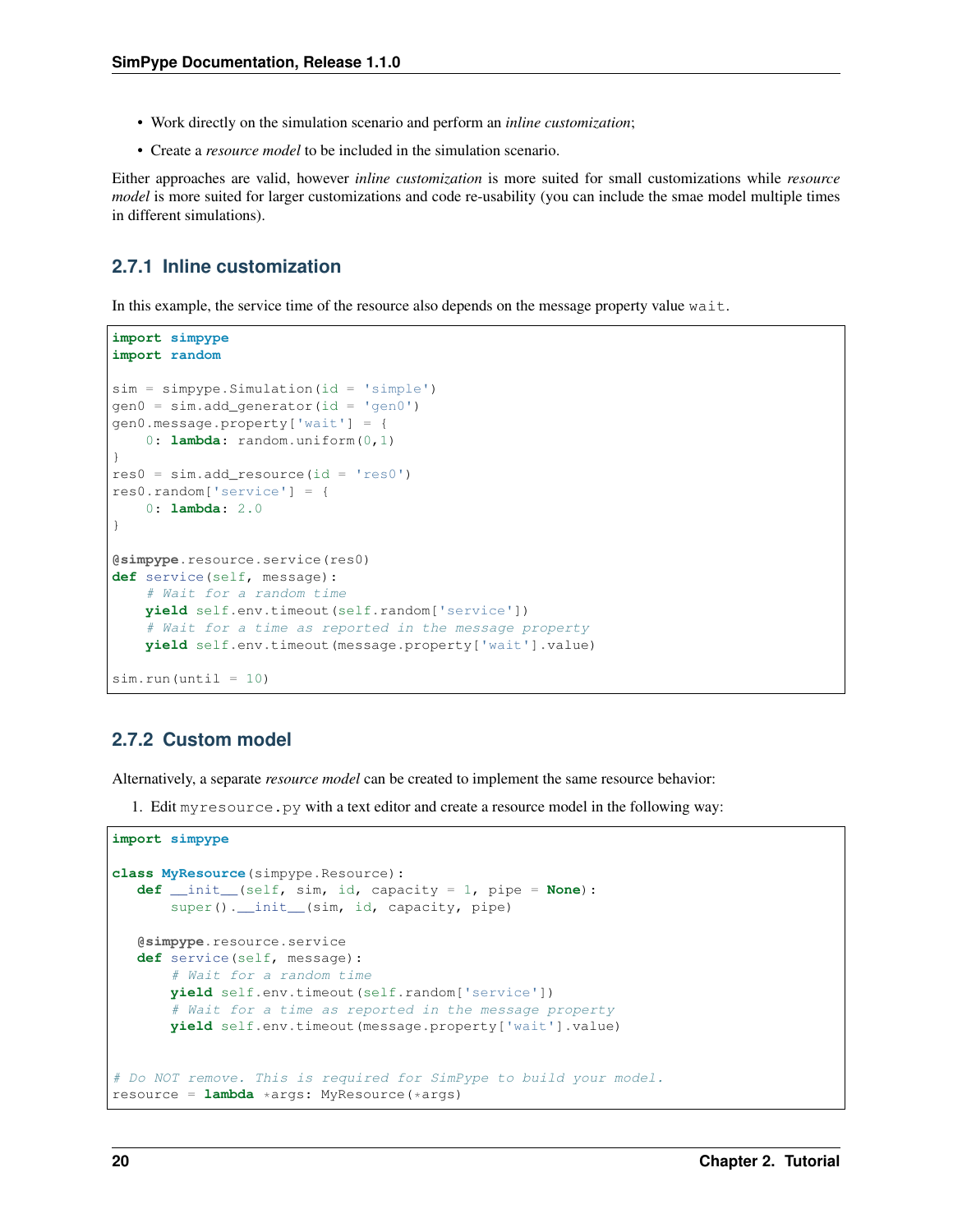2. Create your simulation scenario including the new model:

```
import simpype
import random
sim = simpype.Simulation(id = 'simple')
gen0 = sim.add_generator(id = 'gen0')
gen0.message.property['wait'] = {
    0: lambda: random.uniform(0,1)
}
res0 = sim.add\_resource(id = 'res0', model = 'myresource')res0.random['service'] = {
    0: lambda: 2.0
}
sim.run(until = 10)
```
3. Make sure that the file and directory structure is the following:

```
<working directory>
|-- simple.py
|-- myresource.py
```
4. If you want to change the directory where SimPype looks for custom models, set the following variable in the simulation environment:

```
import simpype
sim = simpype.Simulation(id = 'simple')
sim.model.dir = '<your model dir>'
```
Please make sure you have reading permissions for  $\langle \text{your model dir}\rangle$ . In this case, the file and directory structure would look like:

```
<working directory>
|-- simple.py
<your model dir>
|-- myresource.py
```
# <span id="page-24-0"></span>**2.8 Pipe**

The pipe behavior of a given resource can be customized in case of more complex queueing operations are needed in addition to the simple FIFO discipline. With this purpose, multiple queueus can be added to the pipe and two decorators can be used to determine the *enqueueing* and *dequeueing* behavior of the pipe. The two decorators are @simpype. pipe.enqueue and @simpype.pipe.dequeue (see enqueue () and [dequeue\(\)](#page-80-1) for more details). There are two ways of customizing the behavior of a pipe:

- Work directly on the simulation scenario and perform an *inline customization*;
- Create a *pipe model* to be included in the simulation scenario.

Either approaches are valid, however *inline customization* is more suited for small customizations while *pipe model* is more suited for larger customizations and code re-usability (you can include the smae model multiple times in different simulations).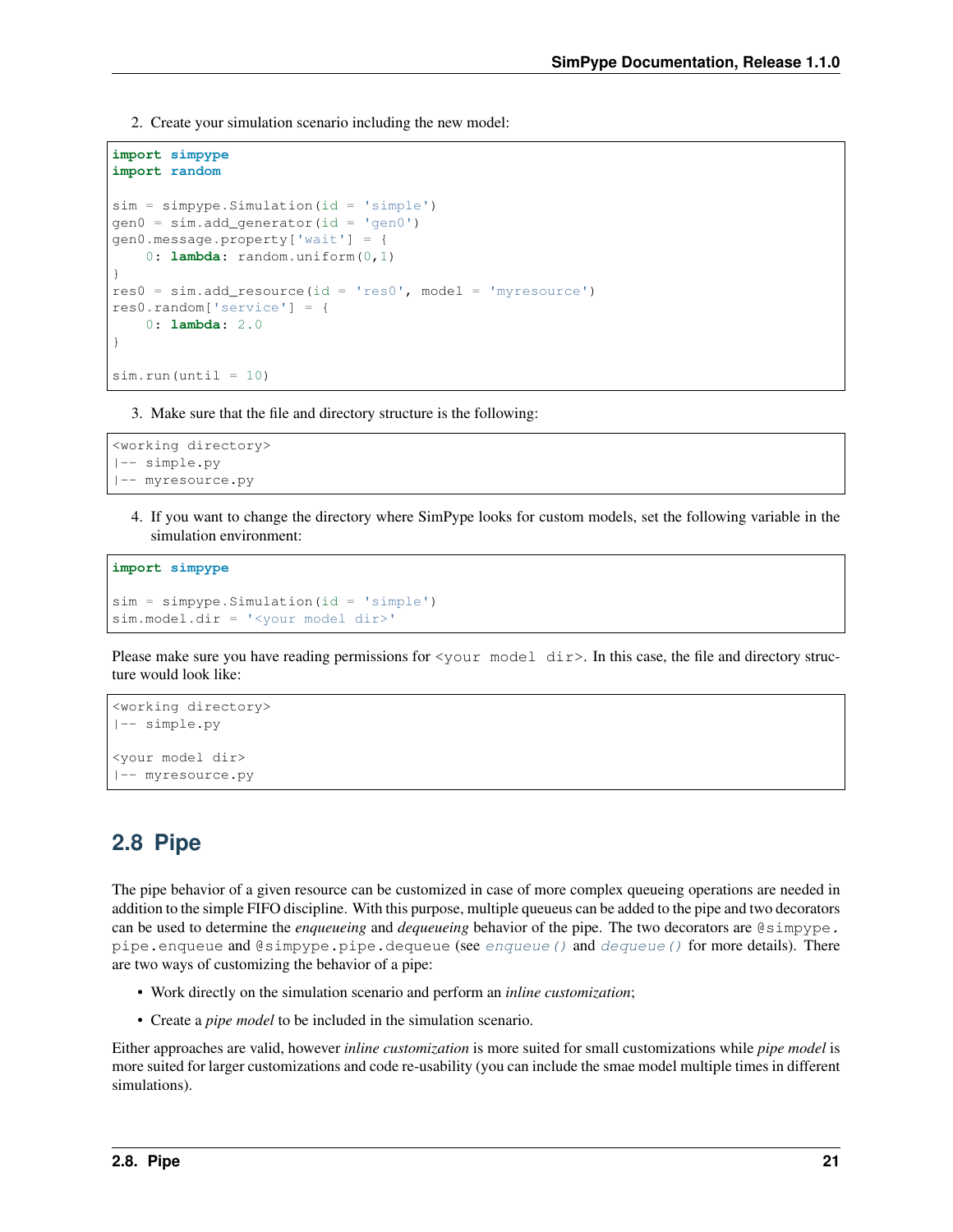#### **2.8.1 Inline customization**

In this example, a priority queue with two service classes is implemented.

```
import simpype
import random
sim = simpype.Simulation(id = 'simple')
gen0 = sim.add_generator(id = 'gen0')
gen0.message.property['priority'] = {
    0: lambda: random.randint(0,1)
}
res0 = sim.add resource(id = 'res0')res0.pipe.add_queue('slow')
res0.pipe.add_queue('fast')
res0.random['service'] = {
   0: lambda: 2.0
}
@simpype.pipe.enqueue(res0.pipe)
def enqueue(self, message):
    if message.property['priority'] == 0:
        return self.queue['slow'].push(message)
    elif message.property['priority'] == 1:
        return self.queue['fast'].push(message)
    else:
        return message.drop('unsupported priority')
@simpype.pipe.dequeue(res0.pipe)
def dequeue(self):
   if len(self.queue['fast']) > 0:
        return self.queue['fast'].pop()
    elif len(self.queue['slow']) > 0:
        return self.queue['slow'].pop()
    else
        return None
sim.run(until = 10)
```
#### **2.8.2 Custom model**

Alternatively, a separate *pipe model* can be created to implement the same pipe behavior:

1. Edit mypipe.py with a text editor and create a pipe model in the following way:

```
import simpype
class MyPipe(simpype.Pipe):
    def __init__(self, sim, resource, id):
        super().__init__(sim, resource, id)
        self.add_queue(id = 'slow')
        self.add_queue(id = 'fast')
   @simpype.pipe.enqueue
   def enqueue(self, message):
       if message.property['priority'] == 0:
```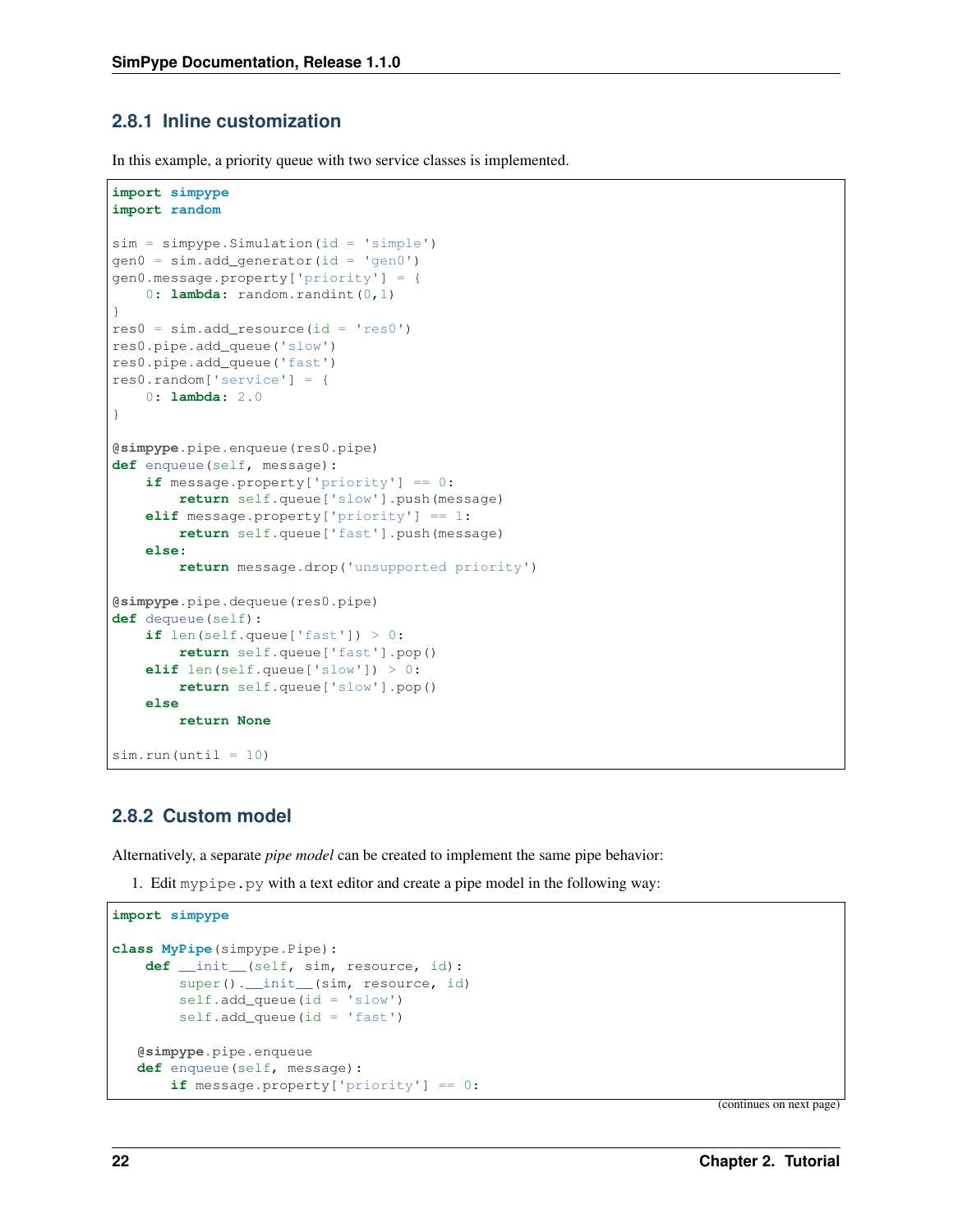```
return self.queue['slow'].push(message)
       elif message.property['priority'] == 1:
           return self.queue['fast'].push(message)
       else:
           return message.drop('unsupported priority')
   @simpype.pipe.dequeue
   def dequeue(self):
      if len(self.queue['fast']) > 0:
          return self.queue['fast'].pop()
      elif len(self.queue['slow']) > 0:
           return self.queue['slow'].pop()
       else
           return None
# Do NOT remove. This is required for SimPype to build your model.
pipe = lambda *args: MyPipe(*args)
```
2. Create your simulation scenario including the new model:

```
import simpype
import random
sim = simpype.Simulation(id = 'simple')
qen0 = sim.add_qenerator(id = 'gen0')gen0.message.property['priority'] = {
    0: lambda: random.randint(0,1)
}
res0 = sim.add\_resource(id = 'res0', pipe = 'mypipe')res0.random['service'] = {
    0: lambda: 2.0
}
sim.run(until = 10)
```
3. Make sure that the file and directory structure is the following:

```
<working directory>
|-- simple.py
|-- mypipe.py
```
4. If you want to change the directory where SimPype looks for custom models, set the following variable in the simulation environment:

```
import simpype
sim = simpype.Simulation(id = 'simple')
sim.model.dir = '<your model dir>'
```
Please make sure you have reading permissions for  $\langle \text{your model } \text{dir}\rangle$ . In this case, the file and directory structure would look like:

```
<working directory>
|-- simple.py
<your model dir>
|-- mypipe.py
```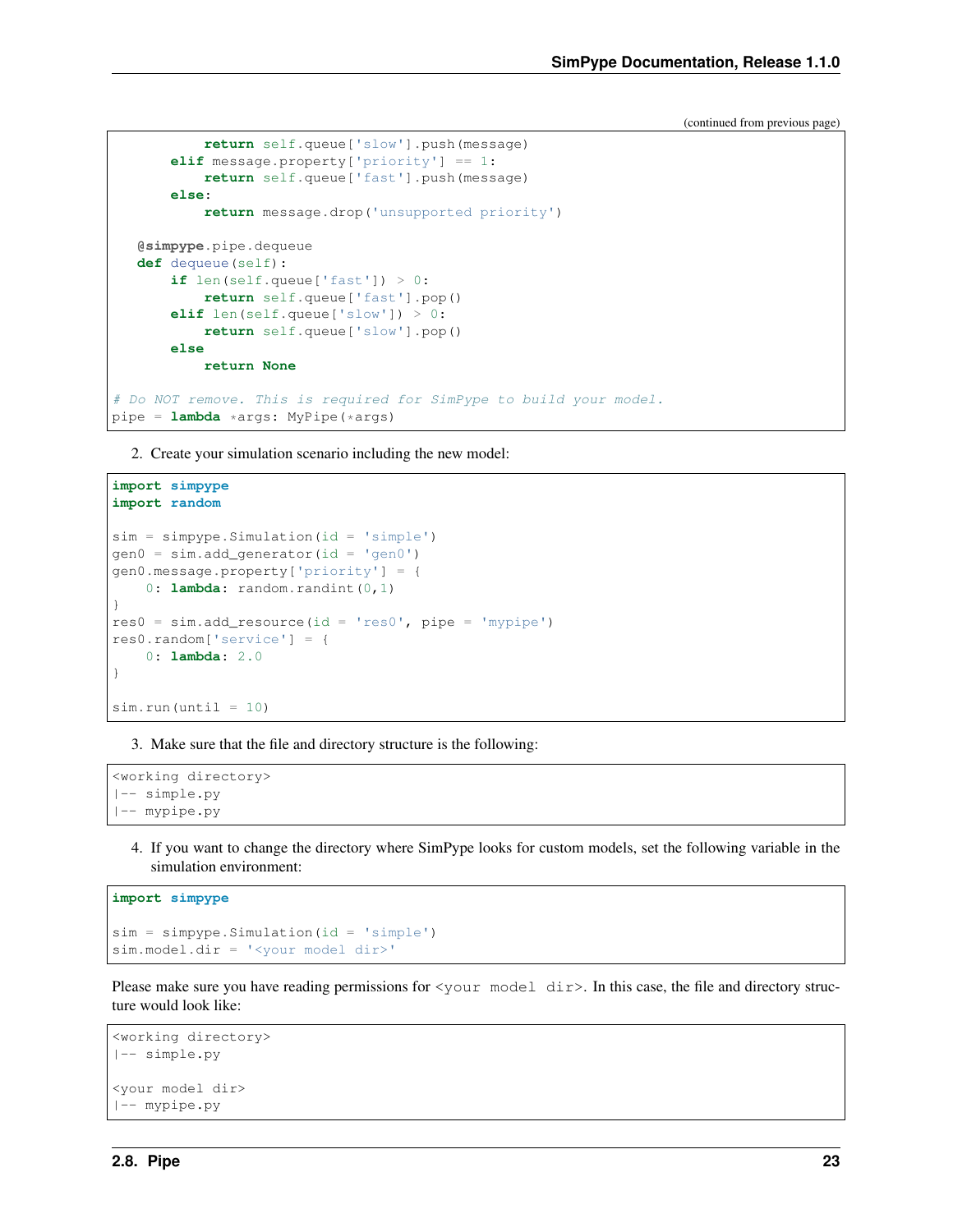## <span id="page-27-0"></span>**2.9 Queue**

The queue behavior of a given pipe can be customized in case of more complex queueing operations are needed in addition to the simple FIFO buffer. With this purpose, two decorators can be used to determine the *push* and *pop* behavior of the queue. The two decorators are @simpype.queue.push and @simpype.queue.pop (see  $push()$  and  $pop()$  for more details). There are two ways of customizing the behavior of a queue:

- Work directly on the simulation scenario and perform an *inline customization*;
- Create a *queue model* to be included in the simulation scenario through a custom *pipe model*.

Either approaches are valid, however *inline customization* is more suited for small customizations while *queue model* is more suited for larger customizations and code re-usability (you can include the smae model multiple times in different simulations).

#### **2.9.1 Inline customization**

In this example, a LIFO discipline is implemented.

```
import simpype
import random
sim = simpype.Simulation(id = 'simple')
gen0 = sim.add_generator(id = 'gen0')
gen0.message.property['priority'] = {
    0: lambda: random.randint(0,1)
}
res0 = sim.add\_resource(id = 'res0')res0.pipe.add_queue(id = 'lifo')
res0.random['service'] = {
    0: lambda: 2.0
}
@simpype.pipe.enqueue(res0.pipe)
def enqueue(self, message):
   return self.queue['lifo'].push(message)
@simpype.pipe.dequeue(res0.pipe)
def dequeue(self):
    return self.queue['lifo'].pop()
@simpype.queue.push(res0.pipe.queue['lifo'])
def push(self, message):
    return self.buffer.append(message)
@simpype.queue.pop(res0.pipe.queue['lifo'])
def pop(self):
   return self.buffer.pop(-1)
sim.run(until = 10)
```
#### **2.9.2 Custom model**

Alternatively, a separate *pipe model* and *queue model* can be created to implement the same discipline:

1. Edit mylifo.py with a text editor and create a pipe model in the following way: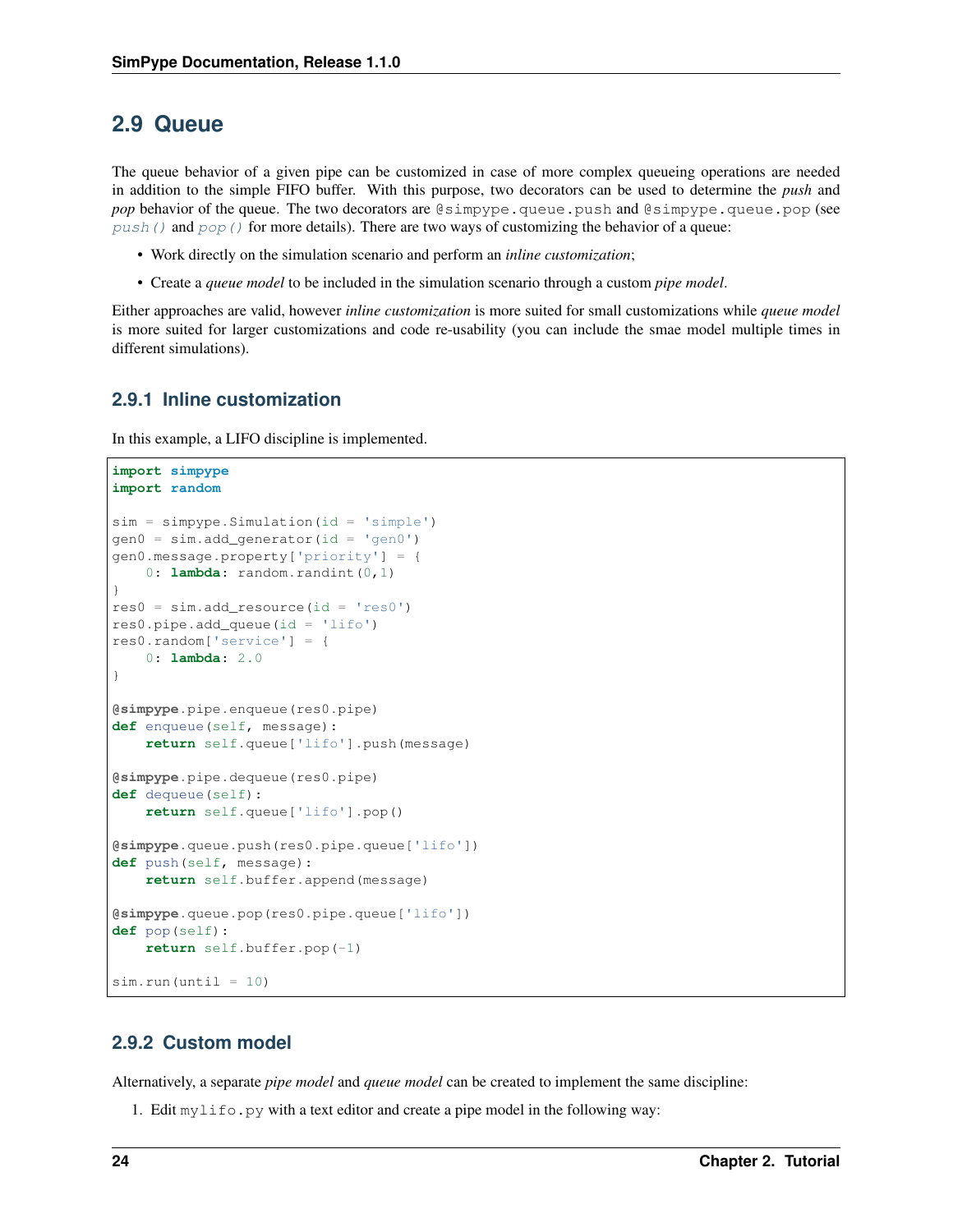```
import simpype
class MyQueue(simpype.Queue):
   def __init__(self, sim, pipe, id):
        super(). __init__(sim, pipe, id)
   @simpype.queue.push
   def push(self, message):
       return self.buffer.append(message)
   @simpype.queue.pop
   def pop(self):
       return self.buffer.pop(-1)
class MyPipe(simpype.Pipe):
    def __init__(self, sim, resource, id):
        super(). __init__(sim, resource, id)
        self.add_value(id = 'life', model = 'mylifo')@simpype.pipe.enqueue
   def enqueue(self, message):
        return self.queue['lifo'].push(message)
    @simpype.pipe.dequeue
    def dequeue(self):
        return self.queue['lifo'].pop()
# Do NOT remove. This is required for SimPype to build your model.
queue = lambda *args: MyQueue(*args)
pipe = lambda *args: MyPipe(*args)
```
2. Create your simulation scenario including the new model:

```
import simpype
import random
sim = simpype.Simulation(id = 'simple')
qen0 = sim.add\_generator(id = 'gen0')gen0.message.property['priority'] = {
    0: lambda: random.randint(0,1)
}
res0 = sim.add\_resource(id = 'res0', pipe = 'mylifo')res0.random['service'] = {
    0: lambda: 2.0
}
sim.run(until = 10)
```
3. Make sure that the file and directory structure is the following:

```
<working directory>
|-- simple.py
|-- mylifo.py
```
4. If you want to change the directory where SimPype looks for custom models, set the following variable in the simulation environment: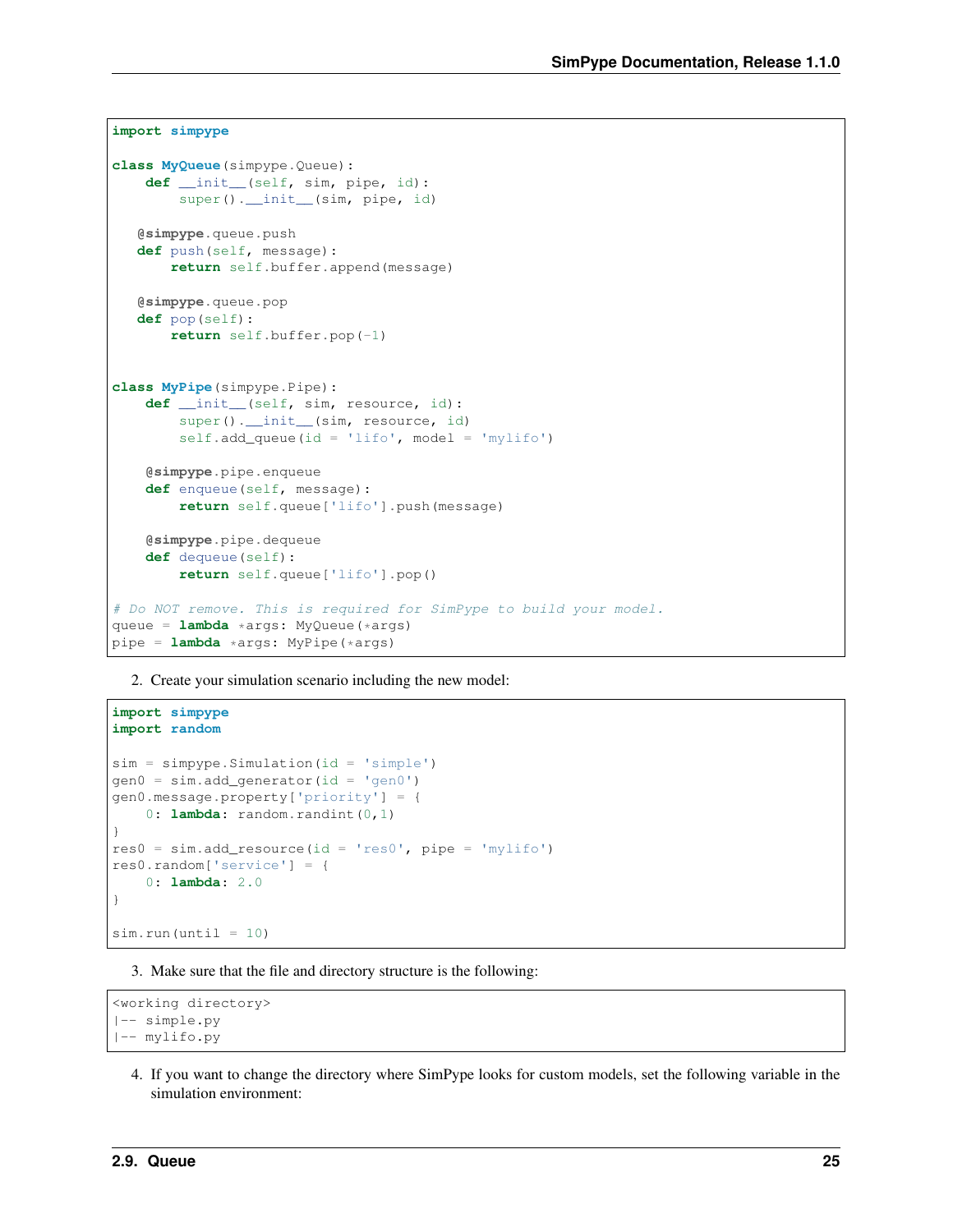#### **import simpype**

```
sim = simpype.Simulation(id = 'simple')
sim.model.dir = '<your model dir>'
```
Please make sure you have reading permissions for <your model dir>. In this case, the file and directory structure would look like:

```
<working directory>
|-- simple.py
<your model dir>
|-- mylifo.py
```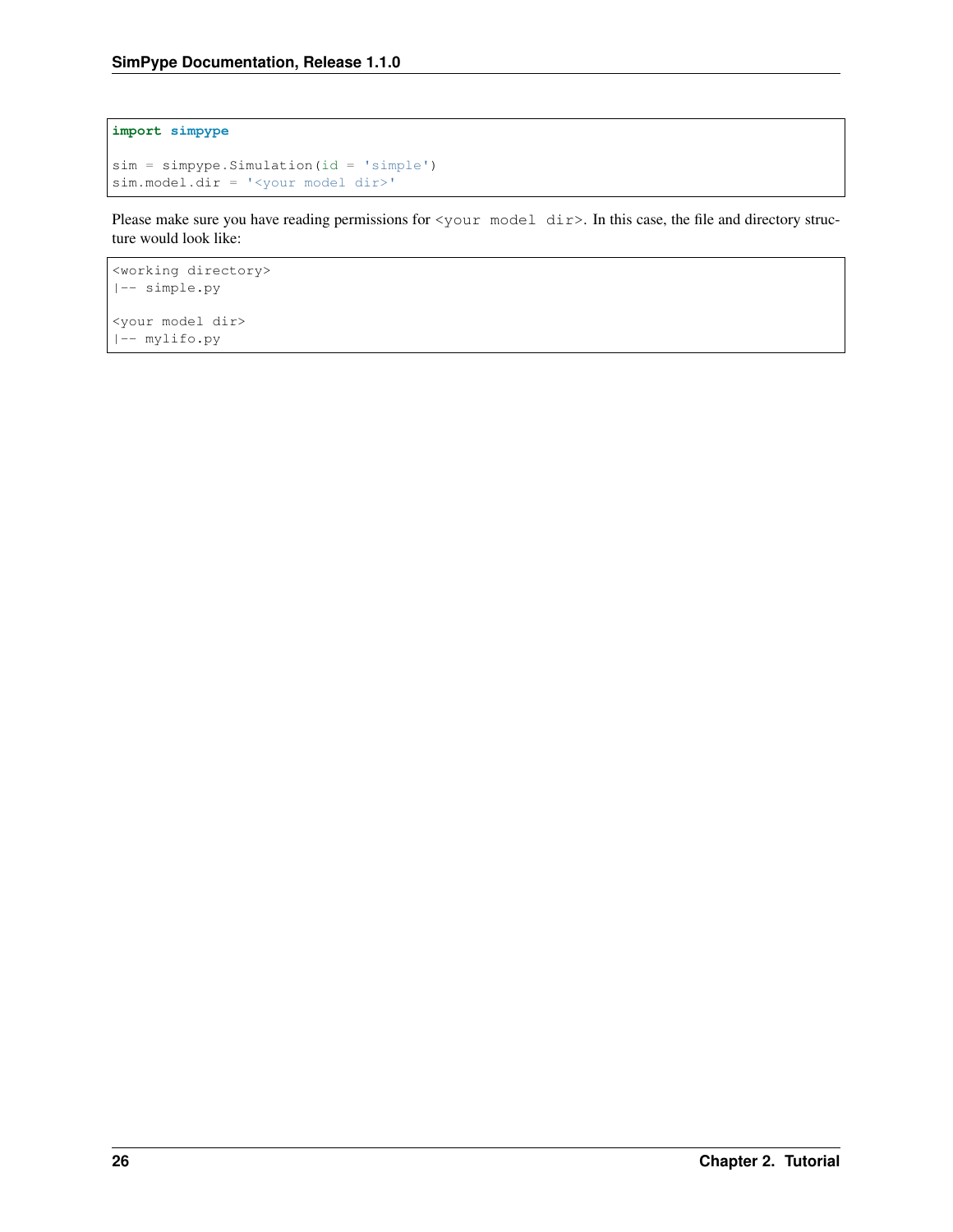# CHAPTER 3

# Examples

<span id="page-30-0"></span>This section contains examples of SimPype simulations. The source code of the examples is also available on [GitHub.](https://github.com/Mallets/SimPype/tree/master/examples)

# <span id="page-30-1"></span>**3.1 Bank renege**

SimPype features used in this example: [Message lifetime.](../tutorial/message.html#lifetime)

The scenario of the simulation is the classical bank renege:

|Customer| -> |Counter|

This is example is taken from [SimPy.](http://simpy.readthedocs.io/en/latest/examples/bank_renege.html) This example models a bank counter and customers arriving t random times. Each customer has a certain patience. It waits to get to the counter until she's at the end of her tether. If she gets to the counter, she uses it for a while before releasing it.

The scenario is so implemented with SimPype:

```
# Import SimPype module
import simpype
# Import python random module
import random
NEW CUSTOMERS = 5 # Total number of customers
INTERVAL_CUSTOMERS = 10.0 # Generate new customers roughly every x seconds
MIN_PATIENCE = 1 # Min. customer patience
MAX_PATIENCE = 3 # Max. customer patience
TIME_IN_BANK = 12.0 # Time spent in the bank by the customers
# [Mandatory] Create a SimPype simulation object
sim = simpype.Simulation(id = 'bank')
# [Optional] Fix the seed for the pseudo-random generator
sim.seed = 42
# [Optional] Configure the log directory.
# [Default] Log are store by default in the 'current working directory/log'
```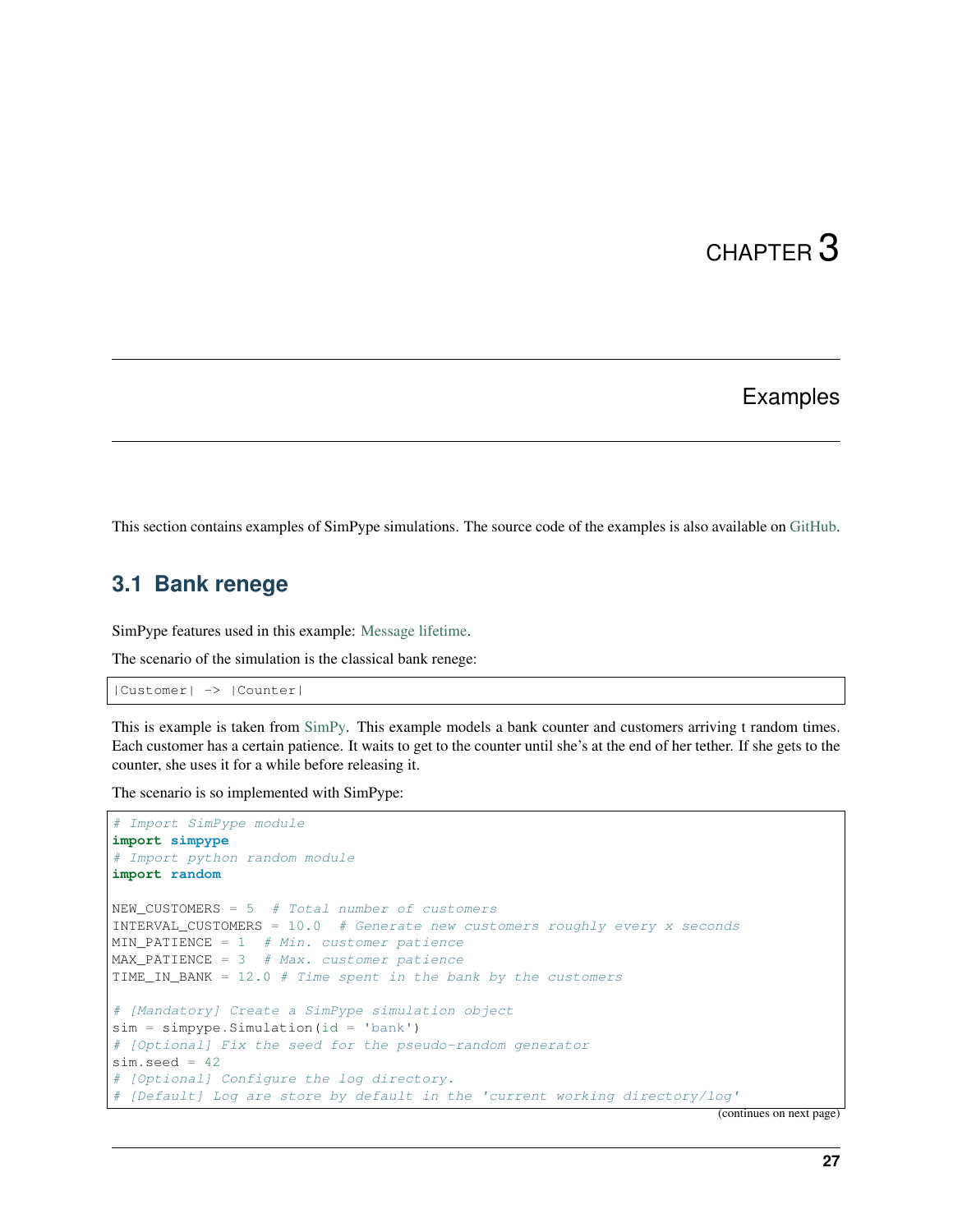```
sim.log.dir = 'log'
# [Optional] Disable the logging to file and print to console instead
#sim.log.file = False
#sim.log.print = True
# [Mandatory] Add at least one generator to the simulation
\text{customer} = \text{sim.add\_generator}(\text{id} = 'customer')# Generate 5 customer arrivals
customer.to_send = NEW_CUSTOMERS
# [Mandatory] Assign an arrival time
customer.random['arrival'] = {
        0: lambda: random.expovariate(1.0 / INTERVAL_CUSTOMERS)
}
# Assign a patience to the customer
customer.message.property['lifetime'] = {
        0: lambda: random.uniform(MIN_PATIENCE, MAX_PATIENCE)
}
# [Mandatory] Add at least one resource to the simulation
counter = sim.add\_resource(id = 'counter')# [Mandatory] Assign a service time
counter.random['service'] = {
        0: lambda: random.expovariate(1.0 / TIME IN BANK)
}
# Define the resource service behavior when receiving a message
@simpype.resource.service(counter)
def service(self, message):
        # Unsubscribe the customer from the lifetime event so to not leave
        # while being served.
       message.unsubscribe('lifetime')
        # Wait a random time according to random.expovariate(0.10) distribution
        yield self.env.timeout(self.random['service'].value)
# [Mandatory] Add a pipeline connecting the generator and the resource
p0 = sim.add_pipeline(customer, counter)
# [Mandatory] Run the simulation
# The simulations stops if no events are available
# (e.g., 5 customers have been served)
sim.run()
```
sim.cfg stored under the log folder contains:

Simulation Seed: 42 Simulation Time: 29.943697835 Execution Time: 0.003769120

sim.log stored under the log folder contains:

```
timestamp, message, seq_num, resource, event
0.000000000,customer,0,counter,pipe.in
0.000000000,customer,0,counter,pipe.out
3.031034228,customer,0,counter,resource.serve
3.216240641,customer,1,counter,pipe.in
3.216240641,customer,1,counter,pipe.out
14.507970729,customer,2,counter,pipe.in
```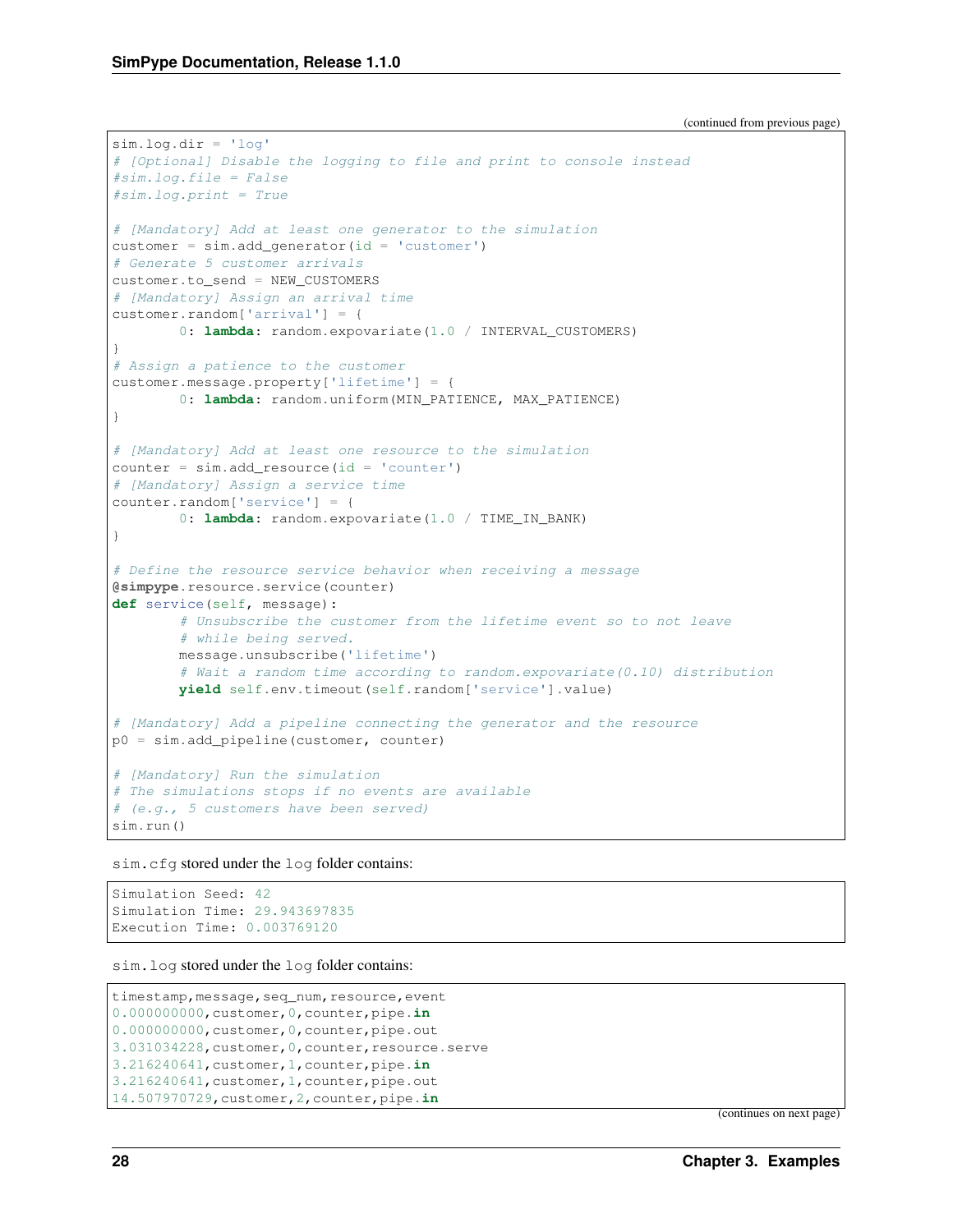```
15.681848394,customer,2,counter,pipe.default.expired
19.988432323,customer,3,counter,pipe.in
21.048026762,customer,3,counter,pipe.default.expired
22.455599282,customer,4,counter,pipe.in
24.466309859,customer,4,counter,pipe.default.expired
29.943697835,customer,1,counter,resource.serve
```
# <span id="page-32-0"></span>**3.2 Supermarket**

SimPype features used in this example: [Random variables,](../tutorial/random.html) [Resource inline customization,](../tutorial/resource.html#inline-customization) [Log custom message prop](../tutorial/logging.html#log-custom-message-properties)[erties.](../tutorial/logging.html#log-custom-message-properties)

The scenario of the simulation is a supermaket:

```
|Mom| - \langle) -> |Cashier|
|Single| -/
```
This example models the last 4 hours of a normal working day of a supermarket. There are two types of customer (mom and single) arriving at different times and purchasing a variable number of items each. The customers pay the goods at a cashier who takes a random service time for scanning the items and finalize the payment. The arrival time and the number of time vary depending on the hour for both types of customer. Both customers cease to arrive at hour 4 because of the supermarket doors have been closed and no one is allowed to enter. Nevertheless, customers already in the supermarket will do their grocery as usual. Moreover, there are no single customers arriving between the 2nd and 3rd hour.

The scenario is so implemented with SimPype:

```
# Import SimPype module
import simpype
# Import python random module
import random
# [Mandatory] Create a SimPype simulation object
sim = simpype. Simulation (id = 'supermarket')
# [Optional] Fix the seed for the pseudo-random generator
sim.seed = 42# [Optional] Configure the log directory.
# [Default] Log are store by default in the 'current working directory/log'
sim.log.dir = 'log'
# [Optional] Disable the logging to file and print to console instead
#sim.log.file = False
#sim.log.print = True
# [Optional] Log custom message properties
sim.log.property('items')
# [Mandatory] Add at least one generator to the simulation
mom = sim.add_qenerator(id = 'mom')# [Mandatory] Assign an arrival time
mom.random['arrival'] = {
        # 0h0: lambda: random.expovariate(1.0 / 60.0),
        # 1h
        3600: lambda: random.expovariate(1.0 / 300.0),
```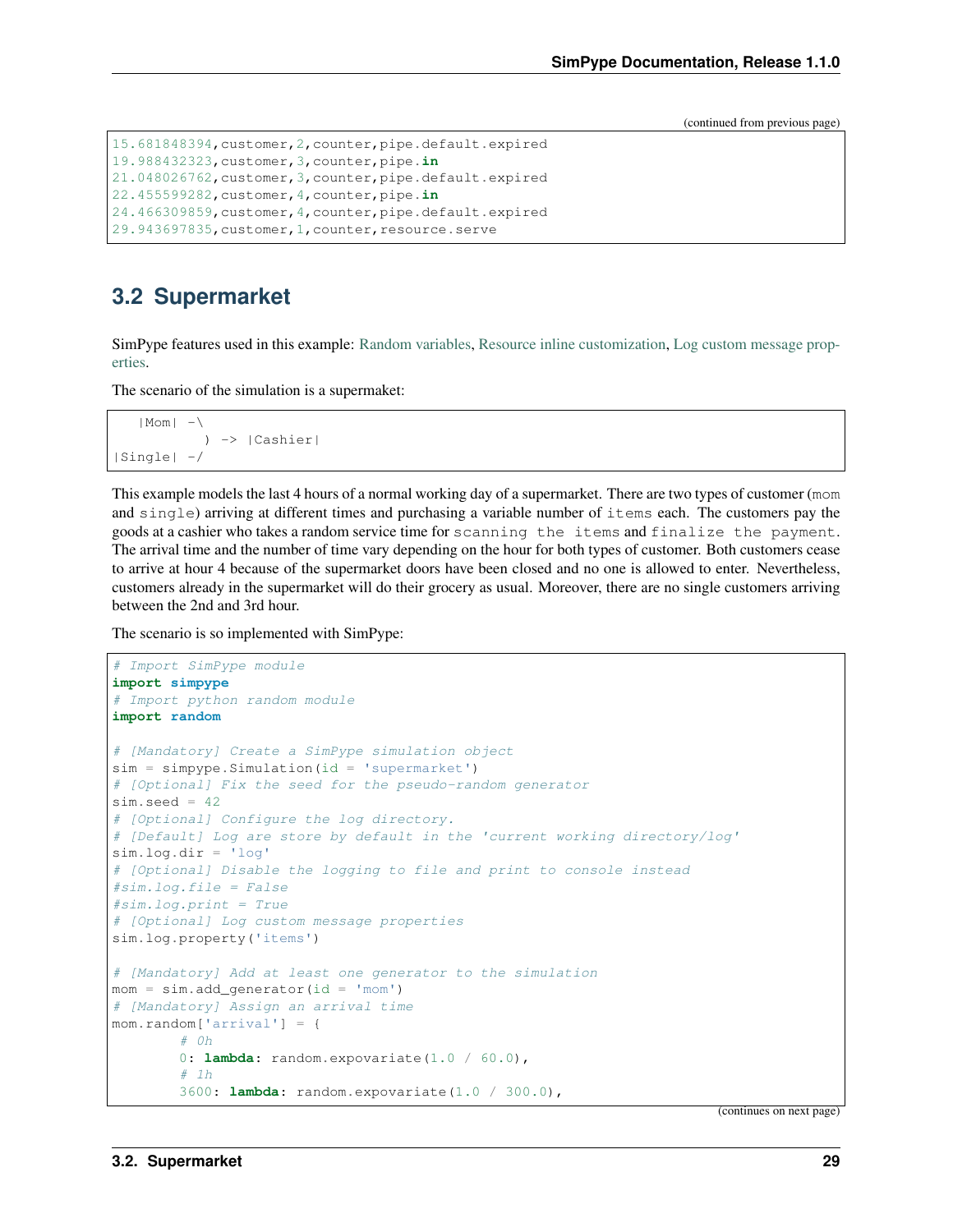```
# 2h
        7200: lambda: random.expovariate(1.0 / 180.0),
        # 3h
        10800: lambda: random.expovariate(1.0 / 600.0),
        # 4h
        # The supermarket closes and new customer are not allowed to enter
        14400: lambda: None
}
mom.message.property['items'] = {
        # \n0h0: lambda: random.randint(10, 50),
        # 1h
        3600: lambda: random.randint(5, 25),
        # 2h
        7200: lambda: random.randint(15, 45),
        # 3h
        10800: lambda: random.randint(5, 50),
}
# [Mandatory] Add at least one generator to the simulation
single = sim.add_generator(id = 'single')
# [Mandatory] Assign an arrival time
single.random['arrival'] = {
        # 1h
        3600: lambda: random.expovariate(1.0 / 3600.0),
        # 2h
        # No single comes to the supermarket
        7200: lambda: None,
        # 3h
        10800: lambda: random.expovariate(1.0 / 30.0),
        # 4h
        # The supermarket closes and new customer are not allowed to enter
        14400: lambda: None
}
single.message.property['items'] = {
        # 1h
        3600: lambda: random.randint(5, 25),
        # 3h
        10800: lambda: random.randint(1, 5),
}
# [Mandatory] Add at least one resource to the simulation
cashier = sim.add_resource(id = 'cashier')
# Define the cashier service behavior when receiving a message
@simpype.resource.service(cashier)
def service(self, message):
        for i in range(0, message.property['items'].value):
                yield self.env.timeout(random.expovariate(1.0 / 2.0))
        yield self.env.timeout(random.expovariate(1.0 / 30.0))
# [Mandatory] Add a pipeline connecting the generator and the resource
p0 = sim.add_pipeline(mom, cashier)
p1 = sim.add_pipeline(single, cashier)
# [Mandatory] Run the simulation
sim.run()
```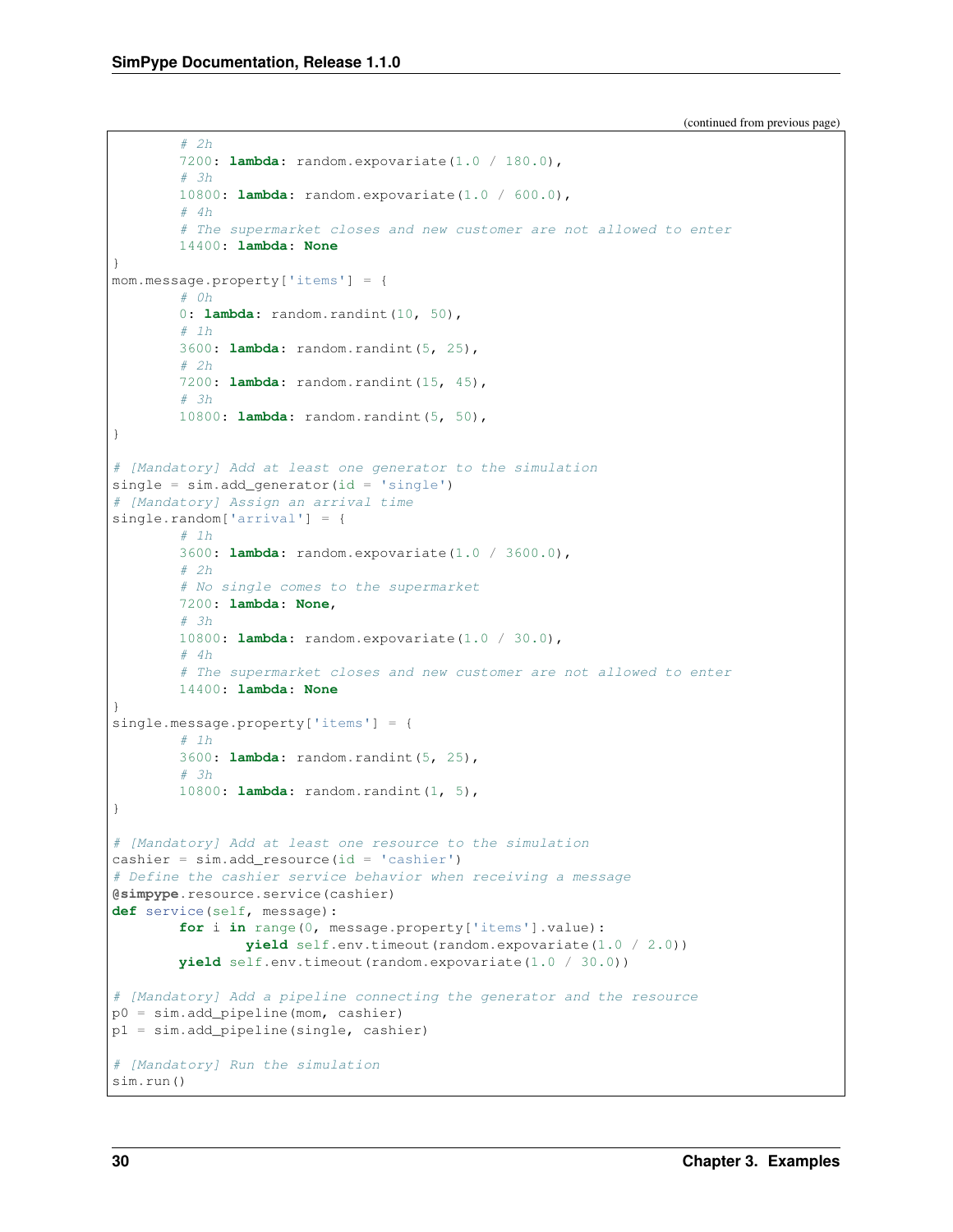sim.cfg stored under the log folder contains:

```
Simulation Seed: 42
Simulation Time: 14899.608748515
Execution Time: 0.158448884
```
sim.log stored under the log folder contains:

```
timestamp, message, seq_num, resource, event, items
53.388522378,mom,0,cashier,pipe.in,10
53.388522378,mom,0,cashier,pipe.out,10
63.705582990,mom,0,cashier,resource.serve,10
138.718083873,mom,1,cashier,pipe.in,39
138.718083873,mom,1,cashier,pipe.out,39
184.819829315,mom,2,cashier,pipe.in,50
221.256144325,mom,1,cashier,resource.serve,39
221.256144325,mom,2,cashier,pipe.out,50
254.736108725,mom,3,cashier,pipe.in,17
264.688144177,mom,4,cashier,pipe.in,26
385.844345447,mom,2,cashier,resource.serve,50
385.844345447,mom,3,cashier,pipe.out,17
440.480361404,mom,3,cashier,resource.serve,17
440.480361404,mom,4,cashier,pipe.out,26
477.278091226,mom,5,cashier,pipe.in,23
504.341904366,mom,4,cashier,resource.serve,26
504.341904366,mom,5,cashier,pipe.out,23
523.769979715,mom,6,cashier,pipe.in,18
556.648579069,mom,7,cashier,pipe.in,25
567.562277900,mom,8,cashier,pipe.in,41
606.954811567,mom,9,cashier,pipe.in,35
660.563541416,mom,5,cashier,resource.serve,23
660.563541416,mom,6,cashier,pipe.out,18
706.564013156,mom,6,cashier,resource.serve,18
706.564013156,mom,7,cashier,pipe.out,25
746.593836237,mom,10,cashier,pipe.in,14
747.155383264,mom,11,cashier,pipe.in,49
917.090782723, mom, 7, cashier, resource.serve, 25
917.090782723, mom, 8, cashier, pipe.out, 41
997.674205259, mom, 8, cashier, resource.serve, 41
997.674205259, mom, 9, cashier, pipe.out, 35
1094.237239136,mom,9,cashier,resource.serve,35
1094.237239136,mom,10,cashier,pipe.out,14
1135.497554920,mom,12,cashier,pipe.in,35
1155.321703927,mom,10,cashier,resource.serve,14
1155.321703927,mom,11,cashier,pipe.out,49
1203.773327065,mom,13,cashier,pipe.in,22
1230.947627207,mom,14,cashier,pipe.in,21
1288.298644241,mom,15,cashier,pipe.in,20
1297.292748821,mom,11,cashier,resource.serve,49
1297.292748821,mom,12,cashier,pipe.out,35
1352.824756211,mom,16,cashier,pipe.in,37
1367.643360603,mom,17,cashier,pipe.in,43
1409.579860824,mom,12,cashier,resource.serve,35
1409.579860824,mom,13,cashier,pipe.out,22
1481.165000235,mom,13,cashier,resource.serve,22
1481.165000235,mom,14,cashier,pipe.out,21
1531.515701299,mom,14,cashier,resource.serve,21
1531.515701299,mom,15,cashier,pipe.out,20
```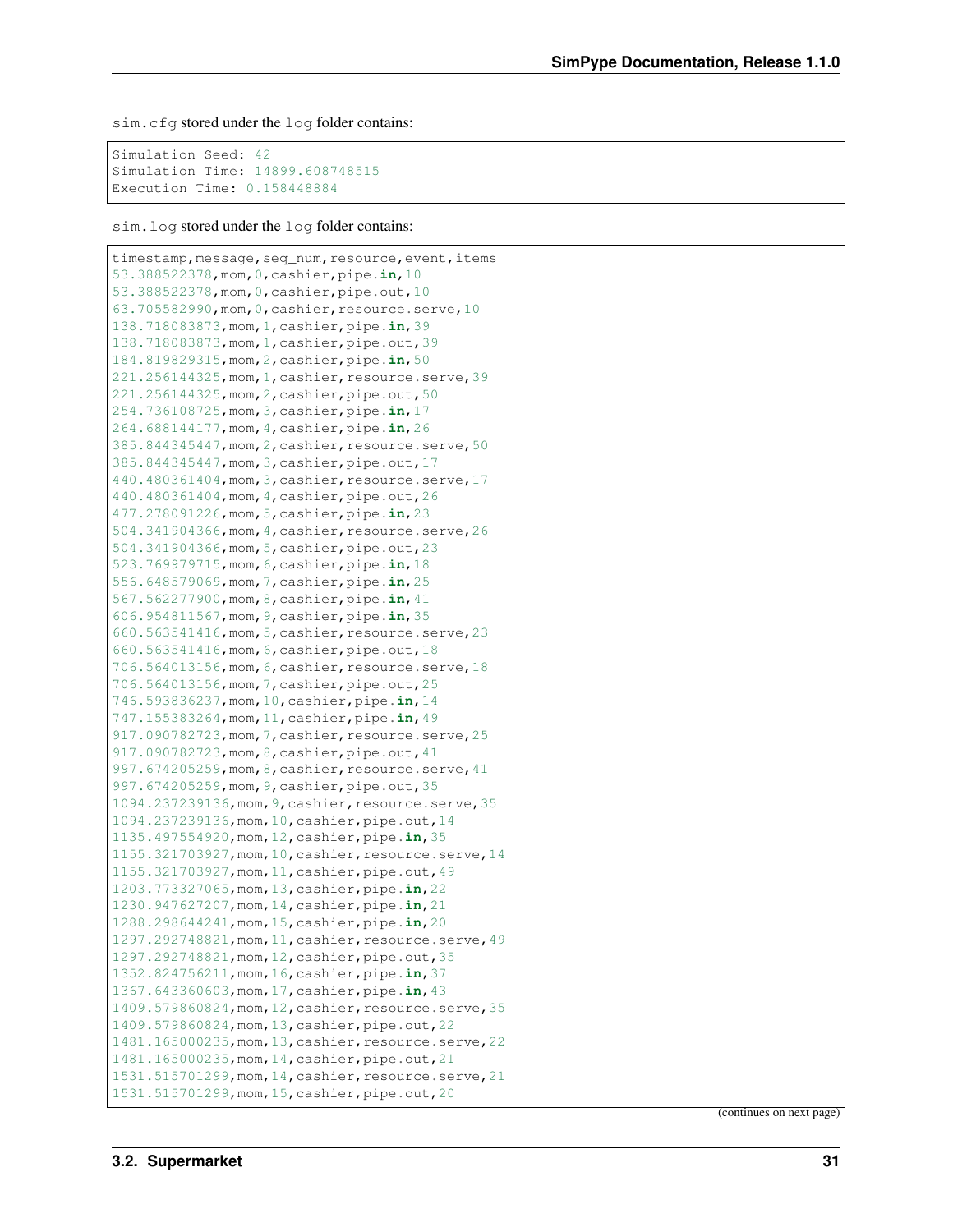| 1560.952553042, mom, 15, cashier, resource.serve, 20                                                   |  |
|--------------------------------------------------------------------------------------------------------|--|
| 1560.952553042, mom, 16, cashier, pipe.out, 37                                                         |  |
| 1632.478939040, mom, 18, cashier, pipe.in, 16                                                          |  |
| 1684.341371340, mom, 19, cashier, pipe.in, 25                                                          |  |
| 1690.789890052, mom, 20, cashier, pipe.in, 29                                                          |  |
| 1708.948405492, mom, 16, cashier, resource.serve, 37                                                   |  |
| 1708.948405492, mom, 17, cashier, pipe.out, 43                                                         |  |
| 1804.006200358, mom, 17, cashier, resource.serve, 43                                                   |  |
| 1804.006200358, mom, 18, cashier, pipe.out, 16                                                         |  |
| 1804.734499582, mom, 21, cashier, pipe.in, 15                                                          |  |
| 1821.307862556, mom, 22, cashier, pipe.in, 33                                                          |  |
| 1859.770810879, mom, 23, cashier, pipe.in, 27                                                          |  |
| 1865.184076185, mom, 18, cashier, resource.serve, 16                                                   |  |
| 1865.184076185, mom, 19, cashier, pipe.out, 25                                                         |  |
| 1881.741695100, mom, 24, cashier, pipe.in, 27                                                          |  |
| 1943.361829976, mom, 19, cashier, resource.serve, 25                                                   |  |
| 1943.361829976, mom, 20, cashier, pipe.out, 29                                                         |  |
| 1959.110269015, mom, 25, cashier, pipe.in, 13                                                          |  |
| 1968.983435168, mom, 26, cashier, pipe.in, 15                                                          |  |
| 2041.302187370, mom, 20, cashier, resource.serve, 29                                                   |  |
| 2041.302187370, mom, 21, cashier, pipe.out, 15                                                         |  |
| 2097.503696012, mom, 21, cashier, resource.serve, 15                                                   |  |
| 2097.503696012, mom, 22, cashier, pipe.out, 33                                                         |  |
| 2196.998303435, mom, 22, cashier, resource.serve, 33                                                   |  |
|                                                                                                        |  |
| 2196.998303435, mom, 23, cashier, pipe.out, 27<br>2264.306918367, mom, 23, cashier, resource.serve, 27 |  |
|                                                                                                        |  |
| 2264.306918367, mom, 24, cashier, pipe.out, 27                                                         |  |
| 2275.129947122, mom, 27, cashier, pipe.in, 38                                                          |  |
| 2334.268055485, mom, 24, cashier, resource.serve, 27<br>2334.268055485, mom, 25, cashier, pipe.out, 13 |  |
| 2402.770568286, mom, 28, cashier, pipe.in, 47                                                          |  |
|                                                                                                        |  |
| 2408.485728182, mom, 25, cashier, resource.serve, 13                                                   |  |
| 2408.485728182, mom, 26, cashier, pipe.out, 15<br>2465.204046373, mom, 26, cashier, resource.serve, 15 |  |
| 2465.204046373, mom, 27, cashier, pipe.out, 38                                                         |  |
| 2568.345896853, mom, 27, cashier, resource.serve, 38                                                   |  |
| 2568.345896853, mom, 28, cashier, pipe.out, 47                                                         |  |
| 2694.757919705, mom, 28, cashier, resource.serve, 47                                                   |  |
| 2811.644676457, mom, 29, cashier, pipe.in, 13                                                          |  |
| 2811.644676457, mom, 29, cashier, pipe.out, 13                                                         |  |
| 2842.245771344, mom, 29, cashier, resource.serve, 13                                                   |  |
| 2956.534131679, mom, 30, cashier, pipe.in, 50                                                          |  |
| 2956.534131679, mom, 30, cashier, pipe.out, 50                                                         |  |
| 3018.899391741, mom, 31, cashier, pipe.in, 45                                                          |  |
| 3046.220486290, mom, 32, cashier, pipe.in, 16                                                          |  |
| 3084.080166937, mom, 30, cashier, resource.serve, 50                                                   |  |
| 3084.080166937, mom, 31, cashier, pipe.out, 45                                                         |  |
| 3113.626125282, mom, 33, cashier, pipe.in, 27                                                          |  |
| 3115.621931164, mom, 34, cashier, pipe.in, 25                                                          |  |
| 3174.310206816, mom, 31, cashier, resource.serve, 45                                                   |  |
| 3174.310206816, mom, 32, cashier, pipe.out, 16                                                         |  |
| 3215.816734770, mom, 32, cashier, resource.serve, 16                                                   |  |
| 3215.816734770, mom, 33, cashier, pipe.out, 27                                                         |  |
| 3231.669800033, mom, 35, cashier, pipe.in, 13                                                          |  |
| 3333.665828154, mom, 33, cashier, resource.serve, 27                                                   |  |
| 3333.665828154, mom, 34, cashier, pipe.out, 25                                                         |  |
| 3443.653811732, mom, 34, cashier, resource.serve, 25                                                   |  |
|                                                                                                        |  |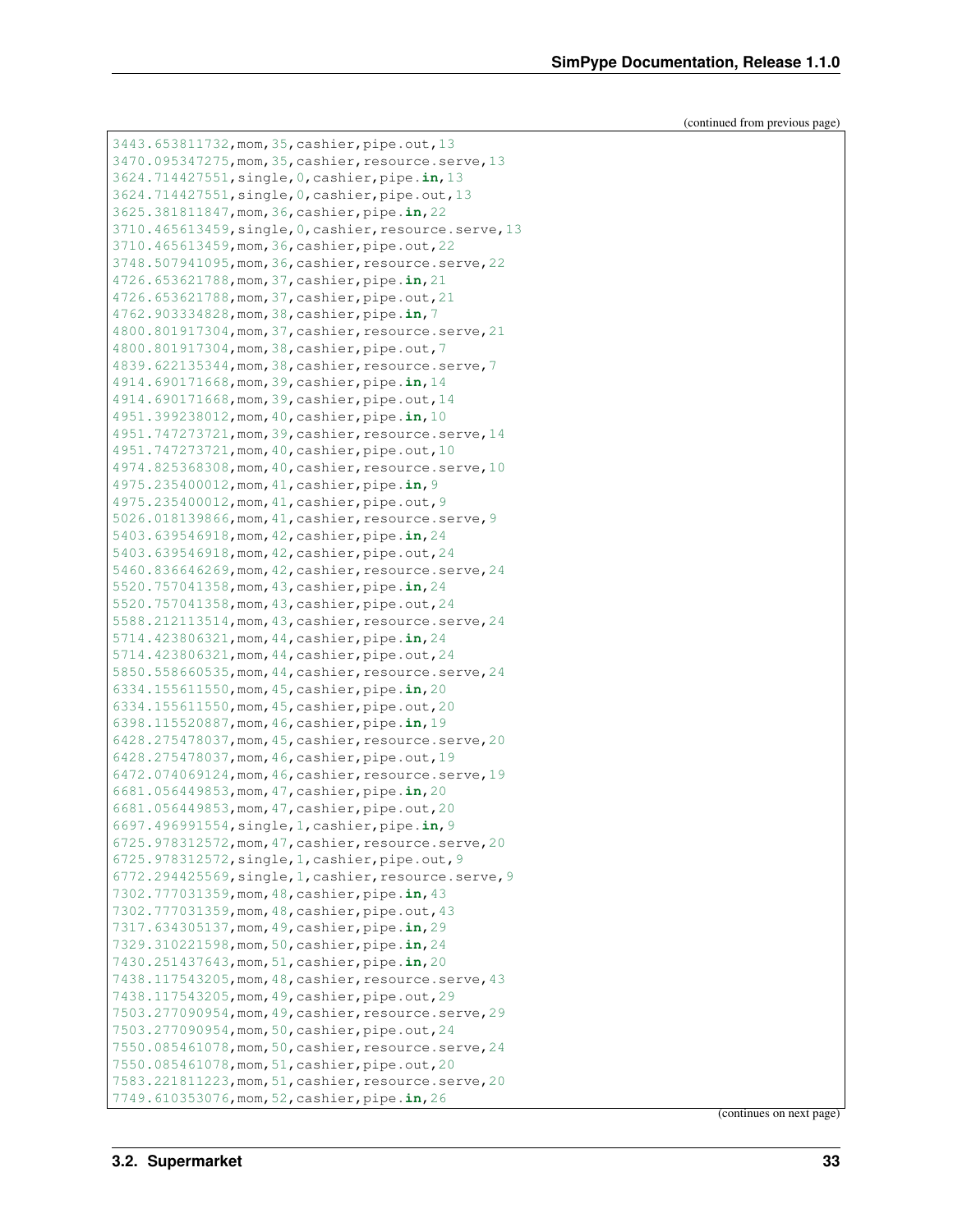| 7749.610353076, mom, 52, cashier, pipe.out, 26        |  |
|-------------------------------------------------------|--|
| 7840.970143277, mom, 53, cashier, pipe.in, 42         |  |
| 7866.978728331, mom, 52, cashier, resource.serve, 26  |  |
| 7866.978728331, mom, 53, cashier, pipe.out, 42        |  |
| 7871.819955813, mom, 54, cashier, pipe.in, 20         |  |
| 8021.307033541, mom, 53, cashier, resource.serve, 42  |  |
| 8021.307033541, mom, 54, cashier, pipe.out, 20        |  |
| 8086.713238957, mom, 54, cashier, resource.serve, 20  |  |
| 8155.933095292, mom, 55, cashier, pipe.in, 39         |  |
|                                                       |  |
| 8155.933095292, mom, 55, cashier, pipe.out, 39        |  |
| 8308.744581518, mom, 56, cashier, pipe.in, 29         |  |
| 8400.944873280, mom, 55, cashier, resource.serve, 39  |  |
| 8400.944873280, mom, 56, cashier, pipe.out, 29        |  |
| 8433.065121924, mom, 57, cashier, pipe.in, 38         |  |
| 8455.844627545, mom, 56, cashier, resource.serve, 29  |  |
| 8455.844627545, mom, 57, cashier, pipe.out, 38        |  |
| 8515.029140747, mom, 58, cashier, pipe.in, 35         |  |
| 8519.890693484, mom, 59, cashier, pipe.in, 40         |  |
| 8546.994281535, mom, 57, cashier, resource.serve, 38  |  |
| 8546.994281535, mom, 58, cashier, pipe.out, 35        |  |
| 8639.080922386, mom, 58, cashier, resource.serve, 35  |  |
| 8639.080922386, mom, 59, cashier, pipe.out, 40        |  |
| 8756.522523552, mom, 59, cashier, resource.serve, 40  |  |
| 9163.855758010, mom, 60, cashier, pipe.in, 19         |  |
| 9163.855758010, mom, 60, cashier, pipe.out, 19        |  |
| 9164.790843007, mom, 61, cashier, pipe.in, 44         |  |
| 9195.733794567, mom, 62, cashier, pipe.in, 28         |  |
| 9229.064878175, mom, 60, cashier, resource.serve, 19  |  |
| 9229.064878175, mom, 61, cashier, pipe.out, 44        |  |
| 9362.266384547, mom, 61, cashier, resource.serve, 44  |  |
| 9362.266384547, mom, 62, cashier, pipe.out, 28        |  |
| 9423.001910450, mom, 62, cashier, resource.serve, 28  |  |
| 9580.780588692, mom, 63, cashier, pipe.in, 37         |  |
| 9580.780588692, mom, 63, cashier, pipe.out, 37        |  |
| 9661.614962737, mom, 64, cashier, pipe.in, 45         |  |
| 9684.635313470, mom, 63, cashier, resource.serve, 37  |  |
| 9684.635313470, mom, 64, cashier, pipe.out, 45        |  |
| 9759.778215239, mom, 65, cashier, pipe.in, 27         |  |
| 9785.926426820, mom, 64, cashier, resource.serve, 45  |  |
| 9785.926426820, mom, 65, cashier, pipe.out, 27        |  |
| 9847.272798995, mom, 65, cashier, resource.serve, 27  |  |
| 9863.812470714, mom, 66, cashier, pipe.in, 22         |  |
| 9863.812470714, mom, 66, cashier, pipe.out, 22        |  |
| 9928.203425134, mom, 67, cashier, pipe.in, 30         |  |
| 9939.328726127, mom, 66, cashier, resource.serve, 22  |  |
| 9939.328726127, mom, 67, cashier, pipe.out, 30        |  |
| 9970.380503908, mom, 68, cashier, pipe.in, 24         |  |
| 10056.619170012, mom, 69, cashier, pipe.in, 33        |  |
| 10081.623508021, mom, 67, cashier, resource.serve, 30 |  |
| 10081.623508021, mom, 68, cashier, pipe.out, 24       |  |
| 10186.609937203, mom, 68, cashier, resource.serve, 24 |  |
| 10186.609937203, mom, 69, cashier, pipe.out, 33       |  |
| 10285.760666089, mom, 70, cashier, pipe.in, 29        |  |
| 10333.963957210, mom, 69, cashier, resource.serve, 33 |  |
| 10333.963957210, mom, 70, cashier, pipe.out, 29       |  |
| 10420.001126747, mom, 70, cashier, resource.serve, 29 |  |
| 10435.595233794, mom, 71, cashier, pipe.in, 16        |  |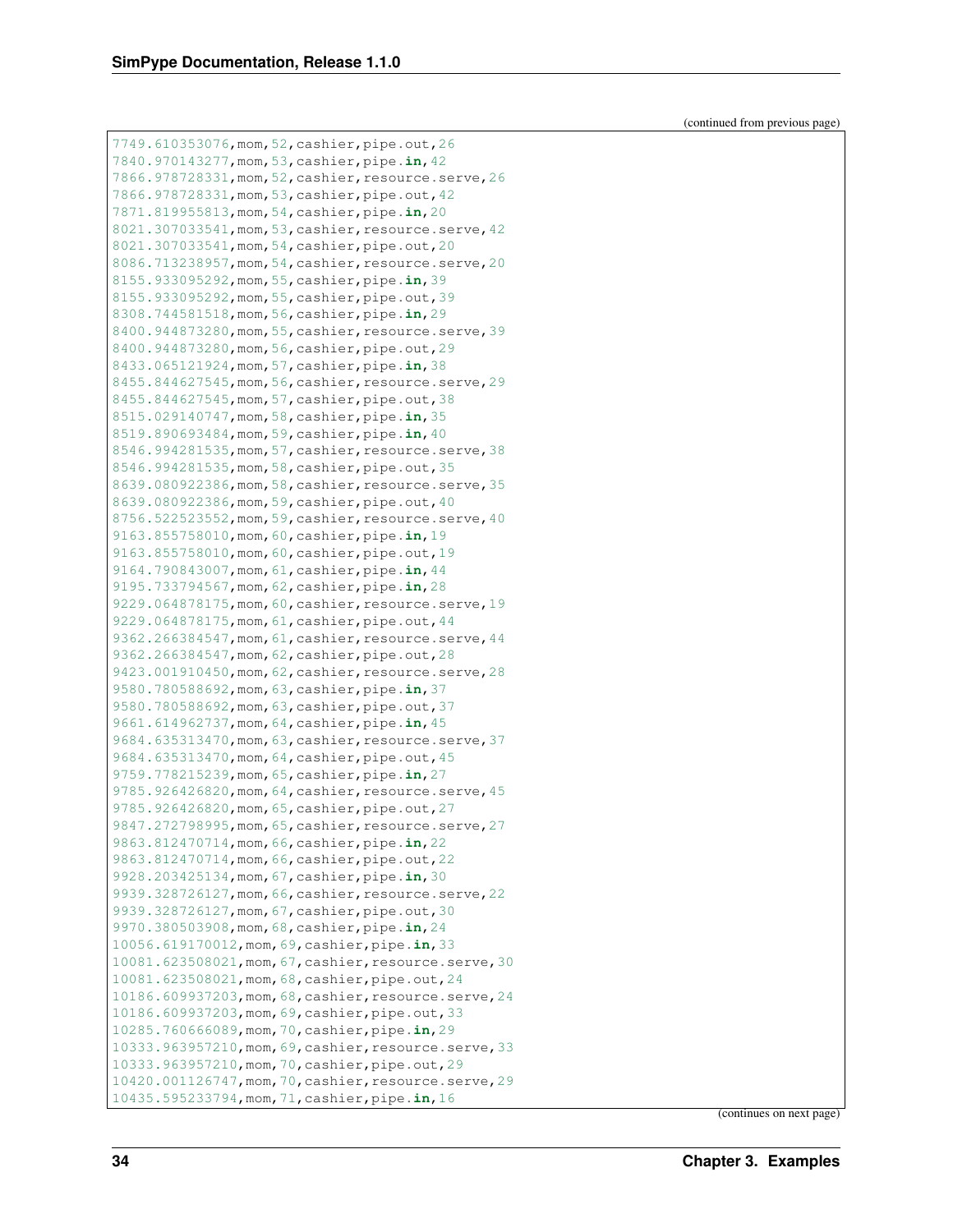| 10435.595233794, mom, 71, cashier, pipe.out, 16                                                      |
|------------------------------------------------------------------------------------------------------|
| 10471.174764090, mom, 72, cashier, pipe.in, 17                                                       |
| 10505.868282321, mom, 71, cashier, resource.serve, 16                                                |
| 10505.868282321, mom, 72, cashier, pipe.out, 17                                                      |
| 10586.274229677, mom, 72, cashier, resource.serve, 17                                                |
| 10596.226909721, mom, 73, cashier, pipe.in, 17                                                       |
| 10596.226909721, mom, 73, cashier, pipe.out, 17                                                      |
| 10639.173597500, mom, 73, cashier, resource.serve, 17                                                |
| 10862.472856427, mom, 74, cashier, pipe.in, 11                                                       |
| 10862.472856427, mom, 74, cashier, pipe.out, 11                                                      |
| 10878.440600501, mom, 75, cashier, pipe.in, 41                                                       |
| 10920.645682552, mom, 74, cashier, resource.serve, 11                                                |
| 10920.645682552, mom, 75, cashier, pipe.out, 41                                                      |
| 11001.175008454, mom, 75, cashier, resource.serve, 41                                                |
| 11320.204359971, mom, 76, cashier, pipe.in, 39                                                       |
| 11320.204359971, mom, 76, cashier, pipe.out, 39                                                      |
| 11418.040334834, mom, 76, cashier, resource.serve, 39                                                |
| 11439.221666502, mom, 77, cashier, pipe.in, 32                                                       |
| 11439.221666502, mom, 77, cashier, pipe.out, 32                                                      |
| 11506.414156254, mom, 78, cashier, pipe.in, 20                                                       |
| 11543.046066255, mom, 77, cashier, resource.serve, 32                                                |
| 11543.046066255, mom, 78, cashier, pipe.out, 20                                                      |
| 11600.623405791, mom, 78, cashier, resource.serve, 20                                                |
| 11941.808820029, mom, 79, cashier, pipe.in, 28                                                       |
| 11941.808820029, mom, 79, cashier, pipe.out, 28                                                      |
| 12015.436273202, mom, 79, cashier, resource.serve, 28                                                |
| 12178.510489210, mom, 80, cashier, pipe.in, 16                                                       |
| 12178.510489210, mom, 80, cashier, pipe.out, 16                                                      |
| 12207.193040343, mom, 80, cashier, resource.serve, 16                                                |
| 12664.201223595, mom, 81, cashier, pipe.in, 6                                                        |
| 12664.201223595, mom, 81, cashier, pipe.out, 6                                                       |
| 12715.083847551, mom, 81, cashier, resource.serve, 6                                                 |
| 13098.775949674, single, 2, cashier, pipe.in, 4                                                      |
| 13098.775949674, single, 2, cashier, pipe.out, 4                                                     |
| 13119.421508520, single, 2, cashier, resource.serve, 4                                               |
| 13122.712931748, single, 3, cashier, pipe.in, 1                                                      |
| 13122.712931748, single, 3, cashier, pipe.out, 1                                                     |
| 13131.275269051, single, 3, cashier, resource.serve, 1                                               |
| 13165.526938783, single, 4, cashier, pipe.in, 4                                                      |
| 13165.526938783, single, 4, cashier, pipe.out, 4                                                     |
| 13168.768410542, single, 5, cashier, pipe.in, 2                                                      |
| 13179.370630698, single, 6, cashier, pipe.in, 4                                                      |
| 13188.518131864, single, 7, cashier, pipe.in, 1                                                      |
| 13233.352116590, single, 8, cashier, pipe.in, 2                                                      |
| 13240.419160405, single, 9, cashier, pipe.in, 5                                                      |
| 13247.922008072, single, 4, cashier, resource.serve, 4                                               |
| 13247.922008072, single, 5, cashier, pipe.out, 2                                                     |
| 13270.521083522, single, 5, cashier, resource.serve, 2                                               |
| 13270.521083522, single, 6, cashier, pipe.out, 4                                                     |
| 13275.470920394, single, 10, cashier, pipe.in, 2                                                     |
| 13305.970959407, single, 6, cashier, resource.serve, 4                                               |
| 13305.970959407, single, 7, cashier, pipe.out, 1                                                     |
| 13324.581436875, single, 11, cashier, pipe.in, 3                                                     |
| 13334.827986552, single, 12, cashier, pipe.in, 3                                                     |
| 13422.236921087, single, 7, cashier, resource.serve, 1                                               |
|                                                                                                      |
| 13422.236921087, single, 8, cashier, pipe.out, 2<br>13426.173989088, single, 13, cashier, pipe.in, 1 |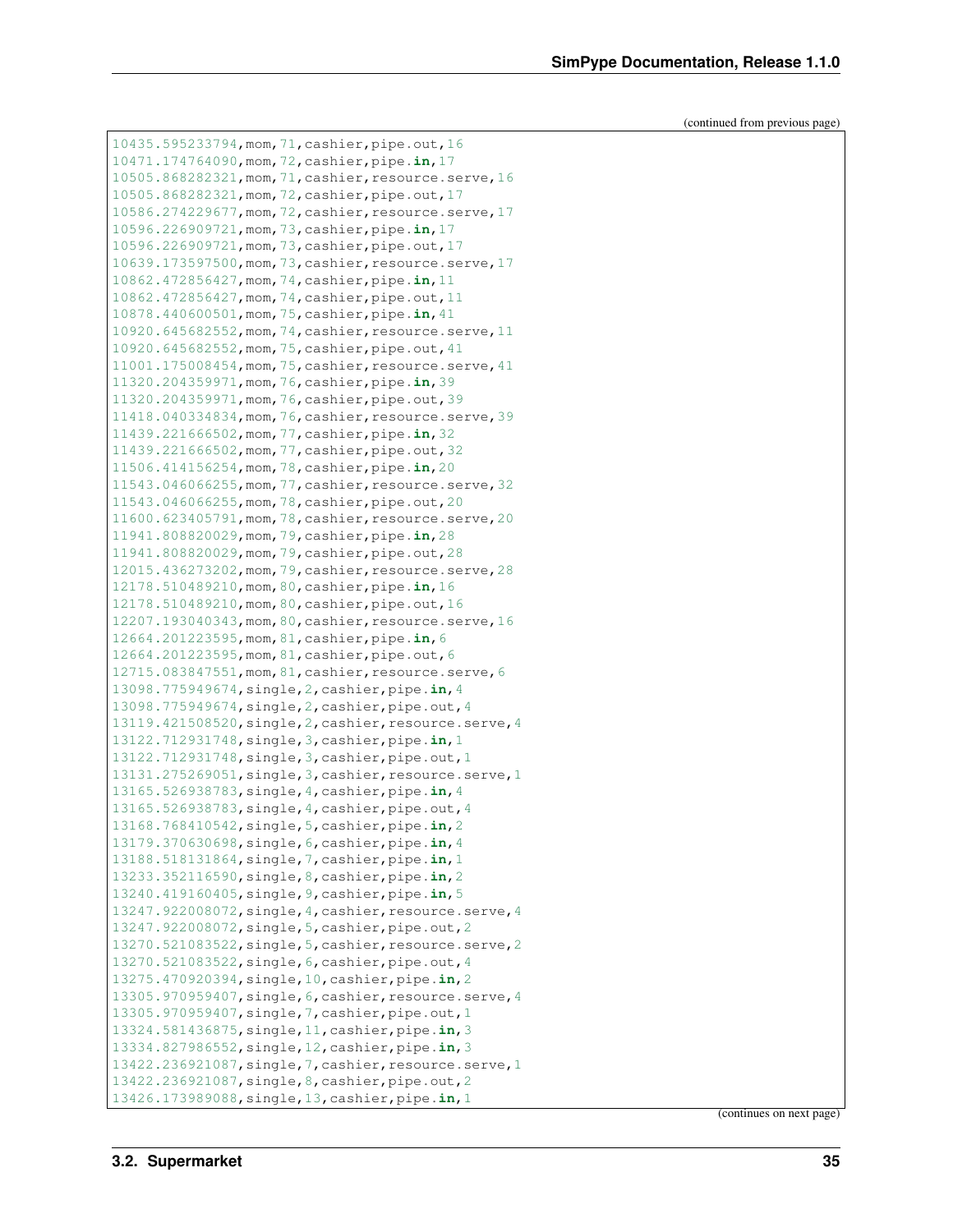| 13430.545193706, single, 14, cashier, pipe.in, 4                                                          |
|-----------------------------------------------------------------------------------------------------------|
| 13469.890130609, single, 8, cashier, resource.serve, 2                                                    |
| 13469.890130609, single, 9, cashier, pipe.out, 5                                                          |
| 13505.858837218, single, 15, cashier, pipe.in, 2                                                          |
| 13525.855461182, single, 9, cashier, resource.serve, 5                                                    |
| 13525.855461182, single, 10, cashier, pipe.out, 2                                                         |
| 13548.857094132, single, 16, cashier, pipe.in, 3                                                          |
| 13555.297188255, single, 10, cashier, resource.serve, 2                                                   |
| 13555.297188255, single, 11, cashier, pipe.out, 3                                                         |
| 13578.507845571, single, 17, cashier, pipe.in, 4                                                          |
| 13600.254007959, single, 18, cashier, pipe.in, 3                                                          |
| 13603.505461711, single, 11, cashier, resource.serve, 3                                                   |
| 13603.505461711, single, 12, cashier, pipe.out, 3                                                         |
| 13617.632172212, mom, 82, cashier, pipe.in, 10                                                            |
| 13635.848174634, single, 19, cashier, pipe.in, 4                                                          |
| 13636.418652953, single, 12, cashier, resource.serve, 3                                                   |
|                                                                                                           |
| 13636.418652953, single, 13, cashier, pipe.out, 1                                                         |
| 13666.070809412, single, 20, cashier, pipe.in, 5                                                          |
| 13681.281588370, single, 21, cashier, pipe.in, 4                                                          |
| 13695.743461287, single, 13, cashier, resource.serve, 1                                                   |
| 13695.743461287, single, 14, cashier, pipe.out, 4                                                         |
| 13704.338968154, single, 14, cashier, resource.serve, 4                                                   |
| 13704.338968154, single, 15, cashier, pipe.out, 2                                                         |
| 13733.544561336, single, 22, cashier, pipe.in, 1                                                          |
| 13734.955514825, single, 23, cashier, pipe.in, 4                                                          |
| 13735.447975326, single, 24, cashier, pipe.in, 2                                                          |
| 13752.911499520, single, 25, cashier, pipe.in, 1                                                          |
| 13778.644266192, single, 15, cashier, resource.serve, 2                                                   |
| 13778.644266192, single, 16, cashier, pipe.out, 3                                                         |
| 13859.608792531, single, 16, cashier, resource.serve, 3                                                   |
| 13859.608792531, single, 17, cashier, pipe.out, 4                                                         |
| 13882.266729765, single, 17, cashier, resource.serve, 4                                                   |
| 13882.266729765, single, 18, cashier, pipe.out, 3                                                         |
| 13888.311805612, single, 18, cashier, resource.serve, 3                                                   |
| 13888.311805612, mom, 82, cashier, pipe.out, 10                                                           |
| 13897.160358595, single, 26, cashier, pipe.in, 2                                                          |
| 13916.594487611, single, 27, cashier, pipe.in, 1<br>13935.970711662, mom, 82, cashier, resource.serve, 10 |
| 13935.970711662, single, 19, cashier, pipe.out, 4                                                         |
| 13977.829554394, single, 19, cashier, resource. serve, 4                                                  |
| 13977.829554394, single, 20, cashier, pipe.out, 5                                                         |
| 14028.289453620, single, 20, cashier, resource.serve, 5                                                   |
| 14028.289453620, single, 21, cashier, pipe.out, 4                                                         |
| 14040.557714784, single, 21, cashier, resource.serve, 4                                                   |
| 14040.557714784, single, 22, cashier, pipe.out, 1                                                         |
| 14049.669741552, single, 28, cashier, pipe.in, 2                                                          |
| 14060.057355983, single, 22, cashier, resource.serve, 1                                                   |
| 14060.057355983, single, 23, cashier, pipe.out, 4                                                         |
| 14070.419057185, single, 23, cashier, resource.serve, 4                                                   |
| 14070.419057185, single, 24, cashier, pipe.out, 2                                                         |
| 14079.342039692, single, 29, cashier, pipe.in, 4                                                          |
| 14092.336486740, single, 30, cashier, pipe.in, 4                                                          |
| 14100.139845307, single, 24, cashier, resource.serve, 2                                                   |
| 14100.139845307, single, 25, cashier, pipe.out, 1                                                         |
| 14103.664850673, single, 31, cashier, pipe.in, 1                                                          |
| 14110.170135915, single, 25, cashier, resource.serve, 1                                                   |
| 14110.170135915, single, 26, cashier, pipe.out, 2                                                         |
|                                                                                                           |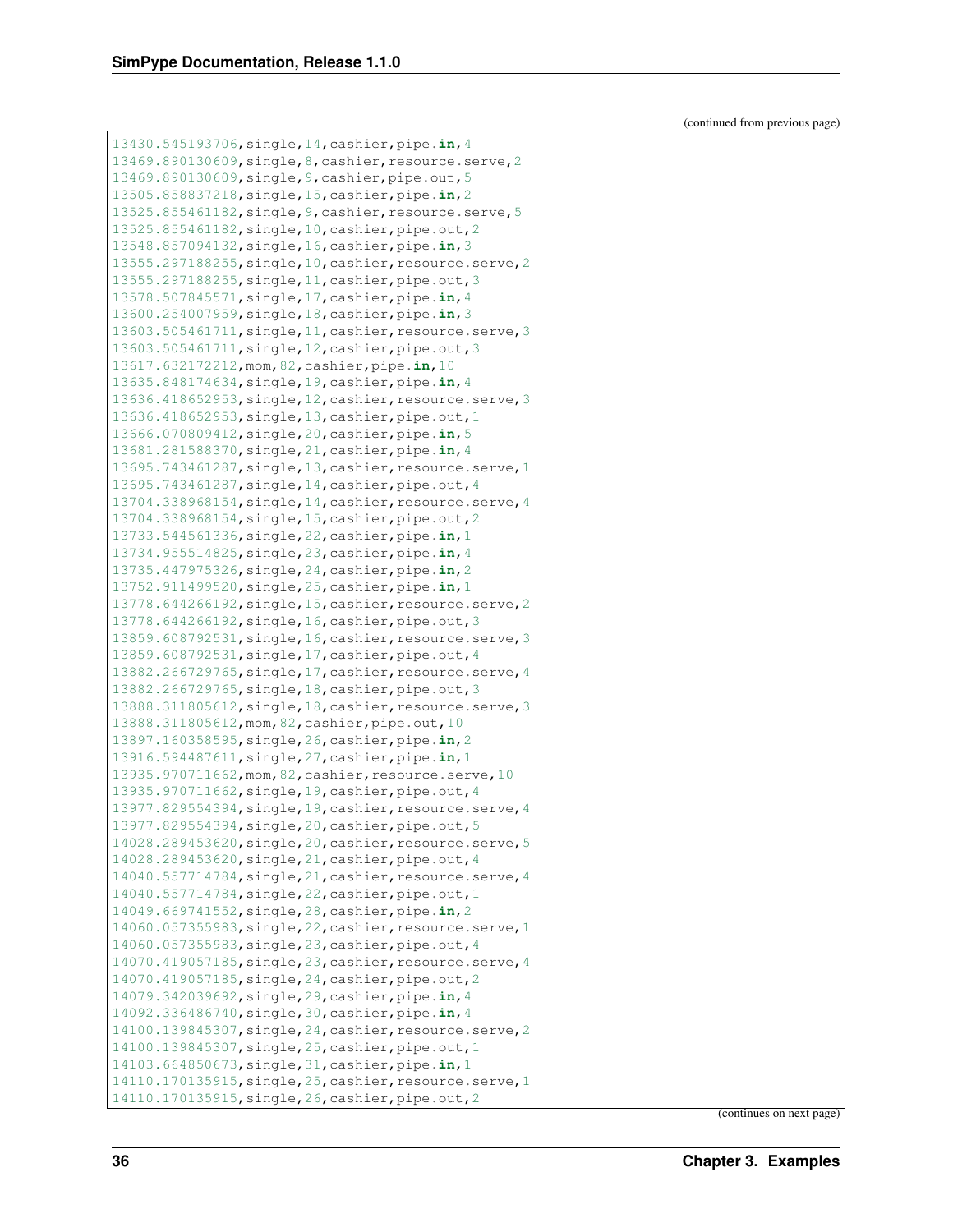| 14112.222083383, single, 32, cashier, pipe.in, 3                                                             |
|--------------------------------------------------------------------------------------------------------------|
| 14149.743690713, single, 26, cashier, resource.serve, 2                                                      |
| 14149.743690713, single, 27, cashier, pipe.out, 1                                                            |
| 14157.505741421, single, 33, cashier, pipe.in, 3                                                             |
| 14164.404960620, single, 34, cashier, pipe.in, 5                                                             |
| 14185.733937182, single, 27, cashier, resource.serve, 1                                                      |
| 14185.733937182, single, 28, cashier, pipe.out, 2                                                            |
| 14185.776240842, single, 35, cashier, pipe.in, 3                                                             |
| 14216.944382950, single, 36, cashier, pipe.in, 2                                                             |
| 14237.433619080, single, 37, cashier, pipe.in, 1                                                             |
| 14238.916531782, single, 28, cashier, resource.serve, 2                                                      |
|                                                                                                              |
| 14238.916531782, single, 29, cashier, pipe.out, 4                                                            |
| 14245.709455749, single, 38, cashier, pipe.in, 3<br>14249.955771005, single, 39, cashier, pipe.in, 5         |
|                                                                                                              |
| 14258.952437165, single, 29, cashier, resource.serve, 4                                                      |
| 14258.952437165, single, 30, cashier, pipe.out, 4                                                            |
| 14266.342285116, single, 40, cashier, pipe.in, 1                                                             |
| 14266.847192287, single, 41, cashier, pipe.in, 1                                                             |
| 14267.263875455, single, 42, cashier, pipe.in, 2                                                             |
| 14268.483125214, single, 43, cashier, pipe.in, 1                                                             |
| 14286.152717641, single, 30, cashier, resource.serve, 4                                                      |
| 14286.152717641, single, 31, cashier, pipe.out, 1                                                            |
| 14324.237273525, single, 31, cashier, resource.serve, 1                                                      |
| 14324.237273525, single, 32, cashier, pipe.out, 3                                                            |
| 14357.573365606, single, 44, cashier, pipe.in, 5                                                             |
| 14359.977074470, single, 32, cashier, resource.serve, 3                                                      |
| 14359.977074470, single, 33, cashier, pipe.out, 3                                                            |
| 14369.615403367, single, 33, cashier, resource.serve, 3                                                      |
| 14369.615403367, single, 34, cashier, pipe.out, 5                                                            |
| 14386.290423847, single, 45, cashier, pipe.in, 1                                                             |
| 14397.429704473, single, 46, cashier, pipe.in, 4                                                             |
| 14405.306718746, mom, 83, cashier, pipe.in, 20                                                               |
| 14415.336868575, single, 34, cashier, resource.serve, 5                                                      |
| 14415.336868575, single, 35, cashier, pipe.out, 3                                                            |
| 14434.896110713, single, 35, cashier, resource.serve, 3                                                      |
| 14434.896110713, single, 36, cashier, pipe.out, 2                                                            |
| 14436.705079699, single, 47, cashier, pipe.in, 3                                                             |
| 14471.159983859, single, 36, cashier, resource.serve, 2                                                      |
| 14471.159983859, single, 37, cashier, pipe.out, 1                                                            |
| 14471.928669764, single, 37, cashier, resource.serve, 1                                                      |
| 14471.928669764, single, 38, cashier, pipe.out, 3                                                            |
| 14486.390470761, single, 38, cashier, resource.serve, 3                                                      |
| 14486.390470761, single, 39, cashier, pipe.out, 5                                                            |
| 14557.621426597, single, 39, cashier, resource.serve, 5                                                      |
| 14557.621426597, single, 40, cashier, pipe.out, 1                                                            |
| 14564.030785291, single, 40, cashier, resource.serve, 1                                                      |
| 14564.030785291, single, 41, cashier, pipe.out, 1                                                            |
| 14580.873449642, single, 41, cashier, resource.serve, 1                                                      |
| 14580.873449642, single, 42, cashier, pipe.out, 2                                                            |
| 14592.632353518, single, 42, cashier, resource.serve, 2                                                      |
| 14592.632353518, single, 43, cashier, pipe.out, 1                                                            |
|                                                                                                              |
| 14629.642355160, single, 43, cashier, resource.serve, 1                                                      |
| 14629.642355160, single, 44, cashier, pipe.out, 5                                                            |
| 14641.980204918, single, 44, cashier, resource.serve, 5                                                      |
| 14641.980204918, single, 45, cashier, pipe.out, 1                                                            |
| 14712.354265669, single, 45, cashier, resource.serve, 1<br>14712.354265669, single, 46, cashier, pipe.out, 4 |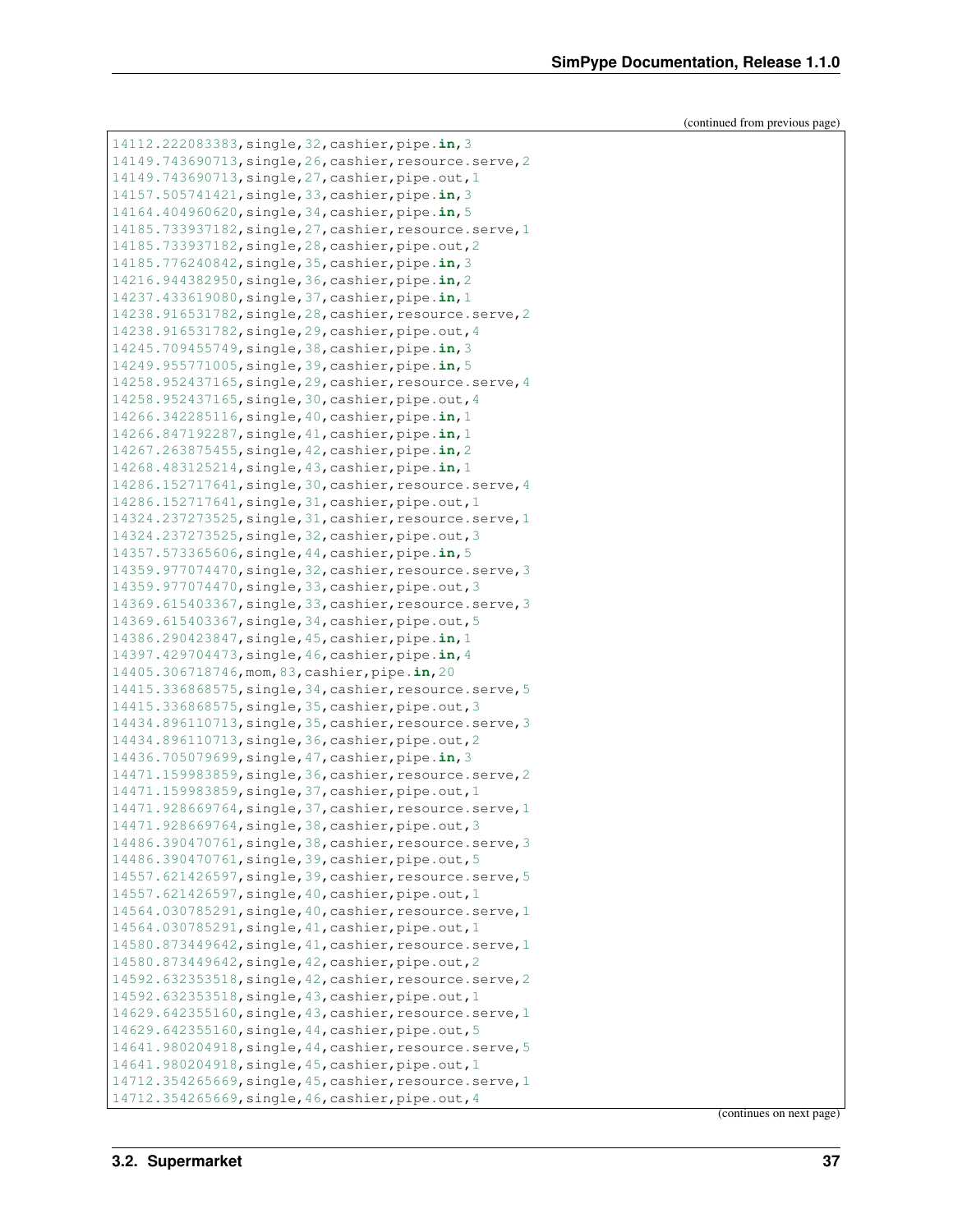```
14776.250875656,single,46,cashier,resource.serve,4
14776.250875656,mom,83,cashier,pipe.out,20
14833.994298247,mom,83,cashier,resource.serve,20
14833.994298247,single,47,cashier,pipe.out,3
14899.608748515,single,47,cashier,resource.serve,3
```
## **3.3 Boarding gate**

SimPype features used in this example: [Random variables,](../tutorial/random.html) [Pipe custom model.](../tutorial/pipe.html#custom-model)

The scenario of the simulation is a boarding gate:

```
|First class| \
                     \setminus|Business class| --+-> |Boarding gate|
                     /
|Economy class| /
```
This simulation models a boarding gate for a flight with three separate classes: first, business, and economy. Boarding priority is given to the different classes according to the following order:

- 1. first class
- 2. business class
- 3. economy class

With first class having the highest priority and economy class having the lowest.

```
import simpype
import random
# [Mandatory] Create a SimPype simulation object
sim = simpype.Simulation(id = 'boarding')
# [Optional] Fix the seed used by the pseudo-random generator
sim.seed = 42
# [Optional] Configure the log directory.
# [Default] Log are store by default in the 'current working directory/log'
sim.log.dir = 'log'
# [Optional] Disable the logging to file and print to console instead
#sim.log.file = False
#sim.log.print = True
# [Optional] Configure the path containting the models for the simulation.
# [Default] Current working directory
sim.model.dir = 'examples/model'
# Create a generator
first = sim.add_generator(id = 'first')
first.to_send = 12
# Assign an arrival time
first.random['arrival'] = {
       0 : lambda: random.expovariate(1.0 / 900),
       1800: lambda: random.expovariate(1.0 / 30)
}
# Create a generator
```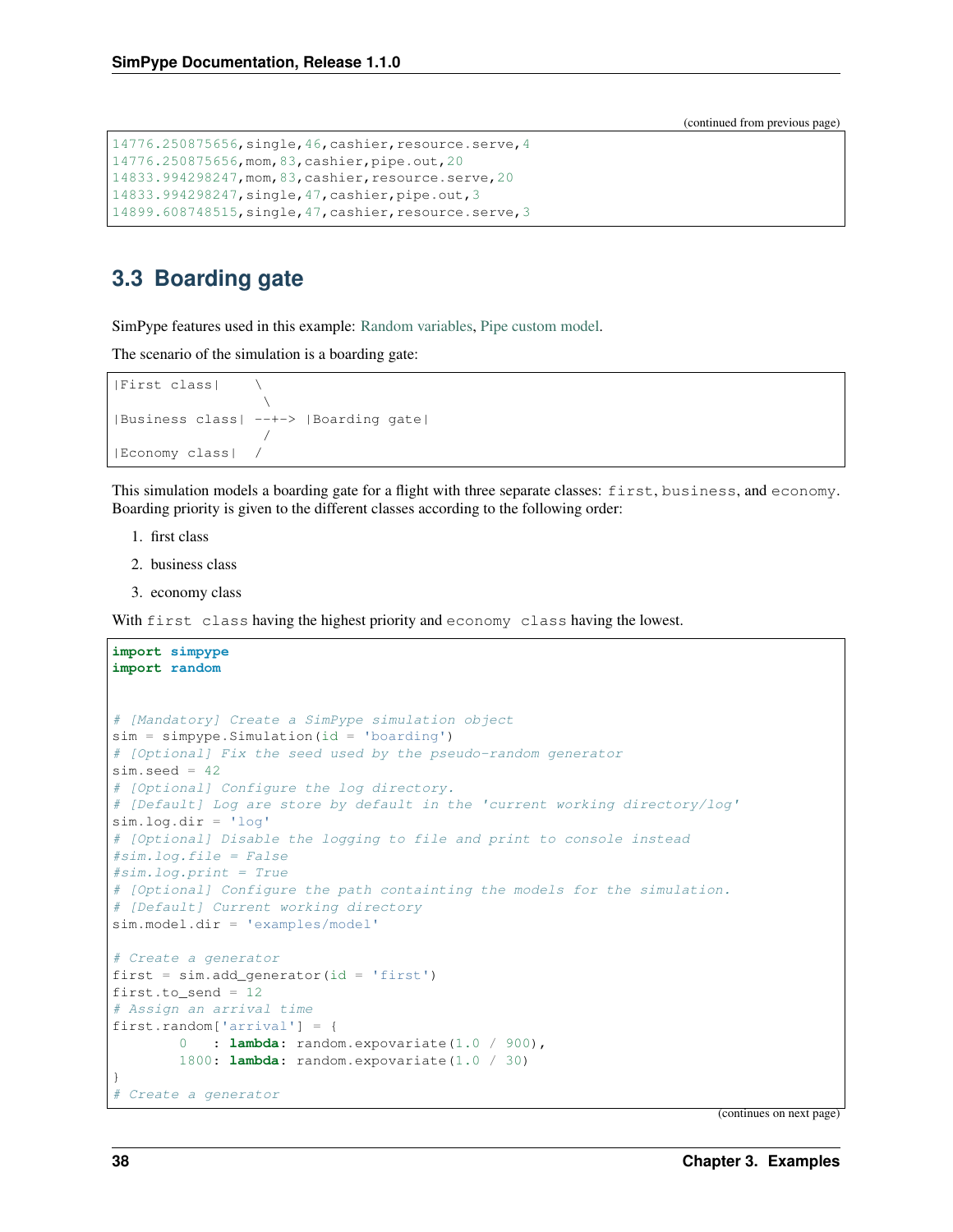```
business = sim.add_qenerator(id = 'business')business.to_send = 24
# Assign an arrival time
business.random['arrival'] = {
        0 : lambda: random.expovariate(1.0 / 450),
        900 : lambda: random.expovariate(1.0 / 60),
        1800: lambda: random.expovariate(1.0 / 30),
}
# Create a generator
economy = sim.add_generator(id = 'economy')
economy.to_send = 160
# Assign an arrival time
economy.random['arrival'] = {
        0 : lambda: random.expovariate(1.0 / 60),
        600 : lambda: random.expovariate(1.0 / 30),
        1200: lambda: random.expovariate(1.0 / 10),
}
# Add a resource
qate = sim.add\_resource(id = 'gate', pipe = 'p\_priority')gate.random['service'] = {
        # The gate opens 30 mins from the simulation start
        # Check boarding pass and passport takes ~10s
        1800: lambda: random.expovariate(1.0 / 10)
}
# Add a pipiline connecting the generator to the resource
p0 = sim.add_pipeline(first, gate)
p1 = sim.add_pipeline(business, gate)
p2 = sim.add_pipeline(economy, gate)
# Run the simulation
sim.run()
```
Where pipe model p\_priority is so implemented:

```
import simpype
class Priority(simpype.pipe.Pipe):
        def init (self, sim, resource, id):
                super(). __init__(sim, resource, id)
                self.add_queue(id = 'express')
                self.add_queue(id = 'fast')
                self.add queue(id = 'slow')@simpype.pipe.dequeue
        def dequeue(self):
                if len(self.queue['express']) > 0:
                        m = self.queue['express'].pop()
                elif len(self.queue['fast']) > 0:
                        m = self.queue['fast'].pop()else:
                       m = self.queue['slow'].pop()
                return m
        @simpype.pipe.enqueue
```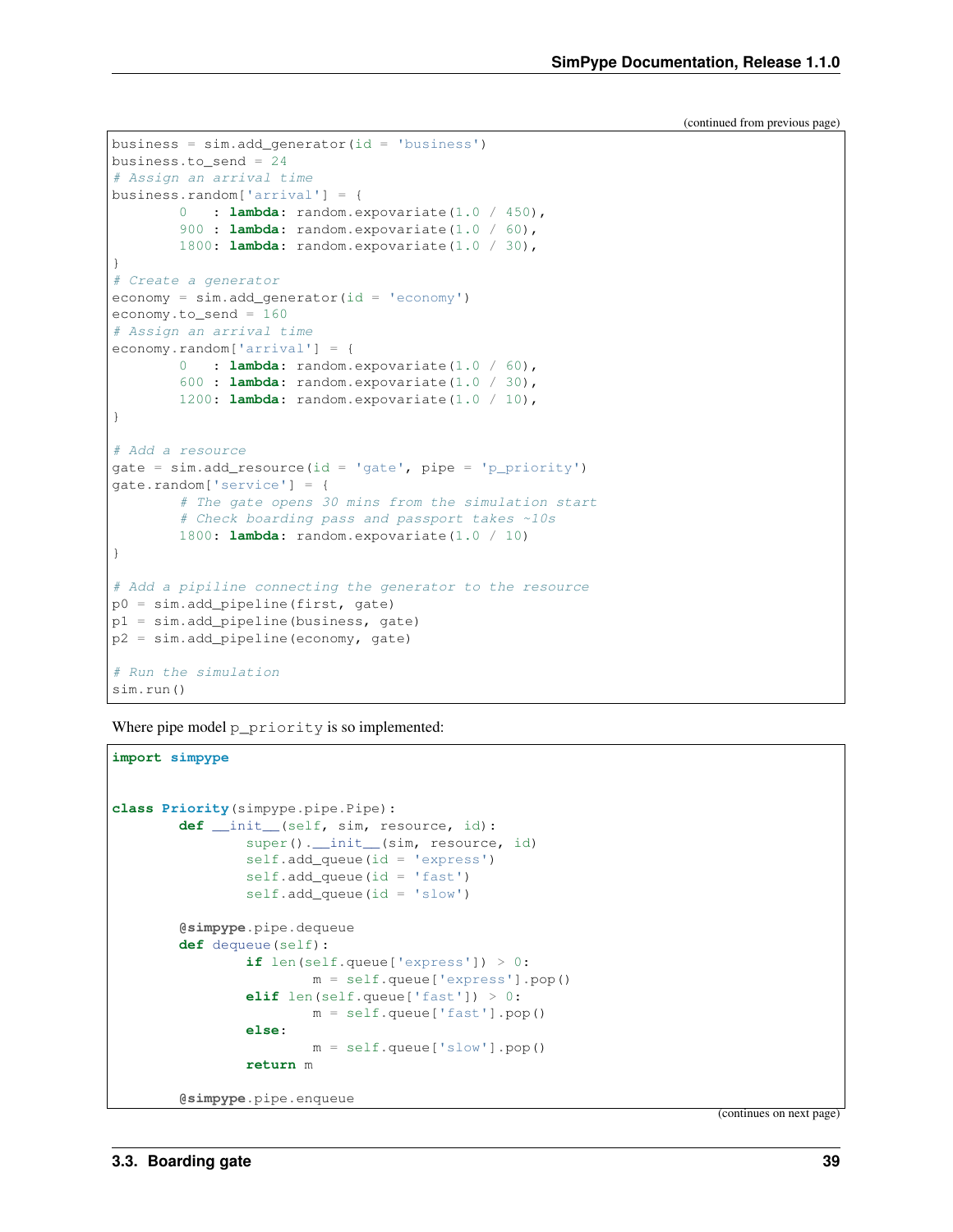```
def enqueue(self, message):
                if message.id == 'first':
                        m = self.queue['express'].push(message)
                elif message.id == 'business':
                       m = self.queue['fast'].push(message)
                elif message.id == 'economy':
                       m = self.queue['slow'].push(message)
                else:
                       m = self.queue['slow'].push(message)
                return m
# Do NOT remove
```
pipe = **lambda** \*args: Priority(\*args)

sim.cfg stored under the log folder contains:

Simulation Seed: 42 Simulation Time: 3902.496932801 Execution Time: 0.122058369

sim.log stored under the log folder contains:

```
timestamp, message, seq_num, resource, event
12.102481656,business,0,gate,pipe.in
12.102481656,business,0,gate,pipe.out
13.301500150,economy,0,gate,pipe.in
60.541255404,economy,1,gate,pipe.in
75.482840542,economy,2,gate,pipe.in
128.871362920,economy,3,gate,pipe.in
228.335648574,economy,4,gate,pipe.in
228.726846687,economy,5,gate,pipe.in
327.064798413,economy,6,gate,pipe.in
398.932194871,economy,7,gate,pipe.in
423.885900061,economy,8,gate,pipe.in
434.025076146,economy,9,gate,pipe.in
484.373882206,business,1,gate,pipe.in
623.116435052,economy,10,gate,pipe.in
626.036414593,economy,11,gate,pipe.in
629.087975142,economy,12,gate,pipe.in
633.523975080,first,0,gate,pipe.in
669.039900653,business,2,gate,pipe.in
685.504587391,economy,13,gate,pipe.in
724.754800305,economy,14,gate,pipe.in
747.805673026,economy,15,gate,pipe.in
856.292128596,economy,16,gate,pipe.in
870.562369082,economy,17,gate,pipe.in
894.653951447,economy,18,gate,pipe.in
947.707780984,economy,19,gate,pipe.in
976.618667138,economy,20,gate,pipe.in
1035.970065198,economy,21,gate,pipe.in
1061.806543439,economy,22,gate,pipe.in
1098.386430606,economy,23,gate,pipe.in
1099.793656814,economy,24,gate,pipe.in
1107.552825924,economy,25,gate,pipe.in
1117.801685640,economy,26,gate,pipe.in
1120.296351313,economy,27,gate,pipe.in
```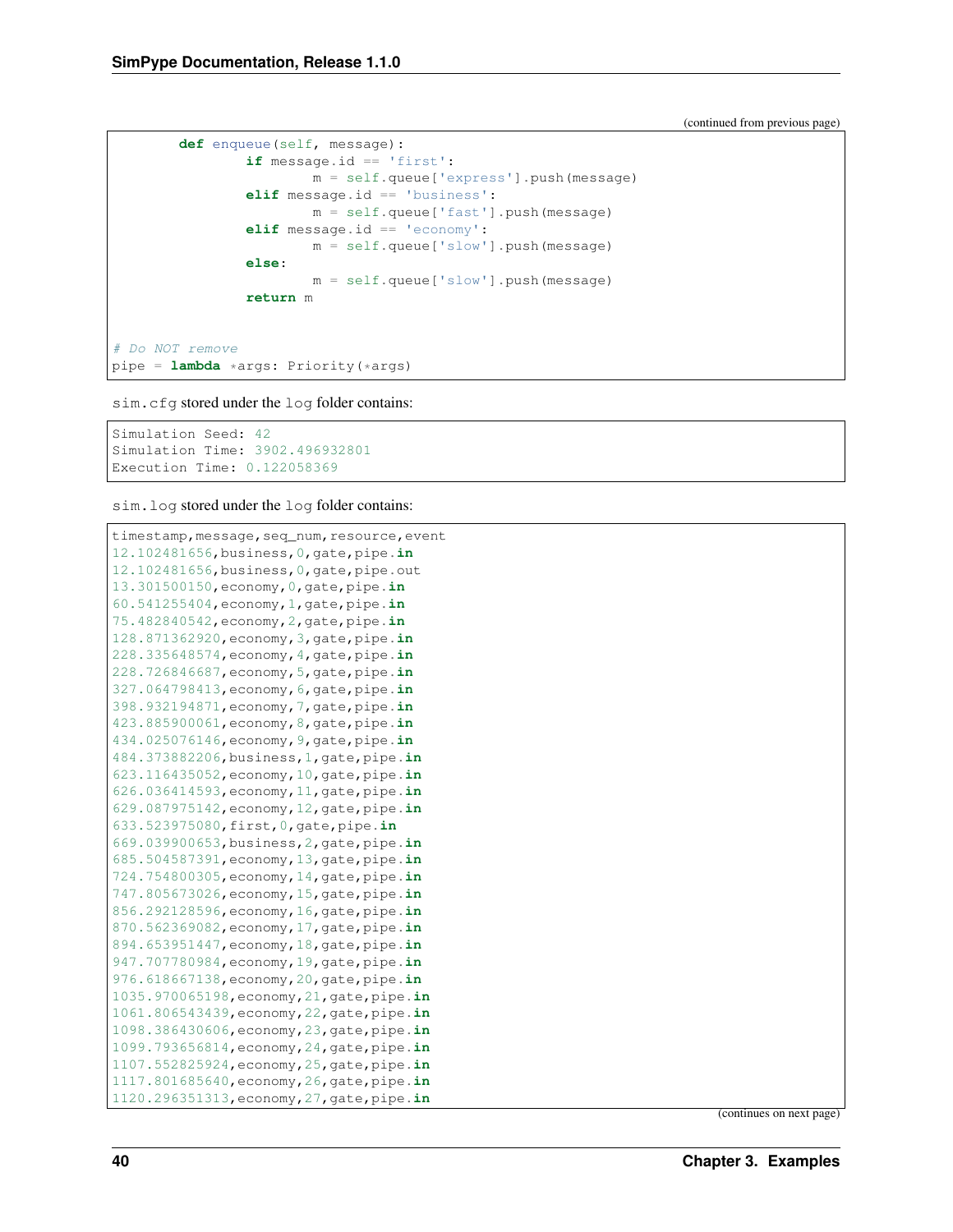| 1128.246227605, economy, 28, gate, pipe.in |
|--------------------------------------------|
|                                            |
| 1131.440442640, economy, 29, gate, pipe.in |
| 1141.211250040, economy, 30, gate, pipe.in |
| 1171.503296306, economy, 31, gate, pipe.in |
| 1185.119277203, economy, 32, gate, pipe.in |
| 1198.988959711, economy, 33, gate, pipe.in |
| 1206.041915204, economy, 34, gate, pipe.in |
| 1209.147708416, economy, 35, gate, pipe.in |
| 1236.739236349, economy, 36, gate, pipe.in |
| 1247.181482696, economy, 37, gate, pipe.in |
| 1256.575310976, economy, 38, gate, pipe.in |
| 1258.452334830, economy, 39, gate, pipe.in |
| 1271.513379397, economy, 40, gate, pipe.in |
| 1273.297501405, economy, 41, gate, pipe.in |
|                                            |
| 1278.069080072, economy, 42, gate, pipe.in |
| 1323.655143756, economy, 43, gate, pipe.in |
| 1333.871649561, economy, 44, gate, pipe.in |
| 1342.012370263, economy, 45, gate, pipe.in |
| 1353.551958156, economy, 46, gate, pipe.in |
| 1372.057625503, economy, 47, gate, pipe.in |
| 1387.018713825, economy, 48, gate, pipe.in |
| 1389.620006400, economy, 49, gate, pipe.in |
| 1389.946273948, economy, 50, gate, pipe.in |
| 1393.736254384, economy, 51, gate, pipe.in |
| 1396.852462715, economy, 52, gate, pipe.in |
| 1399.222134853, economy, 53, gate, pipe.in |
| 1409.618373385, business, 3, gate, pipe.in |
| 1427.853347906, economy, 54, gate, pipe.in |
| 1431.632010948, economy, 55, gate, pipe.in |
|                                            |
| 1442.286842594, economy, 56, gate, pipe.in |
| 1447.322560908, economy, 57, gate, pipe.in |
| 1466.608495340, first, 1, gate, pipe.in    |
| 1471.920517539, economy, 58, gate, pipe.in |
| 1474.997735082, economy, 59, gate, pipe.in |
| 1477.829690040, economy, 60, gate, pipe.in |
| 1486.070637961, economy, 61, gate, pipe.in |
| 1489.118806453, economy, 62, gate, pipe.in |
| 1497.903602875, economy, 63, gate, pipe.in |
| 1520.714078238, economy, 64, gate, pipe.in |
| 1525.812347882, economy, 65, gate, pipe.in |
| 1528.288257049,economy,66,gate,pipe.in     |
| 1535.044944176, business, 4, gate, pipe.in |
| 1577.787960613, business, 5, gate, pipe.in |
| 1583.506592604, business, 6, gate, pipe.in |
| 1586.402342461, business, 7, gate, pipe.in |
|                                            |
| 1588.354471375, economy, 67, gate, pipe.in |
| 1593.370721964, business, 8, gate, pipe.in |
| 1598.228205347, economy, 68, gate, pipe.in |
| 1603.712787424, economy, 69, gate, pipe.in |
| 1604.369140848, economy, 70, gate, pipe.in |
| 1609.175650547, economy, 71, gate, pipe.in |
| 1664.698409753, economy, 72, gate, pipe.in |
| 1672.229809607, economy, 73, gate, pipe.in |
| 1687.606651856, business, 9, gate, pipe.in |
| 1707.661467448, economy, 74, gate, pipe.in |
| 1707.776941825, economy, 75, gate, pipe.in |
| 1720.532411132, economy, 76, gate, pipe.in |
|                                            |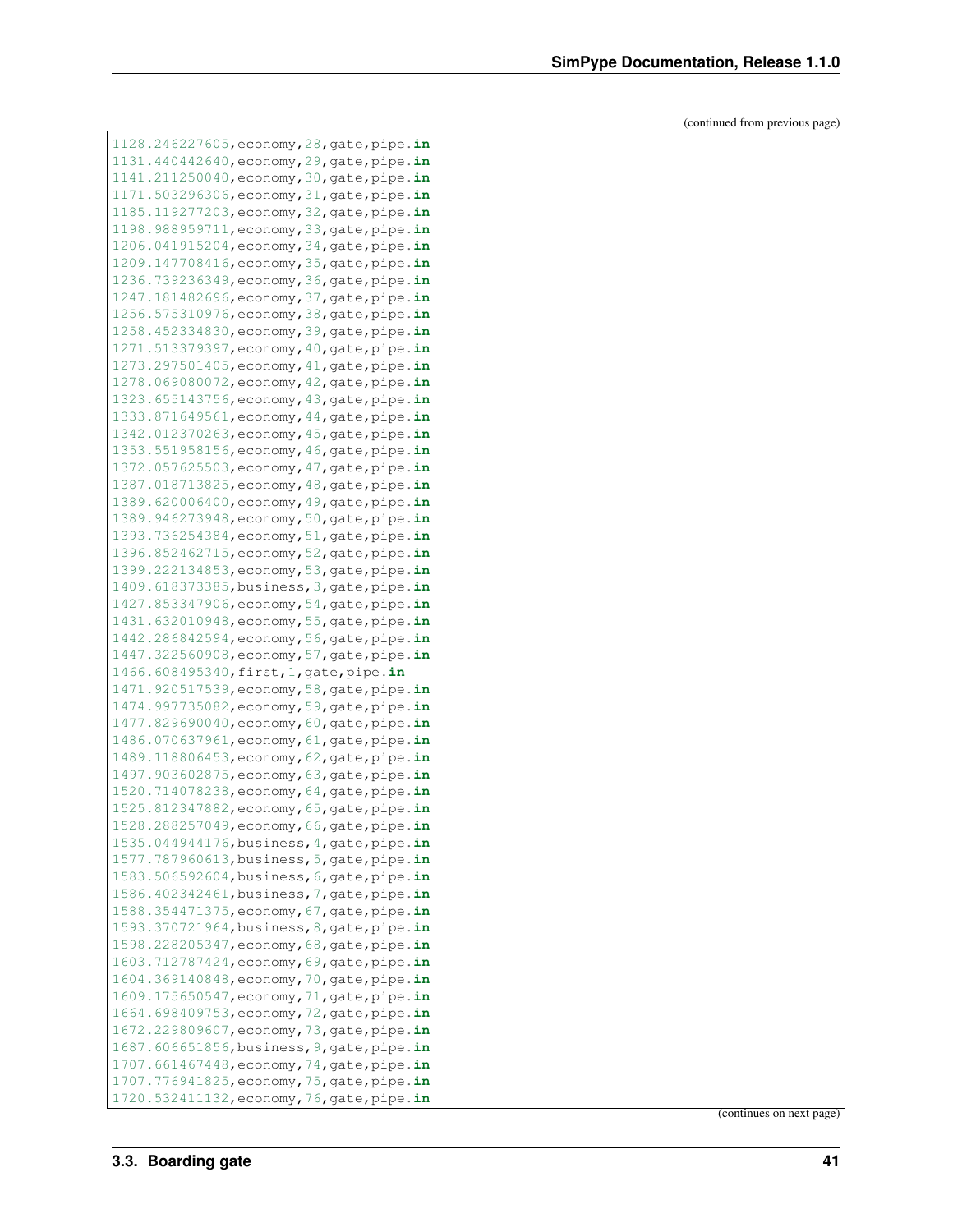| 1731.980346347, economy, 77, gate, pipe.in         |
|----------------------------------------------------|
| 1739.679987805, economy, 78, gate, pipe.in         |
| 1742.783699003, economy, 79, gate, pipe.in         |
| 1753.026963858, economy, 80, gate, pipe.in         |
| 1754.209757399, economy, 81, gate, pipe.in         |
| 1759.914898885, economy, 82, gate, pipe.in         |
| 1765.961202873, economy, 83, gate, pipe.in         |
| 1796.712405792, economy, 84, gate, pipe.in         |
| 1805.908515321, business, 10, gate, pipe.in        |
| 1812.404983428, business, 0, gate, resource.serve  |
| 1812.404983428, first, 0, gate, pipe.out           |
| 1815.079377637, business, 11, gate, pipe.in        |
| 1817.575290306,economy,85,gate,pipe.in             |
| 1819.348184371, first, 0, gate, resource.serve     |
| 1819.348184371, first, 1, gate, pipe.out           |
| 1820.983624853, business, 12, gate, pipe.in        |
| 1831.617295308, business, 13, gate, pipe.in        |
| 1839.790362416, first, 1, gate, resource.serve     |
| 1839.790362416, business, 1, gate, pipe.out        |
| 1841.951076056, economy, 86, gate, pipe.in         |
| 1843.609724424, economy, 87, gate, pipe.in         |
|                                                    |
| 1849.180077779, business, 1, gate, resource.serve  |
| 1849.180077779, business, 2, gate, pipe.out        |
| 1856.931875433, business, 2, gate, resource.serve  |
| 1856.931875433, business, 3, gate, pipe.out        |
| 1857.986055729, economy, 88, gate, pipe.in         |
| 1862.179418118, business, 14, gate, pipe.in        |
| 1862.196579910, business, 15, gate, pipe.in        |
| 1865.543809345, economy, 89, gate, pipe.in         |
| 1865.740498479, economy, 90, gate, pipe.in         |
| 1872.010914055, business, 3, gate, resource.serve  |
| 1872.010914055, business, 4, gate, pipe.out        |
| 1873.950372405, business, 16, gate, pipe.in        |
| 1892.205151769, economy, 91, gate, pipe.in         |
| 1893.107602460, business, 4, gate, resource.serve  |
| 1893.107602460, business, 5, gate, pipe.out        |
| 1893.704308125, business, 5, gate, resource.serve  |
| 1893.704308125, business, 6, gate, pipe.out        |
| 1895.879826157, economy, 92, gate, pipe.in         |
| 1914.742437319, business, 6, gate, resource.serve  |
| 1914.742437319, business, 7, gate, pipe.out        |
| 1915.637893560, business, 7, gate, resource.serve  |
| 1915.637893560, business, 8, gate, pipe.out        |
| 1922.293028158, business, 8, gate, resource.serve  |
| 1922.293028158, business, 9, gate, pipe.out        |
| 1923.010271126, business, 9, gate, resource.serve  |
| 1923.010271126, business, 10, gate, pipe.out       |
| 1925.244925735, economy, 93, gate, pipe.in         |
| 1927.404443868, business, 17, gate, pipe.in        |
| 1931.526890360, business, 18, gate, pipe.in        |
| 1937.306556430, business, 10, gate, resource.serve |
| 1937.306556430, business, 11, gate, pipe.out       |
| 1939.762194202, economy, 94, gate, pipe.in         |
| 1942.841812491, economy, 95, gate, pipe.in         |
| 1945.287269756, business, 11, gate, resource.serve |
| 1945.287269756, business, 12, gate, pipe.out       |
| 1950.788790811, business, 12, gate, resource.serve |
|                                                    |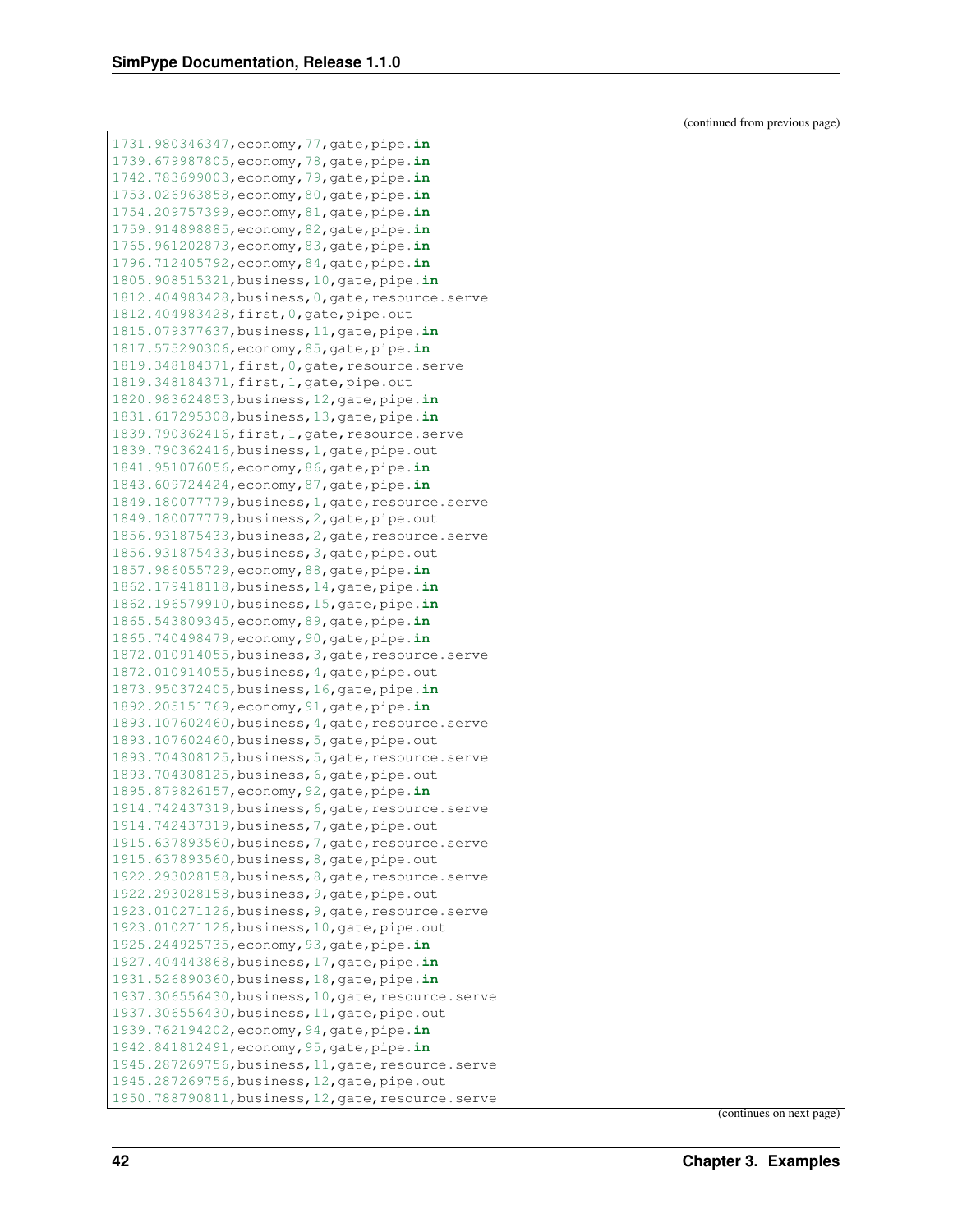| 1950.788790811, business, 13, gate, pipe.out        |
|-----------------------------------------------------|
| 1950.873741084, business, 19, gate, pipe.in         |
| 1953.168802185, business, 13, gate, resource.serve  |
| 1953.168802185, business, 14, gate, pipe.out        |
| 1963.432951334, economy, 96, gate, pipe.in          |
| 1965.678785501, economy, 97, gate, pipe.in          |
| 1966.259582714, business, 14, gate, resource. serve |
| 1966.259582714, business, 15, gate, pipe.out        |
| 1969.414327088, economy, 98, gate, pipe.in          |
| 1974.123732604, business, 20, gate, pipe.in         |
| 1979.909064873, economy, 99, gate, pipe.in          |
| 1987.198380413, economy, 100, gate, pipe.in         |
| 1988.488131961, economy, 101, gate, pipe.in         |
| 1991.033149891, economy, 102, gate, pipe.in         |
| 1991.416678510, business, 21, gate, pipe.in         |
| 1995.159339684, economy, 103, gate, pipe.in         |
| 1997.774477470, economy, 104, gate, pipe.in         |
| 2000.261878432, economy, 105, gate, pipe.in         |
| 2000.998269410, economy, 106, gate, pipe.in         |
| 2010.970646319, economy, 107, gate, pipe.in         |
| 2013.570560328, economy, 108, gate, pipe.in         |
| 2018.041124325, business, 22, gate, pipe.in         |
| 2019.264473246, first, 2, gate, pipe.in             |
| 2019.546022070, business, 15, gate, resource.serve  |
| 2019.546022070, first, 2, gate, pipe.out            |
| 2021.469263235, first, 3, gate, pipe.in             |
| 2022.264170122, first, 2, gate, resource.serve      |
| 2022.264170122, first, 3, gate, pipe.out            |
| 2024.675168258, first, 3, gate, resource.serve      |
| 2024.675168258, business, 16, gate, pipe.out        |
| 2026.094397274, business, 16, gate, resource.serve  |
| 2026.094397274, business, 17, gate, pipe.out        |
| 2037.153654120, economy, 109, gate, pipe.in         |
| 2045.617642278, economy, 110, gate, pipe.in         |
| 2052.016949145, economy, 111, gate, pipe.in         |
| 2053.507505911, business, 17, gate, resource.serve  |
| 2053.507505911, business, 18, gate, pipe.out        |
| 2054.636356359, first, 4, gate, pipe.in             |
| 2060.973173155, first, 5, gate, pipe.in             |
| 2064.031856479, first, 6, gate, pipe.in             |
| 2067.370436106, economy, 112, gate, pipe.in         |
| 2069.983941205, business, 18, gate, resource.serve  |
| 2069.983941205, first, 4, gate, pipe.out            |
| 2072.879599391, economy, 113, gate, pipe.in         |
| 2076.276742579, first, 4, gate, resource.serve      |
| 2076.276742579, first, 5, gate, pipe.out            |
| 2076.946483057, business, 23, gate, pipe.in         |
| 2080.950800491, first, 7, gate, pipe.in             |
| 2085.938763236, economy, 114, gate, pipe.in         |
| 2086.974804617, economy, 115, gate, pipe.in         |
| 2087.465848114, first, 5, gate, resource.serve      |
| 2087.465848114, first, 6, gate, pipe.out            |
| 2091.610441547, first, 6, gate, resource.serve      |
| 2091.610441547, first, 7, gate, pipe.out            |
| 2092.126844601, economy, 116, gate, pipe.in         |
| 2094.985765807, economy, 117, gate, pipe.in         |
| 2097.095555569, economy, 118, gate, pipe.in         |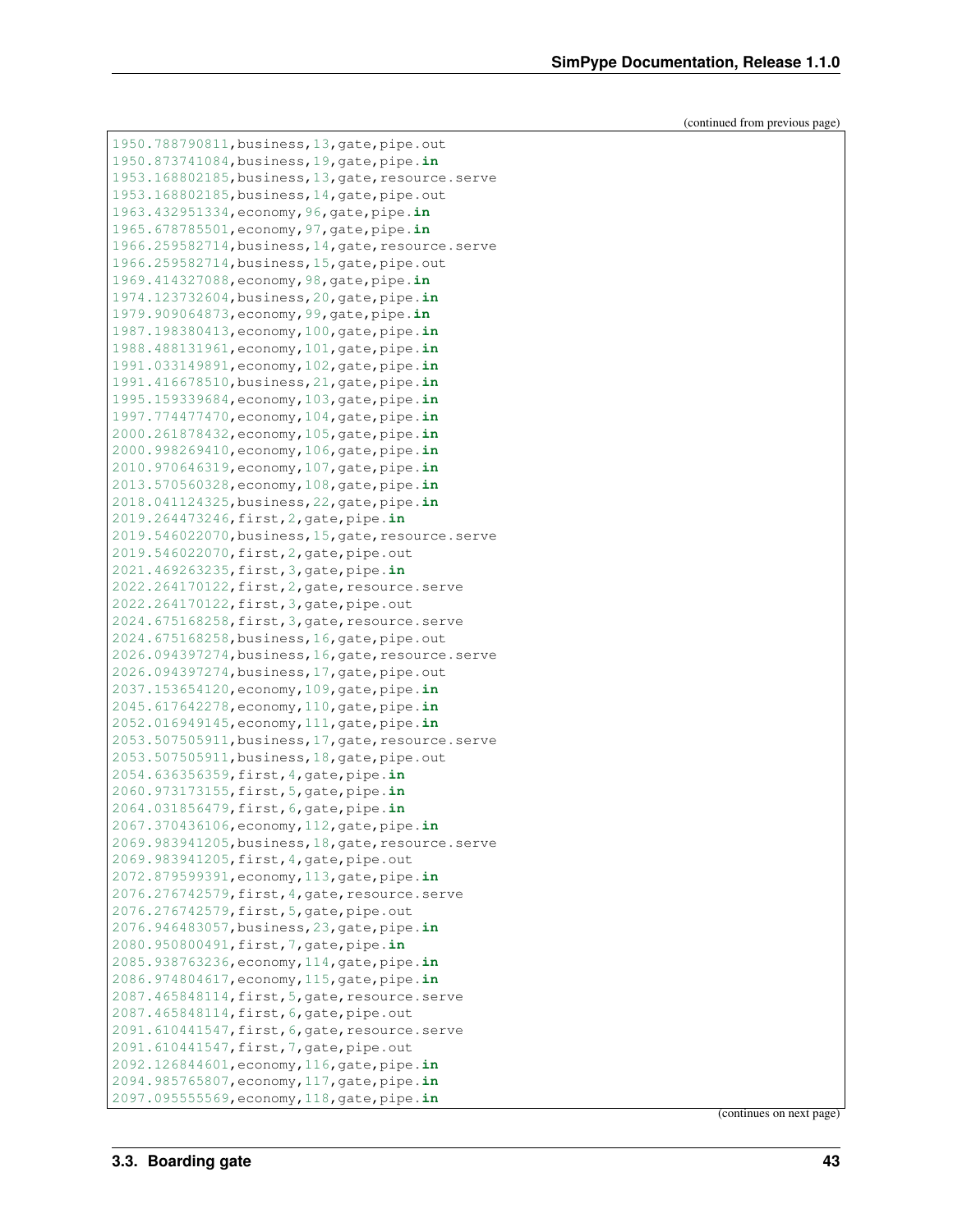2103.048749075,economy,119,gate,pipe.**in** 2108.528515634,economy,120,gate,pipe.**in** 2111.391756345,first,7,gate,resource.serve 2111.391756345,business,19,gate,pipe.out 2111.793370367,economy,121,gate,pipe.**in** 2114.265996707,business,19,gate,resource.serve 2114.265996707,business,20,gate,pipe.out 2120.120244681,business,20,gate,resource.serve 2120.120244681,business,21,gate,pipe.out 2137.467421977,economy,122,gate,pipe.**in** 2139.878205183,business,21,gate,resource.serve 2139.878205183,business,22,gate,pipe.out 2140.397332987,business,22,gate,resource.serve 2140.397332987,business,23,gate,pipe.out 2145.459730719,economy,123,gate,pipe.**in** 2163.540301390,economy,124,gate,pipe.**in** 2198.276774880,economy,125,gate,pipe.**in** 2205.317178905,first,8,gate,pipe.**in** 2212.794268859,business,23,gate,resource.serve 2212.794268859,first,8,gate,pipe.out 2214.613218665,first,8,gate,resource.serve 2214.613218665,economy,0,gate,pipe.out 2221.261559241,economy,0,gate,resource.serve 2221.261559241,economy,1,gate,pipe.out 2223.666329600,economy,1,gate,resource.serve 2223.666329600,economy,2,gate,pipe.out 2224.363392414,economy,126,gate,pipe.**in** 2224.967639957,economy,127,gate,pipe.**in** 2228.791939095,economy,2,gate,resource.serve 2228.791939095,economy,3,gate,pipe.out 2229.731449070,economy,128,gate,pipe.**in** 2232.813059945,economy,129,gate,pipe.**in** 2248.141097801,economy,130,gate,pipe.**in** 2254.210946175,economy,131,gate,pipe.**in** 2259.710206040,economy,132,gate,pipe.**in** 2261.971052875,first,9,gate,pipe.**in** 2270.997034934,economy,3,gate,resource.serve 2270.997034934,first,9,gate,pipe.out 2279.111125519,first,9,gate,resource.serve 2279.111125519,economy,4,gate,pipe.out 2291.249901830,economy,133,gate,pipe.**in** 2291.784095938,economy,4,gate,resource.serve 2291.784095938,economy,5,gate,pipe.out 2292.931684201,economy,134,gate,pipe.**in** 2295.303924563,economy,5,gate,resource.serve 2295.303924563,economy,6,gate,pipe.out 2303.959432376,economy,6,gate,resource.serve 2303.959432376,economy,7,gate,pipe.out 2311.772556272,economy,7,gate,resource.serve 2311.772556272,economy,8,gate,pipe.out 2325.554848407,economy,8,gate,resource.serve 2325.554848407,economy,9,gate,pipe.out 2326.143491153,economy,9,gate,resource.serve 2326.143491153,economy,10,gate,pipe.out 2327.576048466,economy,135,gate,pipe.**in** 2334.564691044,economy,136,gate,pipe.**in** 2334.918461349,economy,10,gate,resource.serve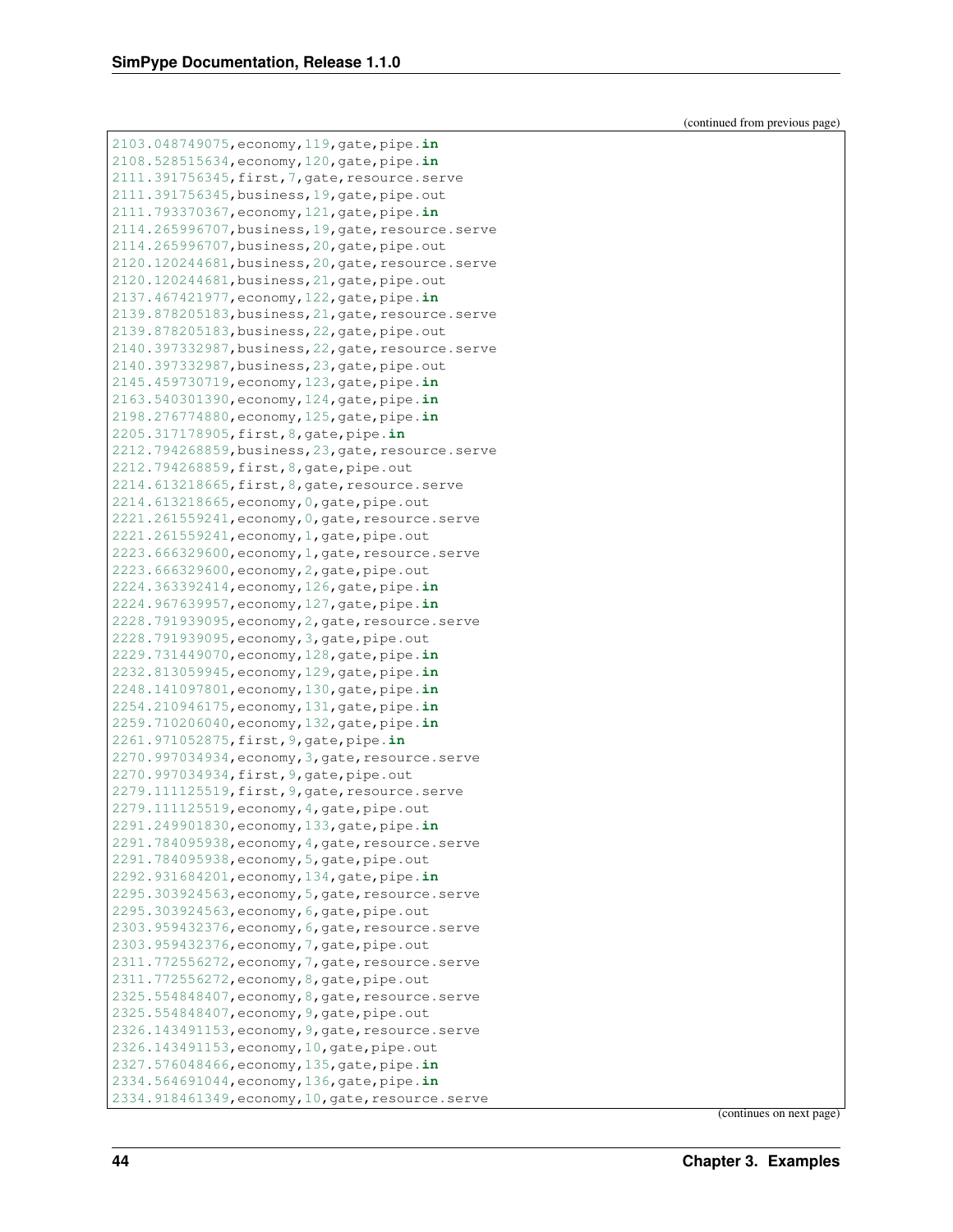| 2334.918461349, economy, 11, gate, pipe.out                                                    |
|------------------------------------------------------------------------------------------------|
| 2336.631479067, economy, 11, gate, resource.serve                                              |
| 2336.631479067, economy, 12, gate, pipe.out                                                    |
| 2353.718881135, economy, 137, gate, pipe.in                                                    |
| 2354.553908876, economy, 138, gate, pipe.in                                                    |
| 2356.609707881, economy, 139, gate, pipe.in                                                    |
| 2365.649256863, economy, 140, gate, pipe.in                                                    |
| 2369.016884019, economy, 12, gate, resource.serve                                              |
| 2369.016884019, economy, 13, gate, pipe.out                                                    |
| 2371.698344120, economy, 13, gate, resource.serve                                              |
| 2371.698344120, economy, 14, gate, pipe.out                                                    |
| 2372.975389440, economy, 14, gate, resource.serve                                              |
| 2372.975389440, economy, 15, gate, pipe.out                                                    |
| 2376.895100080, economy, 141, gate, pipe.in                                                    |
| 2379.721585669, economy, 142, gate, pipe.in                                                    |
| 2388.748402078, economy, 143, gate, pipe.in                                                    |
| 2395.074292209, economy, 15, gate, resource.serve                                              |
| 2395.074292209, economy, 16, gate, pipe.out                                                    |
| 2398.407979528, economy, 144, gate, pipe.in                                                    |
| 2400.508209356, economy, 16, gate, resource.serve                                              |
| 2400.508209356, economy, 17, gate, pipe.out                                                    |
| 2407.170805155, economy, 145, gate, pipe.in                                                    |
| 2407.906043045, economy, 17, gate, resource.serve                                              |
| 2407.906043045, economy, 18, gate, pipe.out                                                    |
| 2410.190860780, economy, 18, gate, resource.serve                                              |
| 2410.190860780, economy, 19, gate, pipe.out                                                    |
| 2422.785427019, economy, 19, gate, resource.serve                                              |
| 2422.785427019, economy, 20, gate, pipe.out                                                    |
| 2423.570363240,first,10,gate,pipe.in                                                           |
| 2425.512520309, economy, 20, gate, resource.serve                                              |
| 2425.512520309, first, 10, gate, pipe.out                                                      |
| 2434.459395934,economy,146,gate,pipe.in                                                        |
| 2436.650497050,first,10,gate,resource.serve                                                    |
| 2436.650497050, economy, 21, gate, pipe.out                                                    |
| 2438.026103656, economy, 147, gate, pipe.in                                                    |
| 2438.685160808, first, 11, gate, pipe.in                                                       |
|                                                                                                |
| 2440.451061588, economy, 21, gate, resource.serve                                              |
| 2440.451061588, first, 11, gate, pipe.out                                                      |
| 2441.204151290, first, 11, gate, resource.serve<br>2441.204151290, economy, 22, gate, pipe.out |
| 2447.334313399, economy, 22, gate, resource.serve                                              |
|                                                                                                |
| 2447.334313399, economy, 23, gate, pipe.out                                                    |
| 2451.963906461, economy, 148, gate, pipe.in                                                    |
| 2507.422589801, economy, 149, gate, pipe.in                                                    |
| 2508.183419856, economy, 150, gate, pipe.in                                                    |
| 2510.580651120, economy, 151, gate, pipe.in                                                    |
| 2512.058008675, economy, 23, gate, resource.serve                                              |
| 2512.058008675, economy, 24, gate, pipe.out                                                    |
| 2513.662226020, economy, 152, gate, pipe.in                                                    |
| 2534.937136412, economy, 153, gate, pipe.in                                                    |
| 2539.127423533, economy, 24, gate, resource.serve                                              |
| 2539.127423533, economy, 25, gate, pipe.out                                                    |
| 2543.740274417, economy, 25, gate, resource.serve                                              |
| 2543.740274417, economy, 26, gate, pipe.out                                                    |
| 2545.457020775, economy, 26, gate, resource.serve                                              |
| 2545.457020775, economy, 27, gate, pipe.out                                                    |
| 2556.079142813, economy, 154, gate, pipe.in                                                    |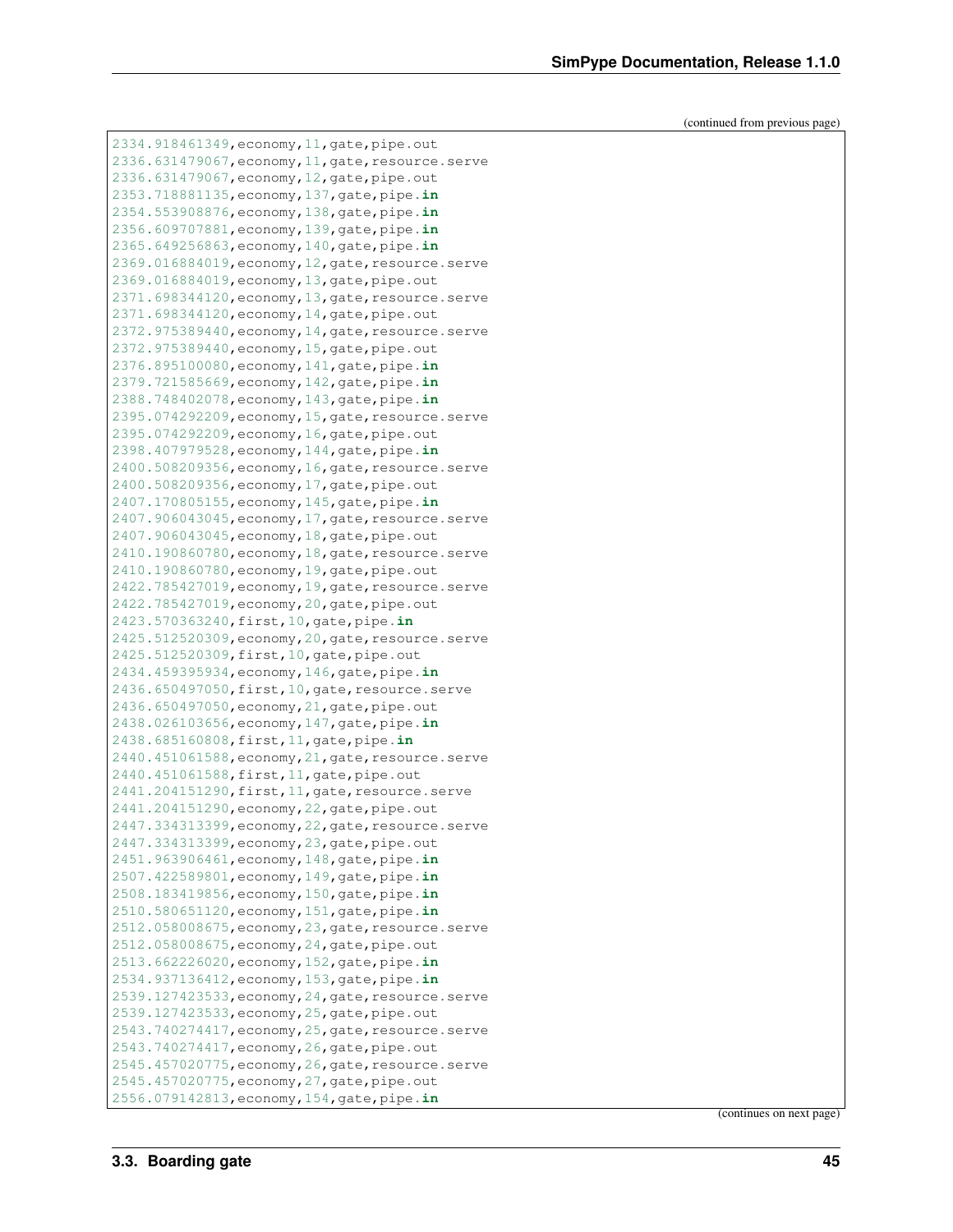| 2563.399343294, economy, 27, gate, resource.serve |  |
|---------------------------------------------------|--|
| 2563.399343294, economy, 28, gate, pipe.out       |  |
| 2568.237570056, economy, 155, gate, pipe.in       |  |
|                                                   |  |
| 2572.858541127, economy, 28, gate, resource.serve |  |
| 2572.858541127, economy, 29, gate, pipe.out       |  |
| 2583.471021731, economy, 29, gate, resource.serve |  |
| 2583.471021731, economy, 30, gate, pipe.out       |  |
| 2583.549560412, economy, 30, gate, resource.serve |  |
| 2583.549560412, economy, 31, gate, pipe.out       |  |
| 2600.537943737, economy, 31, gate, resource.serve |  |
| 2600.537943737, economy, 32, gate, pipe.out       |  |
| 2604.095822144, economy, 32, gate, resource.serve |  |
| 2604.095822144, economy, 33, gate, pipe.out       |  |
| 2611.846535518, economy, 156, gate, pipe.in       |  |
| 2614.984086856, economy, 33, gate, resource.serve |  |
| 2614.984086856, economy, 34, gate, pipe.out       |  |
| 2616.426152724, economy, 34, gate, resource.serve |  |
| 2616.426152724, economy, 35, gate, pipe.out       |  |
| 2617.652673970, economy, 35, gate, resource.serve |  |
| 2617.652673970, economy, 36, gate, pipe.out       |  |
|                                                   |  |
| 2618.784763845, economy, 36, gate, resource.serve |  |
| 2618.784763845, economy, 37, gate, pipe.out       |  |
| 2626.841735093, economy, 37, gate, resource.serve |  |
| 2626.841735093, economy, 38, gate, pipe.out       |  |
| 2630.021061681, economy, 38, gate, resource.serve |  |
| 2630.021061681, economy, 39, gate, pipe.out       |  |
| 2639.305449573, economy, 39, gate, resource.serve |  |
| 2639.305449573, economy, 40, gate, pipe.out       |  |
| 2639.803881478, economy, 157, gate, pipe.in       |  |
| 2642.080384798, economy, 158, gate, pipe.in       |  |
| 2651.950188872, economy, 40, gate, resource.serve |  |
| 2651.950188872, economy, 41, gate, pipe.out       |  |
| 2652.138107978, economy, 159, gate, pipe.in       |  |
| 2655.015221749, economy, 41, gate, resource.serve |  |
| 2655.015221749, economy, 42, gate, pipe.out       |  |
| 2661.719921425, economy, 42, gate, resource.serve |  |
| 2661.719921425, economy, 43, gate, pipe.out       |  |
| 2685.294188290, economy, 43, gate, resource.serve |  |
| 2685.294188290, economy, 44, gate, pipe.out       |  |
| 2704.008951954, economy, 44, gate, resource.serve |  |
| 2704.008951954, economy, 45, gate, pipe.out       |  |
| 2704.977348588, economy, 45, gate, resource.serve |  |
| 2704.977348588, economy, 46, gate, pipe.out       |  |
| 2710.486462422, economy, 46, gate, resource.serve |  |
| 2710.486462422, economy, 47, gate, pipe.out       |  |
| 2713.725501063, economy, 47, gate, resource.serve |  |
| 2713.725501063, economy, 48, gate, pipe.out       |  |
| 2713.761020962, economy, 48, gate, resource.serve |  |
| 2713.761020962, economy, 49, gate, pipe.out       |  |
| 2728.506561318, economy, 49, gate, resource.serve |  |
| 2728.506561318, economy, 50, gate, pipe.out       |  |
| 2738.643209594, economy, 50, gate, resource.serve |  |
| 2738.643209594, economy, 51, gate, pipe.out       |  |
| 2741.680717956, economy, 51, gate, resource.serve |  |
| 2741.680717956, economy, 52, gate, pipe.out       |  |
| 2755.198909486, economy, 52, gate, resource.serve |  |
| 2755.198909486, economy, 53, gate, pipe.out       |  |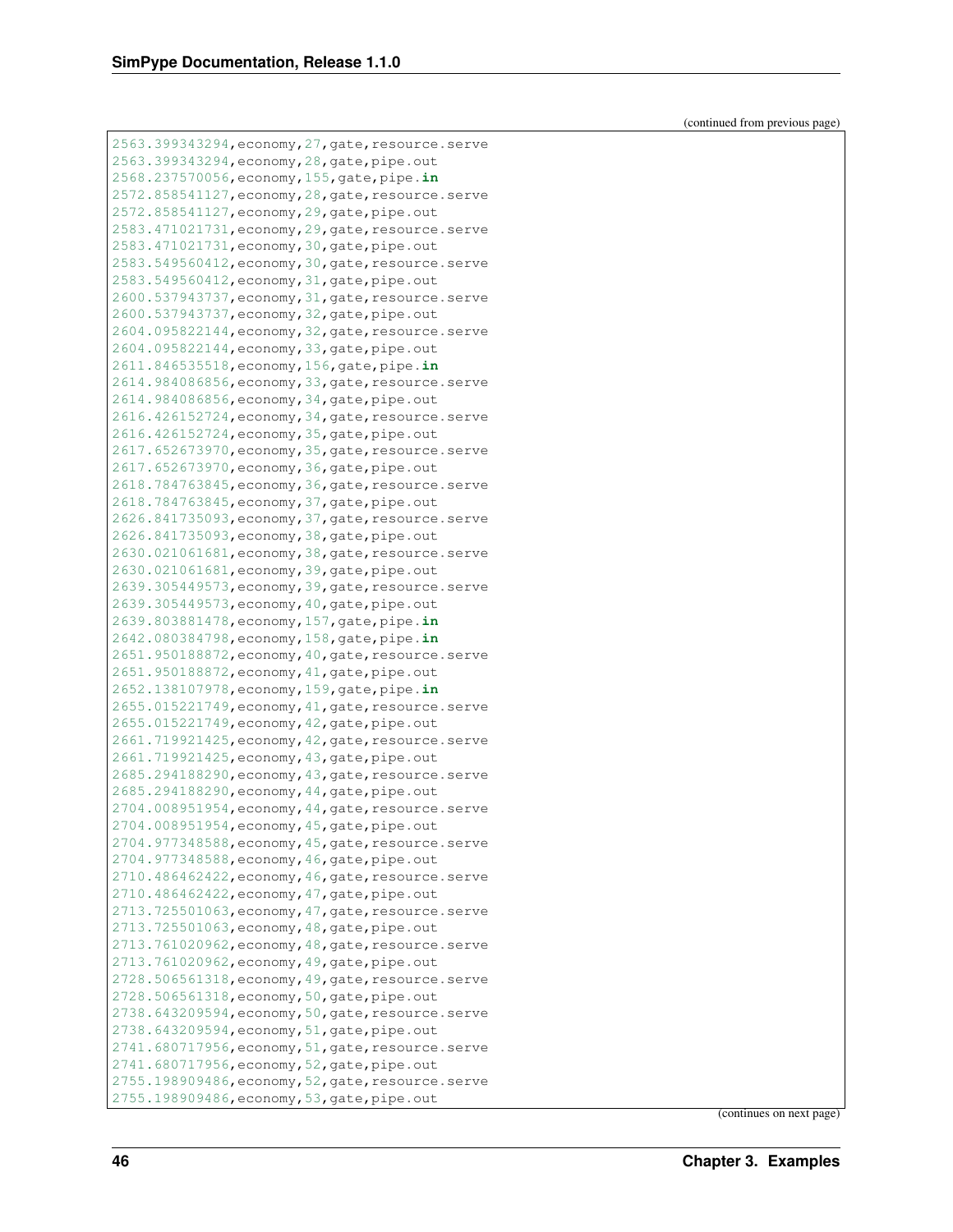| 2763.221399038, economy, 53, gate, resource.serve |
|---------------------------------------------------|
| 2763.221399038, economy, 54, gate, pipe.out       |
| 2768.802089967, economy, 54, gate, resource.serve |
| 2768.802089967, economy, 55, gate, pipe.out       |
| 2768.899257514, economy, 55, gate, resource.serve |
| 2768.899257514, economy, 56, gate, pipe.out       |
|                                                   |
| 2769.681509602, economy, 56, gate, resource.serve |
| 2769.681509602, economy, 57, gate, pipe.out       |
| 2791.146420625, economy, 57, gate, resource.serve |
| 2791.146420625, economy, 58, gate, pipe.out       |
| 2814.573053804, economy, 58, gate, resource.serve |
| 2814.573053804, economy, 59, gate, pipe.out       |
| 2822.460614216, economy, 59, gate, resource.serve |
| 2822.460614216, economy, 60, gate, pipe.out       |
| 2840.454198090, economy, 60, gate, resource.serve |
| 2840.454198090, economy, 61, gate, pipe.out       |
| 2849.189134577, economy, 61, gate, resource.serve |
| 2849.189134577, economy, 62, gate, pipe.out       |
| 2850.791922928, economy, 62, gate, resource.serve |
| 2850.791922928, economy, 63, gate, pipe.out       |
| 2852.155224776, economy, 63, gate, resource.serve |
| 2852.155224776, economy, 64, gate, pipe.out       |
| 2855.840652087, economy, 64, gate, resource.serve |
| 2855.840652087, economy, 65, gate, pipe.out       |
| 2878.765167079, economy, 65, gate, resource.serve |
| 2878.765167079, economy, 66, gate, pipe.out       |
| 2894.667517066, economy, 66, gate, resource.serve |
| 2894.667517066, economy, 67, gate, pipe.out       |
| 2914.378956405, economy, 67, gate, resource.serve |
| 2914.378956405, economy, 68, gate, pipe.out       |
| 2937.297845079, economy, 68, gate, resource.serve |
| 2937.297845079, economy, 69, gate, pipe.out       |
| 2939.656037301, economy, 69, gate, resource.serve |
| 2939.656037301, economy, 70, gate, pipe.out       |
| 2942.526589846, economy, 70, gate, resource.serve |
| 2942.526589846, economy, 71, gate, pipe.out       |
| 2943.611283519, economy, 71, gate, resource.serve |
| 2943.611283519, economy, 72, gate, pipe.out       |
| 2958.757845963, economy, 72, gate, resource.serve |
| 2958.757845963, economy, 73, gate, pipe.out       |
| 2980.311115783, economy, 73, gate, resource.serve |
| 2980.311115783, economy, 74, gate, pipe.out       |
| 2985.526230762, economy, 74, gate, resource.serve |
| 2985.526230762, economy, 75, gate, pipe.out       |
| 2995.219494357, economy, 75, gate, resource.serve |
|                                                   |
| 2995.219494357, economy, 76, gate, pipe.out       |
| 2996.898396333, economy, 76, gate, resource.serve |
| 2996.898396333, economy, 77, gate, pipe.out       |
| 3023.474013374, economy, 77, gate, resource.serve |
| 3023.474013374, economy, 78, gate, pipe.out       |
| 3043.469653263, economy, 78, gate, resource.serve |
| 3043.469653263, economy, 79, gate, pipe.out       |
| 3080.852885413, economy, 79, gate, resource.serve |
| 3080.852885413, economy, 80, gate, pipe.out       |
| 3097.500897030, economy, 80, gate, resource.serve |
| 3097.500897030, economy, 81, gate, pipe.out       |
| 3118.822251377, economy, 81, gate, resource.serve |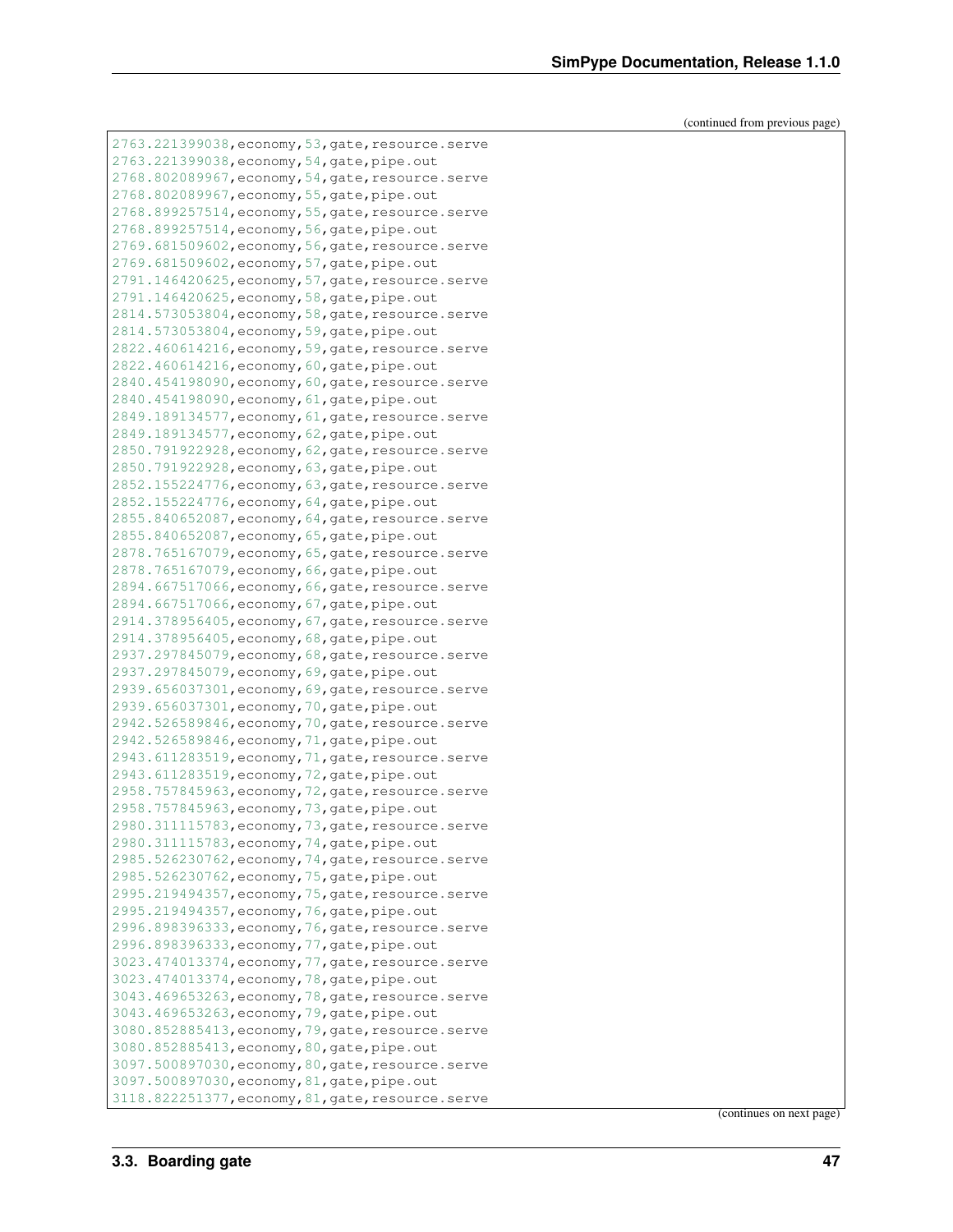| 3118.822251377, economy, 82, gate, pipe.out                                                        |
|----------------------------------------------------------------------------------------------------|
| 3119.073238537, economy, 82, gate, resource.serve                                                  |
| 3119.073238537, economy, 83, gate, pipe.out                                                        |
| 3132.412704692, economy, 83, gate, resource.serve                                                  |
| 3132.412704692, economy, 84, gate, pipe.out                                                        |
| 3136.450152598, economy, 84, gate, resource.serve                                                  |
| 3136.450152598, economy, 85, gate, pipe.out                                                        |
| 3163.159992697, economy, 85, gate, resource.serve                                                  |
| 3163.159992697, economy, 86, gate, pipe.out                                                        |
| 3179.366757941, economy, 86, gate, resource.serve                                                  |
| 3179.366757941, economy, 87, gate, pipe.out                                                        |
| 3199.322470951, economy, 87, gate, resource.serve                                                  |
| 3199.322470951, economy, 88, gate, pipe.out                                                        |
| 3215.969298705, economy, 88, gate, resource.serve                                                  |
| 3215.969298705, economy, 89, gate, pipe.out                                                        |
| 3219.072744208, economy, 89, gate, resource.serve                                                  |
| 3219.072744208, economy, 90, gate, pipe.out                                                        |
| 3234.554973405, economy, 90, gate, resource.serve                                                  |
| 3234.554973405, economy, 91, gate, pipe.out                                                        |
| 3235.698936971, economy, 91, gate, resource.serve                                                  |
| 3235.698936971, economy, 92, gate, pipe.out                                                        |
| 3256.269225533, economy, 92, gate, resource.serve                                                  |
| 3256.269225533, economy, 93, gate, pipe.out                                                        |
| 3275.830373525, economy, 93, gate, resource.serve                                                  |
| 3275.830373525, economy, 94, gate, pipe.out                                                        |
| 3278.346237403, economy, 94, gate, resource.serve                                                  |
|                                                                                                    |
| 3278.346237403, economy, 95, gate, pipe.out<br>3295.306364283, economy, 95, gate, resource.serve   |
|                                                                                                    |
| 3295.306364283, economy, 96, gate, pipe.out<br>3301.473842711, economy, 96, gate, resource.serve   |
| 3301.473842711, economy, 97, gate, pipe.out                                                        |
|                                                                                                    |
| 3305.115023715, economy, 97, gate, resource.serve<br>3305.115023715, economy, 98, gate, pipe.out   |
| 3320.979344549, economy, 98, gate, resource.serve                                                  |
| 3320.979344549, economy, 99, gate, pipe.out                                                        |
| 3323.561813411, economy, 99, gate, resource.serve                                                  |
|                                                                                                    |
| 3323.561813411, economy, 100, gate, pipe.out                                                       |
| 3323.801302758, economy, 100, gate, resource.serve                                                 |
| 3323.801302758, economy, 101, gate, pipe.out<br>3325.947227276, economy, 101, gate, resource.serve |
| 3325.947227276, economy, 102, gate, pipe.out                                                       |
| 3329.926095504, economy, 102, gate, resource.serve                                                 |
| 3329.926095504, economy, 103, gate, pipe.out                                                       |
| 3349.903084789, economy, 103, gate, resource.serve                                                 |
|                                                                                                    |
| 3349.903084789, economy, 104, gate, pipe.out<br>3383.982013469, economy, 104, gate, resource.serve |
| 3383.982013469, economy, 105, gate, pipe.out                                                       |
| 3387.254908638, economy, 105, gate, resource.serve                                                 |
| 3387.254908638, economy, 106, gate, pipe.out                                                       |
| 3397.512665457, economy, 106, gate, resource. serve                                                |
| 3397.512665457, economy, 107, gate, pipe.out                                                       |
| 3402.615562870, economy, 107, gate, resource.serve                                                 |
| 3402.615562870, economy, 108, gate, pipe.out                                                       |
| 3442.327820580, economy, 108, gate, resource.serve                                                 |
| 3442.327820580, economy, 109, gate, pipe.out                                                       |
| 3450.011178336, economy, 109, gate, resource.serve                                                 |
| 3450.011178336, economy, 110, gate, pipe.out                                                       |
|                                                                                                    |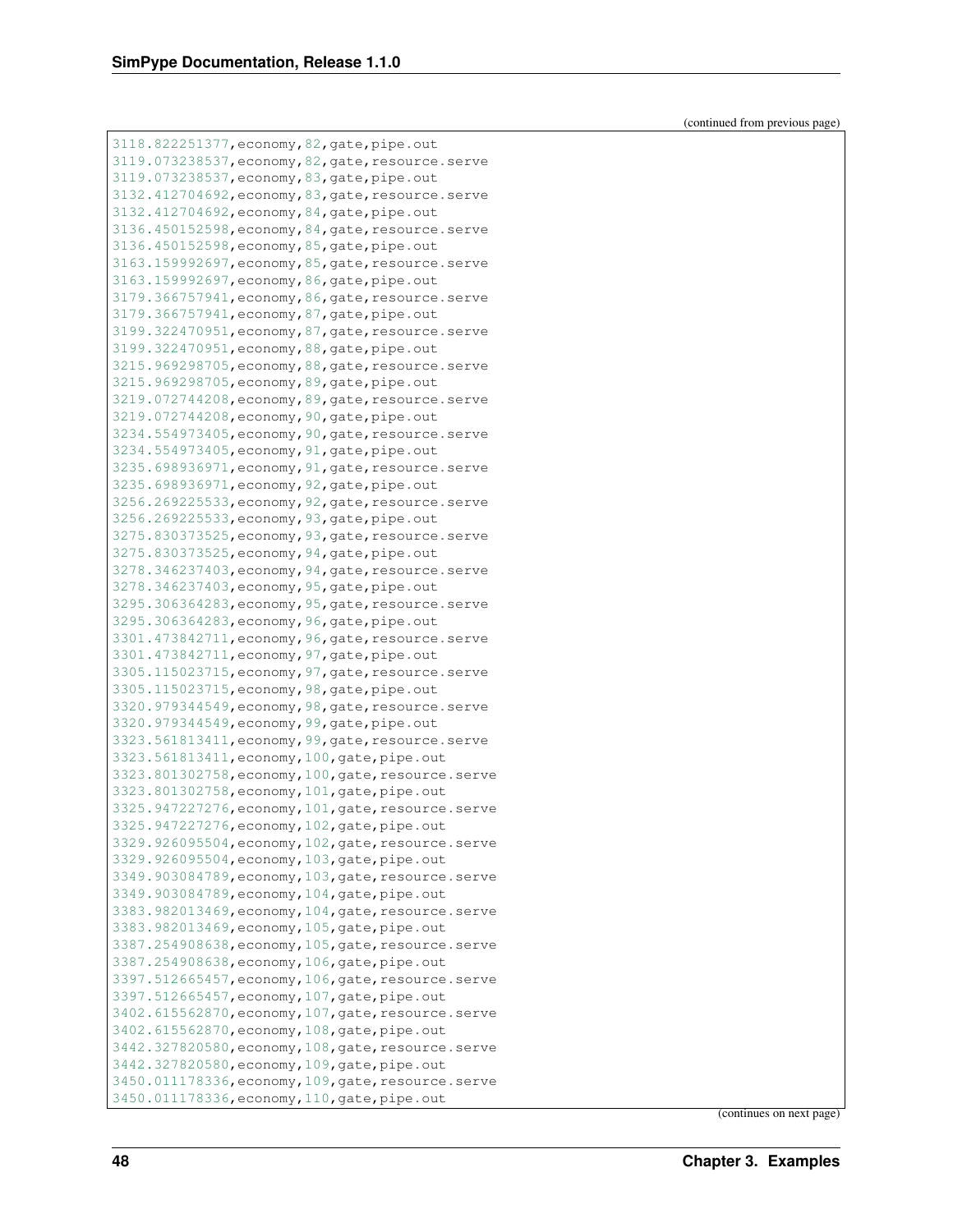| 3478.018943708, economy, 110, gate, resource.serve |
|----------------------------------------------------|
| 3478.018943708, economy, 111, gate, pipe.out       |
| 3479.244482397, economy, 111, gate, resource.serve |
| 3479.244482397, economy, 112, gate, pipe.out       |
| 3514.444498002, economy, 112, gate, resource.serve |
| 3514.444498002, economy, 113, gate, pipe.out       |
| 3516.411556967, economy, 113, gate, resource.serve |
| 3516.411556967, economy, 114, gate, pipe.out       |
| 3549.254855487, economy, 114, gate, resource.serve |
| 3549.254855487, economy, 115, gate, pipe.out       |
| 3552.340050366, economy, 115, gate, resource.serve |
| 3552.340050366, economy, 116, gate, pipe.out       |
| 3553.487455710, economy, 116, gate, resource.serve |
| 3553.487455710, economy, 117, gate, pipe.out       |
| 3559.189033080, economy, 117, gate, resource.serve |
| 3559.189033080, economy, 118, gate, pipe.out       |
| 3572.228624307, economy, 118, gate, resource.serve |
| 3572.228624307, economy, 119, gate, pipe.out       |
| 3575.992698051, economy, 119, gate, resource.serve |
| 3575.992698051, economy, 120, gate, pipe.out       |
| 3585.312043998, economy, 120, gate, resource.serve |
| 3585.312043998, economy, 121, gate, pipe.out       |
| 3592.474627165, economy, 121, gate, resource.serve |
| 3592.474627165, economy, 122, gate, pipe.out       |
| 3597.339135560, economy, 122, gate, resource.serve |
| 3597.339135560, economy, 123, gate, pipe.out       |
|                                                    |
| 3605.933232374, economy, 123, gate, resource.serve |
| 3605.933232374, economy, 124, gate, pipe.out       |
| 3608.873218924, economy, 124, gate, resource.serve |
| 3608.873218924, economy, 125, gate, pipe.out       |
| 3621.210163200, economy, 125, gate, resource.serve |
| 3621.210163200, economy, 126, gate, pipe.out       |
| 3621.227090301, economy, 126, gate, resource.serve |
| 3621.227090301, economy, 127, gate, pipe.out       |
| 3647.206746258, economy, 127, gate, resource.serve |
| 3647.206746258, economy, 128, gate, pipe.out       |
| 3654.938438413, economy, 128, gate, resource.serve |
| 3654.938438413, economy, 129, gate, pipe.out       |
| 3667.647758691, economy, 129, gate, resource.serve |
| 3667.647758691, economy, 130, gate, pipe.out       |
| 3681.193780851, economy, 130, gate, resource.serve |
| 3681.193780851, economy, 131, gate, pipe.out       |
| 3692.299470845, economy, 131, gate, resource.serve |
| 3692.299470845, economy, 132, gate, pipe.out       |
| 3696.828520868, economy, 132, gate, resource.serve |
| 3696.828520868, economy, 133, gate, pipe.out       |
| 3697.553946200, economy, 133, gate, resource.serve |
| 3697.553946200, economy, 134, gate, pipe.out       |
| 3708.467463849, economy, 134, gate, resource.serve |
| 3708.467463849, economy, 135, gate, pipe.out       |
| 3712.475225573, economy, 135, gate, resource.serve |
| 3712.475225573, economy, 136, gate, pipe.out       |
| 3716.242772498, economy, 136, gate, resource.serve |
| 3716.242772498, economy, 137, gate, pipe.out       |
| 3735.082525360, economy, 137, gate, resource.serve |
| 3735.082525360, economy, 138, gate, pipe.out       |
| 3747.803409646, economy, 138, gate, resource.serve |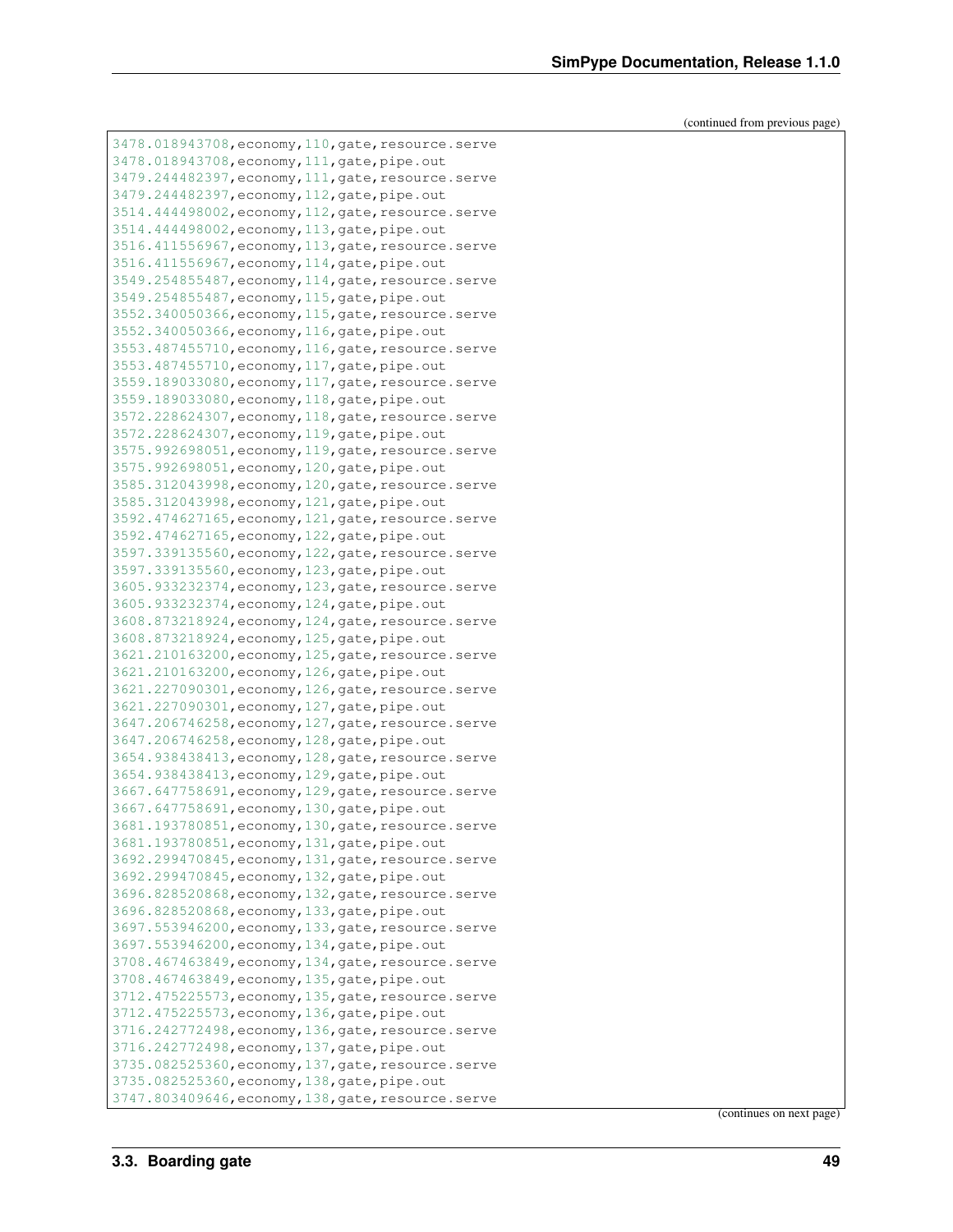| 3747.803409646, economy, 139, gate, pipe.out        |
|-----------------------------------------------------|
| 3751.374763977, economy, 139, gate, resource.serve  |
| 3751.374763977, economy, 140, gate, pipe.out        |
| 3755.075038947, economy, 140, gate, resource.serve  |
| 3755.075038947, economy, 141, gate, pipe.out        |
| 3760.324164561, economy, 141, gate, resource.serve  |
| 3760.324164561, economy, 142, gate, pipe.out        |
| 3765.472507490, economy, 142, gate, resource.serve  |
| 3765.472507490, economy, 143, gate, pipe.out        |
| 3768.977380226, economy, 143, gate, resource.serve  |
| 3768.977380226, economy, 144, gate, pipe.out        |
| 3770.338874668, economy, 144, gate, resource.serve  |
| 3770.338874668, economy, 145, gate, pipe.out        |
| 3775.793844795, economy, 145, gate, resource. serve |
| 3775.793844795, economy, 146, gate, pipe.out        |
| 3803.988748186, economy, 146, gate, resource.serve  |
| 3803.988748186, economy, 147, gate, pipe.out        |
| 3815.299626098, economy, 147, gate, resource.serve  |
| 3815.299626098, economy, 148, gate, pipe.out        |
| 3838.610042338, economy, 148, gate, resource.serve  |
| 3838.610042338, economy, 149, gate, pipe.out        |
| 3848.168545177, economy, 149, gate, resource.serve  |
| 3848.168545177, economy, 150, gate, pipe.out        |
| 3851.748873469, economy, 150, gate, resource.serve  |
| 3851.748873469, economy, 151, gate, pipe.out        |
| 3859.688215467, economy, 151, gate, resource.serve  |
| 3859.688215467, economy, 152, gate, pipe.out        |
| 3859.692275688, economy, 152, gate, resource.serve  |
| 3859.692275688, economy, 153, gate, pipe.out        |
| 3863.073804205, economy, 153, gate, resource.serve  |
| 3863.073804205, economy, 154, gate, pipe.out        |
| 3868.693031298, economy, 154, gate, resource.serve  |
| 3868.693031298, economy, 155, gate, pipe.out        |
| 3877.367674629, economy, 155, gate, resource.serve  |
| 3877.367674629, economy, 156, gate, pipe.out        |
| 3888.001254240, economy, 156, gate, resource.serve  |
| 3888.001254240, economy, 157, gate, pipe.out        |
| 3894.255918821, economy, 157, gate, resource.serve  |
| 3894.255918821, economy, 158, gate, pipe.out        |
| 3900.092746183, economy, 158, gate, resource.serve  |
| 3900.092746183, economy, 159, gate, pipe.out        |
| 3902.496932801, economy, 159, gate, resource.serve  |

## **3.4 Pallet preparation - Preemption no restart**

SimPype features used in this example: [Random variables,](../tutorial/random.html) [Resource custom model,](../tutorial/resource.html#custom-model) [Pipe custom model,](../tutorial/pipe.html#custom-model) [Log custom](../tutorial/logging.html#log-custom-message-properties) [message properties.](../tutorial/logging.html#log-custom-message-properties)

The scenario of the simulation is the following:

|Urgent order| -\ ) -> |Worker| |Normal order| -/

This example models a working day (8 hours) of a worker in a warehouse. The worker's job is to prepare a pallet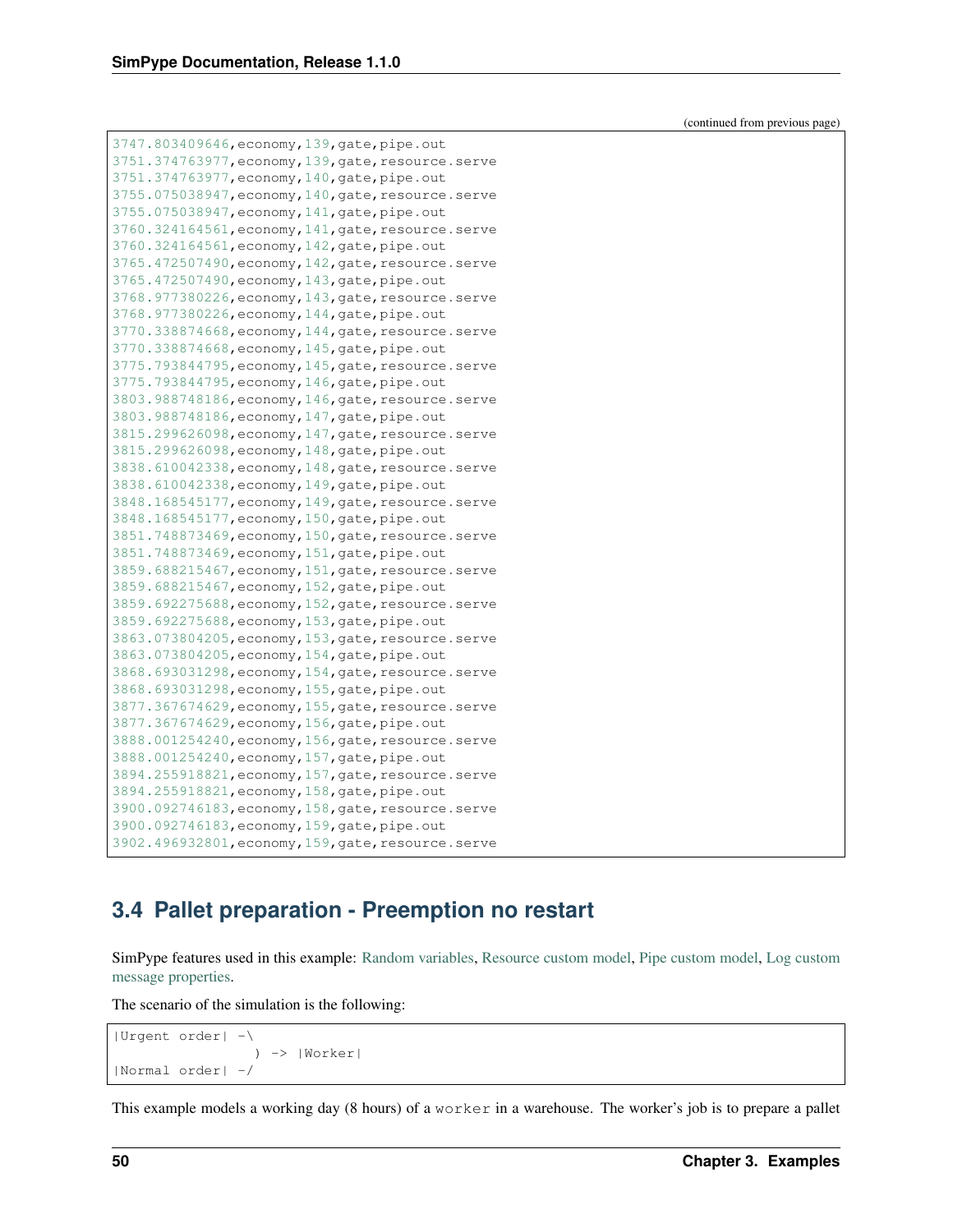upon receiving an order. There are two types of orders:

- Urgent
- Normal

Each order comprises a number of items to be packed on the same pallet. Urgent orders preempt normal orders. This means that if an urgent order is received while the worker is preparing the pallet for a normal order, the worker will stop what is doing and will immedietaly start preparing the pallet for the urgent order. Once the urgent pallet is prepare, the worker will resume the preparation of the pallet of the normal order.

This kind of interaction is usually called preemption with no restart.

The scenario is so implemented with SimPype:

```
import simpype
import random
# [Mandatory] Create a SimPype simulation object
sim = simpype.Simulation(id = 'pallet_norestart')# [Optional] Fix the seed used by the pseudo-random generator
sim.seed = 42
# [Optional] Configure the log directory.
# [Default] Log are store by default in the 'current working directory/log'
sim.log.dir = 'log'
# [Optional] Disable the logging to file and print to console instead
#sim.log.file = False
#sim.log.print = True
# [Optional] Log custom message properties
sim.log.property('items')
# [Optional] Configure the path containting the models for the simulation.
# [Default] Current working directory
sim.model.dir = 'examples/model'
# Create a generator
urgent = sim.add generator(id = 'urgent')# Assign an arrival time
urgent.random['arrival'] = {
       0: lambda: random.expovariate(1.0 / 3600)
}
urgent.message.property['priority'] = 'urgent'
urgent.message.property['items'] = {
       0: lambda: random.randint(1, 5)
}
# Create a generator
normal = sim.add\_generator(id = 'normal')# Assign an arrival time
normal.random['arrival'] = {
        0: lambda: random.expovariate(1.0 / 300)
}
normal.message.property['priority'] = 'normal'
normal.message.property['items'] = {
       0: lambda: random.randint(10, 30)
}
# Add a resource
worker = sim.add_resource(id = 'worker', model = 'r_preemption', pipe = 'p_preemption
˓→')
worker.random['service'] = {
```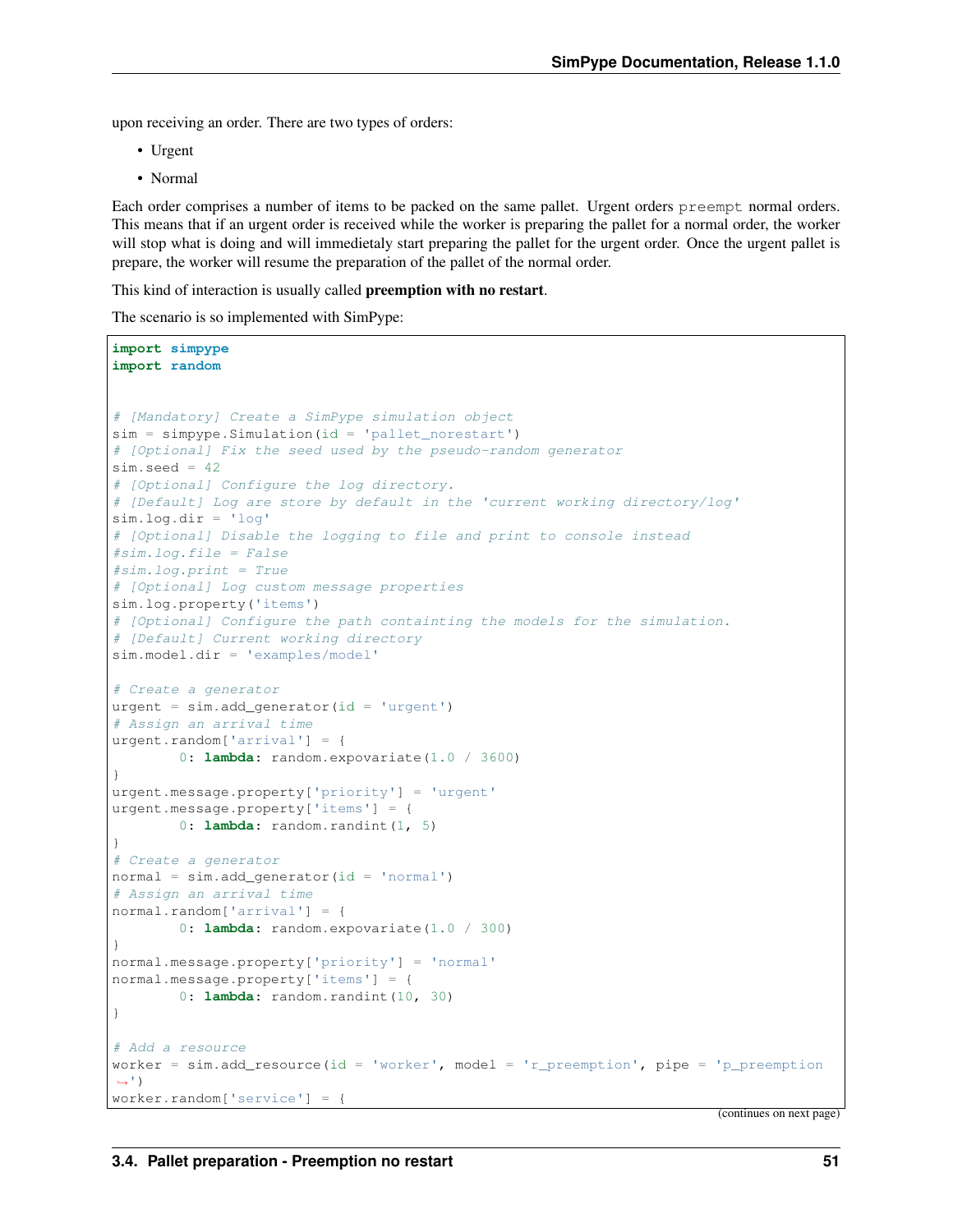```
0: lambda: random.expovariate(1.0 / 10)
}
# Add a pipeline connecting the generator to the resource
p0 = sim.add_pipeline(urgent, worker)
p1 = sim.add_pipeline(normal, worker)
# Run until t=28800 (8 hours)
sim.run(until = 28800)
```
Where pipe model p\_preemption is so implemented:

```
import simpype
class PriorityPreemption(simpype.Pipe):
        def __init__(self, sim, resource, id):
                super().__init_(sim, resource, id)
                self.add_queue(id = 'preempted')
                self.add_queue(id = 'urgent')
                self.add_queue(id = 'normal')
        @simpype.pipe.dequeue
        def dequeue(self):
                if len(self.queue['urgent']) > 0:
                        return self.queue['urgent'].pop()
                elif len(self.queue['preempted']) > 0:
                        return self.queue['preempted'].pop()
                else:
                        return self.queue['normal'].pop()
        @simpype.pipe.enqueue
        def enqueue(self, message):
                if message.property['priority'].value == 'urgent':
                        m = self.queue['urgent'].push(message)
                        tlist = [t for t in self.resource.task.values() if t.process.
˓→is_alive and t.message.property['priority'].value != 'urgent']
                        # If the resource is busy, preempt the current task
                        if len(tlist) > 0:
                                #task = max(tlist, key = lambda task: task.message.˓→property['priority'].value)
                                task = tlist[0]task.interrupt(cause = 'preempted')
                                # This if is useful only in case of preemption with
˓→no restart
                                if 'wait' in task.message.property:
                                        task.message.property['wait'] = task.message.
˓→property['wait'].value - (task.interrupted - task.started)
                                self.queue['preempted'].push(task.message)
                else:
                        m = self.queue['normal'].push(message)
                return m
# Do NOT remove
```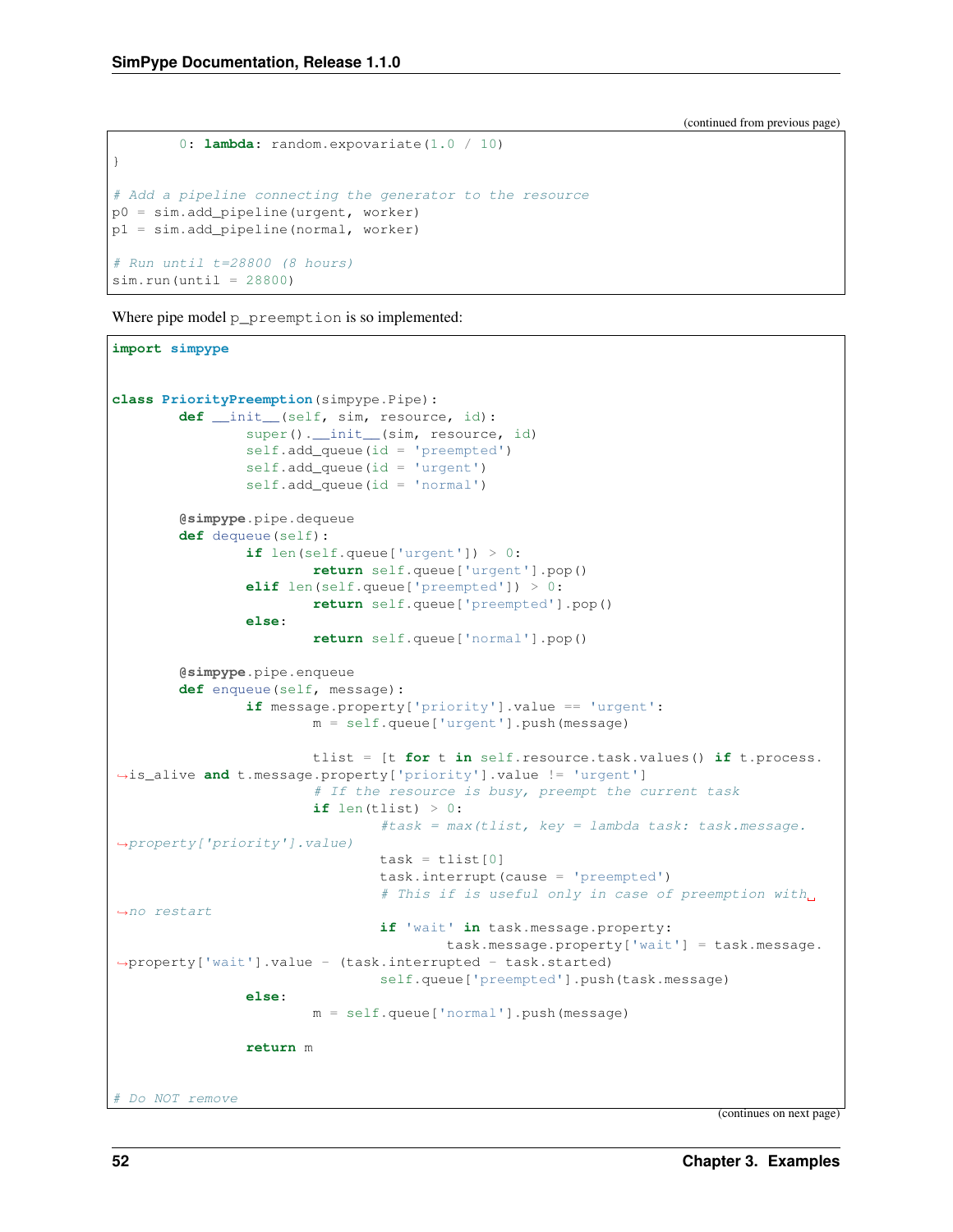```
pipe = lambda *args: PriorityPreemption(*args)
```
And resource model r\_preemption is so implemented:

```
import simpype
class ResourcePreemption(simpype.Resource):
        def __init__(self, sim, id, capacity = 1, pipe = None):
                super(). __init__(sim, id, capacity, pipe)
                # This is overwritten later in the simulaiton file
                self.random['service'] = {
                        0: lambda: 1.0
                }
        @simpype.resource.service
        def service(self, message):
                if 'wait' not in message.property:
                        message.property['wait'] = message.property['items'].value *_u˓→self.random['service'].value
                yield self.env.timeout(message.property['wait'].value)
# Do NOT remove
resource = lambda *args: ResourcePreemption(*args)
```
sim.cfg stored under the log folder contains:

Simulation Seed: 42 Simulation Time: 28800.000000000 Execution Time: 0.060198644

sim.log stored under the log folder contains:

```
timestamp, message, seq_num, resource, event, items
27.285721382,normal,0,worker,pipe.in,23
27.285721382,normal,0,worker,pipe.out,23
36.975335053,normal,1,worker,pipe.in,17
49.913040803,normal,0,worker,resource.serve,23
49.913040803,normal,1,worker,pipe.out,17
54.485089429,normal,1,worker,resource.serve,17
248.149993412,normal,2,worker,pipe.in,16
248.149993412,normal,2,worker,pipe.out,16
441.493859789, normal, 2, worker, resource.serve, 16
625.805024250,normal,3,worker,pipe.in,23
625.805024250,normal,3,worker,pipe.out,23
700.512949940,normal,4,worker,pipe.in,10
830.461026699, normal, 3, worker, resource.serve, 23
830.461026699, normal, 4, worker, pipe.out, 10
847.855816062, normal, 4, worker, resource.serve, 10
1127.160757415,normal,5,worker,pipe.in,23
1127.160757415,normal,5,worker,pipe.out,23
1166.027599075,normal,5,worker,resource.serve,23
1251.929283365,normal,6,worker,pipe.in,20
1251.929283365,normal,6,worker,pipe.out,20
1284.275103075,normal,7,worker,pipe.in,21
1347.512993521,normal,6,worker,resource.serve,20
```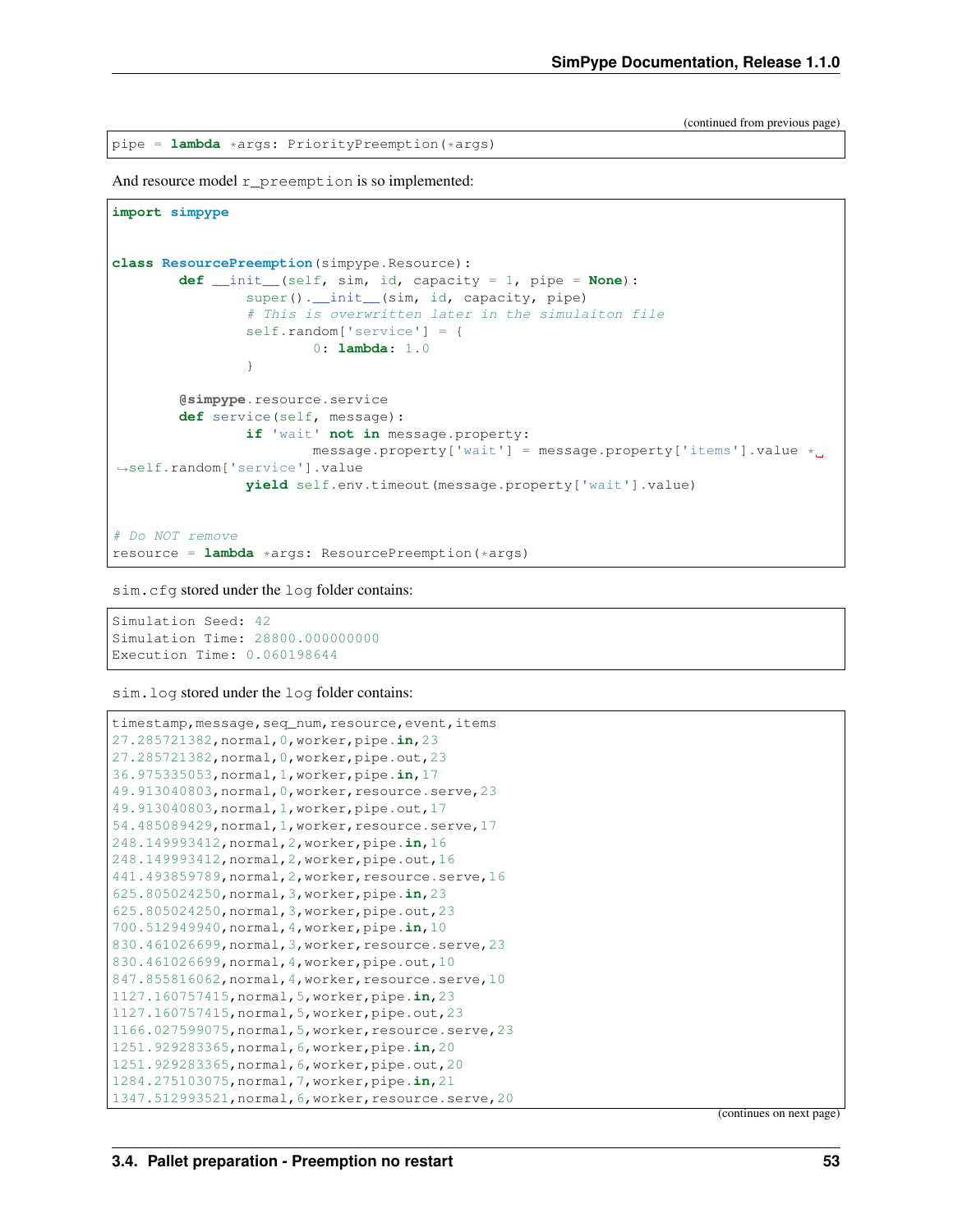```
1347.512993521,normal,7,worker,pipe.out,21
1541.899381582,normal,7,worker,resource.serve,21
1848.441225565,normal,8,worker,pipe.in,11
1848.441225565,normal,8,worker,pipe.out,11
1932.961092209,normal,8,worker,resource.serve,11
2240.943354699,normal,9,worker,pipe.in,22
2240.943354699,normal,9,worker,pipe.out,22
2265.566852517,normal,10,worker,pipe.in,30
2317.278253108,normal,9,worker,resource.serve,22
2317.278253108,normal,10,worker,pipe.out,30
2554.675714055,normal,11,worker,pipe.in,28
2618.740849180,normal,12,worker,pipe.in,12
2632.813111258,normal,13,worker,pipe.in,17
2910.792233711,normal,10,worker,resource.serve,30
2910.792233711,normal,11,worker,pipe.out,28
3077.745021529,normal,14,worker,pipe.in,17
3681.804460196,normal,15,worker,pipe.in,22
3779.512534186,normal,16,worker,pipe.in,30
4090.875545150,normal,11,worker,resource.serve,28
4090.875545150,normal,12,worker,pipe.out,12
4112.177708608, normal, 12, worker, resource.serve, 12
4112.177708608,normal,13,worker,pipe.out,17
4186.794914503, normal, 13, worker, resource.serve, 17
4186.794914503,normal,14,worker,pipe.out,17
4318.442414000,normal,17,worker,pipe.in,30
4340.666385782,normal,18,worker,pipe.in,30
4375.357825977,normal,14,worker,resource.serve,17
4375.357825977,normal,15,worker,pipe.out,22
4396.977101389,normal,19,worker,pipe.in,15
4583.091251682,normal,20,worker,pipe.in,18
4662.700806454,normal,15,worker,resource.serve,22
4662.700806454,normal,16,worker,pipe.out,30
4969.195980592,normal,16,worker,resource.serve,30
4969.195980592,normal,17,worker,pipe.out,30
5213.417601642,normal,17,worker,resource.serve,30
5213.417601642,normal,18,worker,pipe.out,30
5559.605238443,normal,18,worker,resource.serve,30
5559.605238443,normal,19,worker,pipe.out,15
5837.190248640,normal,19,worker,resource.serve,15
5837.190248640,normal,20,worker,pipe.out,18
5950.673162214,normal,21,worker,pipe.in,17
6106.489838444,normal,20,worker,resource.serve,18
6106.489838444,normal,21,worker,pipe.out,17
6384.438244483,normal,21,worker,resource.serve,17
6468.132158445,normal,22,worker,pipe.in,22
6468.132158445,normal,22,worker,pipe.out,22
6520.264945496,normal,22,worker,resource.serve,22
6561.618408373,normal,23,worker,pipe.in,28
6561.618408373,normal,23,worker,pipe.out,28
6667.420973560,normal,23,worker,resource.serve,28
7188.751262326,normal,24,worker,pipe.in,30
7188.751262326,normal,24,worker,pipe.out,30
7396.234526404,normal,25,worker,pipe.in,30
7580.453185706,normal,26,worker,pipe.in,18
7625.571122030,normal,27,worker,pipe.in,27
7836.772789002,normal,24,worker,resource.serve,30
7836.772789002,normal,25,worker,pipe.out,30
```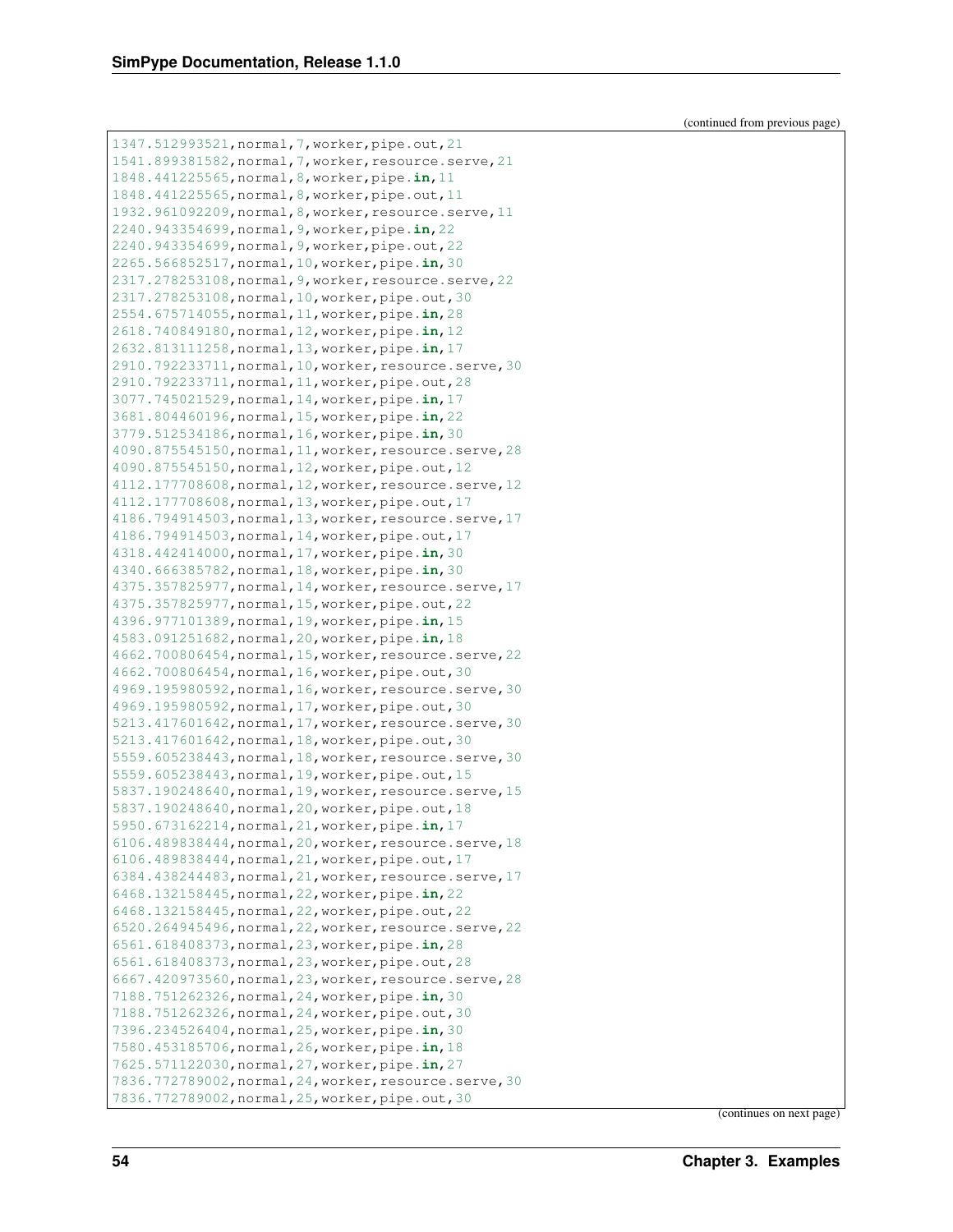| 7857.863514232, normal, 28, worker, pipe.in, 23             |
|-------------------------------------------------------------|
| 8018.237158385, urgent, 0, worker, pipe.in, 4               |
| 8018.237158385, normal, 25, worker, pipe.in, 30             |
| 8018.237158385, normal, 25, worker, resource. preempted, 30 |
| 8018.237158385, urgent, 0, worker, pipe.out, 4              |
| 8255.201029505, urgent, 0, worker, resource. serve, 4       |
| 8255.201029505, normal, 25, worker, pipe.out, 30            |
| 8486.062775099, normal, 25, worker, resource.serve, 30      |
| 8486.062775099, normal, 26, worker, pipe.out, 18            |
| 8512.862063805, normal, 26, worker, resource.serve, 18      |
| 8512.862063805, normal, 27, worker, pipe.out, 27            |
| 8542.177775118, normal, 29, worker, pipe.in, 11             |
| 8696.532862972, normal, 27, worker, resource.serve, 27      |
| 8696.532862972, normal, 28, worker, pipe.out, 23            |
| 8734.682332207, normal, 28, worker, resource.serve, 23      |
| 8734.682332207, normal, 29, worker, pipe.out, 11            |
| 8753.858847901, normal, 29, worker, resource.serve, 11      |
| 9134.384368328, normal, 30, worker, pipe.in, 23             |
| 9134.384368328, normal, 30, worker, pipe.out, 23            |
| 9246.107955706, normal, 30, worker, resource.serve, 23      |
| 9406.590378189, normal, 31, worker, pipe.in, 29             |
| 9406.590378189, normal, 31, worker, pipe.out, 29            |
| 9625.000973941, normal, 31, worker, resource.serve, 29      |
| 9636.118275916, urgent, 1, worker, pipe.in, 5               |
| 9636.118275916, urgent, 1, worker, pipe.out, 5              |
| 9636.695647801, urgent, 1, worker, resource.serve, 5        |
| 11072.273154374, normal, 32, worker, pipe.in, 13            |
| 11072.273154374, normal, 32, worker, pipe.out, 13           |
| 11172.368493323, normal, 32, worker, resource.serve, 13     |
| 11415.711210823, normal, 33, worker, pipe.in, 18            |
| 11415.711210823, normal, 33, worker, pipe.out, 18           |
| 11490.551853380, normal, 33, worker, resource.serve, 18     |
| 11854.791807040, normal, 34, worker, pipe.in, 19            |
| 11854.791807040, normal, 34, worker, pipe.out, 19           |
| 11969.671582824, normal, 34, worker, resource.serve, 19     |
| 12025.946051615, normal, 35, worker, pipe.in, 18            |
| 12025.946051615, normal, 35, worker, pipe.out, 18           |
| 12284.304693889, normal, 35, worker, resource.serve, 18     |
| 13097.414730980, normal, 36, worker, pipe.in, 26            |
| 13097.414730980, normal, 36, worker, pipe.out, 26           |
| 13628.911360163, normal, 36, worker, resource.serve, 26     |
| 13828.688303491, normal, 37, worker, pipe.in, 19            |
| 13828.688303491, normal, 37, worker, pipe.out, 19           |
| 13963.320707091, normal, 37, worker, resource.serve, 19     |
| 14381.609213366, normal, 38, worker, pipe.in, 16            |
| 14381.609213366, normal, 38, worker, pipe.out, 16           |
| 14431.368664391, normal, 39, worker, pipe.in, 27            |
| 14611.630514253, normal, 38, worker, resource.serve, 16     |
| 14611.630514253, normal, 39, worker, pipe.out, 27           |
| 15301.919839754, normal, 39, worker, resource.serve, 27     |
| 15351.857926270, normal, 40, worker, pipe.in, 10            |
| 15351.857926270, normal, 40, worker, pipe.out, 10           |
| 15418.919364046, normal, 40, worker, resource.serve, 10     |
| 15625.954626627, normal, 41, worker, pipe.in, 13            |
| 15625.954626627, normal, 41, worker, pipe.out, 13           |
| 15900.211575902, normal, 41, worker, resource.serve, 13     |
| 16419.894225302, normal, 42, worker, pipe.in, 19            |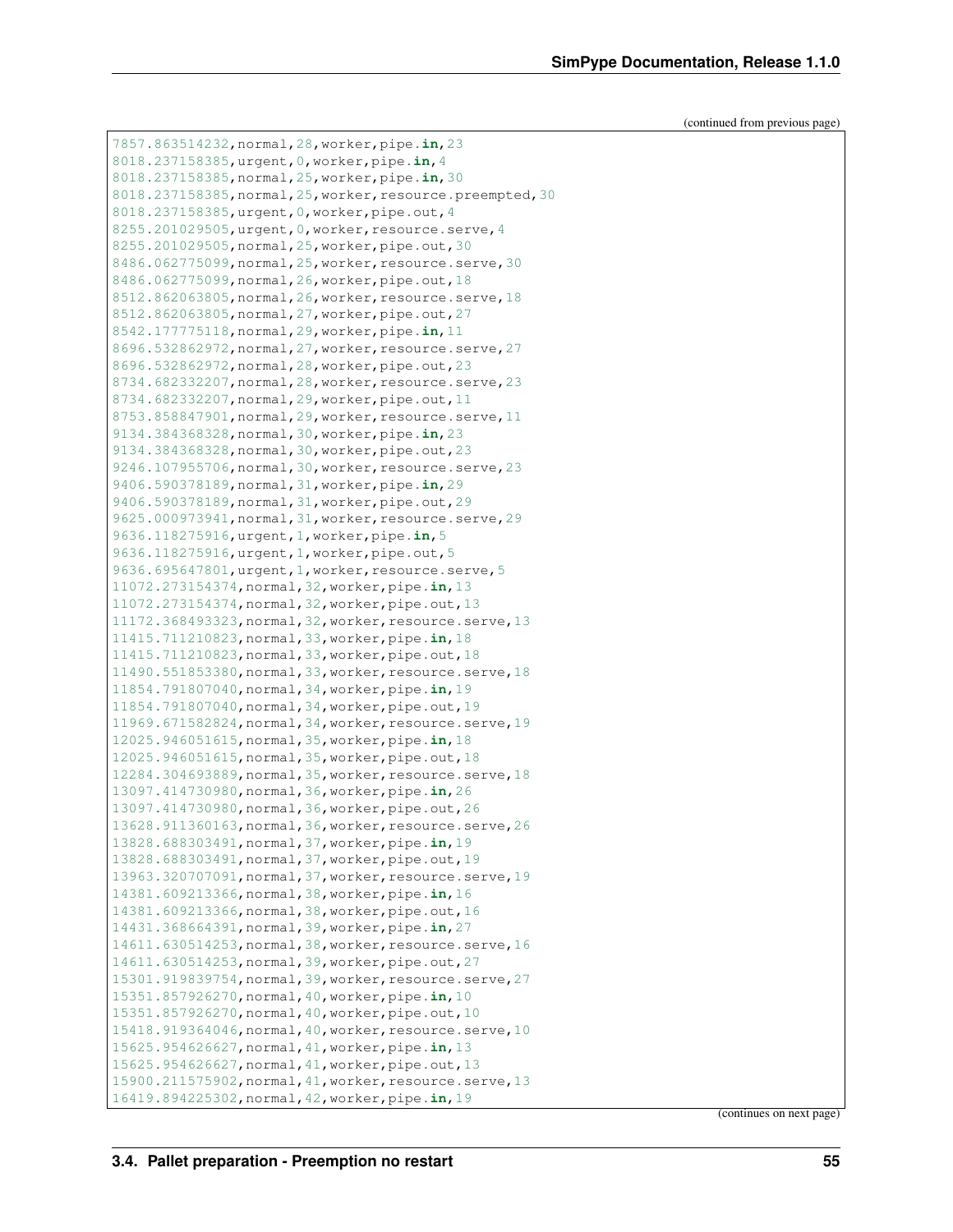| 16419.894225302, normal, 42, worker, pipe.out, 19       |
|---------------------------------------------------------|
| 16472.255249139, normal, 42, worker, resource.serve, 19 |
| 16502.009163586, normal, 43, worker, pipe.in, 28        |
| 16502.009163586, normal, 43, worker, pipe.out, 28       |
| 16527.081938335, normal, 43, worker, resource.serve, 28 |
| 16734.230083868, urgent, 2, worker, pipe.in, 4          |
| 16734.230083868, urgent, 2, worker, pipe.out, 4         |
| 16886.870413510, urgent, 2, worker, resource.serve, 4   |
| 17382.962150916, normal, 44, worker, pipe.in, 27        |
| 17382.962150916, normal, 44, worker, pipe.out, 27       |
| 17420.064169340, normal, 44, worker, resource.serve, 27 |
| 17818.480204946, normal, 45, worker, pipe.in, 25        |
| 17818.480204946, normal, 45, worker, pipe.out, 25       |
| 17863.599108038, normal, 45, worker, resource.serve, 25 |
|                                                         |
| 18698.863905021, normal, 46, worker, pipe.in, 26        |
| 18698.863905021, normal, 46, worker, pipe.out, 26       |
| 18841.903452458, normal, 46, worker, resource.serve, 26 |
| 19316.598070304, normal, 47, worker, pipe.in, 16        |
| 19316.598070304, normal, 47, worker, pipe.out, 16       |
| 19541.810884695, normal, 47, worker, resource.serve, 16 |
| 20109.755390857, normal, 48, worker, pipe.in, 16        |
| 20109.755390857, normal, 48, worker, pipe.out, 16       |
| 20191.218996064, normal, 48, worker, resource.serve, 16 |
| 20484.183976048, normal, 49, worker, pipe.in, 30        |
| 20484.183976048, normal, 49, worker, pipe.out, 30       |
| 20624.427862433, normal, 50, worker, pipe.in, 24        |
| 20663.120408863, normal, 51, worker, pipe.in, 17        |
| 20682.970649833, normal, 52, worker, pipe.in, 10        |
| 20949.215107980, normal, 53, worker, pipe.in, 17        |
| 21173.803986105, normal, 49, worker, resource.serve, 30 |
| 21173.803986105, normal, 50, worker, pipe.out, 24       |
| 21175.536022348, normal, 50, worker, resource.serve, 24 |
| 21175.536022348, normal, 51, worker, pipe.out, 17       |
| 21215.555329820, normal, 54, worker, pipe.in, 11        |
| 21293.552750087, normal, 55, worker, pipe.in, 11        |
| 21384.713698988, normal, 51, worker, resource.serve, 17 |
| 21384.713698988, normal, 52, worker, pipe.out, 10       |
| 21392.062998951, normal, 52, worker, resource.serve, 10 |
| 21392.062998951, normal, 53, worker, pipe.out, 17       |
| 21438.271515829, normal, 53, worker, resource.serve, 17 |
| 21438.271515829, normal, 54, worker, pipe.out, 11       |
| 21559.884190617, normal, 54, worker, resource.serve, 11 |
| 21559.884190617, normal, 55, worker, pipe.out, 11       |
| 21586.405170112, normal, 55, worker, resource.serve, 11 |
| 21882.606337410, normal, 56, worker, pipe.in, 14        |
| 21882.606337410, normal, 56, worker, pipe.out, 14       |
| 22182.251464310, normal, 56, worker, resource.serve, 14 |
| 22268.109752762, normal, 57, worker, pipe.in, 28        |
| 22268.109752762, normal, 57, worker, pipe.out, 28       |
| 22460.088958772, normal, 58, worker, pipe.in, 23        |
| 22523.457126729, normal, 59, worker, pipe.in, 13        |
| 22698.007387668, normal, 57, worker, resource.serve, 28 |
| 22698.007387668, normal, 58, worker, pipe.out, 23       |
| 22798.613185133, normal, 58, worker, resource.serve, 23 |
| 22798.613185133, normal, 59, worker, pipe.out, 13       |
| 22828.835347781, urgent, 3, worker, pipe.in, 1          |
| 22828.835347781, normal, 59, worker, pipe.in, 13        |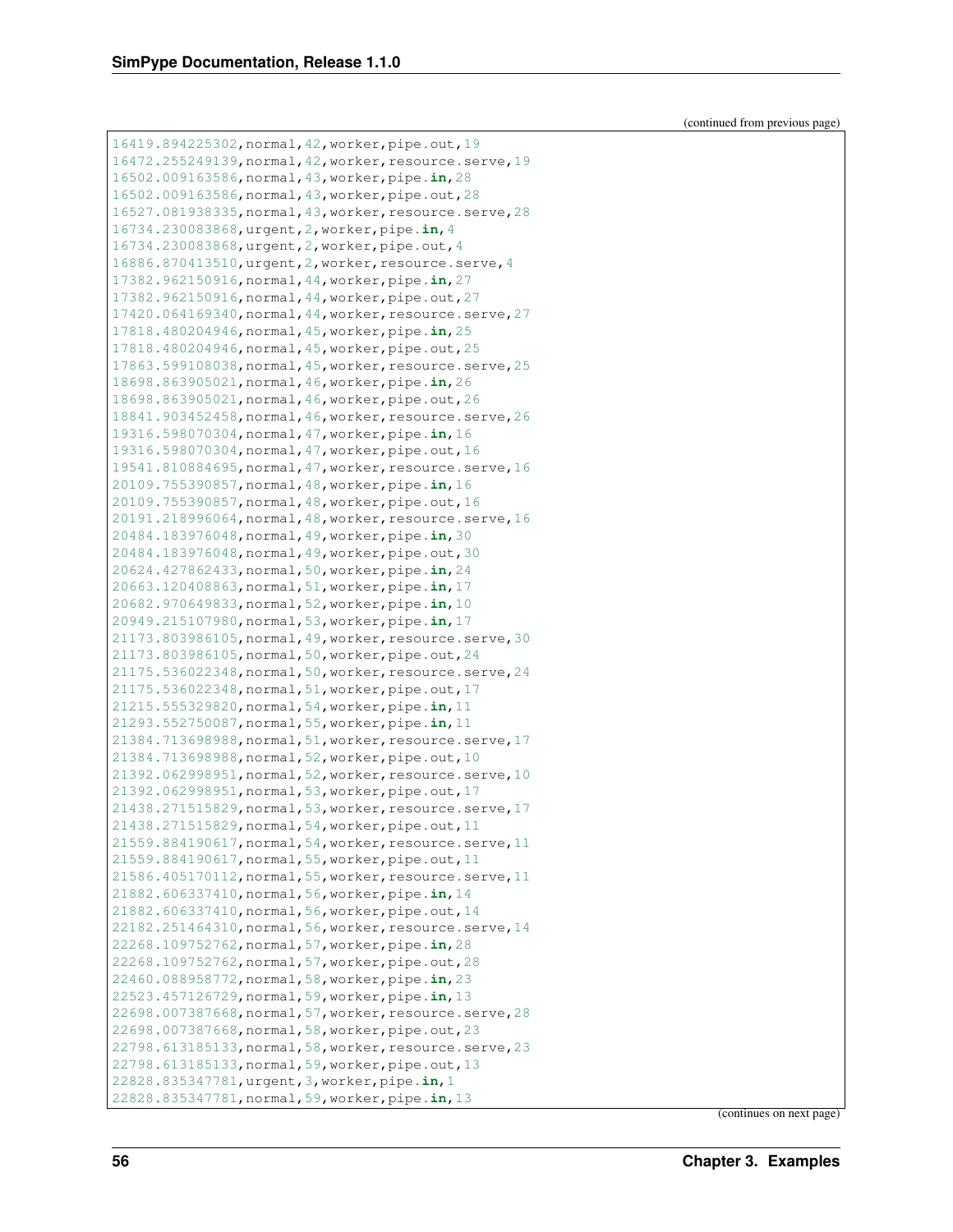| 22828.835347781, normal, 59, worker, resource. preempted, 13                                       |
|----------------------------------------------------------------------------------------------------|
| 22828.835347781, urgent, 3, worker, pipe.out, 1                                                    |
| 22846.203791242, normal, 60, worker, pipe.in, 13                                                   |
| 22864.962010388, normal, 61, worker, pipe.in, 20                                                   |
| 22870.290807252, urgent, 3, worker, resource.serve, 1                                              |
| 22870.290807252, normal, 59, worker, pipe.out, 13                                                  |
| 22908.904002618, normal, 59, worker, resource.serve, 13                                            |
| 22908.904002618, normal, 60, worker, pipe.out, 13                                                  |
| 22923.946671982, normal, 60, worker, resource.serve, 13                                            |
| 22923.946671982, normal, 61, worker, pipe.out, 20                                                  |
| 22966.483874513, normal, 61, worker, resource.serve, 20                                            |
| 23348.683469526, normal, 62, worker, pipe.in, 27                                                   |
| 23348.683469526, normal, 62, worker, pipe.out, 27                                                  |
| 23496.637166619, normal, 62, worker, resource.serve, 27                                            |
| 23527.279274699, normal, 63, worker, pipe.in, 18                                                   |
| 23527.279274699, normal, 63, worker, pipe.out, 18                                                  |
| 23713.598718948, normal, 64, worker, pipe.in, 12                                                   |
| 23889.226158169, normal, 65, worker, pipe.in, 27                                                   |
| 23900.840043944, normal, 63, worker, resource.serve, 18                                            |
| 23900.840043944, normal, 64, worker, pipe.out, 12                                                  |
| 23920.138030907, normal, 66, worker, pipe.in, 27                                                   |
| 24027.556353701, normal, 64, worker, resource.serve, 12                                            |
| 24027.556353701, normal, 65, worker, pipe.out, 27                                                  |
| 24462.555151011, normal, 67, worker, pipe.in, 17                                                   |
| 24517.123645165, normal, 68, worker, pipe.in, 25                                                   |
| 24714.086313499, normal, 69, worker, pipe.in, 22                                                   |
| 24965.441137940, normal, 65, worker, resource.serve, 27                                            |
| 24965.441137940, normal, 66, worker, pipe.out, 27                                                  |
| 25014.011185055, normal, 66, worker, resource.serve, 27                                            |
| 25014.011185055, normal, 67, worker, pipe.out, 17                                                  |
| 25014.377994824, normal, 67, worker, resource.serve, 17                                            |
| 25014.377994824, normal, 68, worker, pipe.out, 25                                                  |
| 25138.124986531, normal, 68, worker, resource.serve, 25                                            |
| 25138.124986531, normal, 69, worker, pipe.out, 22                                                  |
| 25412.281436852, normal, 70, worker, pipe.in, 24                                                   |
| 25513.027847554, normal, 71, worker, pipe.in, 27                                                   |
| 25712.482462920, normal, 69, worker, resource.serve, 22                                            |
| 25712.482462920, normal, 70, worker, pipe.out, 24                                                  |
| 25838.326464180, normal, 72, worker, pipe.in, 16                                                   |
| 25872.523850704, normal, 70, worker, resource.serve, 24                                            |
| 25872.523850704, normal, 71, worker, pipe.out, 27                                                  |
| 25943.921322946, normal, 73, worker, pipe.in, 28                                                   |
| 26343.164663794, normal, 74, worker, pipe.in, 11                                                   |
| 26756.633427859, normal, 75, worker, pipe.in, 11                                                   |
| 26772.066368153, normal, 76, worker, pipe.in, 25                                                   |
| 26807.921685859, normal, 71, worker, resource.serve, 27                                            |
| 26807.921685859, normal, 72, worker, pipe.out, 16                                                  |
| 26856.913340344, urgent, 4, worker, pipe.in, 2                                                     |
| 26856.913340344, normal, 72, worker, pipe.in, 16                                                   |
| 26856.913340344, normal, 72, worker, resource.preempted, 16                                        |
| 26856.913340344, urgent, 4, worker, pipe.out, 2                                                    |
| 26871.091901142, urgent, 4, worker, resource.serve, 2                                              |
| 26871.091901142, normal, 72, worker, pipe.out, 16                                                  |
| 26981.725645489, normal, 77, worker, pipe.in, 15                                                   |
| 27003.020242686, normal, 78, worker, pipe.in, 12                                                   |
| 27067.734039713, urgent, 5, worker, pipe.in, 2<br>27067.734039713, normal, 72, worker, pipe.in, 16 |
|                                                                                                    |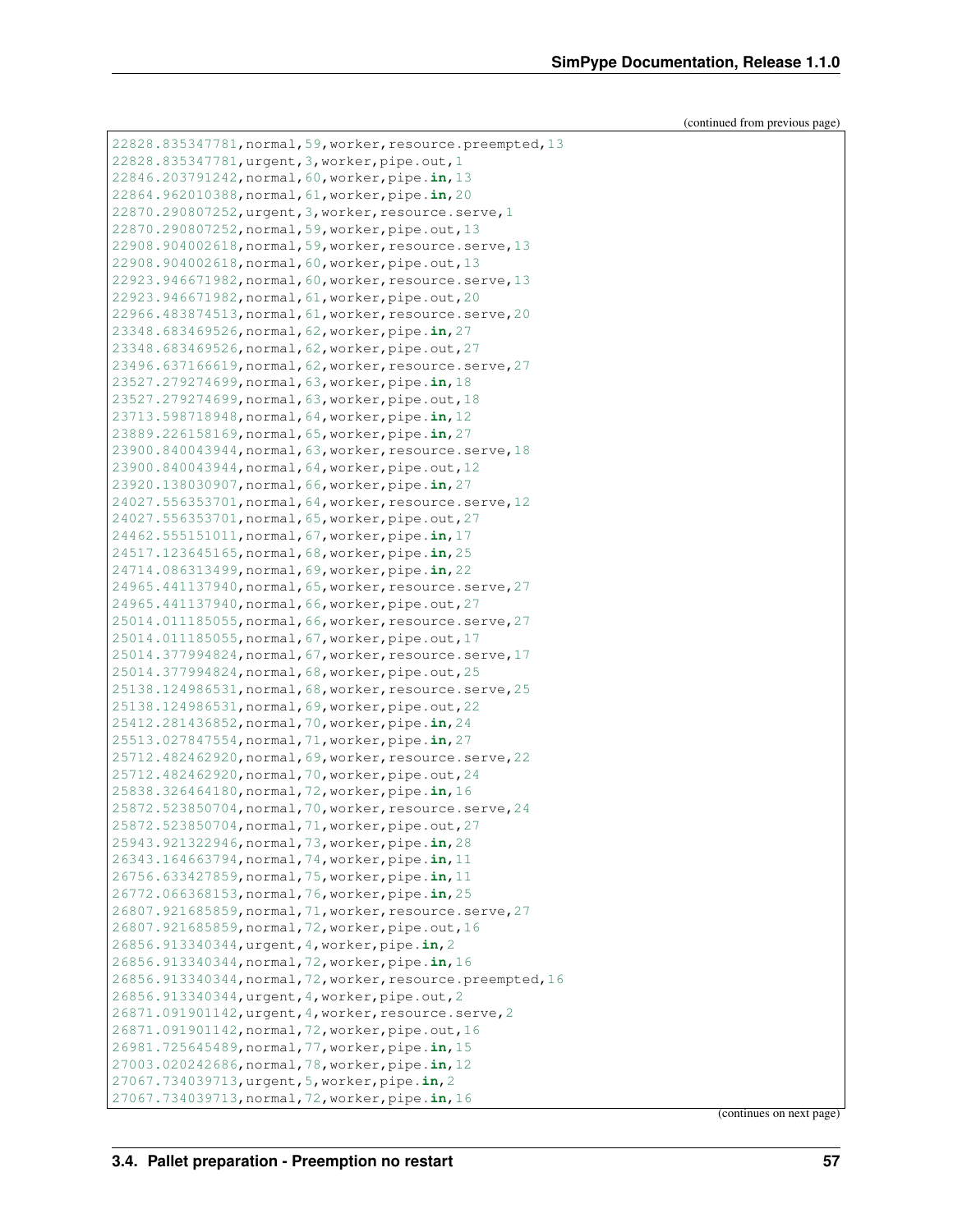```
(continued from previous page)
27067.734039713,normal,72,worker,resource.preempted,16
27067.734039713,urgent,5,worker,pipe.out,2
27124.541501249, urgent, 5, worker, resource.serve, 2
27124.541501249,normal,72,worker,pipe.out,16
27185.374749646,normal,72,worker,resource.serve,16
27185.374749646,normal,73,worker,pipe.out,28
27340.395539196,normal,79,worker,pipe.in,28
27421.475088222,normal,73,worker,resource.serve,28
27421.475088222,normal,74,worker,pipe.out,11
27527.730440170,normal,74,worker,resource.serve,11
27527.730440170,normal,75,worker,pipe.out,11
27587.503528787,normal,75,worker,resource.serve,11
27587.503528787,normal,76,worker,pipe.out,25
27611.200031467,normal,80,worker,pipe.in,26
27725.301496893,normal,81,worker,pipe.in,18
27793.846028968,normal,82,worker,pipe.in,20
27806.574169467, normal, 76, worker, resource.serve, 25
27806.574169467,normal,77,worker,pipe.out,15
27875.658827669,normal,83,worker,pipe.in,30
27882.148157306, normal, 77, worker, resource.serve, 15
27882.148157306,normal,78,worker,pipe.out,12
27927.754931762, normal, 78, worker, resource.serve, 12
27927.754931762,normal,79,worker,pipe.out,28
27982.660059338,normal,84,worker,pipe.in,12
27985.467794470,normal,85,worker,pipe.in,29
28318.013410298,normal,79,worker,resource.serve,28
28318.013410298,normal,80,worker,pipe.out,26
```
## **3.5 Pallet preparation - Preemption with restart**

SimPype features used in this example: [Random variables,](../tutorial/random.html) [Resource inline customization,](../tutorial/resource.html#inline-customization) [Pipe custom model,](../tutorial/pipe.html#custom-model) [Log](../tutorial/logging.html#log-custom-message-properties) [custom message properties.](../tutorial/logging.html#log-custom-message-properties)

The scenario of the simulation is the following:

```
|Urgent order| -\
                 ) -> |Worker|
|Normal order| -/
```
The scenario description is the same as the one in [Pallet preparation - Preemption no restart.](pallet_norestart.html) The difference resides in the fact that the worker will restart the pallet preparation from scratch if preempted. This means that the worker will not resume the pallet preparation but rather will start again the preparation from the beginning. The worker pipe model is the same while the resource model is sligthly different (it does not consider the wait message property). The difference in the code is highlighted below.

This kind of interaction is usually called preemption with restart.

The scenario is so implemented with SimPype:

```
import simpype
import random
# [Mandatory] Create a SimPype simulation object
sim = simpype.Simulation(id = 'pallet_restart')
```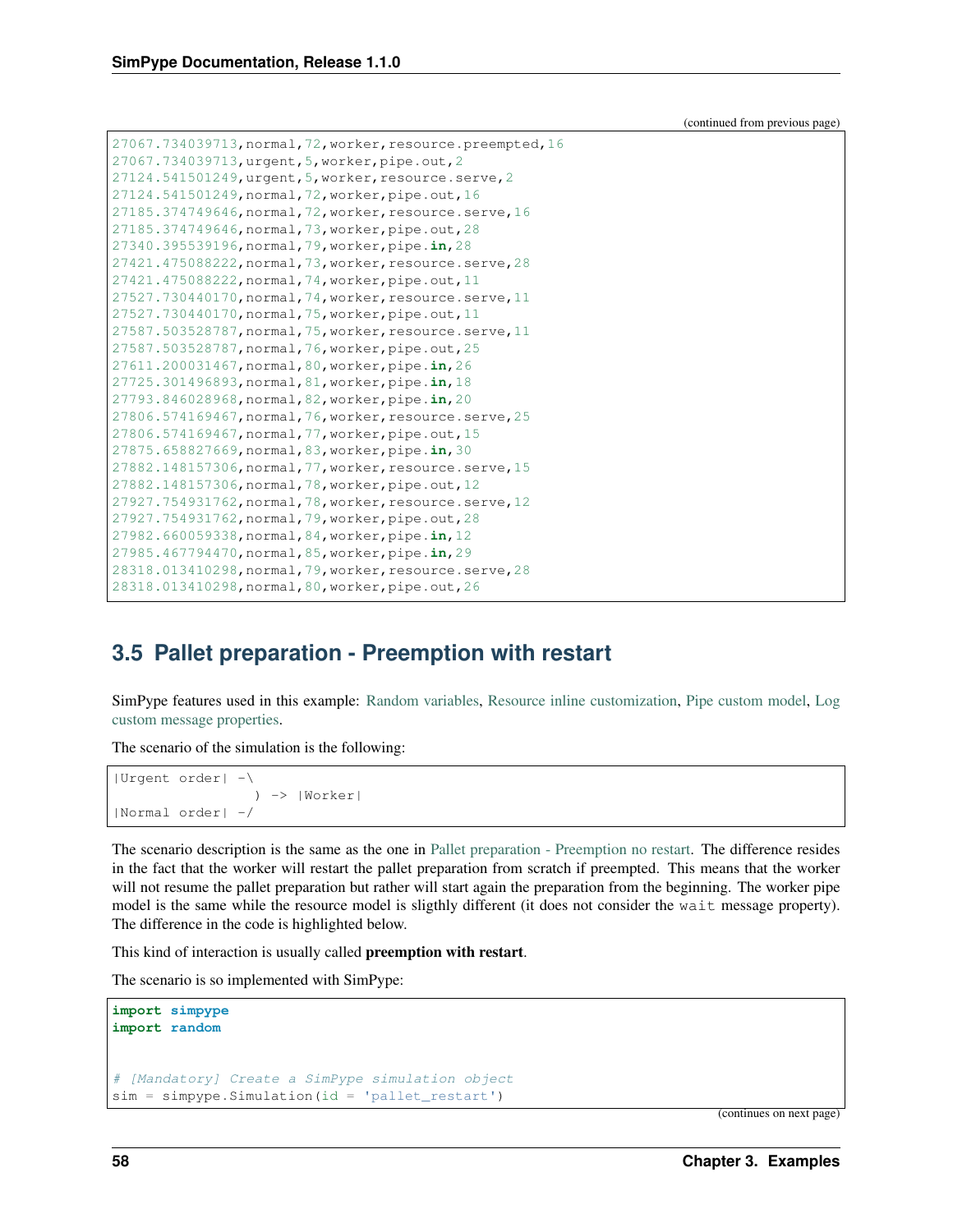```
(continued from previous page)
```

```
# [Optional] Fix the seed used by the pseudo-random generator
sim.seed = 42# [Optional] Configure the log directory.
# [Default] Log are store by default in the 'current working directory/log'
sim.log.dir = 'log'
# [Optional] Disable the logging to file and print to console instead
#sim.log.file = False
#sim.log.print = True
# [Optional] Log custom message properties
sim.log.property('items')
# [Optional] Configure the path containting the models for the simulation.
# [Default] Current working directory
sim.model.dir = 'examples/model'
# Create a generator
urgent = sim.add generator(id = 'urgent')# Assign an arrival time
urgent.random['arrival'] = {0: lambda: random.expovariate(1.0 / 3600)
}
urgent.message.property['priority'] = 'urgent'
urgent.message.property['items'] = {
        0: lambda: random.randint(1, 5)
}
# Create a generator
normal = sim.add\_generator(id = 'normal')# Assign an arrival time
normal.random['arrival'] = {
        0: lambda: random.expovariate(1.0 / 300)
}
normal.message.property['priority'] = 'normal'
normal.message.property['items'] = {
       0: lambda: random.randint(10, 30)
}
# Add a resource
worker = sim.add_resource(id = 'worker', pipe = 'p_preemption')
worker.random['service'] = {
        0: lambda: random.expovariate(1.0 / 10)
}
# Service time depends on the number of items
@simpype.resource.service(worker)
def service(self, message):
        yield self.env.timeout(message.property['items'].value * self.random['service
\leftrightarrow'].value)
# Add a pipeline connecting the generator to the resource
p0 = sim.add_pipeline(urgent, worker)
p1 = sim.add_pipeline(normal, worker)
# Run until t=28800 (8 hours)
sim.run(until = 28800)
```
Where pipe model  $p$  preemption is so implemented:

**import simpype**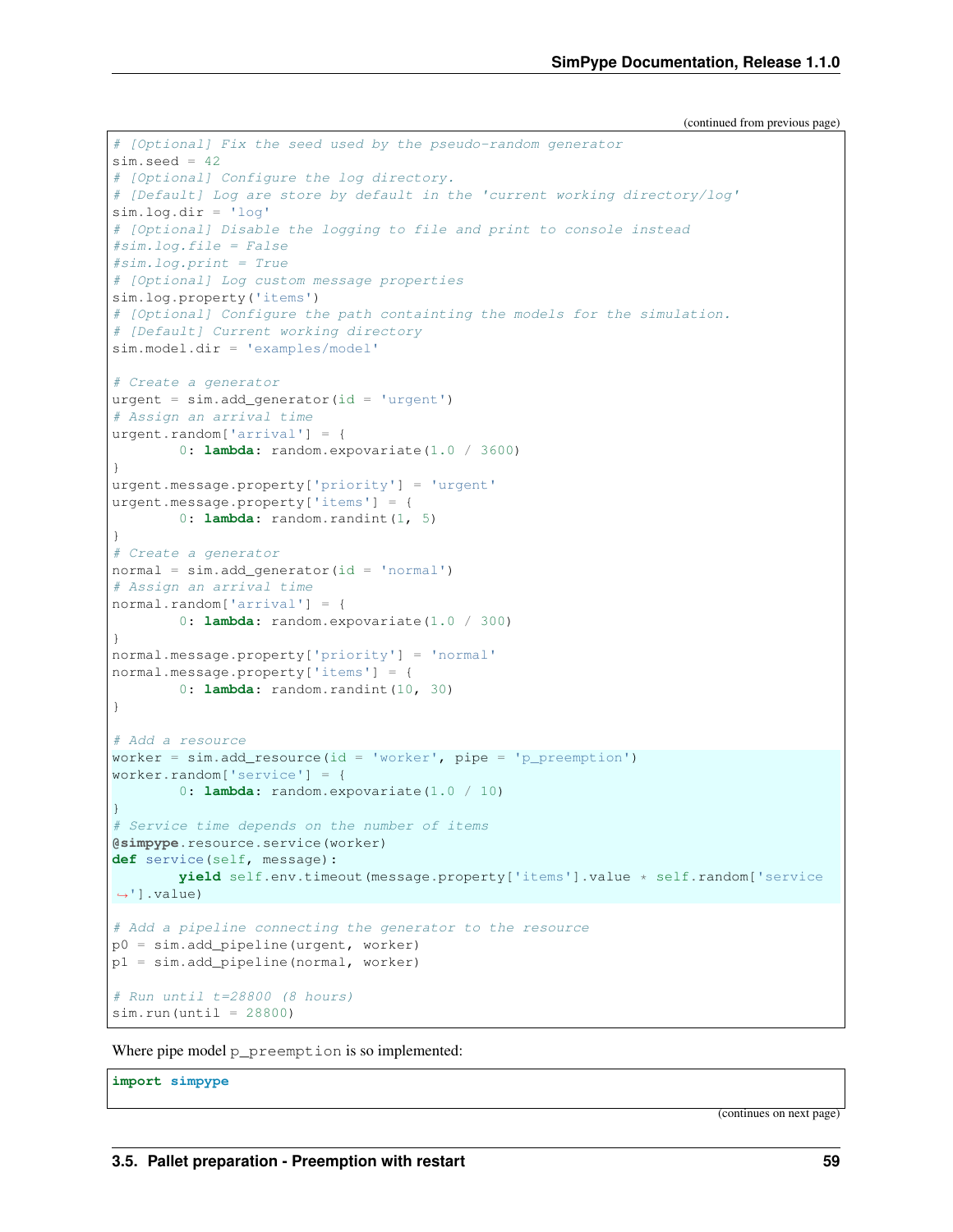```
class PriorityPreemption(simpype.Pipe):
        def __init__(self, sim, resource, id):
                super(). __init__(sim, resource, id)
                self.add_queue(id = 'preempted')
                self.add_queue(id = 'urgent')
                self.add_queue(id = 'normal')
        @simpype.pipe.dequeue
        def dequeue(self):
                if len(self.queue['urgent']) > 0:
                        return self.queue['urgent'].pop()
                elif len(self.queue['preempted']) > 0:
                        return self.queue['preempted'].pop()
                else:
                        return self.queue['normal'].pop()
        @simpype.pipe.enqueue
        def enqueue(self, message):
                if message.property['priority'].value == 'urgent':
                        m = self.queue['urgent'].push(message)
                        tlist = [t for t in self.resource.task.values() if t.process.
˓→is_alive and t.message.property['priority'].value != 'urgent']
                        # If the resource is busy, preempt the current task
                        if len(tlist) > 0:
                                #task = max(tlist, key = lambda task: task.message.˓→property['priority'].value)
                                task = tlist[0]task.interrupt(cause = 'preempted')
                                # This if is useful only in case of preemption with
˓→no restart
                                if 'wait' in task.message.property:
                                        task.message.property['wait'] = task.message.
˓→property['wait'].value - (task.interrupted - task.started)
                                self.queue['preempted'].push(task.message)
                else:
                        m = self.queue['normal'].push(message)
                return m
# Do NOT remove
pipe = lambda *args: PriorityPreemption(*args)
```
sim.cfg stored under the log folder contains:

```
Simulation Seed: 42
Simulation Time: 28800.000000000
Execution Time: 0.058570670
```
sim. log stored under the log folder contains:

```
timestamp, message, seg_num, resource, event, items
27.285721382,normal,0,worker,pipe.in,23
27.285721382,normal,0,worker,pipe.out,23
36.975335053,normal,1,worker,pipe.in,17
```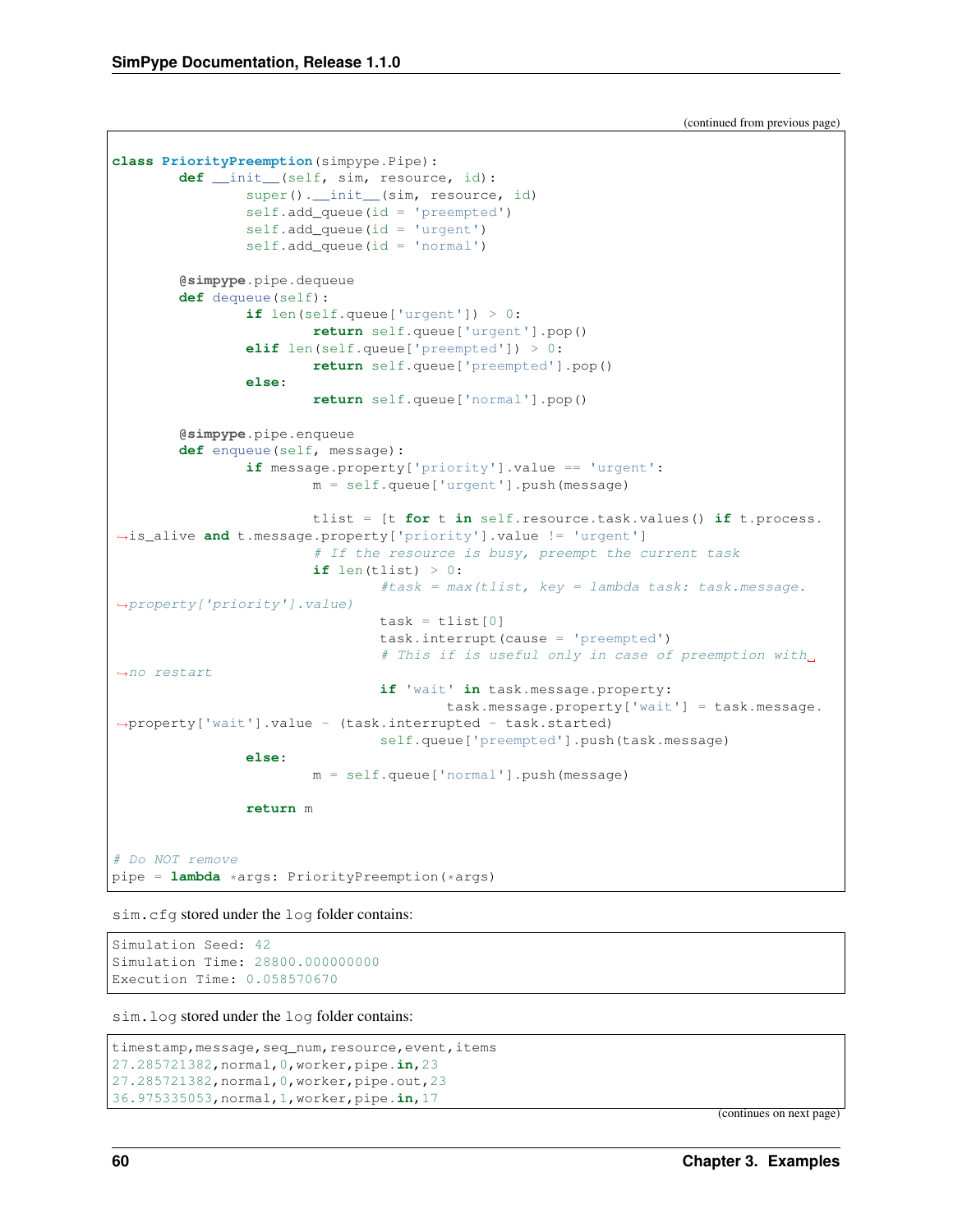| 49.913040803, normal, 0, worker, resource.serve, 23                                                        |
|------------------------------------------------------------------------------------------------------------|
| 49.913040803, normal, 1, worker, pipe.out, 17                                                              |
| 54.485089429, normal, 1, worker, resource.serve, 17                                                        |
| 248.149993412, normal, 2, worker, pipe.in, 16                                                              |
| 248.149993412, normal, 2, worker, pipe.out, 16                                                             |
| 441.493859789, normal, 2, worker, resource.serve, 16                                                       |
| 625.805024250, normal, 3, worker, pipe.in, 23                                                              |
| 625.805024250, normal, 3, worker, pipe.out, 23                                                             |
| 700.512949940, normal, 4, worker, pipe.in, 10                                                              |
| 830.461026699, normal, 3, worker, resource.serve, 23                                                       |
| 830.461026699, normal, 4, worker, pipe.out, 10                                                             |
| 847.855816062, normal, 4, worker, resource.serve, 10                                                       |
| 1127.160757415, normal, 5, worker, pipe.in, 23                                                             |
| 1127.160757415, normal, 5, worker, pipe.out, 23                                                            |
| 1166.027599075, normal, 5, worker, resource.serve, 23                                                      |
| 1251.929283365, normal, 6, worker, pipe.in, 20                                                             |
| 1251.929283365, normal, 6, worker, pipe.out, 20                                                            |
| 1284.275103075, normal, 7, worker, pipe.in, 21                                                             |
| 1347.512993521, normal, 6, worker, resource.serve, 20                                                      |
| 1347.512993521, normal, 7, worker, pipe.out, 21                                                            |
| 1541.899381582, normal, 7, worker, resource.serve, 21                                                      |
| 1848.441225565, normal, 8, worker, pipe.in, 11                                                             |
| 1848.441225565, normal, 8, worker, pipe.out, 11                                                            |
| 1932.961092209, normal, 8, worker, resource.serve, 11                                                      |
| 2240.943354699, normal, 9, worker, pipe.in, 22                                                             |
| 2240.943354699, normal, 9, worker, pipe.out, 22                                                            |
| 2265.566852517, normal, 10, worker, pipe.in, 30                                                            |
| 2317.278253108, normal, 9, worker, resource.serve, 22                                                      |
| 2317.278253108, normal, 10, worker, pipe.out, 30                                                           |
| 2554.675714055, normal, 11, worker, pipe.in, 28                                                            |
| 2618.740849180, normal, 12, worker, pipe.in, 12                                                            |
| 2632.813111258, normal, 13, worker, pipe.in, 17                                                            |
| 2910.792233711, normal, 10, worker, resource.serve, 30                                                     |
| 2910.792233711, normal, 11, worker, pipe.out, 28                                                           |
| 3077.745021529, normal, 14, worker, pipe.in, 17                                                            |
| 3681.804460196, normal, 15, worker, pipe.in, 22                                                            |
| 3779.512534186, normal, 16, worker, pipe.in, 30                                                            |
| 4090.875545150, normal, 11, worker, resource.serve, 28                                                     |
| 4090.875545150, normal, 12, worker, pipe.out, 12                                                           |
| 4112.177708608, normal, 12, worker, resource.serve, 12<br>4112.177708608, normal, 13, worker, pipe.out, 17 |
|                                                                                                            |
| 4186.794914503, normal, 13, worker, resource.serve, 17<br>4186.794914503, normal, 14, worker, pipe.out, 17 |
| 4318.442414000, normal, 17, worker, pipe.in, 30                                                            |
| 4340.666385782, normal, 18, worker, pipe.in, 30                                                            |
| 4375.357825977, normal, 14, worker, resource.serve, 17                                                     |
| 4375.357825977, normal, 15, worker, pipe.out, 22                                                           |
| 4396.977101389, normal, 19, worker, pipe.in, 15                                                            |
| 4583.091251682, normal, 20, worker, pipe.in, 18                                                            |
| 4662.700806454, normal, 15, worker, resource.serve, 22                                                     |
| 4662.700806454, normal, 16, worker, pipe.out, 30                                                           |
| 4969.195980592, normal, 16, worker, resource.serve, 30                                                     |
| 4969.195980592, normal, 17, worker, pipe.out, 30                                                           |
| 5213.417601642, normal, 17, worker, resource.serve, 30                                                     |
| 5213.417601642, normal, 18, worker, pipe.out, 30                                                           |
| 5559.605238443, normal, 18, worker, resource.serve, 30                                                     |
| 5559.605238443, normal, 19, worker, pipe.out, 15                                                           |
|                                                                                                            |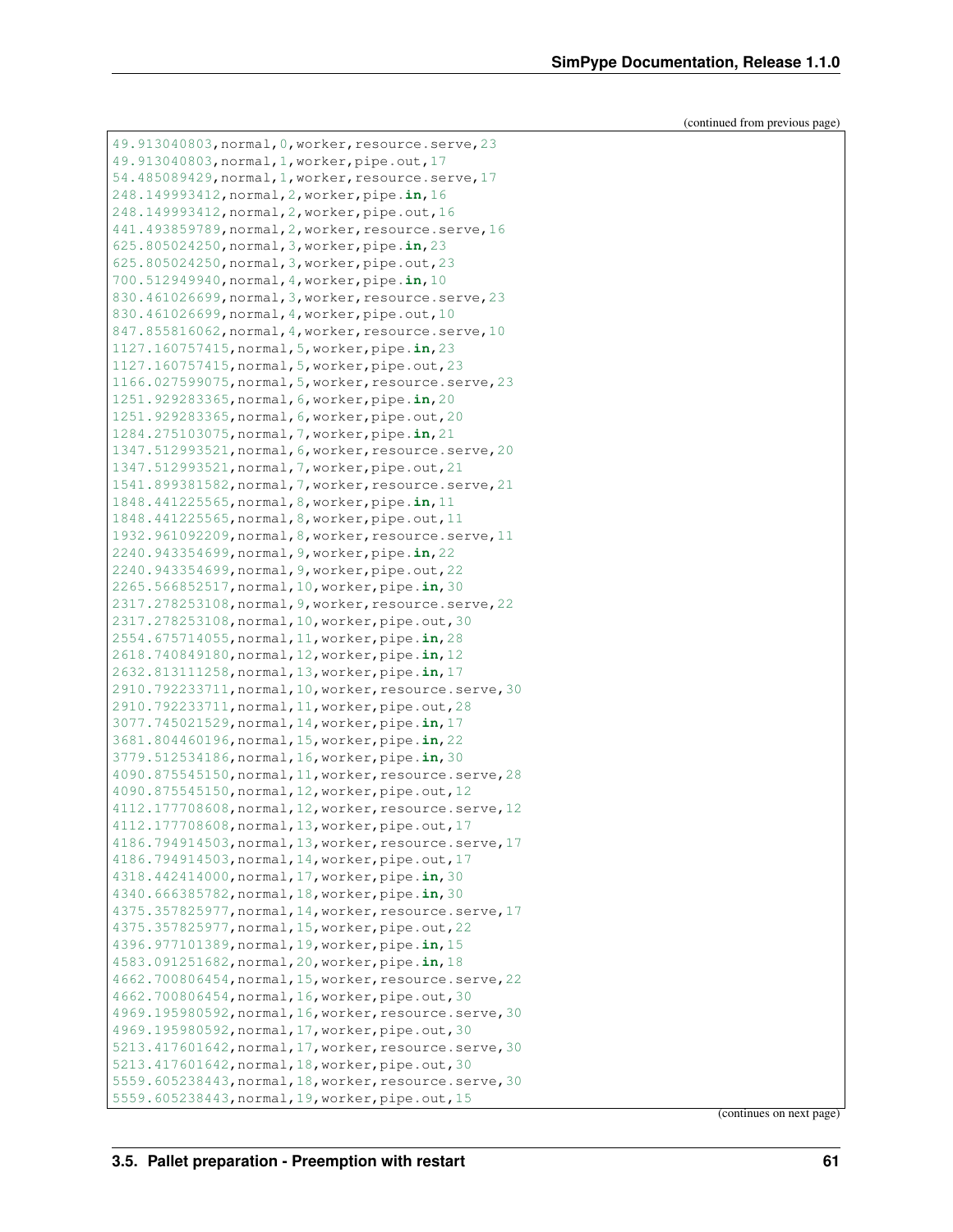| 5837.190248640, normal, 19, worker, resource.serve, 15                                                     |  |  |
|------------------------------------------------------------------------------------------------------------|--|--|
| 5837.190248640, normal, 20, worker, pipe.out, 18                                                           |  |  |
| 5950.673162214, normal, 21, worker, pipe.in, 17                                                            |  |  |
| 6106.489838444, normal, 20, worker, resource.serve, 18                                                     |  |  |
| 6106.489838444, normal, 21, worker, pipe.out, 17                                                           |  |  |
| 6384.438244483, normal, 21, worker, resource.serve, 17                                                     |  |  |
| 6468.132158445, normal, 22, worker, pipe.in, 22                                                            |  |  |
| 6468.132158445, normal, 22, worker, pipe.out, 22                                                           |  |  |
| 6520.264945496, normal, 22, worker, resource.serve, 22                                                     |  |  |
| 6561.618408373, normal, 23, worker, pipe.in, 28                                                            |  |  |
| 6561.618408373, normal, 23, worker, pipe.out, 28                                                           |  |  |
| 6667.420973560, normal, 23, worker, resource.serve, 28                                                     |  |  |
| 7188.751262326, normal, 24, worker, pipe.in, 30                                                            |  |  |
| 7188.751262326, normal, 24, worker, pipe.out, 30                                                           |  |  |
| 7396.234526404, normal, 25, worker, pipe.in, 30                                                            |  |  |
| 7580.453185706, normal, 26, worker, pipe.in, 18                                                            |  |  |
| 7625.571122030, normal, 27, worker, pipe.in, 27                                                            |  |  |
| 7836.772789002, normal, 24, worker, resource.serve, 30                                                     |  |  |
| 7836.772789002, normal, 25, worker, pipe.out, 30                                                           |  |  |
| 7857.863514232, normal, 28, worker, pipe.in, 23                                                            |  |  |
| 8018.237158385, urgent, 0, worker, pipe.in, 4                                                              |  |  |
| 8018.237158385, normal, 25, worker, pipe.in, 30                                                            |  |  |
| 8018.237158385, normal, 25, worker, resource. preempted, 30                                                |  |  |
| 8018.237158385, urgent, 0, worker, pipe.out, 4                                                             |  |  |
| 8255.201029505, urgent, 0, worker, resource.serve, 4                                                       |  |  |
| 8255.201029505, normal, 25, worker, pipe.out, 30                                                           |  |  |
| 8299.866510682, normal, 25, worker, resource.serve, 30                                                     |  |  |
| 8299.866510682, normal, 26, worker, pipe.out, 18                                                           |  |  |
| 8422.313710127, normal, 26, worker, resource.serve, 18                                                     |  |  |
| 8422.313710127, normal, 27, worker, pipe.out, 27                                                           |  |  |
| 8542.177775118, normal, 29, worker, pipe.in, 13                                                            |  |  |
| 8591.937952381, normal, 30, worker, pipe.in, 15                                                            |  |  |
| 8802.931266977, normal, 27, worker, resource.serve, 27                                                     |  |  |
| 8802.931266977, normal, 28, worker, pipe.out, 23                                                           |  |  |
| 8929.076654768, normal, 28, worker, resource.serve, 23                                                     |  |  |
| 8929.076654768, normal, 29, worker, pipe.out, 13                                                           |  |  |
| 8937.609249269, normal, 29, worker, resource.serve, 13<br>8937.609249269, normal, 30, worker, pipe.out, 15 |  |  |
| 9009.706894762, normal, 30, worker, resource.serve, 15                                                     |  |  |
| 9063.117601840, normal, 31, worker, pipe.in, 24                                                            |  |  |
| 9063.117601840, normal, 31, worker, pipe.out, 24                                                           |  |  |
| 9289.059597445, normal, 32, worker, pipe.in, 10                                                            |  |  |
| 9631.155697245, normal, 33, worker, pipe.in, 13                                                            |  |  |
| 9636.118275916, urgent, 1, worker, pipe.in, 5                                                              |  |  |
| 9636.118275916, normal, 31, worker, pipe.in, 24                                                            |  |  |
| 9636.118275916, normal, 31, worker, resource.preempted, 24                                                 |  |  |
| 9636.118275916, urgent, 1, worker, pipe.out, 5                                                             |  |  |
| 9709.298375285, urgent, 1, worker, resource.serve, 5                                                       |  |  |
| 9709.298375285, normal, 31, worker, pipe.out, 24                                                           |  |  |
| 9809.085898695, normal, 31, worker, resource.serve, 24                                                     |  |  |
| 9809.085898695, normal, 32, worker, pipe.out, 10                                                           |  |  |
| 9843.829124590, normal, 32, worker, resource.serve, 10                                                     |  |  |
| 9843.829124590, normal, 33, worker, pipe.out, 13                                                           |  |  |
| 9866.210267659, normal, 33, worker, resource.serve, 13                                                     |  |  |
| 9974.593753693, normal, 34, worker, pipe.in, 10                                                            |  |  |
| 9974.593753693, normal, 34, worker, pipe.out, 10                                                           |  |  |
| 10183.222598832, normal, 34, worker, resource.serve, 10                                                    |  |  |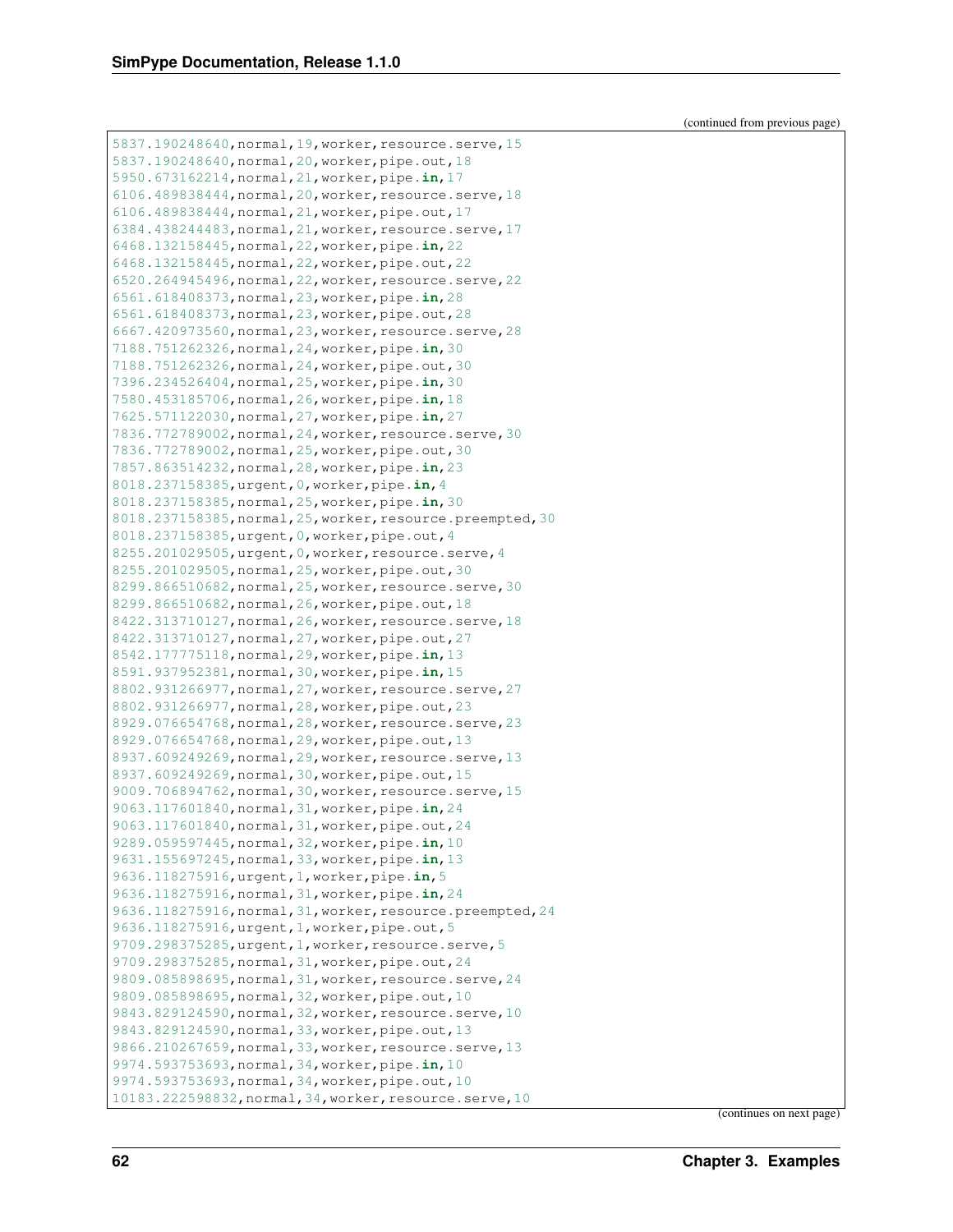| 10897.129841255, normal, 35, worker, pipe.in, 18                                                         |
|----------------------------------------------------------------------------------------------------------|
| 10897.129841255, normal, 35, worker, pipe.out, 18                                                        |
| 11155.488483529, normal, 35, worker, resource.serve, 18                                                  |
| 11968.598520620, normal, 36, worker, pipe.in, 26                                                         |
| 11968.598520620, normal, 36, worker, pipe.out, 26                                                        |
| 12500.095149803, normal, 36, worker, resource.serve, 26                                                  |
| 12699.872093131, normal, 37, worker, pipe.in, 19                                                         |
| 12699.872093131, normal, 37, worker, pipe.out, 19                                                        |
| 12834.504496732, normal, 37, worker, resource.serve, 19                                                  |
| 13252.793003006, normal, 38, worker, pipe.in, 16                                                         |
| 13252.793003006, normal, 38, worker, pipe.out, 16                                                        |
| 13302.552454031, normal, 39, worker, pipe.in, 27                                                         |
| 13482.814303893, normal, 38, worker, resource.serve, 16                                                  |
| 13482.814303893, normal, 39, worker, pipe.out, 27                                                        |
| 14173.103629395, normal, 39, worker, resource.serve, 27                                                  |
| 14223.041715910, normal, 40, worker, pipe.in, 10                                                         |
| 14223.041715910, normal, 40, worker, pipe.out, 10                                                        |
| 14290.103153686, normal, 40, worker, resource.serve, 10                                                  |
| 14497.138416267, normal, 41, worker, pipe.in, 13                                                         |
| 14497.138416267, normal, 41, worker, pipe.out, 13                                                        |
| 14639.440533474, urgent, 2, worker, pipe.in, 3                                                           |
| 14639.440533474, normal, 41, worker, pipe.in, 13                                                         |
|                                                                                                          |
| 14639.440533474, normal, 41, worker, resource. preempted, 13                                             |
| 14639.440533474, urgent, 2, worker, pipe.out, 3<br>14647.708063554, urgent, 2, worker, resource.serve, 3 |
|                                                                                                          |
| 14647.708063554, normal, 41, worker, pipe.out, 13                                                        |
| 14756.627554918, normal, 41, worker, resource.serve, 13                                                  |
| 15291.078014942, normal, 42, worker, pipe.in, 12                                                         |
| 15291.078014942, normal, 42, worker, pipe.out, 12                                                        |
| 15317.941702172, normal, 43, worker, pipe.in, 12                                                         |
| 15370.939630123, normal, 42, worker, resource.serve, 12                                                  |
| 15370.939630123, normal, 43, worker, pipe.out, 12                                                        |
| 15462.235273946, normal, 43, worker, resource.serve, 12                                                  |
| 15624.819792891, urgent, 3, worker, pipe.in, 2                                                           |
| 15624.819792891, urgent, 3, worker, pipe.out, 2                                                          |
| 15637.717693374, urgent, 3, worker, resource.serve, 2                                                    |
| 16119.513371870, urgent, 4, worker, pipe.in, 5                                                           |
| 16119.513371870, urgent, 4, worker, pipe.out, 5                                                          |
| 16157.017642058, urgent, 4, worker, resource.serve, 5                                                    |
| 16462.744174488, normal, 44, worker, pipe.in, 29<br>16462.744174488, normal, 44, worker, pipe.out, 29    |
| 16531.764504347, normal, 44, worker, resource.serve, 29                                                  |
| 16627.789806147, normal, 45, worker, pipe.in, 27                                                         |
| 16627.789806147, normal, 45, worker, pipe.out, 27                                                        |
| 16769.225576392, urgent, 5, worker, pipe.in, 3                                                           |
| 16769.225576392, normal, 45, worker, pipe.in, 27                                                         |
| 16769.225576392, normal, 45, worker, resource.preempted, 27                                              |
| 16769.225576392, urgent, 5, worker, pipe.out, 3                                                          |
| 16802.639208424, urgent, 5, worker, resource.serve, 3                                                    |
| 16802.639208424, normal, 45, worker, pipe.out, 27                                                        |
| 16928.858706170, normal, 45, worker, resource.serve, 27                                                  |
| 17050.063833129, normal, 46, worker, pipe.in, 26                                                         |
| 17050.063833129, normal, 46, worker, pipe.out, 26                                                        |
| 17124.136129913, normal, 46, worker, resource.serve, 26                                                  |
| 17230.226653091, normal, 47, worker, pipe.in, 12                                                         |
| 17230.226653091, normal, 47, worker, pipe.out, 12                                                        |
| 17336.724436350, normal, 47, worker, resource.serve, 12                                                  |
|                                                                                                          |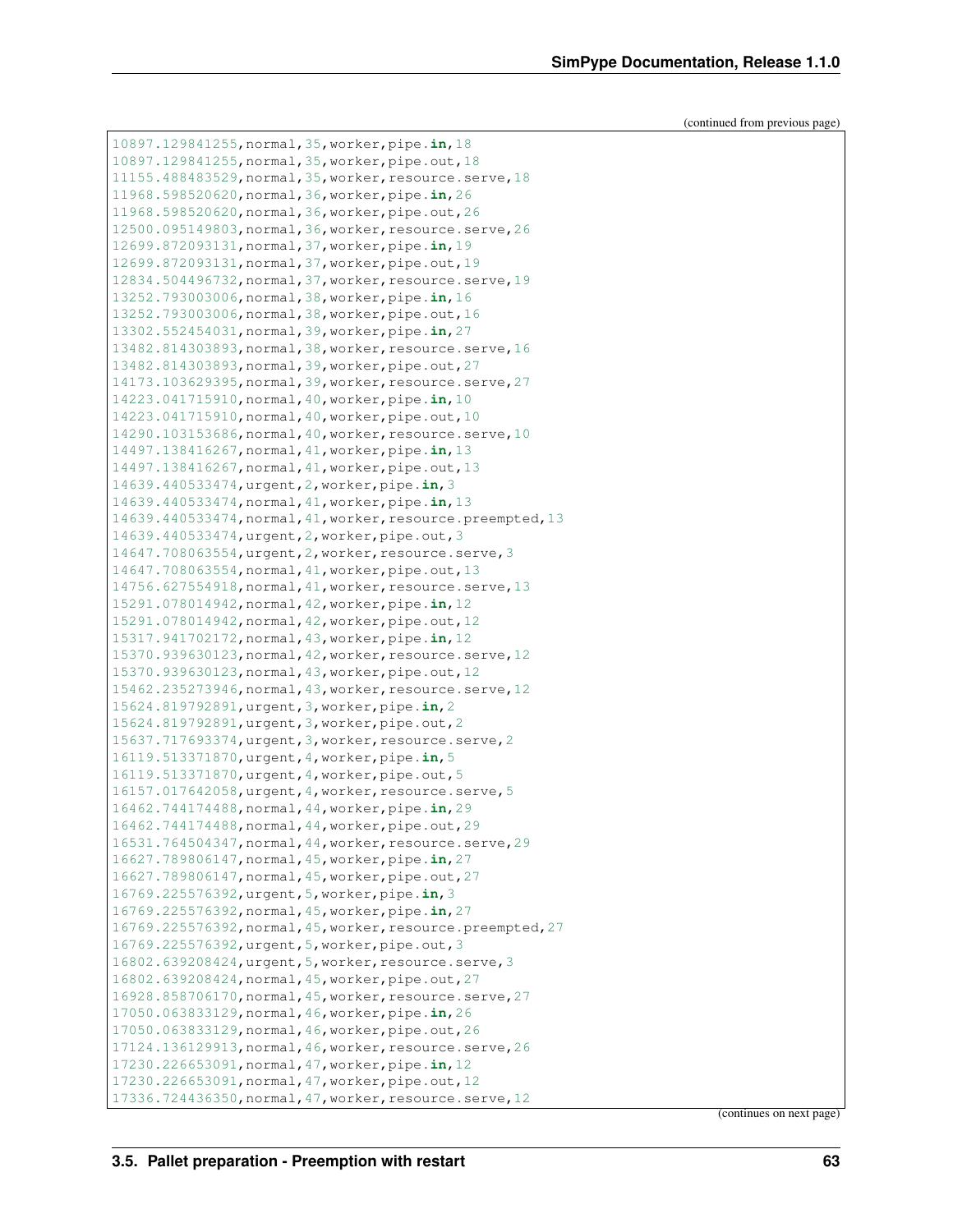| 17354.012346898, normal, 48, worker, pipe.in, 17                                                             |  |
|--------------------------------------------------------------------------------------------------------------|--|
| 17354.012346898, normal, 48, worker, pipe.out, 17                                                            |  |
| 17355.239205904, normal, 48, worker, resource.serve, 17                                                      |  |
| 17620.352568738, normal, 49, worker, pipe.in, 30                                                             |  |
| 17620.352568738, normal, 49, worker, pipe.out, 30                                                            |  |
| 17638.555968902, normal, 50, worker, pipe.in, 11                                                             |  |
| 17641.286342667, normal, 49, worker, resource.serve, 30                                                      |  |
| 17641.286342667, normal, 50, worker, pipe.out, 11                                                            |  |
| 17649.370572626, normal, 50, worker, resource.serve, 11                                                      |  |
| 18227.609556225, normal, 51, worker, pipe.in, 17                                                             |  |
| 18227.609556225, normal, 51, worker, pipe.out, 17                                                            |  |
| 18325.526972951, normal, 52, worker, pipe.in, 27                                                             |  |
| 18340.556460593, normal, 51, worker, resource.serve, 17                                                      |  |
| 18340.556460593, normal, 52, worker, pipe.out, 27                                                            |  |
| 18368.103843431, normal, 53, worker, pipe.in, 28                                                             |  |
| 18602.156693553, urgent, 6, worker, pipe.in, 2                                                               |  |
| 18602.156693553, normal, 52, worker, pipe.in, 27                                                             |  |
| 18602.156693553, normal, 52, worker, resource.preempted, 27                                                  |  |
| 18602.156693553, urgent, 6, worker, pipe.out, 2                                                              |  |
| 18625.660180106, normal, 54, worker, pipe.in, 16<br>18635.109564140, urgent, 6, worker, resource.serve, 2    |  |
| 18635.109564140, normal, 52, worker, pipe.out, 27                                                            |  |
| 18655.382871022, normal, 55, worker, pipe.in, 21                                                             |  |
| 18820.657769568, normal, 56, worker, pipe.in, 24                                                             |  |
| 18925.581562202, normal, 52, worker, resource.serve, 27                                                      |  |
| 18925.581562202, normal, 53, worker, pipe.out, 28                                                            |  |
| 18941.175794093, normal, 53, worker, resource.serve, 28                                                      |  |
| 18941.175794093, normal, 54, worker, pipe.out, 16                                                            |  |
| 19110.734835310, normal, 54, worker, resource.serve, 16                                                      |  |
| 19110.734835310, normal, 55, worker, pipe.out, 21                                                            |  |
| 19328.917751344, normal, 55, worker, resource.serve, 21                                                      |  |
| 19328.917751344, normal, 56, worker, pipe.out, 24                                                            |  |
| 19343.924326661, normal, 56, worker, resource.serve, 24                                                      |  |
| 19418.827989615, normal, 57, worker, pipe.in, 20                                                             |  |
| 19418.827989615, normal, 57, worker, pipe.out, 20                                                            |  |
| 19441.970557868, normal, 57, worker, resource.serve, 20                                                      |  |
| 19902.549448753, normal, 58, worker, pipe.in, 16                                                             |  |
| 19902.549448753, normal, 58, worker, pipe.out, 16                                                            |  |
| 19965.843141624, normal, 59, worker, pipe.in, 23                                                             |  |
| 19997.800544845, normal, 58, worker, resource.serve, 16                                                      |  |
| 19997.800544845, normal, 59, worker, pipe.out, 23                                                            |  |
| 20026.657255714, normal, 60, worker, pipe.in, 12                                                             |  |
| 20140.645452103, normal, 59, worker, resource.serve, 23<br>20140.645452103, normal, 60, worker, pipe.out, 12 |  |
| 20202.284694935, normal, 61, worker, pipe.in, 27                                                             |  |
| 20233.196567673, normal, 62, worker, pipe.in, 30                                                             |  |
| 20377.740978117, normal, 60, worker, resource.serve, 12                                                      |  |
| 20377.740978117, normal, 61, worker, pipe.out, 27                                                            |  |
| 20865.916386211, normal, 61, worker, resource.serve, 27                                                      |  |
| 20865.916386211, normal, 62, worker, pipe.out, 30                                                            |  |
| 21908.010590921, normal, 62, worker, resource.serve, 30                                                      |  |
| 22405.104643840, normal, 63, worker, pipe.in, 17                                                             |  |
| 22405.104643840, normal, 63, worker, pipe.out, 17                                                            |  |
| 22459.673137995, normal, 64, worker, pipe.in, 16                                                             |  |
| 22518.126433639, normal, 63, worker, resource.serve, 17                                                      |  |
| 22518.126433639, normal, 64, worker, pipe.out, 16                                                            |  |
| 22890.497166094, normal, 64, worker, resource.serve, 16                                                      |  |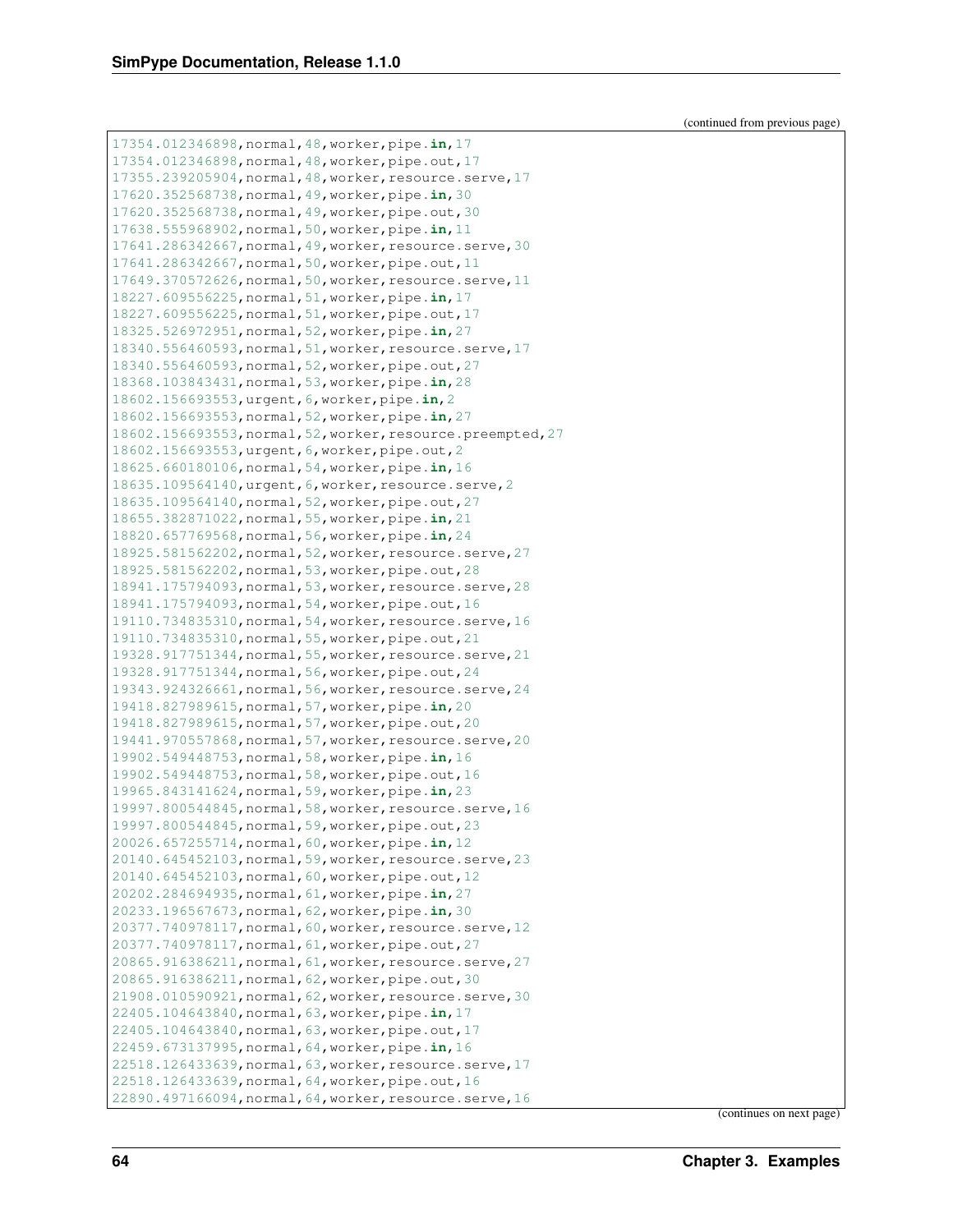| 23059.641390231, normal, 65, worker, pipe.in, 15                                                      |
|-------------------------------------------------------------------------------------------------------|
| 23059.641390231, normal, 65, worker, pipe.out, 15                                                     |
| 23202.555663625, normal, 66, worker, pipe.in, 18                                                      |
| 23692.717827817, normal, 65, worker, resource.serve, 15                                               |
| 23692.717827817, normal, 66, worker, pipe.out, 18                                                     |
| 23969.507264275, normal, 66, worker, resource.serve, 18                                               |
| 23985.770404155, normal, 67, worker, pipe.in, 19                                                      |
| 23985.770404155, normal, 67, worker, pipe.out, 19                                                     |
| 24129.411999484, urgent, 7, worker, pipe.in, 5                                                        |
| 24129.411999484, normal, 67, worker, pipe.in, 19                                                      |
| 24129.411999484, normal, 67, worker, resource.preempted, 19                                           |
| 24129.411999484, urgent, 7, worker, pipe.out, 5                                                       |
| 24150.748200119, normal, 68, worker, pipe.in, 16                                                      |
| 24162.753955272, urgent, 7, worker, resource.serve, 5                                                 |
| 24162.753955272, normal, 67, worker, pipe.out, 19                                                     |
| 24256.343058885, normal, 69, worker, pipe.in, 28                                                      |
| 24655.586399733, normal, 70, worker, pipe.in, 11                                                      |
| 24820.996876307, normal, 67, worker, resource.serve, 19                                               |
| 24820.996876307, normal, 68, worker, pipe.out, 16                                                     |
| 24830.415160243, normal, 68, worker, resource.serve, 16                                               |
| 24830.415160243, normal, 69, worker, pipe.out, 28                                                     |
| 25069.055163798, normal, 71, worker, pipe.in, 26                                                      |
| 25076.114325739, normal, 69, worker, resource.serve, 28                                               |
| 25076.114325739, normal, 70, worker, pipe.out, 11                                                     |
| 25159.430689843, normal, 70, worker, resource.serve, 11                                               |
| 25159.430689843, normal, 71, worker, pipe.out, 26                                                     |
| 25174.656629241, normal, 71, worker, resource.serve, 26                                               |
| 25824.484256334, normal, 72, worker, pipe.in, 26                                                      |
| 25824.484256334, normal, 72, worker, pipe.out, 26<br>25849.535088579, normal, 73, worker, pipe.in, 29 |
| 25870.649230507, normal, 74, worker, pipe.in, 17                                                      |
| 25877.935030450, normal, 72, worker, resource.serve, 26                                               |
| 25877.935030450, normal, 73, worker, pipe.out, 29                                                     |
| 26025.790657825, normal, 75, worker, pipe.in, 28                                                      |
| 26110.585225500, normal, 76, worker, pipe.in, 29                                                      |
| 26122.751104181, normal, 77, worker, pipe.in, 12                                                      |
| 26285.768618591, normal, 78, worker, pipe.in, 28                                                      |
| 26535.647932996, normal, 79, worker, pipe.in, 20                                                      |
| 26701.643222715, normal, 73, worker, resource.serve, 29                                               |
| 26701.643222715, normal, 74, worker, pipe.out, 17                                                     |
| 26740.485124224, normal, 74, worker, resource.serve, 17                                               |
| 26740.485124224, normal, 75, worker, pipe.out, 28                                                     |
| 27093.132978907, normal, 75, worker, resource.serve, 28                                               |
| 27093.132978907, normal, 76, worker, pipe.out, 29                                                     |
| 27172.218684318, normal, 76, worker, resource.serve, 29                                               |
| 27172.218684318, normal, 77, worker, pipe.out, 12                                                     |
| 27232.677874590, normal, 77, worker, resource.serve, 12                                               |
| 27232.677874590, normal, 78, worker, pipe.out, 28                                                     |
| 27354.305656355, normal, 80, worker, pipe.in, 19                                                      |
| 27537.623542977, normal, 81, worker, pipe.in, 12                                                      |
| 27540.431278109, normal, 82, worker, pipe.in, 29                                                      |
| 27544.541223340, normal, 78, worker, resource.serve, 28                                               |
| 27544.541223340, normal, 79, worker, pipe.out, 20                                                     |
| 28032.995398995, urgent, 8, worker, pipe.in, 1                                                        |
| 28032.995398995, normal, 79, worker, pipe.in, 20                                                      |
| 28032.995398995, normal, 79, worker, resource.preempted, 20                                           |
| 28032.995398995, urgent, 8, worker, pipe.out, 1                                                       |

(continues on next page)

 $\overline{1}$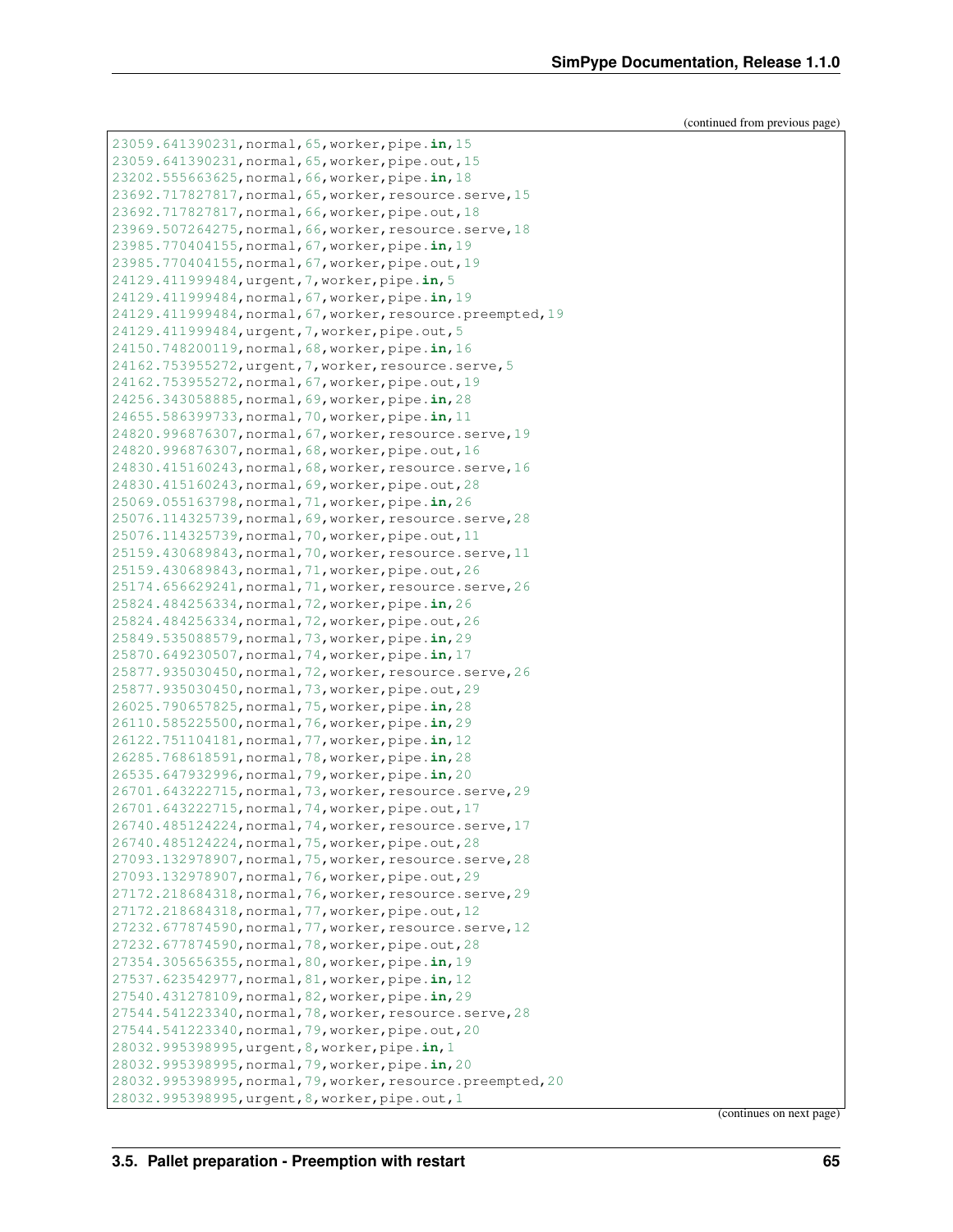```
28040.045262756,urgent,8,worker,resource.serve,1
28040.045262756,normal,79,worker,pipe.out,20
28068.463203843,normal,79,worker,resource.serve,20
28068.463203843,normal,80,worker,pipe.out,19
28150.022453409,normal,80,worker,resource.serve,19
28150.022453409,normal,81,worker,pipe.out,12
28158.575078333,normal,81,worker,resource.serve,12
28158.575078333,normal,82,worker,pipe.out,29
28239.801232244,normal,82,worker,resource.serve,29
```
## **3.6 Fish factory**

SimPype features used in this example: [Random variables,](../tutorial/random.html) [Resource inline customization,](../tutorial/resource.html#inline-customization) [Message next,](../tutorial/message.html#next) [Log custom](../tutorial/logging.html#log-custom-message-properties) [message properties.](../tutorial/logging.html#log-custom-message-properties)

The scenario of the simulation is a food factory processing fish:

```
/-> |Dry|
                                        /
|Fish| -> |Selector| -+---> |Can|
                                        \setminus\left\langle \rightarrow \right| | Grill|
```
There are three species of fish arriving at the factory: cod, tuna, and calamari. These species need first to be sperated and process accordingly. Cod will be dried, tuna will be cut in chunks and put in a can, calamari will be grilled.

```
import simpype
import random
# [Mandatory] Create a SimPype simulation object
sim = simpype.Simulation(id = 'fish')
# [Optional] Fix the seed used by the pseudo-random generator
sim.seed = 42# [Optional] Configure the log directory.
# [Default] Log are store by default in the 'current working directory/log'
sim.log.dir = 'log'
# [Optional] Disable the logging to file and print to console instead
#sim.log.file = False
#sim.log.print = True
# [Optional] Log custom message properties
sim.log.property('species')
# [Mandatory] Add at least one generator to the simulation
fish = sim.add\_generator(id = 'fish')# [Mandatory] Assign an arrival time
fish.random['arrival'] = {
        0: lambda: random.expovariate(1.0 / 0.1)
}
fish.message.property['species'] = {
        0: lambda: random.choice(['cod', 'tuna', 'calamari'])
}
```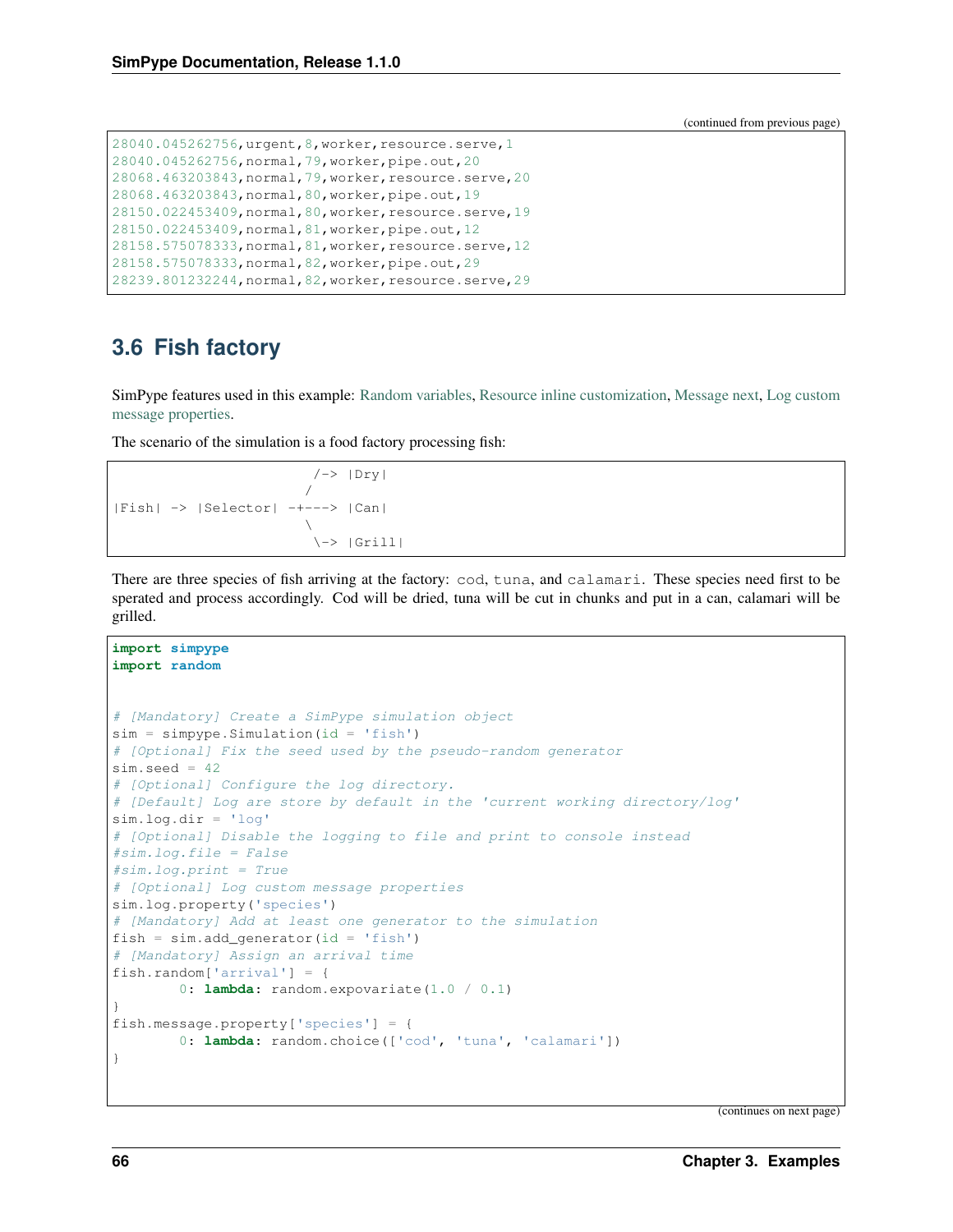```
(continued from previous page)
```

```
# [Mandatory] Add at least one resource to the simulation
dry = sim.add\_resource(id = 'dry')dry.random['service'] = {
       0: lambda: 60
}
# Add an additional resource
can = sim.add\_resource(id = 'can')can.random['service'] = {
       0: lambda: random.expovariate(1.0 / 20)
}
# Add an additional resource
qrill = sim.add resource(id = 'qrill')
grill.random['service'] = {
        0: lambda: random.expovariate(1.0 / 60)
}
# Add an additional resource
selector = sim.add\_resource(id = 'selector')@simpype.resource.service(selector)
def selector_service(self, message):
        if message.property['species'].value == 'cod':
                message.next = dry
        elif message.property['species'].value == 'tuna':
               message.next = can
        elif message.property['species'].value == 'calamari':
                message.next = grill
# [Mandatory] Add a pipeline connecting the generator and the resource
p0 = sim.add_pipeline(fish, selector)
p1 = sim.add pipeline(selectron, can)p2 = sim.add_pipeline(selector, grill)
pM = sim.merge_pipeline(p0, p1, p2)
# [Mandatory] Run the simulation e.g. until t=2
sim.run(until = 2)
```
sim.cfg stored under the log folder contains:

```
Simulation Seed: 42
Simulation Time: 2.000000000
Execution Time: 0.014687043
```
sim.log stored under the log folder contains:

```
timestamp, message, seq_num, resource, event, species
0.133359267,fish,0,selector,pipe.in,calamari
0.133359267, fish, 0, selector, pipe.out, calamari
0.133359267, fish, 0, selector, resource.serve, calamari
0.133359267,fish,0,grill,pipe.in,calamari
0.133359267, fish, 0, grill, pipe.out, calamari
0.268323787,fish,1,selector,pipe.in,calamari
0.268323787, fish, 1, selector, pipe.out, calamari
0.268323787, fish, 1, selector, resource.serve, calamari
0.268323787,fish,1,grill,pipe.in,calamari
```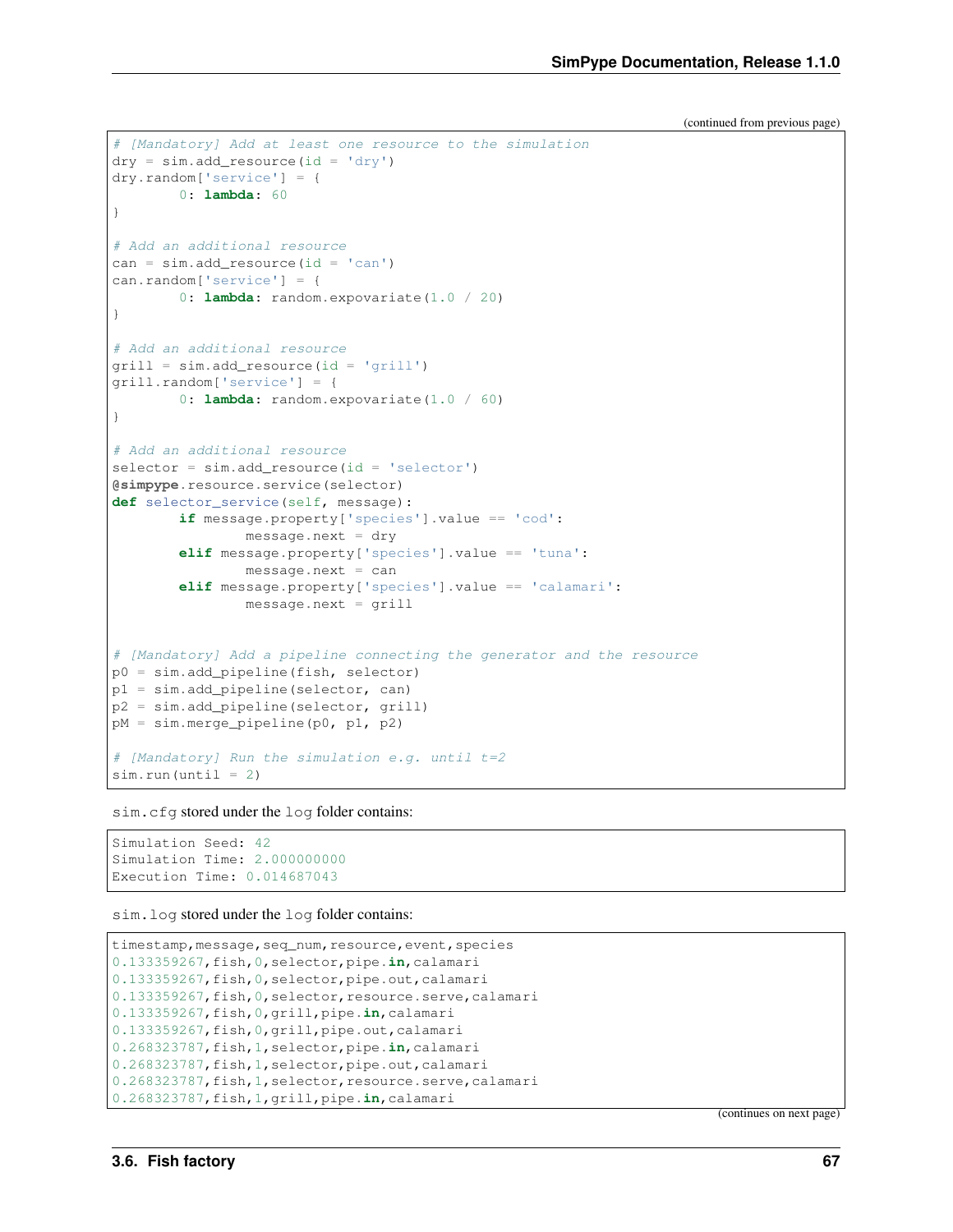0.323128403,fish,2,selector,pipe.**in**,cod 0.323128403, fish, 2, selector, pipe.out, cod 0.323128403, fish, 2, selector, resource.serve, cod 0.323128403,fish,2,dry,pipe.**in**,cod 0.323128403,fish,2,dry,pipe.out,cod 0.332966368,fish,3,selector,pipe.**in**,cod 0.332966368,fish,3,selector,pipe.out,cod 0.332966368, fish, 3, selector, resource.serve, cod 0.332966368,fish,3,dry,pipe.**in**,cod 0.403357921,fish,4,selector,pipe.**in**,cod 0.403357921,fish,4,selector,pipe.out,cod 0.403357921, fish, 4, selector, resource.serve, cod 0.403357921,fish,4,dry,pipe.**in**,cod 0.485739346,fish,5,selector,pipe.**in**,calamari 0.485739346,fish,5,selector,pipe.out,calamari 0.485739346, fish, 5, selector, resource.serve, calamari 0.485739346,fish,5,grill,pipe.**in**,calamari 0.590688546,fish,6,selector,pipe.**in**,calamari 0.590688546, fish, 6, selector, pipe.out, calamari 0.590688546, fish, 6, selector, resource.serve, calamari 0.590688546,fish,6,grill,pipe.**in**,calamari 0.645078509,fish,7,selector,pipe.**in**,tuna 0.645078509, fish, 7, selector, pipe.out, tuna 0.645078509, fish, 7, selector, resource.serve, tuna 0.645078509,fish,7,can,pipe.**in**,tuna 0.645078509, fish, 7, can, pipe.out, tuna 0.734059379,fish,8,selector,pipe.**in**,cod 0.734059379,fish,8,selector,pipe.out,cod 0.734059379, fish, 8, selector, resource.serve, cod 0.734059379,fish,8,dry,pipe.**in**,cod 0.876275315,fish,9,selector,pipe.**in**,cod 0.876275315, fish, 9, selector, pipe.out, cod 0.876275315, fish, 9, selector, resource.serve, cod 0.876275315,fish,9,dry,pipe.**in**,cod 0.996054309,fish,10,selector,pipe.**in**,tuna 0.996054309, fish, 10, selector, pipe.out, tuna 0.996054309, fish, 10, selector, resource.serve, tuna 0.996054309,fish,10,can,pipe.**in**,tuna 1.028609505,fish,11,selector,pipe.**in**,cod 1.028609505,fish,11,selector,pipe.out,cod 1.028609505,fish,11,selector,resource.serve,cod 1.028609505,fish,11,dry,pipe.**in**,cod 1.343761770,fish,12,selector,pipe.**in**,tuna 1.343761770,fish,12,selector,pipe.out,tuna 1.343761770, fish, 12, selector, resource.serve, tuna 1.343761770,fish,12,can,pipe.**in**,tuna 1.354543710,fish,13,selector,pipe.**in**,tuna 1.354543710, fish, 13, selector, pipe.out, tuna 1.354543710, fish, 13, selector, resource.serve, tuna 1.354543710,fish,13,can,pipe.**in**,tuna 1.364715578,fish,14,selector,pipe.**in**,tuna 1.364715578, fish, 14, selector, pipe.out, tuna 1.364715578, fish, 14, selector, resource.serve, tuna 1.364715578,fish,14,can,pipe.**in**,tuna 1.457280525,fish,15,selector,pipe.**in**,cod 1.457280525,fish,15,selector,pipe.out,cod 1.457280525,fish,15,selector,resource.serve,cod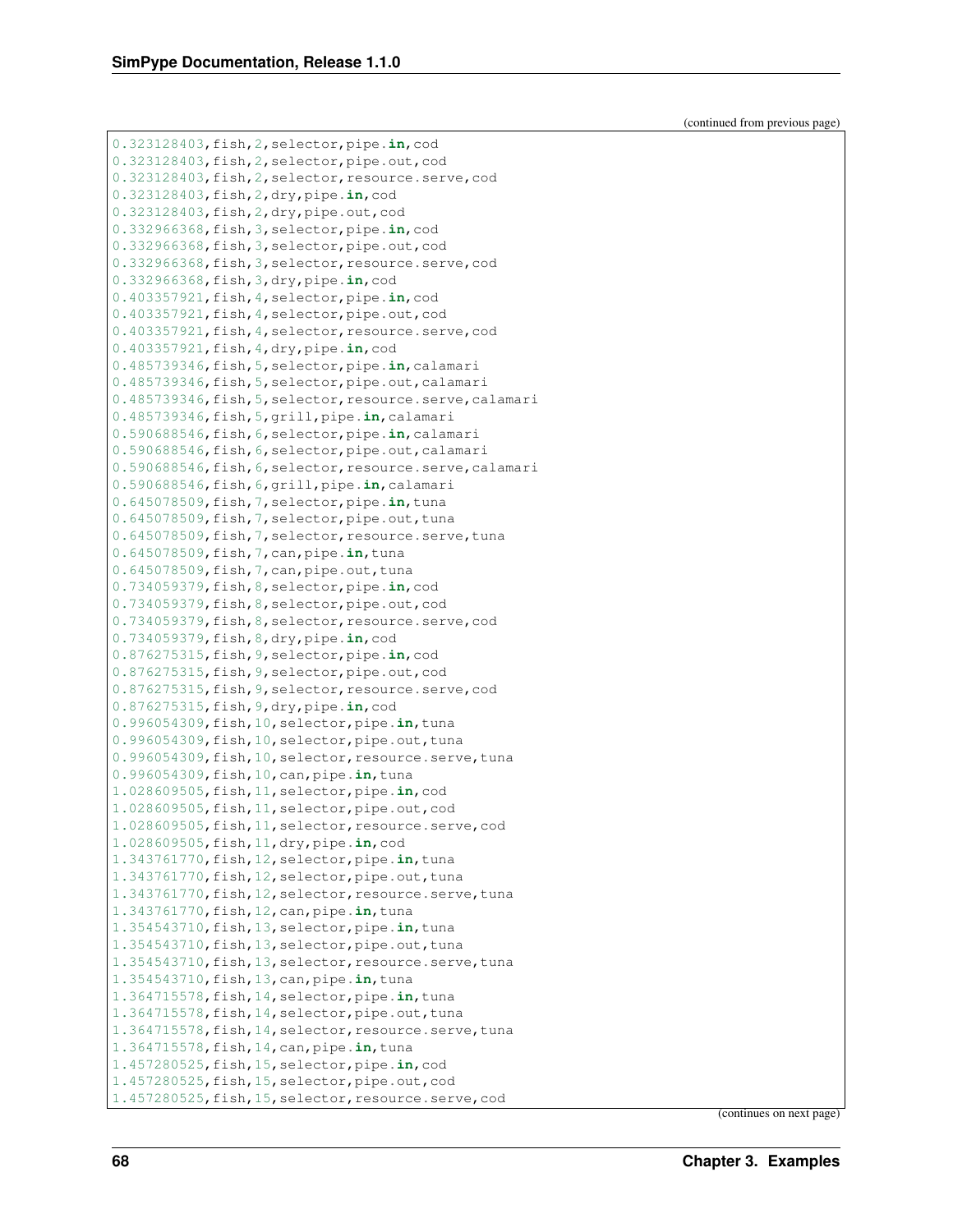1.457280525,fish,15,dry,pipe.**in**,cod 1.588114568,fish,16,selector,pipe.**in**,calamari 1.588114568,fish,16,selector,pipe.out,calamari 1.588114568,fish,16,selector,resource.serve,calamari 1.588114568,fish,16,grill,pipe.**in**,calamari 1.601447842,fish,17,selector,pipe.**in**,tuna 1.601447842,fish,17,selector,pipe.out,tuna 1.601447842,fish,17,selector,resource.serve,tuna 1.601447842,fish,17,can,pipe.**in**,tuna 1.609655675,fish,18,selector,pipe.**in**,tuna 1.609655675,fish,18,selector,pipe.out,tuna 1.609655675,fish,18,selector,resource.serve,tuna 1.609655675,fish,18,can,pipe.**in**,tuna 1.786501773,fish,19,selector,pipe.**in**,calamari 1.786501773,fish,19,selector,pipe.out,calamari 1.786501773,fish,19,selector,resource.serve,calamari 1.786501773,fish,19,grill,pipe.**in**,calamari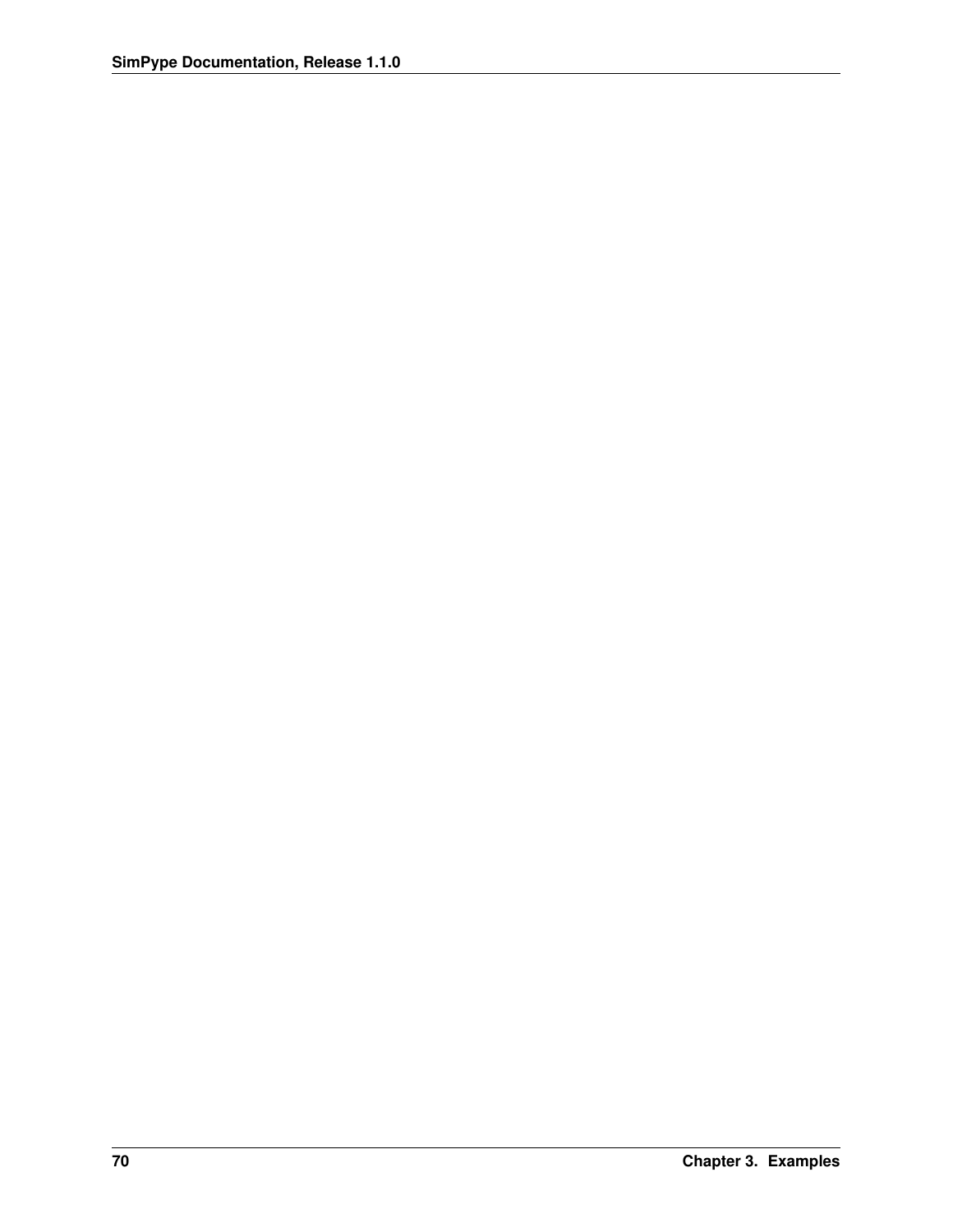# CHAPTER 4

# API Reference

<span id="page-74-1"></span>The API reference provides detailed descriptions of SimPype's classes and functions. It should be helpful if you plan to extend SimPype with custom components.

### <span id="page-74-0"></span>**4.1 simpype.build**

SimPype's build library.

simpype.build.**generator**(*sim*, *id*, *model=None*) Create a [Resource](#page-86-0) object implementing a generator.

Dynamically build a generator object based on the model. If model is None the default generator model is built.

#### Parameters

- **sim** ([Simulation](#page-91-0)) The SimPype simulation object
- **id**  $(str)$  The resource id to build
- **model** (str, optional) The model of the resource

#### Returns [Resource](#page-86-0)

```
simpype.build.logger(name, path)
```
Create a logger object.

This function creates a logger object for logging the simulation results. A logger accepts a (str) as input and writes it to the log file.

#### **Parameters**

- **name**  $(str)$  The name of the logger
- **path**  $(str)$  The path of the log file managed by the logger

Returns Python Logger from logging module logging. Logger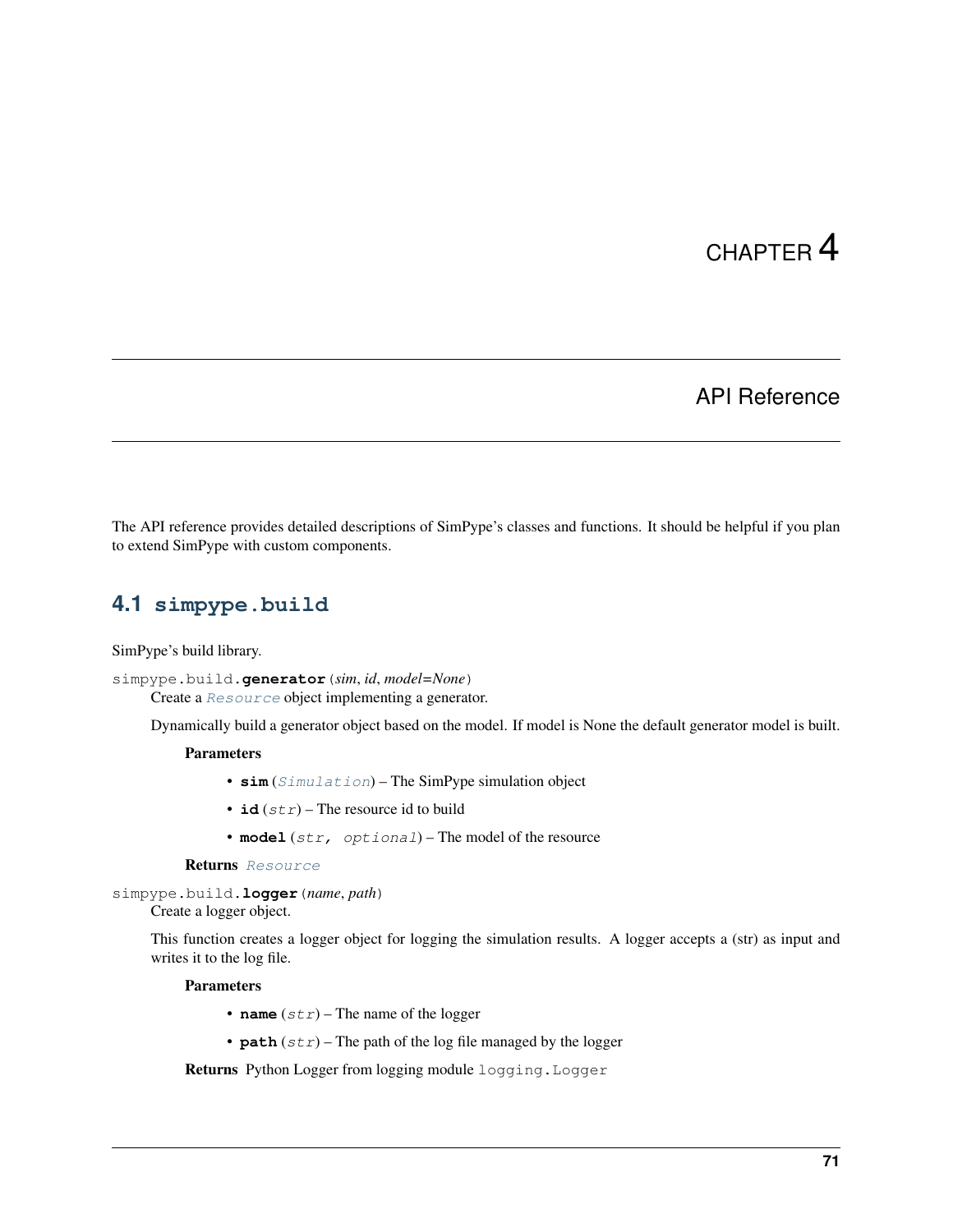```
simpype.build.pipe(sim, resource, id, model=None)
```
Create a [Pipe](#page-80-0) object.

Dynamically build a pipe object based on the model. If model is None the default pipe model is built.

#### **Parameters**

- **sim** ([Simulation](#page-91-0)) The SimPype simulation object
- **resource** ([Resource](#page-86-0)) The resource object this pipe is associated to
- **id**  $(str)$  The pipe id to build
- **model** (str, optional) The model of the pipe

#### Returns [Pipe](#page-80-0)

simpype.build.**queue**(*sim*, *pipe*, *id*, *model=None*)

Create a [Queue](#page-82-0) object.

Dynamically build a queue object based on the model. If model is None the default queue model is built.

#### Parameters

- **sim** ([Simulation](#page-91-0)) The SimPype simulation object
- **pipe** ([Pipe](#page-80-0)) The pipe object this queue is associated to
- **id**  $(str)$  The queue id to build
- **model** (str, optional) The model of the queue

#### Returns [Queue](#page-82-0)

```
simpype.build.resource(sim, id, model=None, capacity=1, pipe=None)
```
Create a [Resource](#page-86-0) object.

Dynamically build a resource object based on the model. If model is None the default resource model is built.

#### **Parameters**

- **sim** ([Simulation](#page-91-0)) The SimPype simulation object
- **id** (str) The resource id to build
- **model** (str, optional) The model of the resource
- **capacity** (int, optional) The capacity of the resource
- **pipe** (str, optional) The model of the pipe associated to the resource

Returns [Resource](#page-86-0)

### <span id="page-75-1"></span>**4.2 simpype.message**

#### SimPype's message.

```
class simpype.message.Message(sim, resource, id)
     This class implements the simpype.Message object.
```
simpype.Message object is the atomic unit processed by simpype.Resource objects.

- **sim** ([Simulation](#page-91-0)) The SimPype simulation object
- **resource** ([Resource](#page-86-0)) The simpype.Resource object generating this message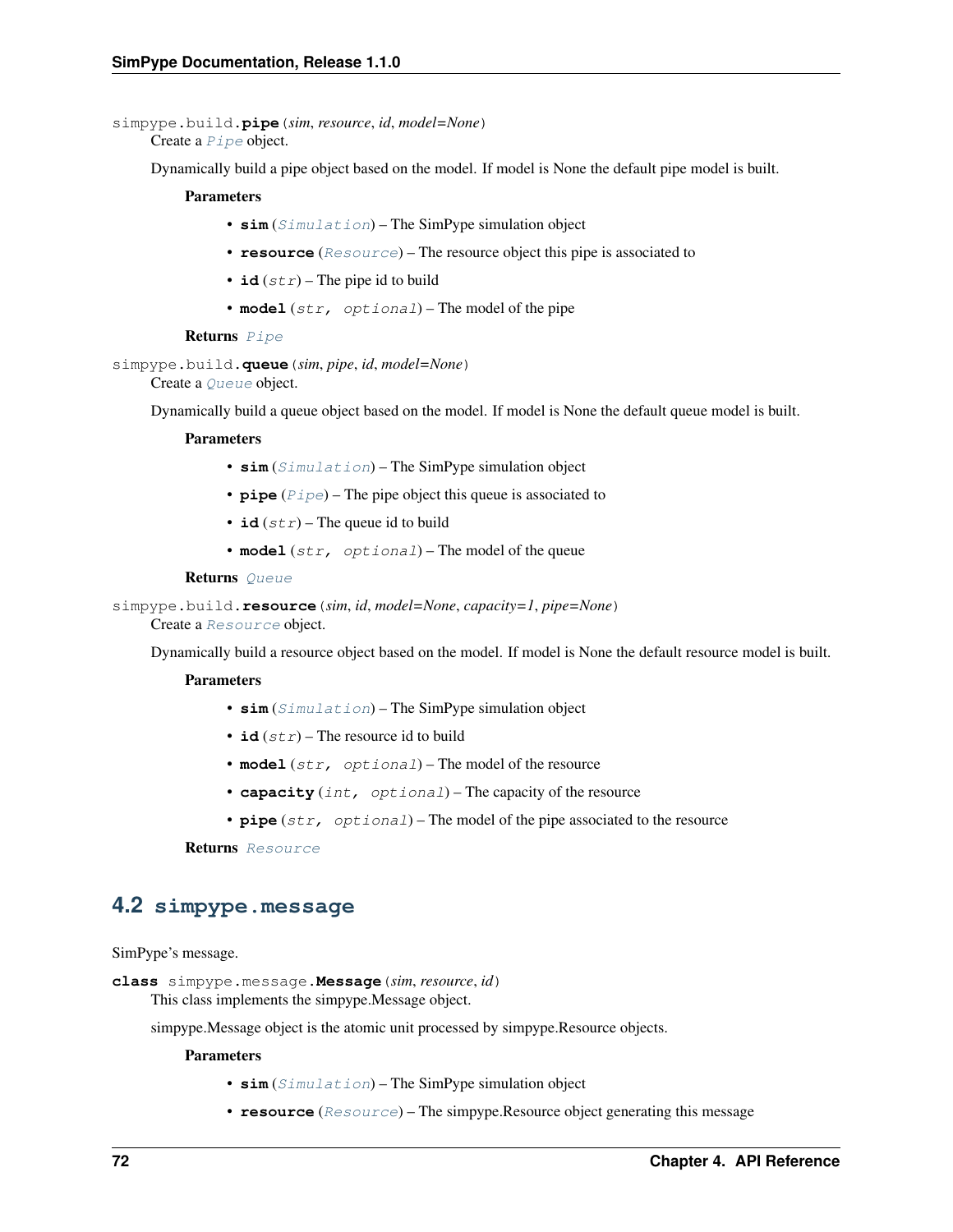• **id**  $(str)$  – The SimPype message id

#### <span id="page-76-0"></span>**sim**

The SimPype simulation object.

Type [Simulation](#page-91-0)

#### **env**

The SimPy environment object.

Type simpy.Environment

#### **id**

The simpype.Message id

Type str

#### **generated**

The simulation time when this object was generated.

Type float

#### **generator**

The simpype.Resource that created the message.

Type [Resource](#page-86-0)

#### **is\_alive**

The boolean value marking if the message is alive or not. A message is not alive when no further steps are available or if it is used as a template by a generator.

Type bool

#### **location**

The location of the simpype.Message inside the simulation pipeline.

Type [Resource](#page-86-0)[Pipe](#page-80-0)[Queue](#page-82-0)

#### **property**

The PropertyDict dictionary storing the [Property](#page-77-0) objects

Type [PropertyDict](#page-78-0)

#### **seq\_num**

The sequence number of the message

Type int

#### **subscription**

The dictionary storing the Subscription objects

Type dict

#### **visited**

The list of the visited simpype.Resource objects

Type list

#### **copy**()

Create a dopy of this simpype.Message object.

#### Returns [Message](#page-75-0)

#### **done**()

Deactivate the message, empty the next adjency list, and defuse all the active subscriptions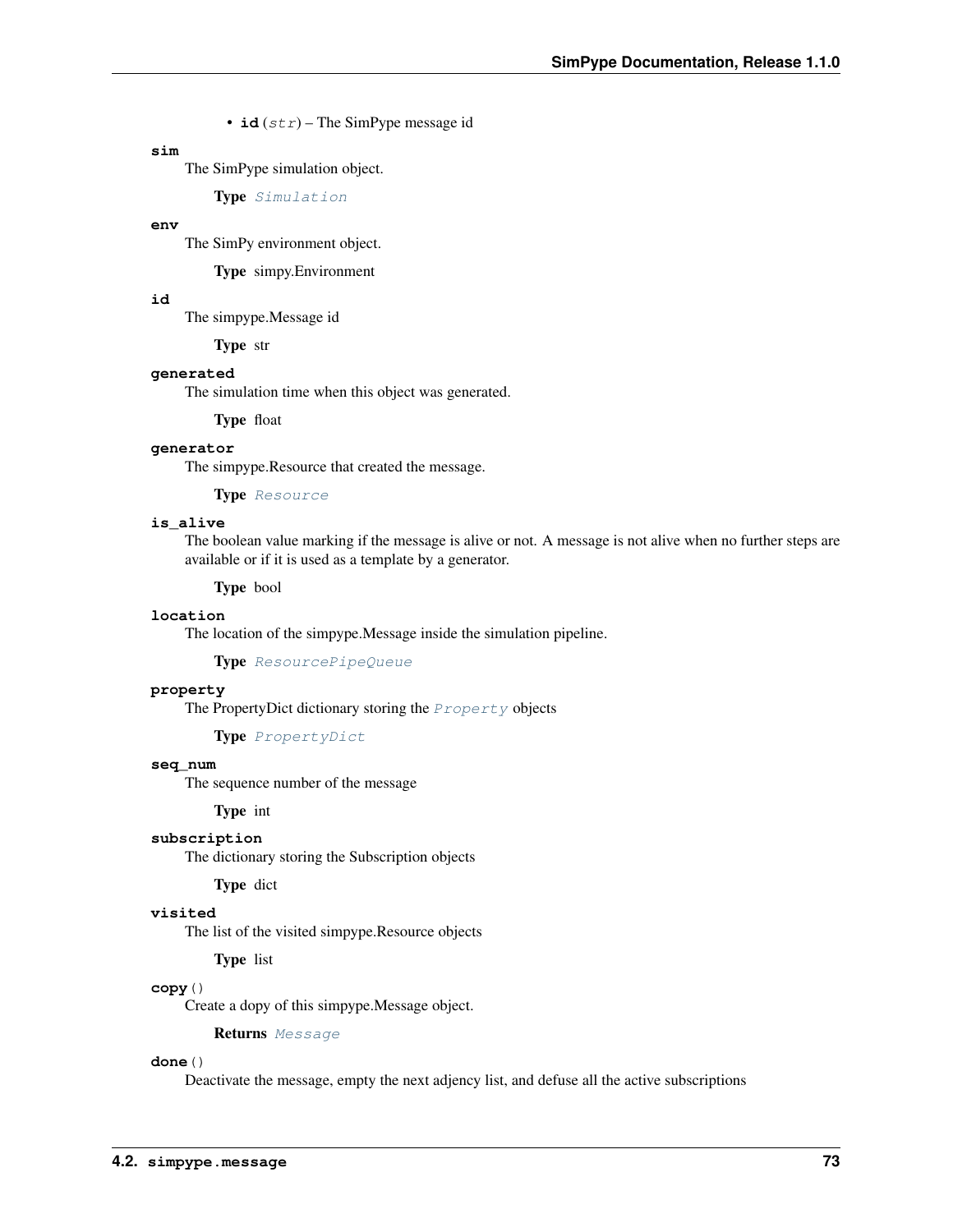#### <span id="page-77-1"></span>**drop**(*id='dropped'*, *event=None*)

Drop the simpype.Message object from the simulation.

If event is not None, subscribe the message to the event and the default drop callback

#### Parameters

- **id** (str, optional) The id identifying in the log this drop action
- **event** (simpy. Event, optional) The event that will trigger the message dropping

#### **next**

The next resources available to the message in the form of adjency list

Next property admits only simpype.Resource, simpype.Pipeline, and next-compatible values

#### **pipeline**

The pipeline associated to the message in the form of adjency.

A pipeline represents all the possible paths to the message. Pipeline property admits only simpype.Pipeline objects as a value

#### **resource**

The resource currently managing the message.

Resource property admits only simpype.Resource objects as a value

#### **subscribe**(*event*, *callback*, *id*)

Subscribe the message to a given event which will execute a callback function.

#### **Parameters**

- **event**  $(s \text{impy}. \text{Event})$  The simpy. Event to subscribe to
- **callback** (user-defined python function) The function to call upon event triggering
- **id**  $(str)$  The id identifying this subscription

Returns [Subscription](#page-78-1)

#### **timestamp**(*description*)

Create and write a timestamp to the log file

#### Parameters description  $(str)$  – The timestamp description

#### **unsubscribe**(*id*)

Unsubscribe the message from the subscription id

**Parameters**  $id$  (any) – The subscription id to unsubscribe

#### <span id="page-77-0"></span>**class** simpype.message.**Property**(*sim*, *name*, *value*)

This class implements the properties used by simpype.Message objects.

A property value can be either static or dynamic. In the latter case the value must follow the simpype.Random value dictionary format.

- **sim** ([Simulation](#page-91-0)) The SimPype simulation object
- **name**  $(str)$  The property name
- **value** (any) The property value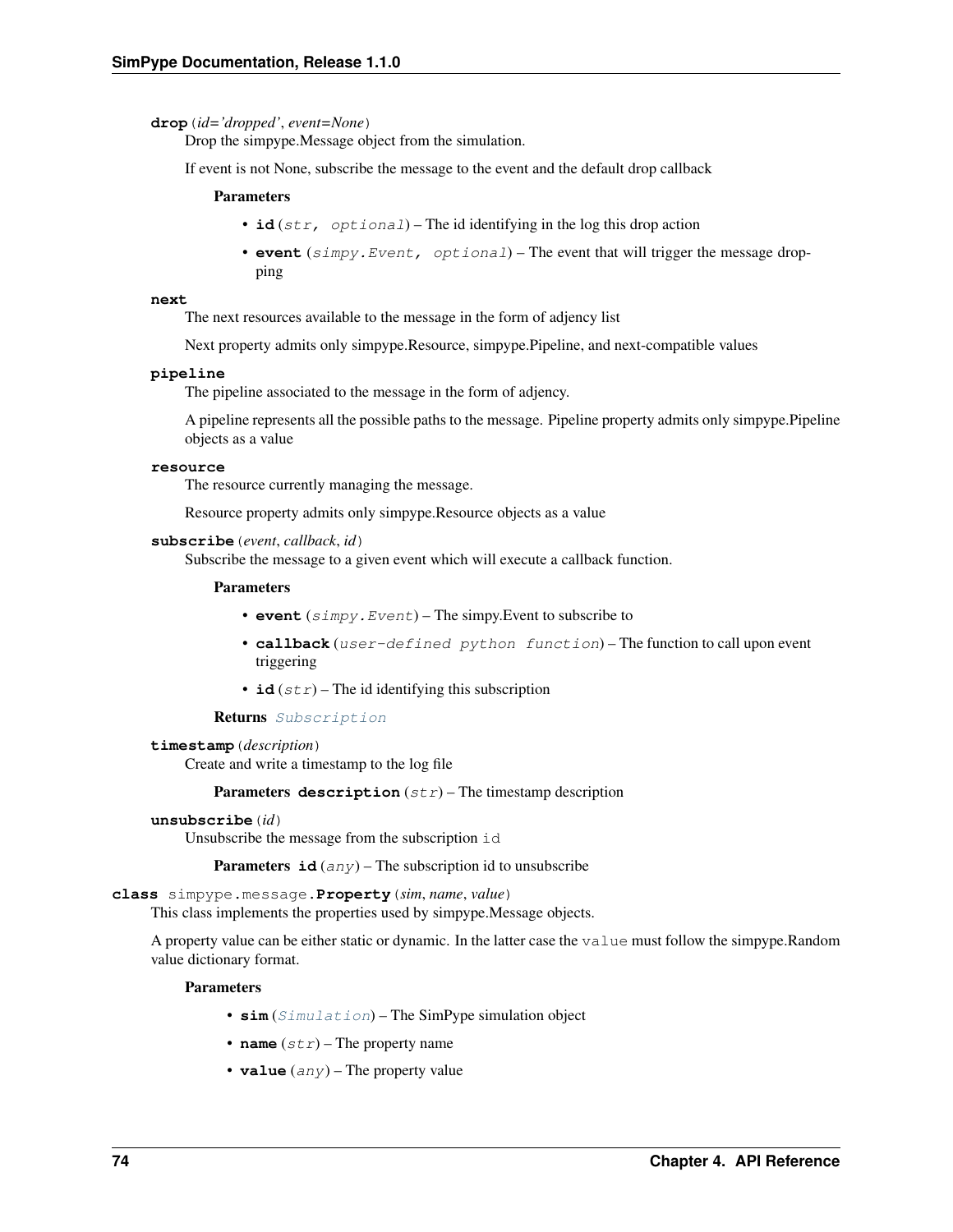#### <span id="page-78-2"></span>**sim**

The SimPype simulation object

Type [Simulation](#page-91-0)

#### **env**

The SimPy environment object

Type simpy.Environment

#### **name**

The property name

Type str

#### **value**

The property value

Type any

#### **copy**()

Create a copy of the object.

#### Returns [Property](#page-77-0)

#### **refresh**()

Generate a new random value for the simpype.Property object.

This function does not produce any effects if the simpype.Property value is static.

#### **value**

The value of the simpype.Property.

#### <span id="page-78-0"></span>**class** simpype.message.**PropertyDict**(*sim*)

A custom dictionary storing simpype.Property objects.

#### Parameters  $\sin(Simulation)$  $\sin(Simulation)$  $\sin(Simulation)$  – The SimPype simulation object

#### **sim**

The SimPype simulation object

Type [Simulation](#page-91-0)

#### **env**

The SimPy environment object

Type simpy.Environment

<span id="page-78-1"></span>**class** simpype.message.**Subscription**(*sim*, *message*, *event*, *callback*, *id*) This class implements the subscriptions used by simpype.Message objects.

Subscription used to execute a given function upong some events triggering.

- **sim** ([Simulation](#page-91-0)) The SimPype simulation object
- **message** ([Message](#page-75-0)) The SimPype message object this timestamp is associated to
- **event** (simpy.Event) The Simpy event the simpype.Message object is subscribed to
- **callback** (user-defined python function) The python function to call upon event triggering
- **id**  $(str)$  The simpype. Subscription id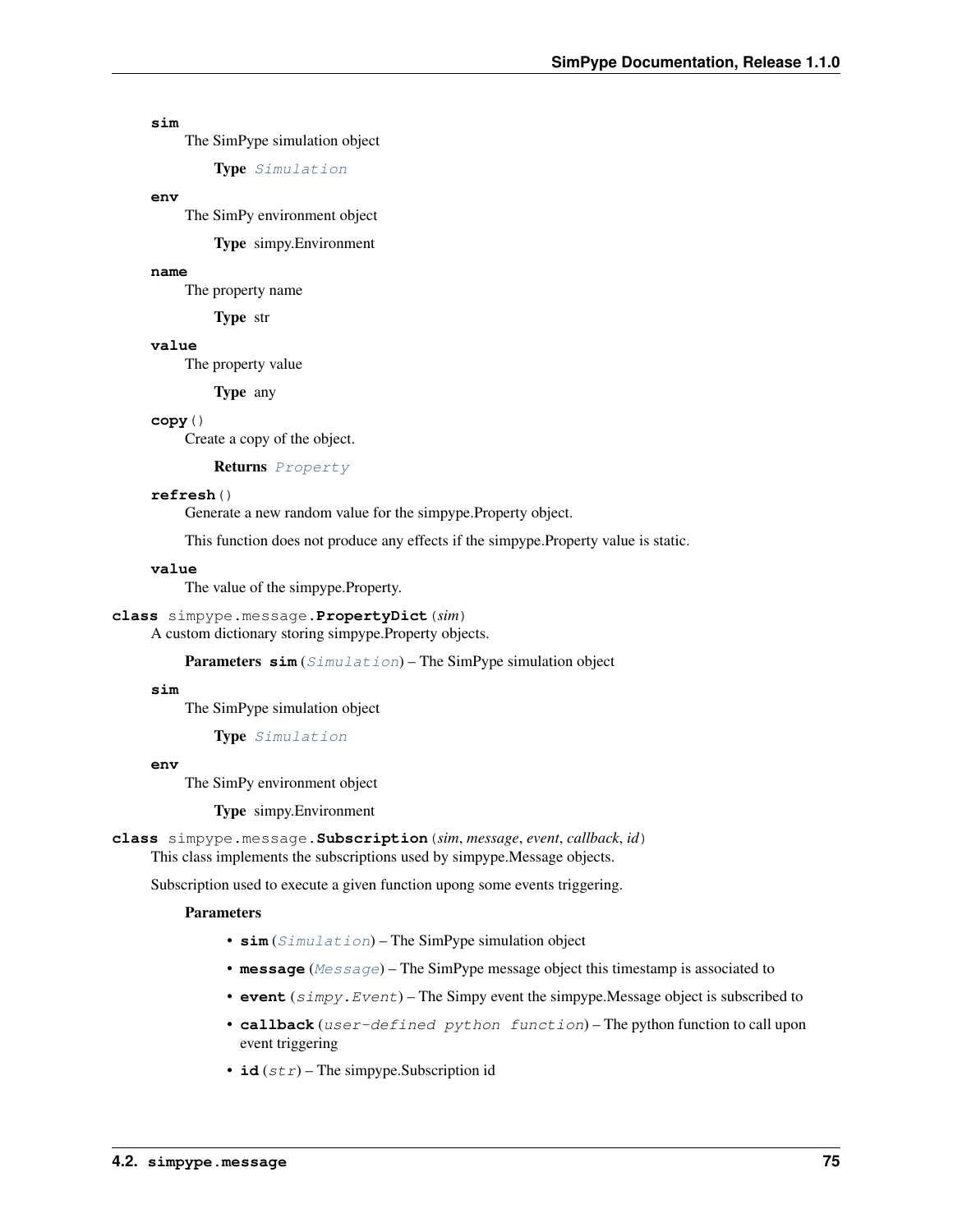#### <span id="page-79-1"></span>**sim**

The SimPype simulation object

Type [Simulation](#page-91-0)

#### **env**

The SimPy environment object

Type simpy.Environment

#### **message**

The SimPype message object this timestamp is associated to

Type [Message](#page-75-0)

#### **event**

The Simpy event the simpype.Message object is subscribed to

Type simpy.Event

#### **callback**

The python function to call upon event triggering

Type user-defined python function

#### **id**

The simpype.Subscription id

Type str

#### **disable**

The Simpy event used to remove the subscription

Type simpy.Event

<span id="page-79-0"></span>**class** simpype.message.**Timestamp**(*message*, *timestamp*, *resource*, *description*) This class implements the timestamps used by simpype.Message objects.

Timestamp objects are used for logging purposes.

#### **Parameters**

- **message** ([Message](#page-75-0)) The SimPype message object this timestamp is associated to
- $\cdot$  **timestamp** (int, float) The simulation time of the timestmap
- **resource** ([Resource](#page-86-0)) The SimPype resource object creating the timestamp
- **description**  $(str)$  The description of the event generating the timestamp

#### **message**

The SimPype message object this timestamp is associated to

#### Type [Message](#page-75-0)

#### **timestamp**

The simulation time of the timestmap

Type int,float

#### **resource**

The SimPype resource object creating the timestamp

Type [Resource](#page-86-0)

#### **description**

The description of the event generating the timestamp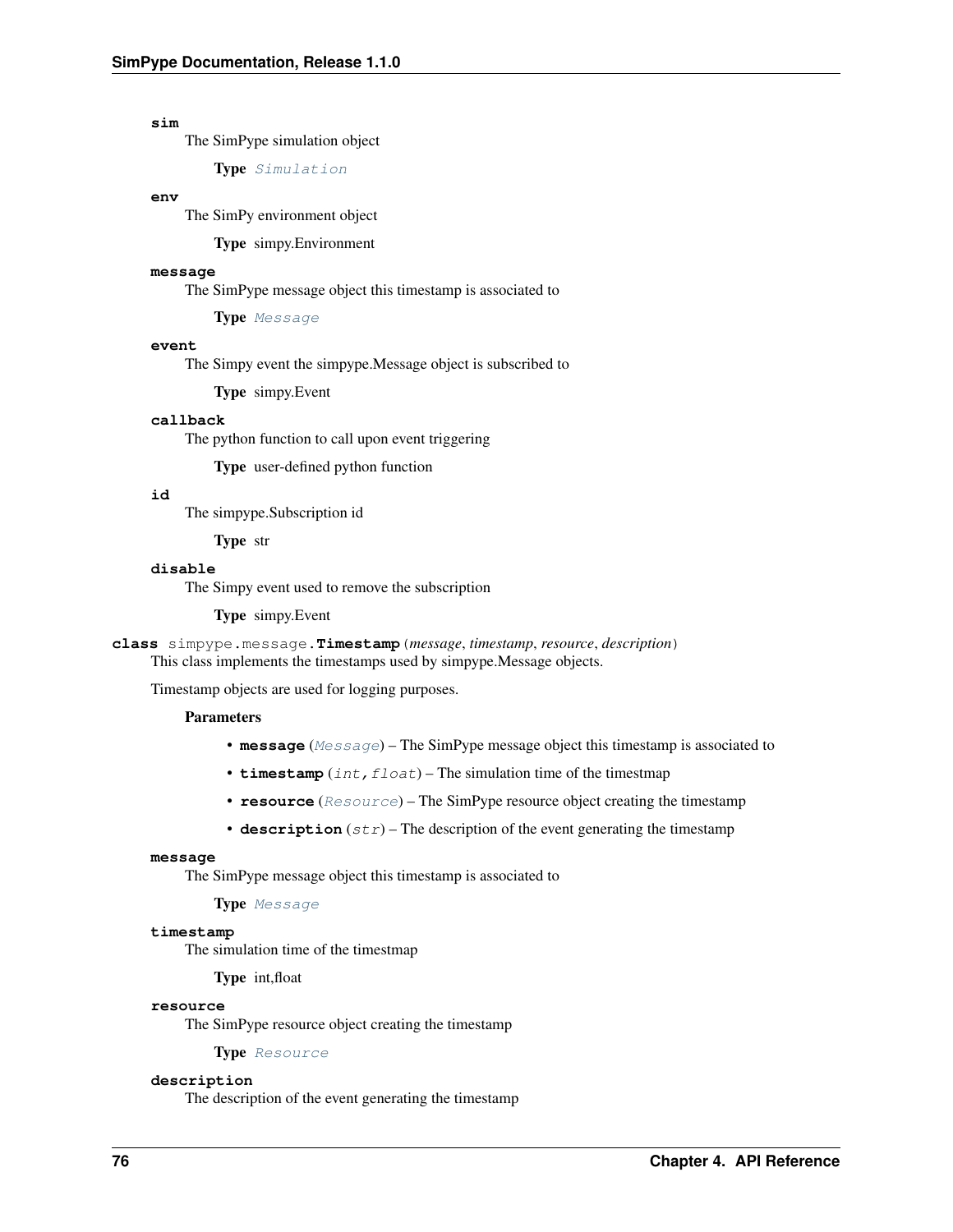Type str

### <span id="page-80-2"></span><span id="page-80-1"></span>**4.3 simpype.pipe**

SimPype's pipe.

<span id="page-80-0"></span>**class** simpype.pipe.**Pipe**(*sim*, *resource*, *id*) The pipe implements the queueing disciplines.

#### Parameters

- **sim** (Simulation) The SimPype simulation object.
- **resource** ([Resource](#page-86-0)) The resource the pipe is associated to.

• **id**  $(str)$  – The pipe id.

#### **sim**

The SimPype simulation object.

Type Simulation

#### **env**

The SimPy environment object.

Type simpy.Environment

**id**

The pipe id.

Type str

#### **resource**

The resource the pipe is associated to.

Type [Resource](#page-86-0)

#### **available**

Event signaling the presence of a [Message](#page-75-0) in the pipe.

Type simpy.events.Event

#### **queue**

The dictionary storing the [Queue](#page-82-0) instances associated to this pipe.

Type dict

**add\_queue**(*id*, *model=None*)

Add a new queue to the pipe.

#### Parameters

- **id**  $(str)$  The id of the new queue.
- $\bullet$  **model** (str) The model of the new queue. If model is None, the default queue model is created.

#### Returns Oueue

#### **full**()

Check if there is at least a [Message](#page-75-0) in the pipe.

Returns bool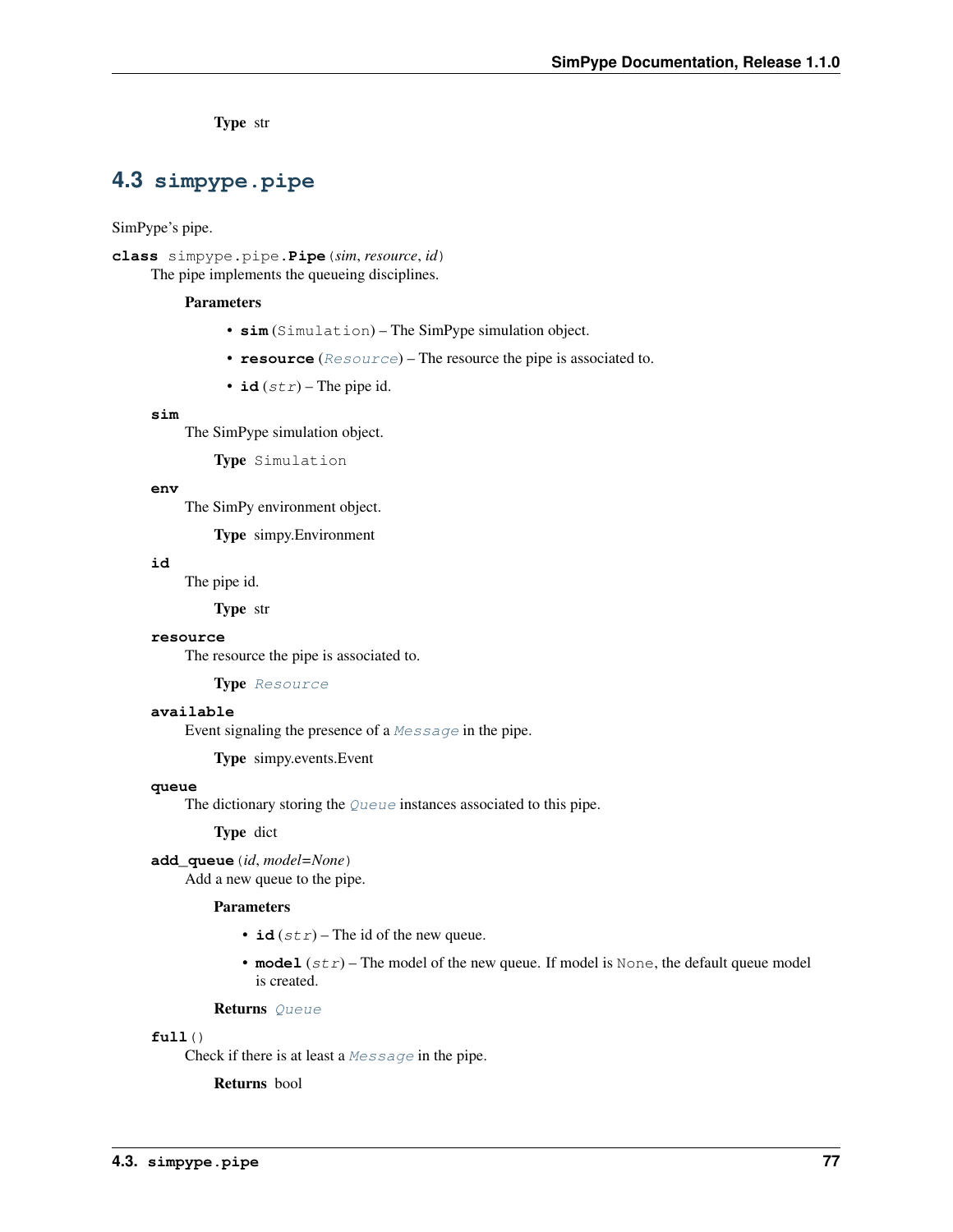<span id="page-81-2"></span>simpype.pipe.**dequeue**(*arg*)

Decorator for overloading the default  $Pip$ e dequeue behavior.

**Parameters**  $arg(Pipe)(self)$  $arg(Pipe)(self)$  $arg(Pipe)(self)$  **– The Pipe instance.** 

If the overloading is done in scripts, the  $Pipe$  instance must be provided as decorator argument.

```
myresource = sim.add_resource(id = 'myresource')
myresource.add_queue(id = 'myqueue')
@simpype.pipe.dequeue(myresource.pipe)
def dequeue(self):
        return self.queue['myqueue'].pop()
```
If the overloading is done inside a [Pipe](#page-80-0) subclass, the decorator must be called without any arguments.  $Pipe$ instance is automatically provided through self.

```
class MyPipe(simpype.Pipe):
        def __init__(self, sim, resource, id):
                super(). __init__(sim, resource, id)
                self.add_queue(id = 'myqueue')
        @simpype.pipe.dequeue
        def dequeue(self):
                return self.queue['myqueue'].pop()
```
simpype.pipe.**enqueue**(*arg*)

Decorator for overloading the default  $Pip$ e enqueue behavior.

**Parameters**  $arg(Pipe)(self)$  $arg(Pipe)(self)$  $arg(Pipe)(self)$  **– The Pipe instance.** 

If the overloading is done in scripts, the  $Pipe$  instance must be provided as decorator argument.

```
myresource = sim.add resource(id = 'myresource')myresource.add_queue(id = 'myqueue')
@simpype.pipe.enqueue(myresource.pipe)
def enqueue(self, message):
        return self.queue['myqueue'].push(message)
```
If the overloading is done inside a [Pipe](#page-80-0) subclass, the decorator must be called without any arguments. Pipe instance is automatically provided through self.

```
class MyPipe(simpype.Pipe):
        def __init__(self, sim, resource, id):
                super(). __init_(sim, resource, id)
                self.add_queue(id = 'myqueue')
        @simpype.pipe.enqueue
        def enqueue(self, message):
                return self.queue['myqueue'].push(message)
```
### <span id="page-81-1"></span>**4.4 simpype.pipeline**

SimPype's pipeline.

<span id="page-81-0"></span>**class** simpype.pipeline.**Pipeline**(*sim*, *id*) The pipeline connecting the various [Resource](#page-86-0) instances.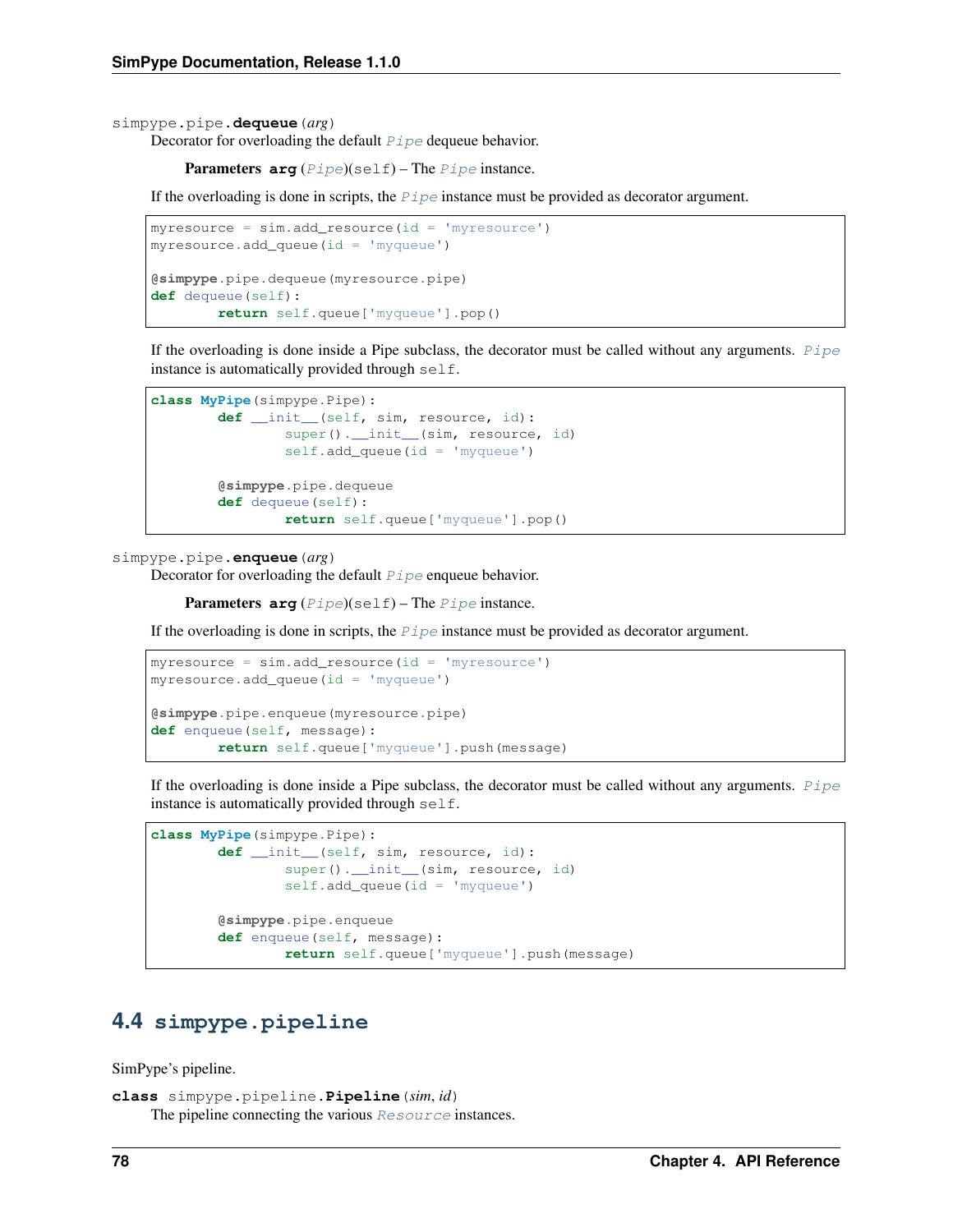#### <span id="page-82-2"></span>**Parameters**

- **sim** (Simulation) The SimPype simulation object.
- **id** (str) The pipeline id.

#### **sim**

The SimPype simulation object.

Type Simulation

#### **env**

The SimPy environment object.

Type simpy.Environment

#### **id**

The pipeline id.

Type str

#### **resource**

The dictionary storing the connected resources in the form of adjency list.

Type dict

#### **first**

The first resource of the pipeline.

Type [Resource](#page-86-0)

#### **last**

The last resource of the pipeline.

Type [Resource](#page-86-0)

#### **add\_pipe**(*src*, *dst*)

Add a pipe to the pipeline.

Connect resource src to resource dst.

#### Parameters

- **src** ([Resource](#page-86-0)) The source resource of the pipe.
- **dst** ([Resource](#page-86-0)) The destination resource of the pipe.

#### **merge\_pipe**(*pipeline*)

Merge pipeline with this pipeline.

Parameters **pipeline** (*[Pipeline](#page-81-0)*) – The pipeline to be merged with this pipeline.

### <span id="page-82-1"></span>**4.5 simpype.queue**

SimPype's queue.

```
class simpype.queue.Queue(sim, pipe, id)
     Queue is used by Pipe to store Message objects.
```
- **sim** (Simulation) The SimPype simulation object.
- **pipe** ([Pipe](#page-80-0)) The pipe this queue is associated to.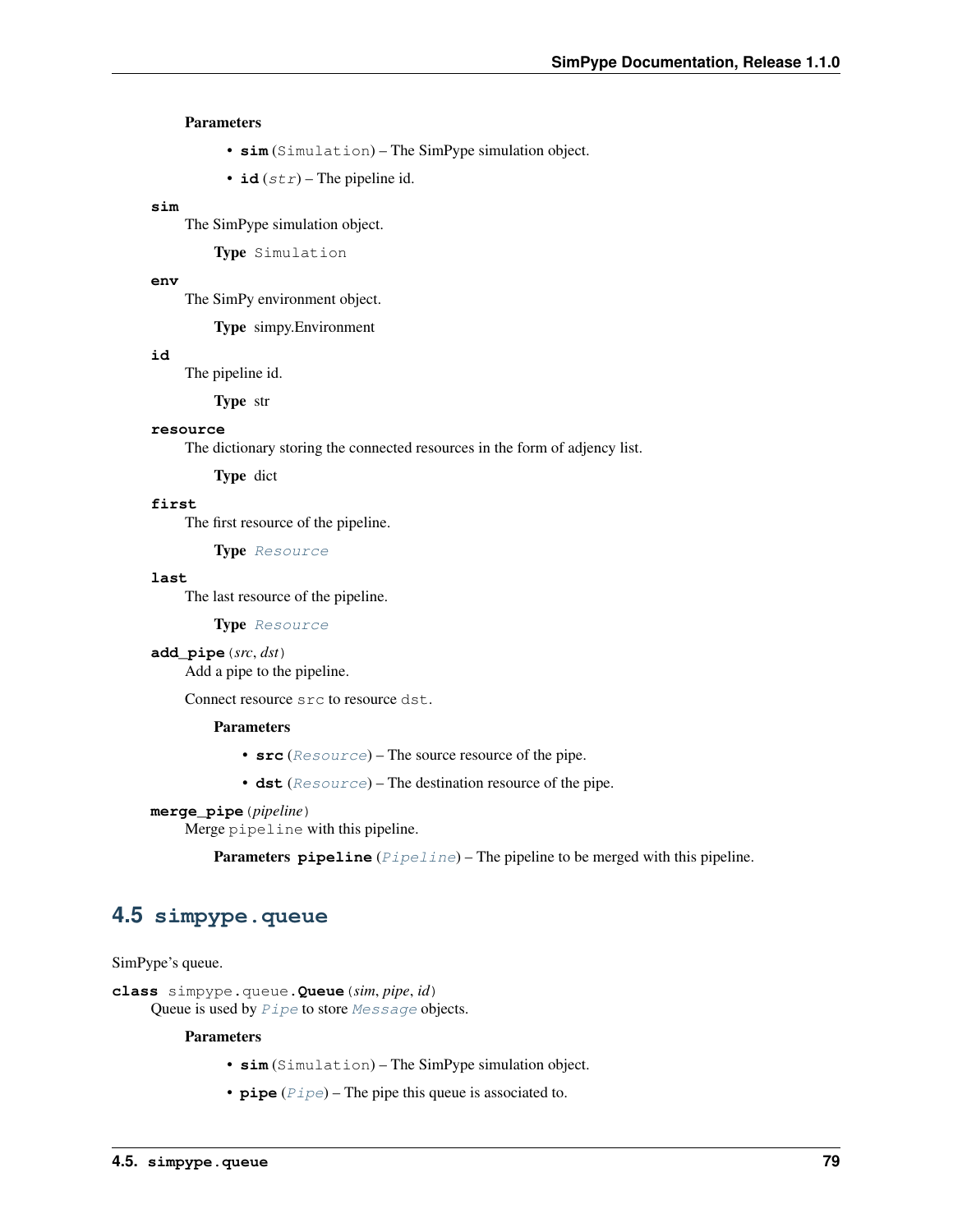• **id**  $(str)$  – The queue id.

#### <span id="page-83-0"></span>**sim**

The SimPype simulation object.

Type Simulation

#### **env**

The SimPy environment object.

Type simpy.Environment

#### **id**

The queue id.

Type str

#### **pipe**

The pipe this queue is associated to.

Type [Pipe](#page-80-0)

#### **buffer**

The data structure physically storing the [Message](#page-75-0) objects.

#### Type list

#### **capacity**

The capacity of the buffer. Infinite by default.

Type int

#### **active**

Event signaling when the queue is active.

Type simpy.events.Event

#### **disable**()

Disable this queue by resetting the active attribute.

#### **enable**()

Enable this queue by triggering the active attribute.

#### simpype.queue.**pop**(*arg*)

Decorator for overloading the default [Queue](#page-82-0) pop behavior.

**Parameters**  $arg(Queue)(self)$  $arg(Queue)(self)$  $arg(Queue)(self)$  **– The Queue instance.** 

If the overloading is done in scripts, the  $Queue$  instance must be provided as decorator argument.

```
myresource = sim.add\_resource(id = 'myresource')myresource.add_queue(id = 'myqueue')
@simpype.queue.pop(myresource.pipe['myqueue'])
def pop(self):
        return self.buffer.pop(0)
```
If the overloading is done inside a Queue subclass, the decorator must be called without any arguments. [Queue](#page-82-0) instance is automatically provided through self.

```
class MyQueue(simpype.Queue):
       def __init__(self, sim, pipe, id):
                super().__init_(sim, pipe, id)
```
(continues on next page)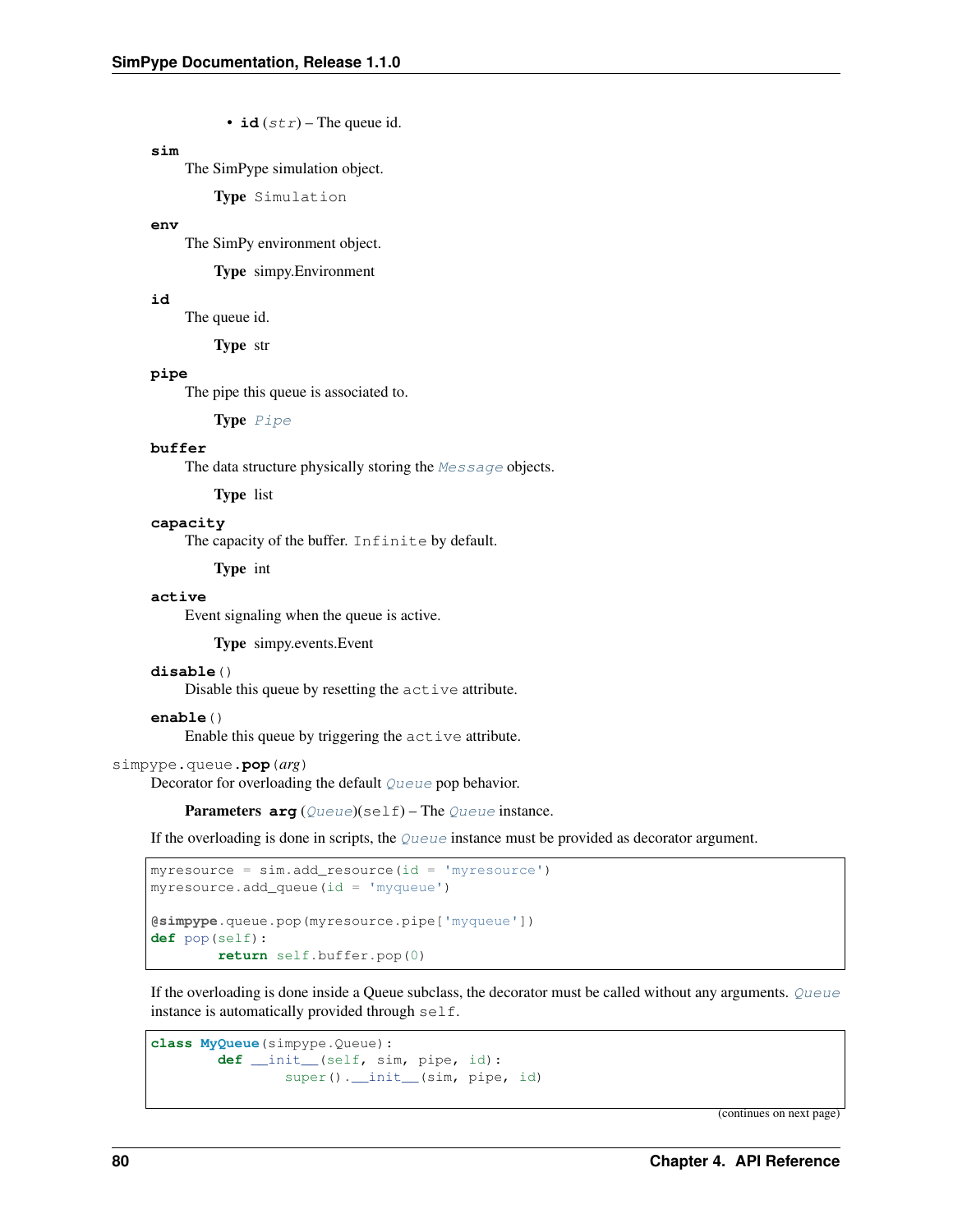```
@simpype.queue.pop
def pop(self):
        return self.buffer.pop(0)
```
simpype.queue.**push**(*arg*)

Decorator for overloading the default [Queue](#page-82-0) push behavior.

**Parameters**  $arg(Queue)(self)$  $arg(Queue)(self)$  $arg(Queue)(self)$  **– The Queue instance.** 

If the overloading is done in scripts, the [Queue](#page-82-0) instance must be provided as decorator argument.

```
myresource = sim.add resource(id = 'myresource')myresource.add_queue(id = 'myqueue')
@simpype.queue.push(myresource.pipe['myqueue'])
def push(self, message):
        self.buffer.append(message)
        return message
```
If the overloading is done inside a Queue subclass, the decorator must be called without any arguments. [Queue](#page-82-0) instance is automatically provided through self.

```
class MyQueue(simpype.Queue):
        def __init__(self, sim, pipe, id):
                super(). __init__(sim, pipe, id)
        @simpype.queue.push
        def push(self, message):
                self.buffer.append(message)
                return message
```
### <span id="page-84-0"></span>**4.6 simpype.random**

[Random](#page-85-0) is a custom dictionary accepting the following format as value:

```
sim = simpype.Simulation(id = 'test')
myrand = simpype.Random(sim, {
        initial_time : lambda_function
        ...
})
```
Where each dictionary element is so defined:

- initial time is the element key and must be of *int* or *float* type. It represents the initial simulation time at which the lambda\_function is invoked;
- lambda\_function is the element value. It is mandatory that for the value to be a *lambda* function. Such function must return a value, usually a *int* or a *float*;

An example of random dictionary initialization is the following:

```
sim = simpype.Simulation(id = 'test')
myrand = simpype.Random(sim, {
       # From t=0 to t=10, the random variable returns
        # the constant value of 3.0
```
(continues on next page)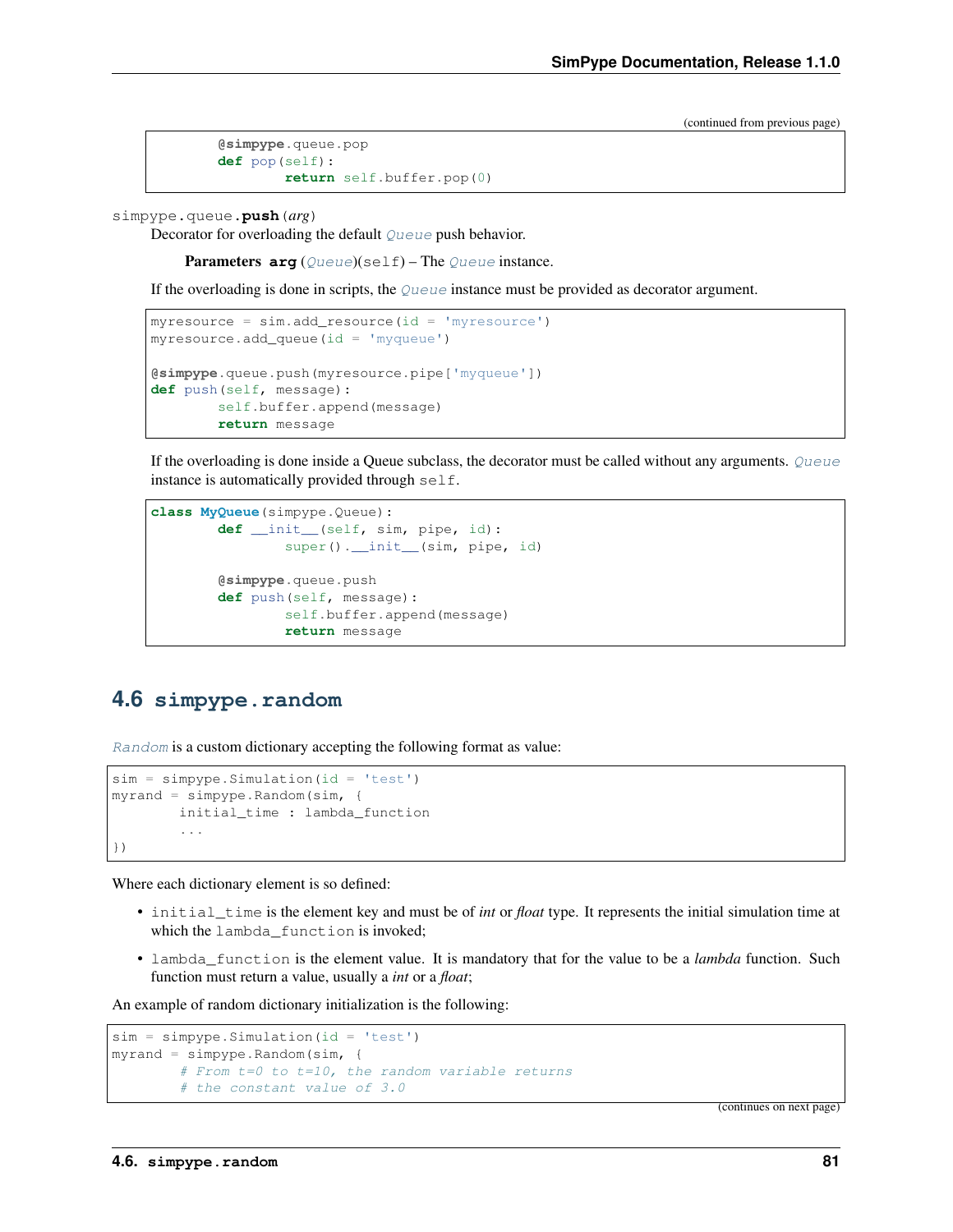```
0 : lambda: 3.0,
# From t=10 to t=20, the random variable returns
# value uniformly distributed between 2.5 and 3.5
10 : lambda: random.uniform(2.5, 3.5),
# From t=20 to t=inf, the random variable returns
# a value exponentially distributed with lambda 0.20
20 : lambda: random.expovariate(0.20)
```
A second example of random dictionary with generation interrupts is the following:

```
sim = simpype.Simulation(id = 'test')
myrand = simpype.Random(sim, {
       # From t=0 to t=10, the random variable returns
        # the constant value of 3.0 after time 10.
        # From time 0 to 10, no random variable is generated
       10 : lambda: 3.0,
        # From t=10 to t=20, no random variable is generated
       10 : lambda: None,
        # From t=20 to t=30, the random variable returns
       # a value exponentially distributed with lambda 0.20
       20 : lambda: random.expovariate(0.20)
        # From t=30 to t=inf, no random variable is generated
       30 : lambda: None
})
```
Produce a random value:

})

```
# Simulation time = 5.0
random_value = myrand.value # random_value = 3.0
...
# Simulation time = 15.0
random_value = myrand.value # random_value = 3.2476115513945767
...
# Simulation time = 25.0
random_value = myrand.value # random_value = 7.374759019459148
```
<span id="page-85-0"></span>**class** simpype.random.**Random**(*sim*, *step\_dict*)

SimPype's random class that may return different values depending on the simulation time.

#### Parameters

- **sim** (Simulation) The SimPype simulation object.
- **step\_dict** (dict) The dictionary storing the random steps.

#### **sim**

The SimPype simulation object.

Type Simulation

#### **env**

The SimPy environment object.

Type simpy.Environment

#### **step\_dict**

The dictionary storing the random steps.

Type dict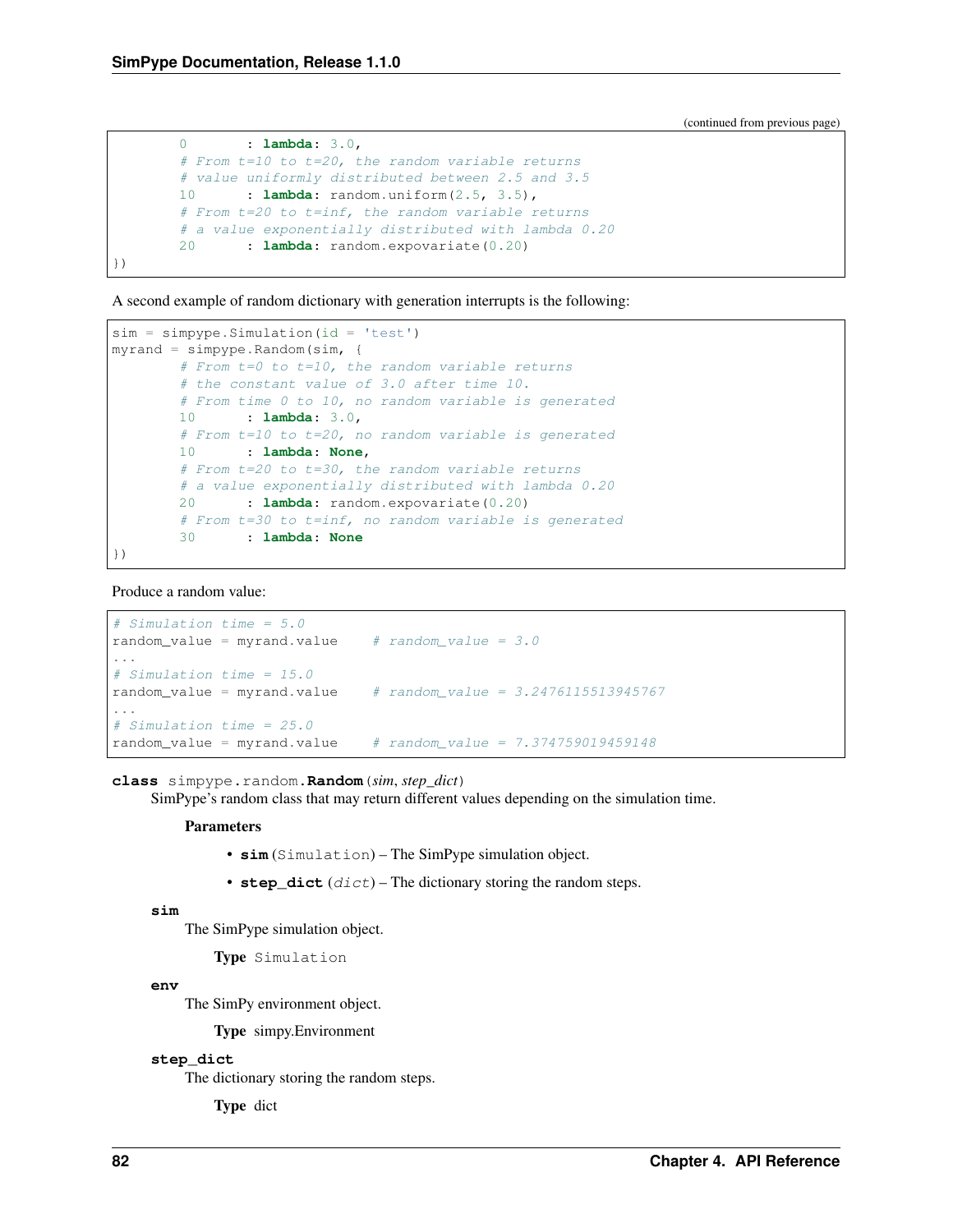#### <span id="page-86-2"></span>**step\_list**

The list storing the sorted random steps.

Type list

#### **value**

Returns a random value given the current simulation time.

Returns Value as returned by the the lambda function.

**class** simpype.random.**RandomDict**(*sim*)

A custom dictionary storing [Random](#page-85-0) objects.

Parameters **sim** (Simulation) – The SimPype simulation object.

**sim**

The SimPype simulation object.

Type Simulation

### <span id="page-86-1"></span>**4.7 simpype.resource**

SimPype's resources process [Message](#page-75-0) objects. The behavior of each resource can be customized by overloading the custom service function through the decorator @simpype.resource.service. See *[Resource](#page-22-0)* [service\(\)](#page-88-0) for more details on how to customize a [Resource](#page-86-0) behavior.

```
import simpype
import random
sim = simpype.Simulation(id = 'simple')
gen0 = sim.add_generator(id = 'gen0')
gen0.message.property['wait'] = {
    0: lambda: random.uniform(0,1)
}
res0 = sim.add\_resource(id = 'res0')res0.random['service'] = {
    0: lambda: 2.0
}
@simpype.resource.service(res0)
def service(self, message):
    # Wait for a random time
   yield self.env.timeout(self.random['service'])
    # Wait for a time as reported in the message property
    yield self.env.timeout(message.property['wait'].value)
sim.run(until = 10)
```
<span id="page-86-0"></span>**class** simpype.resource.**Resource**(*sim*, *id*, *capacity=1*, *pipe=None*) This class implements the [Resource](#page-86-0) object.

- **sim** (Simulation) The SimPype simulation object.
- **id**  $(str)$  The resource id.
- **capacity** (int) The simpy.Resource capacity.
- **pipe** (Pipe) The SimPype pipe model associated to this resource.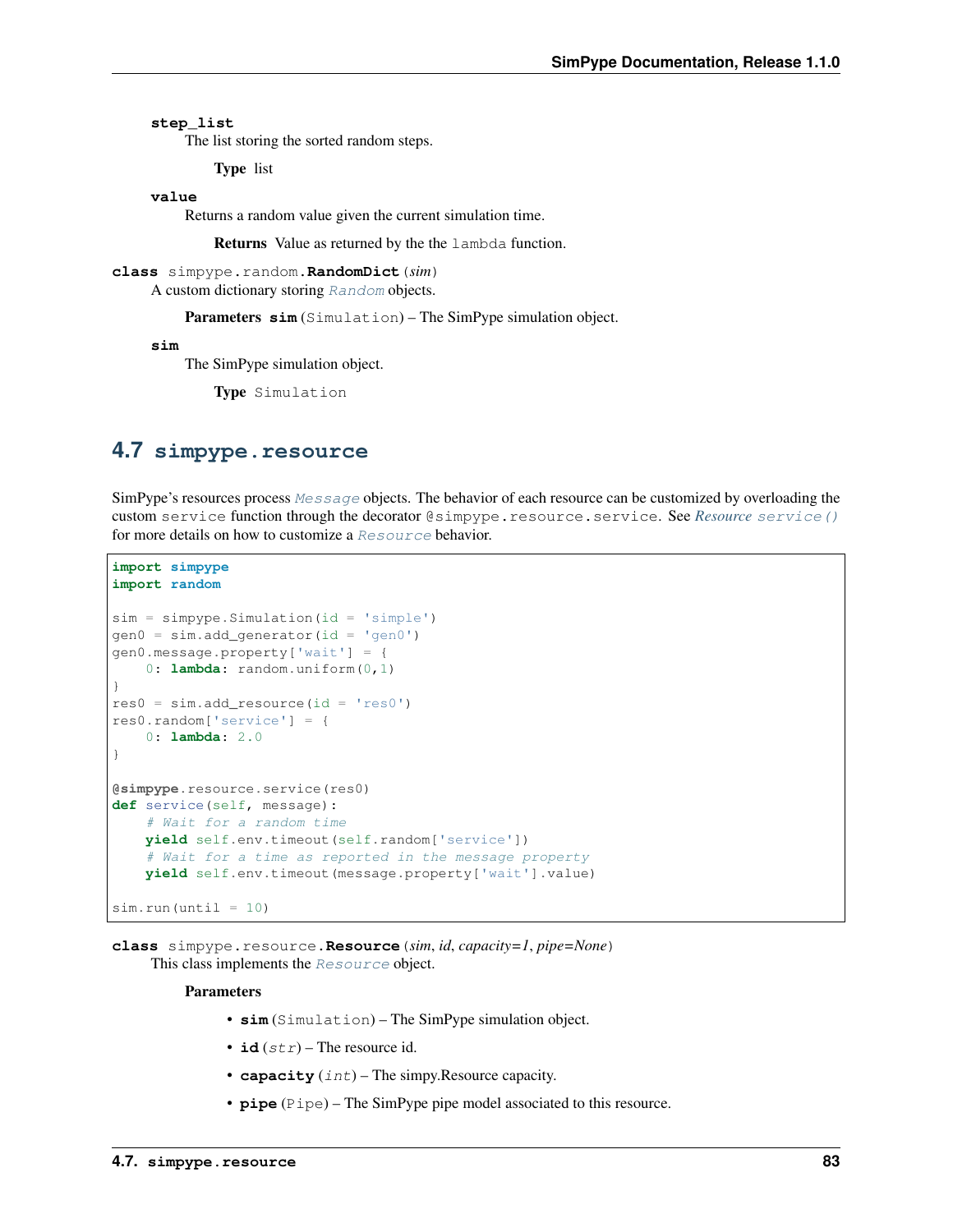#### <span id="page-87-1"></span>**sim**

The SimPype simulation object.

Type Simulation

#### **env**

The SimPy environment object.

Type simpy.Environment

#### **id**

The simpype.Resource id.

Type str

#### **use**

The SimPy resource object.

Type simpy.Resource

#### **pipe**

The SimPype pipe object.

Type Pipe

#### **random**

The SimPype RandomDict object.

Type RandomDict

#### **task**

The dictionary storing the task currenty being executed by the resource.

#### Type dict

**send**(*message*)

Send a [Message](#page-75-0).

Parameters message ([Message](#page-75-0)) – The message to send.

<span id="page-87-0"></span>**class** simpype.resource.**Task**(*sim*, *message*, *process*)

This class implements the [Task](#page-87-0) managed by the [Resource](#page-86-0).

#### Parameters

- **sim** (Simulation) The SimPype simulation object.
- **message** ([Message](#page-75-0)) The message being processed in this class
- **process** (simpy.events.Process) The SimPy process to execute

#### **sim**

The SimPype simulation object.

Type Simulation

#### **env**

The SimPy environment object.

Type simpy.Environment

#### **message**

The message being processed in this class

Type [Message](#page-75-0)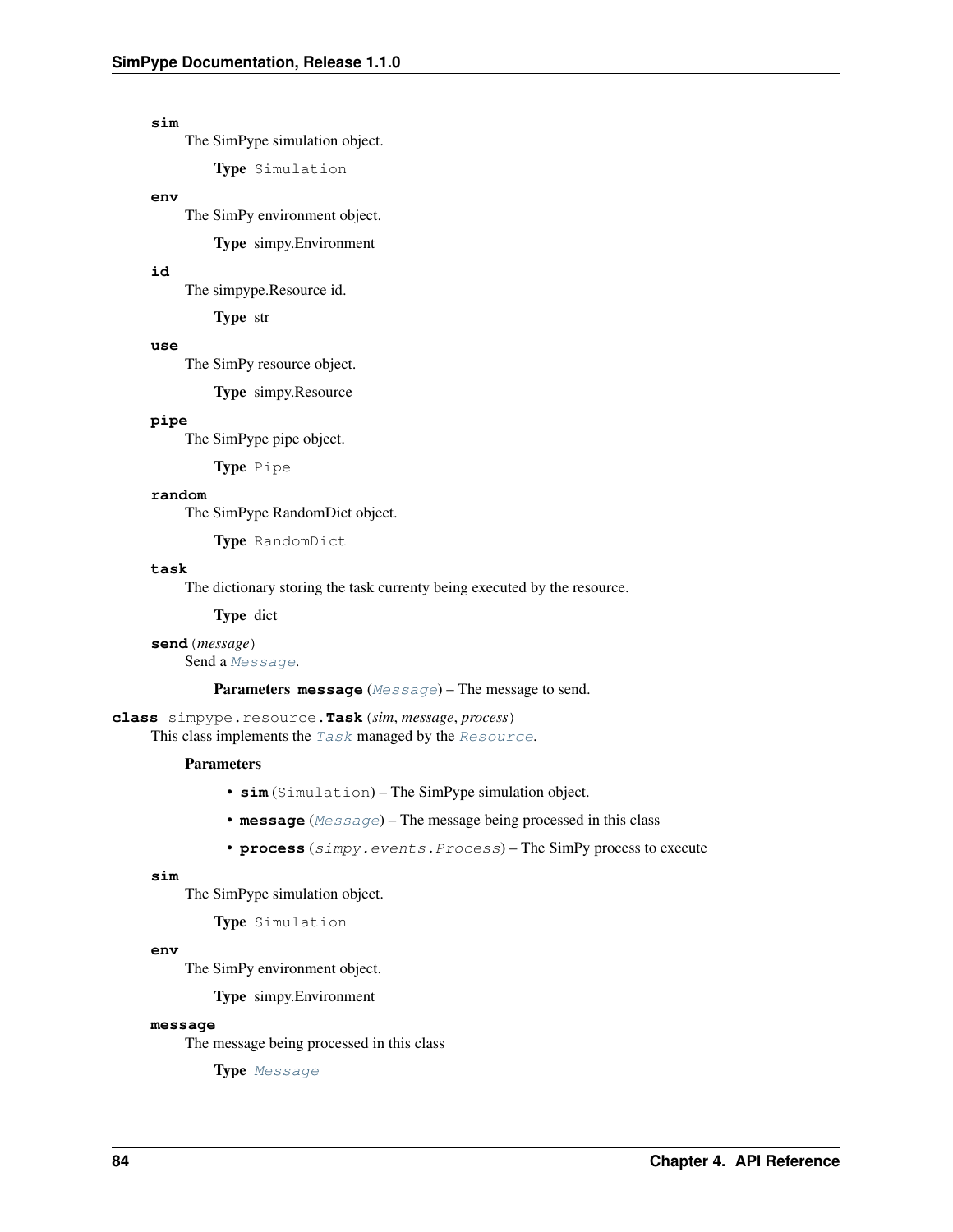#### <span id="page-88-2"></span>**started**

The simulation time this task was started

Type float

#### **interrupted**

The simulation time this task was interrupted. None if active.

Type float

#### **process**

The SimPy process being executed

Type simpy.events.Process

#### <span id="page-88-0"></span>simpype.resource.**service**(*arg*)

Decorator for overloading the default [Resource](#page-86-0) service behavior.

Parameters  $arg(Resource)(self)$  $arg(Resource)(self)$  $arg(Resource)(self)$  – The Resource instance.

If the overloading is done in scripts, the [Resource](#page-86-0) instance must be provided as decorator argument.

```
myresource = sim.add\_resource(id = 'myresource1')@simpype.resource.service(myresource)
def service(self, message):
       yield self.env.timeout(1.0)
```
If the overloading is done inside a Resource subclass, the decorator must be called without any arguments. [Resource](#page-86-0) instance is automatically provided through self.

```
class MyResource(simpype.Resource):
       def __init__(self, sim, id, capacity = 1, pipe = None):
                super(). __init__(sim, id, capacity, pipe)
       @simpype.resource.service
       def service(self, message):
               yield self.env.timeout(1.0)
```
### <span id="page-88-1"></span>**4.8 simpype.simulation**

SimPype's simulation.

```
# Import SimPype module
import simpype
# Import python random module
import random
# [Mandatory] Create a SimPype simulation object
sim = simpype.Simulation(id = 'simple')
# [Optional] Fix the seed for the pseudo-random generator
sim.seed = 42
# [Optional] Configure the log directory.
# [Default] Log are stored by default in the 'current working directory/log'
sim.log.dir = 'mylog'
# [Mandatory] Add at least one generator to the simulation
gen0 = sim.add_generator(id = 'gen0')
```
(continues on next page)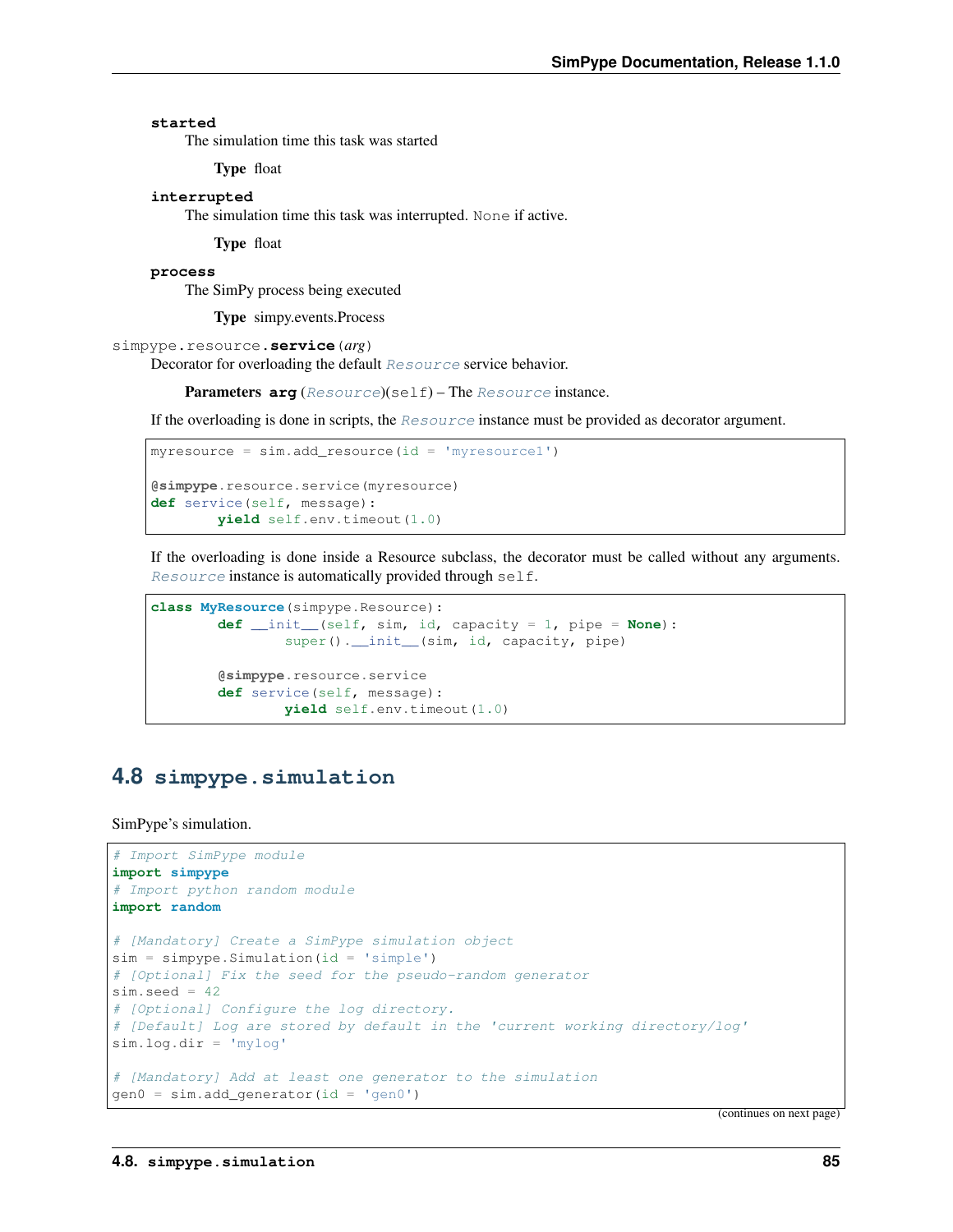```
# [Mandatory] Assign an arrival time
# Generator.random is a custom dictionary accepting the following format as values:
# generator.random[<some_id>] = {
       <initial_time> : lambda: <value>/<random_function>
\# ...
# }
# Random values can be generated in the following way:
# generator.random[<some_id>].value
# The random value is:
# <value>/<random_function> the simulation time is equal or
# greater than (>=) <initial_time>, 0 otherwise
gen0.random['arrival'] = {
       # From t=0 to t=10, arrival is constant every 3s
       0 : lambda: 3.0,
       # From t=10 to t=20, arrival is uniform between 2.5 and 3.5
       10 : lambda: random.uniform(2.5, 3.5),
       # From t=20 to t=inf, arrival is expovariate with lambda 0.20
       20 : lambda: random.expovariate(0.20)
}
# [Mandatory] Add at least one resource to the simulation
res0 = sim.add\_resource(id = 'res0')# [Mandatory] Assign a service time
# Resource.random is a dictionary accepting the same Generator.random format
res0.random['service'] = {
       # From t=0 to t=10, service is constant at 1.5s
       0 : lambda: 1.5,
       # From t=10 to t=20, service is uniform between 1.5 and 2.5
       10 : lambda: random.uniform(1.5, 2.5),
       # From t=20 to t=inf, arrival is expovariate with lambda 2.0
       20 : lambda: random.expovariate(2.0)
}
# [Mandatory] Add a pipeline connecting the generator and the resource
p0 = sim.add_pipeline(gen0, res0)
# [Mandatory] Run the simulation e.g. until t=30
# sim.run calls Simpy's env.run
# Any arg passed to sim.run is then passed to env.run
sim.run(until = 30)
```
The log directory structure is the following:

log.dir |-- <simulation #1> | |-- <run #1> | | |-- sim.cfg | | `-- sim.log  $|- - - <$ run #2> | | |-- sim.cfg | | `-- sim.log |-- <simulation #2>  $| -- |$  <run #1> | | |-- sim.cfg | | `-- sim.log  $| -- <$   $<$ run #2> | | |-- sim.cfg

(continues on next page)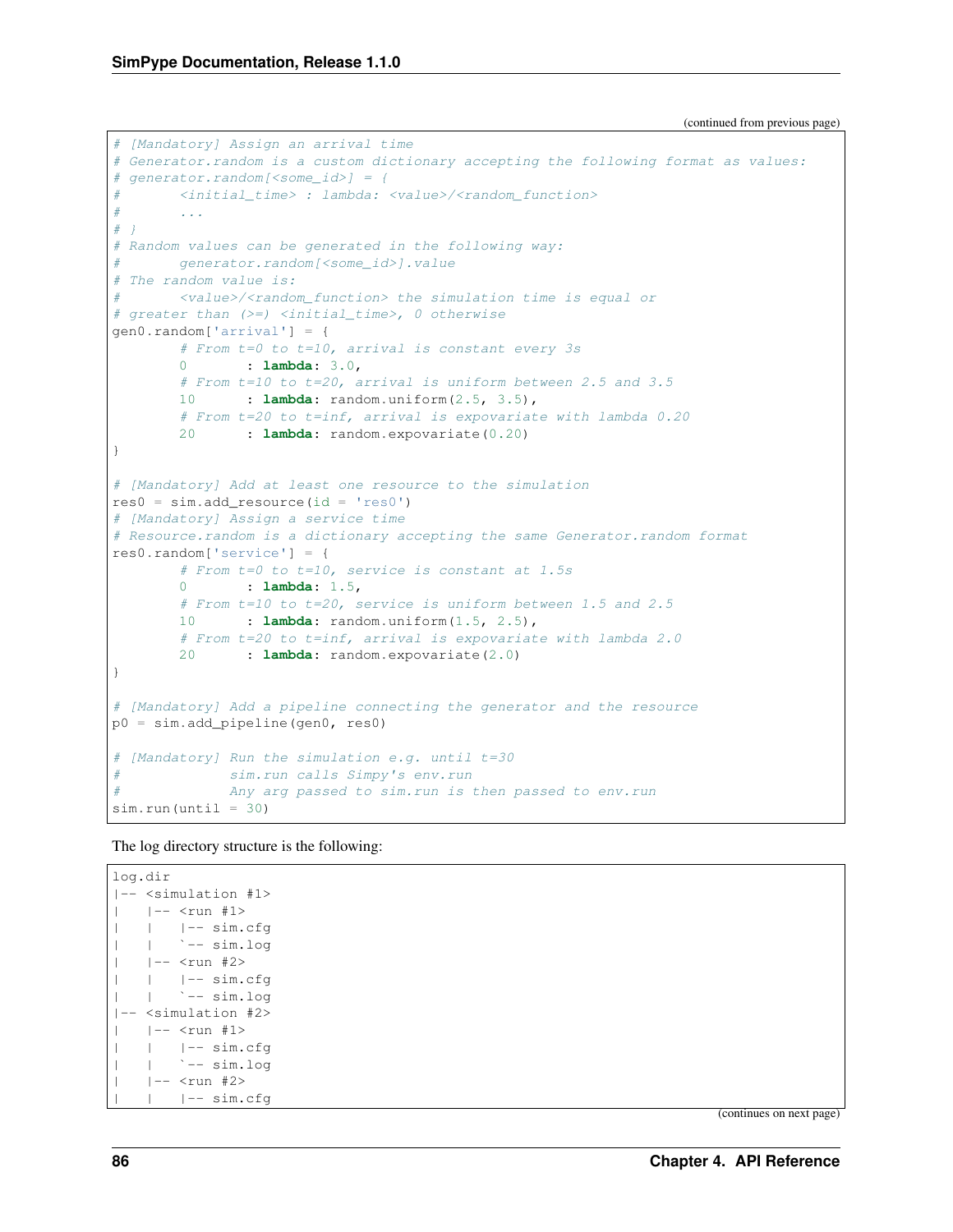```
| \rightarrow - sim.log
| ...
...
```
sim.cfg contains information about the simulation environment and has the following format:

Simulation Seed: 42 Simulation Time: 30.000000000 Execution Time: 0.003298451

sim.log contains the actual log of the simulation events and has the following format:

```
timestamp, message, seq_num, resource, event
0.000000000,gen0,0,res0,pipe.in
0.000000000,gen0,0,res0,pipe.out
1.500000000,gen0,0,res0,resource.serve
3.000000000,gen0,1,res0,pipe.in
3.000000000,gen0,1,res0,pipe.out
4.500000000,gen0,1,res0,resource.serve
6.000000000,gen0,2,res0,pipe.in
6.000000000,gen0,2,res0,pipe.out
7.500000000,gen0,2,res0,resource.serve
9.000000000,gen0,3,res0,pipe.in
9.000000000,gen0,3,res0,pipe.out
10.500000000,gen0,3,res0,resource.serve
12.000000000,gen0,4,res0,pipe.in
12.000000000,gen0,4,res0,pipe.out
13.525010755,gen0,4,res0,resource.serve
15.139426798,gen0,5,res0,pipe.in
15.139426798,gen0,5,res0,pipe.out
16.862637537,gen0,5,res0,resource.serve
17.914456117,gen0,6,res0,pipe.in
17.914456117,gen0,6,res0,pipe.out
20.091155604,gen0,6,res0,resource.serve
21.150927331,gen0,7,res0,pipe.in
21.150927331,gen0,7,res0,pipe.out
21.196403533,gen0,7,res0,resource.serve
```
<span id="page-90-0"></span>**class** simpype.simulation.**Log**(*sim*)

Class storing the simulation parameters regarding the dynamic models.

Parameters  $\sin(Simulation)$  $\sin(Simulation)$  $\sin(Simulation)$  – The SimPype simulation object.

#### **sim**

The SimPype simulation object.

#### Type [Simulation](#page-91-0)

#### **env**

The SimPy environment object.

Type simpy.Environment

#### **date**

The real world creation time of the simulation environment.

Type datetime.now()

#### **file**

Write the logs to a file if True. Default value is True.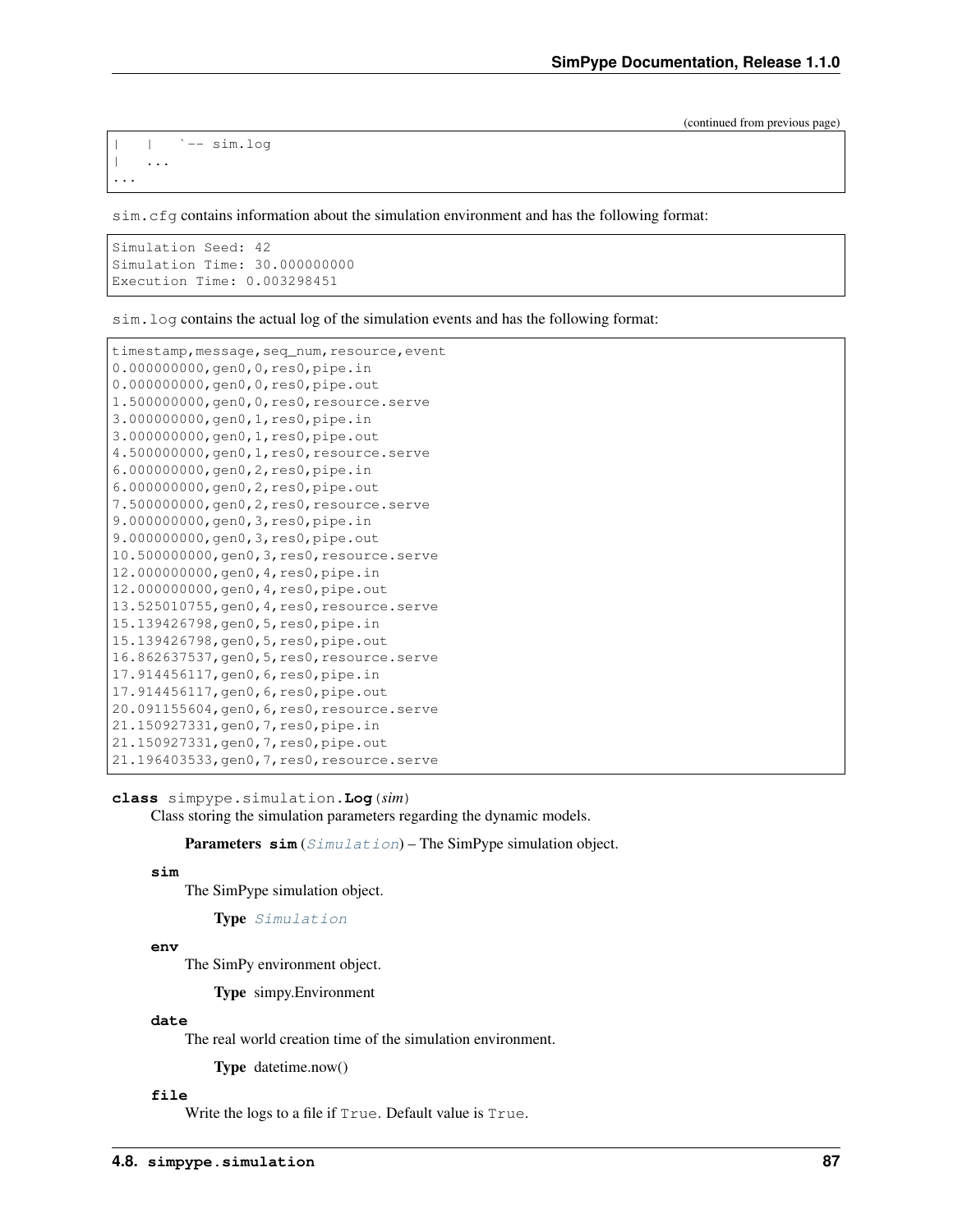Type bool

#### <span id="page-91-2"></span>**print**

Print the logs to the console if True. Default value is False.

#### Type bool

#### **dir**

The folder where the simulation logs are written.

#### **init**()

Initialize the log folder and the simulation loggers.

#### **property**(*property*)

Enable the logging of a message property.

#### **Parameters property**  $(str)$  – The property to log.

**write**(*entry*)

Write a log entry.

Parameters entry ([Timestamp](#page-79-0))(str) – The entry to be logged. If the entry is Timestamp

#### <span id="page-91-1"></span>**class** simpype.simulation.**Model**(*sim*)

Class storing the simulation parameters regarding the dynamic models.

Parameters  $\sin(Simulation)$  $\sin(Simulation)$  $\sin(Simulation)$  – The SimPype simulation object.

#### **sim**

The SimPype simulation object.

Type [Simulation](#page-91-0)

#### **env**

The SimPy environment object.

#### Type simpy.Environment

#### **dir**

The folder containing the customs models to be loaded by the SimPype simulation environment.

#### <span id="page-91-0"></span>**class** simpype.simulation.**Simulation**(*id*)

Class implementing the SimPype's simulation environment.

**Parameters**  $id(str)$  **– The simulation environment id.** 

#### **env**

The SimPy environment object.

Type simpy.Environment

#### **id**

The simulation environment id.

Type str

#### **resource**

The dictionary storing all the [Resource](#page-86-0) objects of the simulation.

Type dict

#### **generator**

The dictionary storing all the [Resource](#page-86-0) objects implementing generator functionalities of the simulation.

Type dict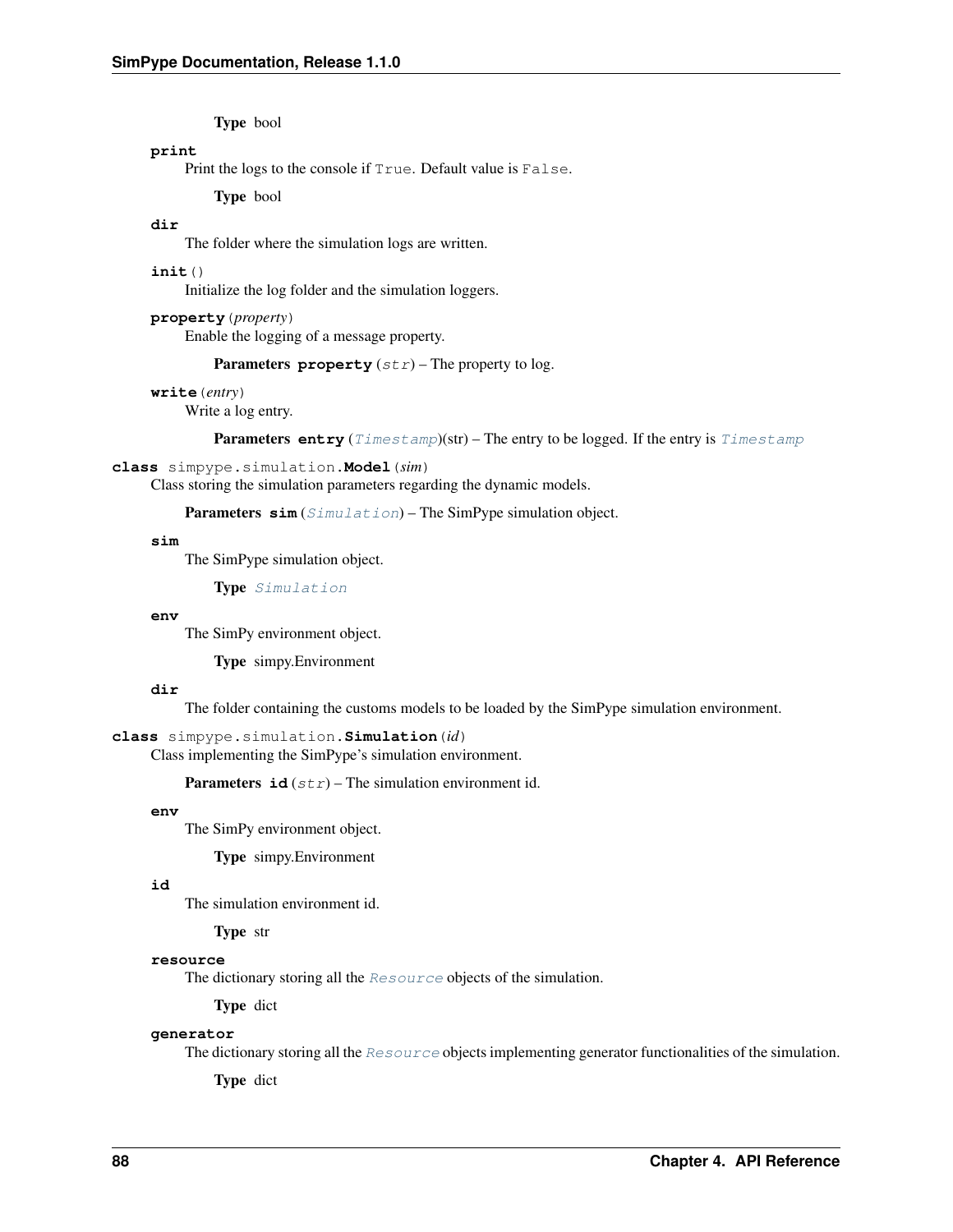#### <span id="page-92-0"></span>**pipeline**

The dictionary storing all the  $Pipeline$  objects of the simulation.

Type dict

#### **log**

The log class storing the logging parameters.

Type [Log](#page-90-0)

#### **model**

The model class storing the custom model parameters.

Type [Model](#page-91-1)

#### **add\_generator**(*id*, *model=None*)

Add a [Resource](#page-86-0) implementing generator funcionalities to the simulation environment.

#### **Parameters**

- **id**  $(str)$  The generator id
- **model** (str) The model of the generator. If model is None, the default model is used.

Returns [Resource](#page-86-0)

#### **add\_pipeline**(*\*args*)

Chain multiples [Resource](#page-86-0) or [Pipeline](#page-81-0) objects into a pipeline..

**Parameters**  $\star \text{args}$  (*[Resource](#page-86-0)*)(*[Pipeline](#page-81-0)*) – Create a pipeline by chaining 2 or more [Resource](#page-86-0) or [Pipeline](#page-81-0) objects.

Returns [Pipeline](#page-81-0)

**add\_resource**(*id*, *model=None*, *capacity=1*, *pipe=None*) Add a [Resource](#page-86-0) object to the simulation environment.

#### Parameters

- **id**  $(str)$  The resource id
- **model** (str) The model of the resource. If model is None, the default model is used.
- **capacity**  $(int)$  The capacity of the resource, that is the number of [Message](#page-75-0) objects that the resource can simultaneously serve.
- **pipe** (str) The model of the pipe associated to the resource. If model is None, the default model is used.

#### Returns [Resource](#page-86-0)

#### **merge\_pipeline**(*\*args*)

Merge varioues *[Pipeline](#page-81-0)* objects into a single pipeline.

**Parameters \*args** ([Pipeline](#page-81-0)) – Create a pipeline by merging 2 or more Pipeline objects.

#### Returns [Pipeline](#page-81-0)

#### **run**(*\*args*, *\*\*kwargs*)

Run the simulation environment using SimPy environment.

#### **seed**

The seed of the pseudo-random number generator used by this simulation.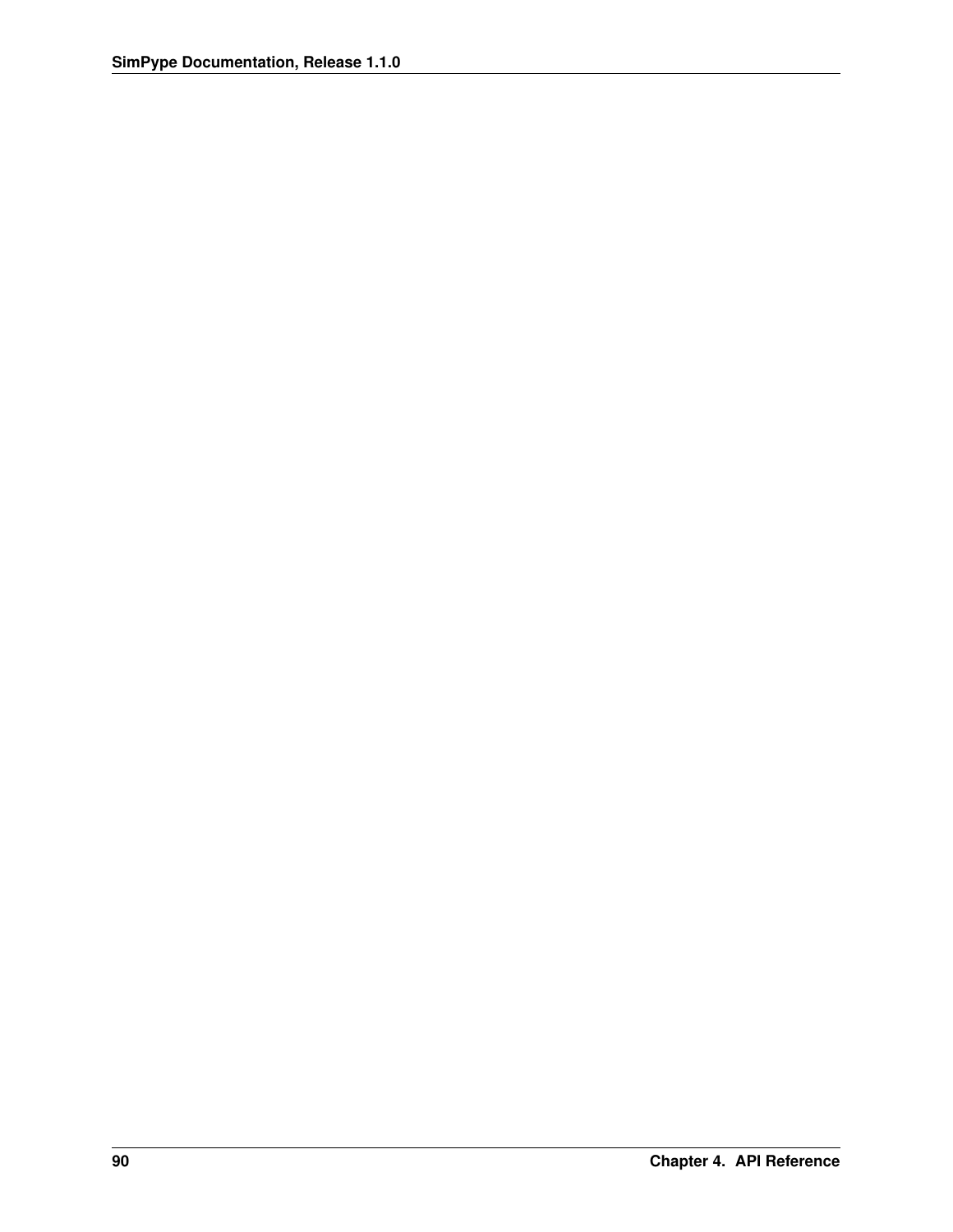# CHAPTER 5

Indices and tables

- genindex
- search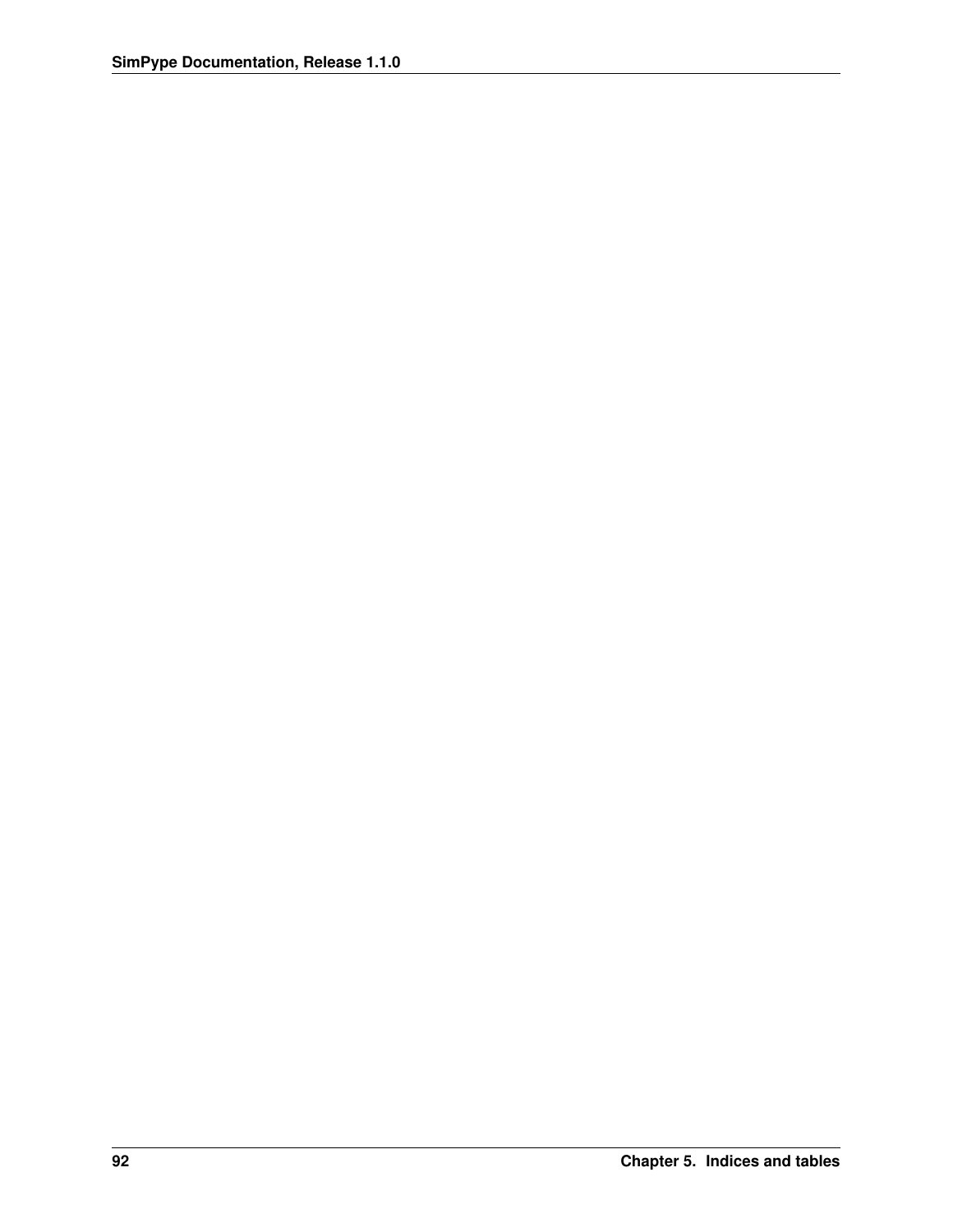# Python Module Index

### s

simpype.build, [71](#page-74-0) simpype.message, [72](#page-75-1) simpype.pipe, [77](#page-80-1) simpype.pipeline, [78](#page-81-1) simpype.queue, [79](#page-82-1) simpype.random, [81](#page-84-0) simpype.resource, [83](#page-86-1) simpype.simulation, [85](#page-88-1)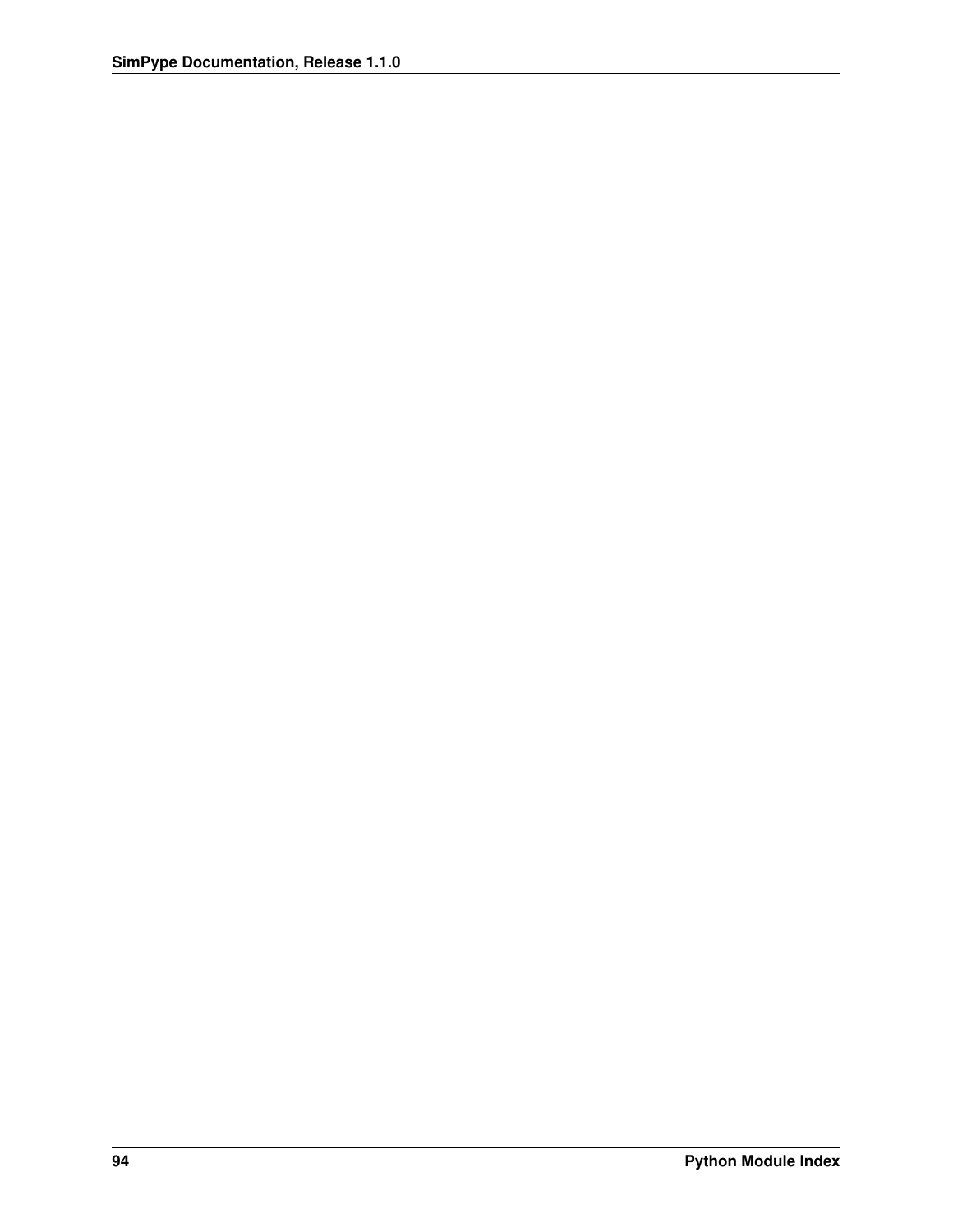### Index

# A

active (*simpype.queue.Queue attribute*), [80](#page-83-0) add\_generator() (*simpype.simulation.Simulation method*), [89](#page-92-0) add\_pipe() (*simpype.pipeline.Pipeline method*), [79](#page-82-2) add\_pipeline() (*simpype.simulation.Simulation method*), [89](#page-92-0) add\_queue() (*simpype.pipe.Pipe method*), [77](#page-80-2) add\_resource() (*simpype.simulation.Simulation method*), [89](#page-92-0) available (*simpype.pipe.Pipe attribute*), [77](#page-80-2)

# B

buffer (*simpype.queue.Queue attribute*), [80](#page-83-0)

# C

callback (*simpype.message.Subscription attribute*), [76](#page-79-1) capacity (*simpype.queue.Queue attribute*), [80](#page-83-0) copy() (*simpype.message.Message method*), [73](#page-76-0) copy() (*simpype.message.Property method*), [75](#page-78-2)

# D

date (*simpype.simulation.Log attribute*), [87](#page-90-1) dequeue() (*in module simpype.pipe*), [77](#page-80-2) description (*simpype.message.Timestamp attribute*), [76](#page-79-1) dir (*simpype.simulation.Log attribute*), [88](#page-91-2) dir (*simpype.simulation.Model attribute*), [88](#page-91-2) disable (*simpype.message.Subscription attribute*), [76](#page-79-1) disable() (*simpype.queue.Queue method*), [80](#page-83-0) done() (*simpype.message.Message method*), [73](#page-76-0) drop() (*simpype.message.Message method*), [73](#page-76-0)

# E

enable() (*simpype.queue.Queue method*), [80](#page-83-0) enqueue() (*in module simpype.pipe*), [78](#page-81-2) env (*simpype.message.Message attribute*), [73](#page-76-0) env (*simpype.message.Property attribute*), [75](#page-78-2) env (*simpype.message.PropertyDict attribute*), [75](#page-78-2)

env (*simpype.message.Subscription attribute*), [76](#page-79-1) env (*simpype.pipe.Pipe attribute*), [77](#page-80-2) env (*simpype.pipeline.Pipeline attribute*), [79](#page-82-2) env (*simpype.queue.Queue attribute*), [80](#page-83-0) env (*simpype.random.Random attribute*), [82](#page-85-1) env (*simpype.resource.Resource attribute*), [84](#page-87-1) env (*simpype.resource.Task attribute*), [84](#page-87-1) env (*simpype.simulation.Log attribute*), [87](#page-90-1) env (*simpype.simulation.Model attribute*), [88](#page-91-2) env (*simpype.simulation.Simulation attribute*), [88](#page-91-2) event (*simpype.message.Subscription attribute*), [76](#page-79-1)

# F

file (*simpype.simulation.Log attribute*), [87](#page-90-1) first (*simpype.pipeline.Pipeline attribute*), [79](#page-82-2) full() (*simpype.pipe.Pipe method*), [77](#page-80-2)

# G

```
generated (simpype.message.Message attribute), 73
generator (simpype.message.Message attribute), 73
generator (simpype.simulation.Simulation attribute),
         88
```
generator() (*in module simpype.build*), [71](#page-74-1)

### I

id (*simpype.message.Message attribute*), [73](#page-76-0) id (*simpype.message.Subscription attribute*), [76](#page-79-1) id (*simpype.pipe.Pipe attribute*), [77](#page-80-2) id (*simpype.pipeline.Pipeline attribute*), [79](#page-82-2) id (*simpype.queue.Queue attribute*), [80](#page-83-0) id (*simpype.resource.Resource attribute*), [84](#page-87-1) id (*simpype.simulation.Simulation attribute*), [88](#page-91-2) init() (*simpype.simulation.Log method*), [88](#page-91-2) interrupted (*simpype.resource.Task attribute*), [85](#page-88-2) is\_alive (*simpype.message.Message attribute*), [73](#page-76-0)

### L

last (*simpype.pipeline.Pipeline attribute*), [79](#page-82-2) location (*simpype.message.Message attribute*), [73](#page-76-0)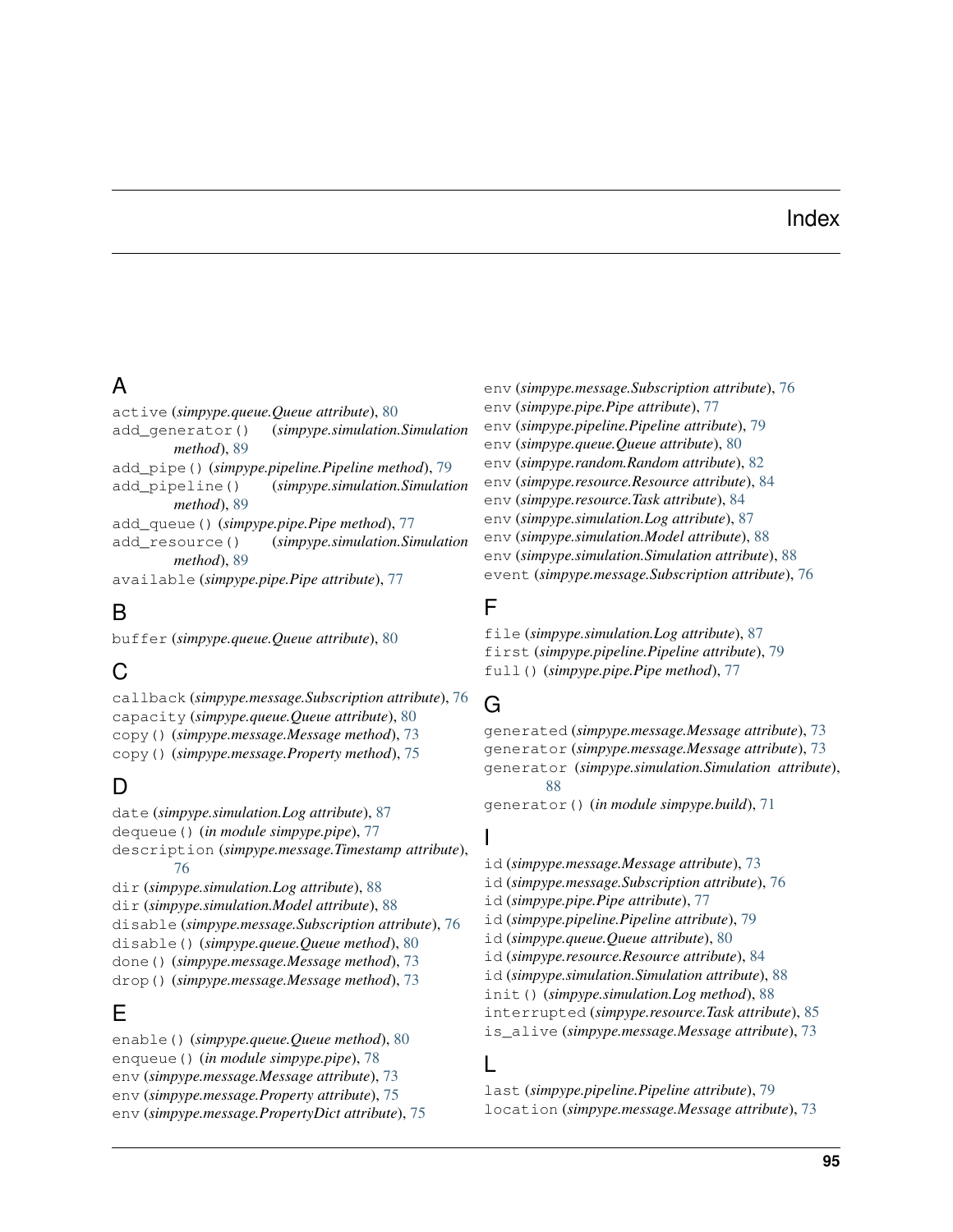Log (*class in simpype.simulation*), [87](#page-90-1) log (*simpype.simulation.Simulation attribute*), [89](#page-92-0) logger() (*in module simpype.build*), [71](#page-74-1)

### M

merge\_pipe() (*simpype.pipeline.Pipeline method*), [79](#page-82-2) merge\_pipeline() (*simpype.simulation.Simulation method*), [89](#page-92-0) Message (*class in simpype.message*), [72](#page-75-2) message (*simpype.message.Subscription attribute*), [76](#page-79-1) message (*simpype.message.Timestamp attribute*), [76](#page-79-1) message (*simpype.resource.Task attribute*), [84](#page-87-1) Model (*class in simpype.simulation*), [88](#page-91-2) model (*simpype.simulation.Simulation attribute*), [89](#page-92-0)

# N

name (*simpype.message.Property attribute*), [75](#page-78-2) next (*simpype.message.Message attribute*), [74](#page-77-1)

# P

Pipe (*class in simpype.pipe*), [77](#page-80-2) pipe (*simpype.queue.Queue attribute*), [80](#page-83-0) pipe (*simpype.resource.Resource attribute*), [84](#page-87-1) pipe() (*in module simpype.build*), [71](#page-74-1) Pipeline (*class in simpype.pipeline*), [78](#page-81-2) pipeline (*simpype.message.Message attribute*), [74](#page-77-1) pipeline (*simpype.simulation.Simulation attribute*), [88](#page-91-2) pop() (*in module simpype.queue*), [80](#page-83-0) print (*simpype.simulation.Log attribute*), [88](#page-91-2) process (*simpype.resource.Task attribute*), [85](#page-88-2) Property (*class in simpype.message*), [74](#page-77-1) property (*simpype.message.Message attribute*), [73](#page-76-0) property() (*simpype.simulation.Log method*), [88](#page-91-2) PropertyDict (*class in simpype.message*), [75](#page-78-2) push() (*in module simpype.queue*), [81](#page-84-1)

# Q

Queue (*class in simpype.queue*), [79](#page-82-2) queue (*simpype.pipe.Pipe attribute*), [77](#page-80-2) queue() (*in module simpype.build*), [72](#page-75-2)

# R

Random (*class in simpype.random*), [82](#page-85-1) random (*simpype.resource.Resource attribute*), [84](#page-87-1) RandomDict (*class in simpype.random*), [83](#page-86-2) refresh() (*simpype.message.Property method*), [75](#page-78-2) Resource (*class in simpype.resource*), [83](#page-86-2) resource (*simpype.message.Message attribute*), [74](#page-77-1) resource (*simpype.message.Timestamp attribute*), [76](#page-79-1) resource (*simpype.pipe.Pipe attribute*), [77](#page-80-2) resource (*simpype.pipeline.Pipeline attribute*), [79](#page-82-2) resource (*simpype.simulation.Simulation attribute*), [88](#page-91-2)

resource() (*in module simpype.build*), [72](#page-75-2) run() (*simpype.simulation.Simulation method*), [89](#page-92-0)

### S

seed (*simpype.simulation.Simulation attribute*), [89](#page-92-0) send() (*simpype.resource.Resource method*), [84](#page-87-1) seq\_num (*simpype.message.Message attribute*), [73](#page-76-0) service() (*in module simpype.resource*), [85](#page-88-2) sim (*simpype.message.Message attribute*), [73](#page-76-0) sim (*simpype.message.Property attribute*), [74](#page-77-1) sim (*simpype.message.PropertyDict attribute*), [75](#page-78-2) sim (*simpype.message.Subscription attribute*), [75](#page-78-2) sim (*simpype.pipe.Pipe attribute*), [77](#page-80-2) sim (*simpype.pipeline.Pipeline attribute*), [79](#page-82-2) sim (*simpype.queue.Queue attribute*), [80](#page-83-0) sim (*simpype.random.Random attribute*), [82](#page-85-1) sim (*simpype.random.RandomDict attribute*), [83](#page-86-2) sim (*simpype.resource.Resource attribute*), [83](#page-86-2) sim (*simpype.resource.Task attribute*), [84](#page-87-1) sim (*simpype.simulation.Log attribute*), [87](#page-90-1) sim (*simpype.simulation.Model attribute*), [88](#page-91-2) simpype.build (*module*), [71](#page-74-1) simpype.message (*module*), [72](#page-75-2) simpype.pipe (*module*), [77](#page-80-2) simpype.pipeline (*module*), [78](#page-81-2) simpype.queue (*module*), [79](#page-82-2) simpype.random (*module*), [81](#page-84-1) simpype.resource (*module*), [83](#page-86-2) simpype.simulation (*module*), [85](#page-88-2) Simulation (*class in simpype.simulation*), [88](#page-91-2) started (*simpype.resource.Task attribute*), [84](#page-87-1) step\_dict (*simpype.random.Random attribute*), [82](#page-85-1) step\_list (*simpype.random.Random attribute*), [82](#page-85-1) subscribe() (*simpype.message.Message method*), [74](#page-77-1) Subscription (*class in simpype.message*), [75](#page-78-2) subscription (*simpype.message.Message attribute*), [73](#page-76-0)

# T

Task (*class in simpype.resource*), [84](#page-87-1) task (*simpype.resource.Resource attribute*), [84](#page-87-1) Timestamp (*class in simpype.message*), [76](#page-79-1) timestamp (*simpype.message.Timestamp attribute*), [76](#page-79-1) timestamp() (*simpype.message.Message method*), [74](#page-77-1)

# U

unsubscribe() (*simpype.message.Message method*), [74](#page-77-1) use (*simpype.resource.Resource attribute*), [84](#page-87-1)

### $\mathsf{V}$

value (*simpype.message.Property attribute*), [75](#page-78-2) value (*simpype.random.Random attribute*), [83](#page-86-2) visited (*simpype.message.Message attribute*), [73](#page-76-0)